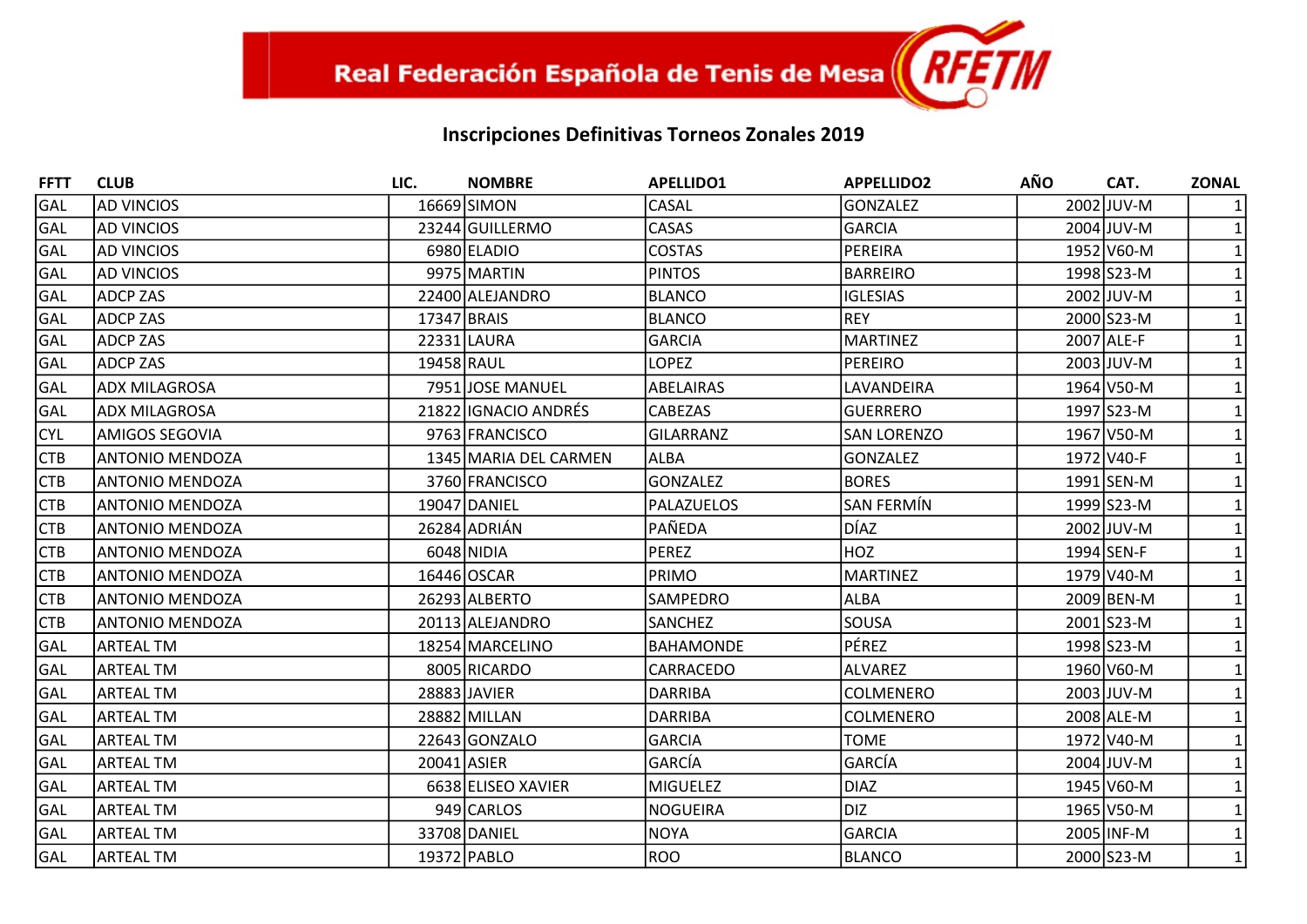| <b>FFTT</b> | <b>CLUB</b>              | LIC.       | <b>NOMBRE</b>        | <b>APELLIDO1</b>  | <b>APPELLIDO2</b> | <b>AÑO</b> | CAT.         | <b>ZONAL</b> |
|-------------|--------------------------|------------|----------------------|-------------------|-------------------|------------|--------------|--------------|
| GAL         | <b>ARTEAL TM</b>         |            | 19373 MARCOS         | <b>SANTOS</b>     | <b>CASTRO</b>     |            | 1998 S23-M   |              |
| <b>GAL</b>  | <b>ARTEAL TM</b>         | 30059 XAVI |                      | SOUTO             | <b>LOPEZ</b>      |            | 2007 ALE-M   |              |
| GAL         | ARTEAL TM                |            | 29678 TOMAS          | <b>VALIN</b>      | <b>LOPEZ</b>      |            | 1965 V50-M   |              |
| GAL         | <b>ARTEAL TM</b>         |            | 29363 ALFREDO        | VARELA            | <b>GONZALEZ</b>   |            | 1980 V40-M   |              |
| GAL         | <b>ARTEAL TM</b>         |            | 30871 JORGE          | VAZQUEZ           | <b>URIA</b>       |            | 2006 INF-M   |              |
| <b>AST</b>  | <b>ATALAYA GIJON TM</b>  |            | 23533 FERNANDO       | BARAGAÑO          | <b>GARCIA</b>     |            | 2002 JUV-M   |              |
| <b>AST</b>  | <b>ATALAYA GIJON TM</b>  |            | 28448 CRISTIAN TOMAS | <b>BAZAN</b>      | <b>INFESTA</b>    | 1977 PIE   |              |              |
| <b>AST</b>  | <b>ATALAYA GIJON TM</b>  | 30378 INES |                      | CIMADEVILLA       | <b>JIMENEZ</b>    |            | 2007 ALE-F   |              |
| <b>AST</b>  | ATALAYA GIJON TM         |            | 107 PEDRO            | <b>INFANTE</b>    | <b>RODRIGUEZ</b>  |            | 1945 V60-M   |              |
| <b>AST</b>  | <b>ATALAYA GIJON TM</b>  |            | 4853 ANTONIO         | PALACIO           | MUÑIZ             |            | 1982 SEN-M   |              |
| <b>AST</b>  | ATALAYA GIJON TM         |            | 4628 JOSE IVAN       | VALLADARES        | <b>GOMEZ</b>      |            | 1972 V40-M   |              |
| <b>CYL</b>  | <b>ATL BURGOS</b>        |            | 27157 RUBEN          | ANTON             | <b>TOME</b>       |            | 1995 SEN-M   |              |
| <b>CYL</b>  | <b>ATL BURGOS</b>        |            | 17429 MIGUEL         | <b>BARRIUSO</b>   | <b>GARCIA</b>     | 1998 PIE   |              |              |
| <b>CYL</b>  | <b>ATL BURGOS</b>        |            | 1143 SANTIAGO        | PAVON             | LASERNA           |            | 1968 V50-M   |              |
| <b>PVS</b>  | ATL SAN SEBASTIAN        |            | 21726 XUBAN          | <b>ADRIAN</b>     | <b>GIRALDO</b>    |            | 2000 S23-M   |              |
| <b>PVS</b>  | <b>ATL SAN SEBASTIAN</b> |            | 21729 MAITE          | AIZPURUA          | <b>BAKERO</b>     |            | 2002 JUV-F   |              |
| PVS         | ATL SAN SEBASTIAN        |            | 23974 NEREA          | <b>AIZPURUA</b>   | VAQUERO           |            | 2005 INF-F   |              |
| <b>PVS</b>  | <b>ATL SAN SEBASTIAN</b> |            | 27006 IRATI FUSHU    | <b>ARTOLA</b>     | <b>SAAVEDRA</b>   |            | 2005 INF-F   |              |
| PVS         | ATL SAN SEBASTIAN        |            | 22596 ANDER          | <b>CEPAS</b>      | ZAPICO            | 2004 PIE   |              |              |
| PVS         | <b>ATL SAN SEBASTIAN</b> |            | 22596 ANDER          | <b>CEPAS</b>      | <b>ZAPICO</b>     |            | $2004$ JUV-M |              |
| <b>PVS</b>  | ATL SAN SEBASTIAN        |            | 193 JOSE ANTONIO     | <b>ECHEVERRIA</b> | <b>URRETA</b>     |            | 1950 V60-M   |              |
| <b>PVS</b>  | <b>ATL SAN SEBASTIAN</b> |            | 22685 XABIER         | <b>IGLESIAS</b>   | <b>BUCETA</b>     |            | 2003 JUV-M   |              |
| PVS         | <b>ATL SAN SEBASTIAN</b> |            | 21747 AIMAR          | INSAUSTI          | <b>ECHALUCE</b>   |            | 2000 S23-M   |              |
| <b>PVS</b>  | <b>ATL SAN SEBASTIAN</b> | 20734 IKER |                      | <b>MARTINEZ</b>   | CATALAN           |            | 2003 JUV-M   |              |
| <b>PVS</b>  | ATL SAN SEBASTIAN        |            | 582 DANIEL           | <b>REBORDINOS</b> | <b>MIRAMON</b>    |            | 1959 V60-M   |              |
| <b>PVS</b>  | <b>ATL SAN SEBASTIAN</b> | 21763 ANE  |                      | RIBERA            | <b>ANTON</b>      |            | 2001 S23-F   |              |
| <b>PVS</b>  | ATL SAN SEBASTIAN        |            | 22246 ELENE          | SAGARDIA          | <b>RODRIGUEZ</b>  |            | 2002 JUV-F   |              |
| <b>PVS</b>  | <b>ATL SAN SEBASTIAN</b> |            | 32169 UNAX           | SAGARDIA          | <b>RODRIGUEZ</b>  |            | 2007 ALE-M   |              |
| <b>PVS</b>  | ATL SAN SEBASTIAN        |            | 1764 ANTONIO         | VARELA            | <b>IZQUIERDO</b>  |            | 1977 V40-M   | $\mathbf{1}$ |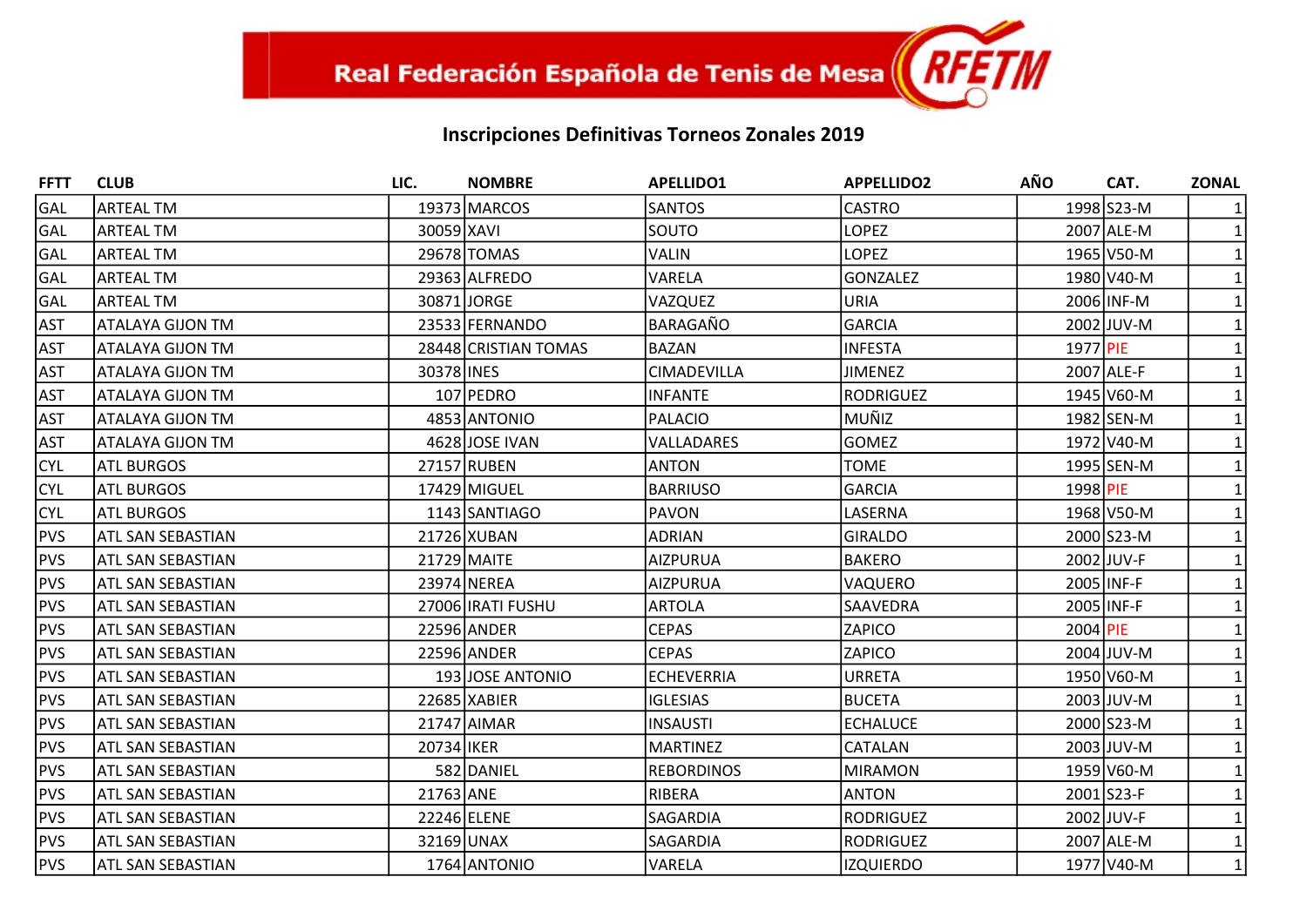| <b>FFTT</b> | <b>CLUB</b>      | LIC.        | <b>NOMBRE</b>           | <b>APELLIDO1</b>     | <b>APPELLIDO2</b> | <b>AÑO</b> | CAT.       | <b>ZONAL</b> |
|-------------|------------------|-------------|-------------------------|----------------------|-------------------|------------|------------|--------------|
| <b>CYL</b>  | ATL. LEON        |             | 34303 ISIDRO            | <b>ALONSO</b>        | <b>CORONADO</b>   |            | 2009 BEN-M |              |
| <b>CYL</b>  | ATL. LEON        |             | 20903 DANIEL            | <b>COSTAS</b>        | GARRIDO           |            | 1999 S23-M |              |
| <b>CYL</b>  | ATL. LEON        |             | 29151 NICOLAS           | <b>DIAZ</b>          | <b>GARCIA</b>     |            | 2006 INF-M |              |
| <b>CYL</b>  | ATL. LEON        |             | 29758 MALENA            | <b>DIEZ</b>          | GARCIA            |            | 2003 JUV-F |              |
| <b>CYL</b>  | ATL. LEON        |             | 34304 HUGO              | <b>GARCIA</b>        | <b>BARRIO</b>     |            | 2009 BEN-M |              |
| <b>CYL</b>  | <b>ATL. LEON</b> |             | 29152 MARTIN            | <b>HIDALGO</b>       | <b>SANTOS</b>     |            | 2006 INF-M |              |
| <b>CYL</b>  | ATL. LEON        | 23614 ANA   |                         | <b>PUENTE</b>        | <b>PEREZ</b>      |            | 2004 JUV-F |              |
| <b>CYL</b>  | ATL. LEON        |             | 33522 HUGO              | <b>RASCON</b>        | SANTANO           |            | 2007 ALE-M |              |
| <b>CYL</b>  | ATL. LEON        |             | 21152 MIGUEL            | SÁNCHEZ              | LÓPEZ             |            | 2002 JUV-M |              |
| <b>CYL</b>  | <b>ATL. LEON</b> |             | 23525 DAVID             | VILLANUEVA           | <b>ECHEVARRIA</b> |            | 2005 INF-M |              |
| <b>AST</b>  | <b>AVILES</b>    |             | 26839 AISHA             | <b>BENCHAKOUR</b>    | <b>GONZALEZ</b>   |            | 2007 ALE-F |              |
| <b>AST</b>  | <b>AVILES</b>    |             | 23480 MARIA DEL CARMEN  | <b>CALLE</b>         | <b>BALADO</b>     |            | 2006 INF-F |              |
| <b>AST</b>  | <b>AVILES</b>    | 23626 ALBA  |                         | <b>CASTAEDO</b>      | <b>ALBUERNE</b>   |            | 2006 INF-F |              |
| <b>AST</b>  | <b>AVILES</b>    | 23991 SOFIA |                         | <b>CASTRILLON</b>    | <b>RIOL</b>       |            | 2005 INF-F |              |
| <b>AST</b>  | <b>AVILES</b>    |             | 21238 MARCOS            | DÍAZ                 | <b>ESTEVEZ</b>    |            | 2002 JUV-M |              |
| <b>AST</b>  | <b>AVILES</b>    |             | 26841 ALEXANDRU GABRIEL | lelefterescu         |                   |            | 2006 INF-M |              |
| <b>AST</b>  | <b>AVILES</b>    |             | 23627 XUAN LLUIS        | <b>ENCINAS</b>       | <b>ESTEVEZ</b>    |            | 2004 JUV-M |              |
| <b>AST</b>  | <b>AVILES</b>    |             | 9367 JONATHAN JOSE      | <b>GARCIA</b>        | <b>MENENDEZ</b>   |            | 1997 S23-M |              |
| <b>AST</b>  | <b>AVILES</b>    |             | 860 JOSE ANTONIO        | <b>GONZALEZ</b>      | <b>GONZALEZ</b>   |            | 1963 V50-M |              |
| <b>AST</b>  | <b>AVILES</b>    |             | 3217 JORGE              | GONZALEZ             | <b>MALDONADO</b>  |            | 1988 SEN-M |              |
| <b>AST</b>  | <b>AVILES</b>    |             | 24101 HUGO              | <b>GONZALEZ</b>      | <b>SANTOS</b>     |            | 2007 ALE-M |              |
| <b>AST</b>  | <b>AVILES</b>    | 24102 SAUL  |                         | GONZALEZ             | <b>SANTOS</b>     |            | 2009 BEN-M |              |
| <b>AST</b>  | <b>AVILES</b>    |             | 610 CARLOS              | <b>MONFORTE</b>      | <b>RADILLO</b>    |            | 1959 V60-M |              |
| <b>AST</b>  | <b>AVILES</b>    |             | 9040 DAVID              | <b>RIERA</b>         | <b>TOMAS</b>      |            | 1996 SEN-M |              |
| <b>AST</b>  | <b>AVILES</b>    |             | 28785 MARIA             | <b>RIESTRA</b>       | POCIÑO            |            | 2009 BEN-F |              |
| <b>AST</b>  | <b>AVILES</b>    |             | 17459 HODEI             | <b>RODRIGUEZ</b>     | <b>BARBON</b>     |            | 1997 S23-M |              |
| <b>AST</b>  | <b>AVILES</b>    |             | 20849 CARLA             | <b>SANCHEZ</b>       | AGÜERA            |            | 2006 INF-F |              |
| <b>AST</b>  | <b>AVILES</b>    | 32098 JULIA |                         | <b>VAN DOMSELAAR</b> |                   |            | 2009 BEN-F |              |
| <b>PVS</b>  | BASAURI          | 27733 LUIS  |                         | CARBAJO              | <b>DE LA HERA</b> |            | 1962 V50-M | $\mathbf{1}$ |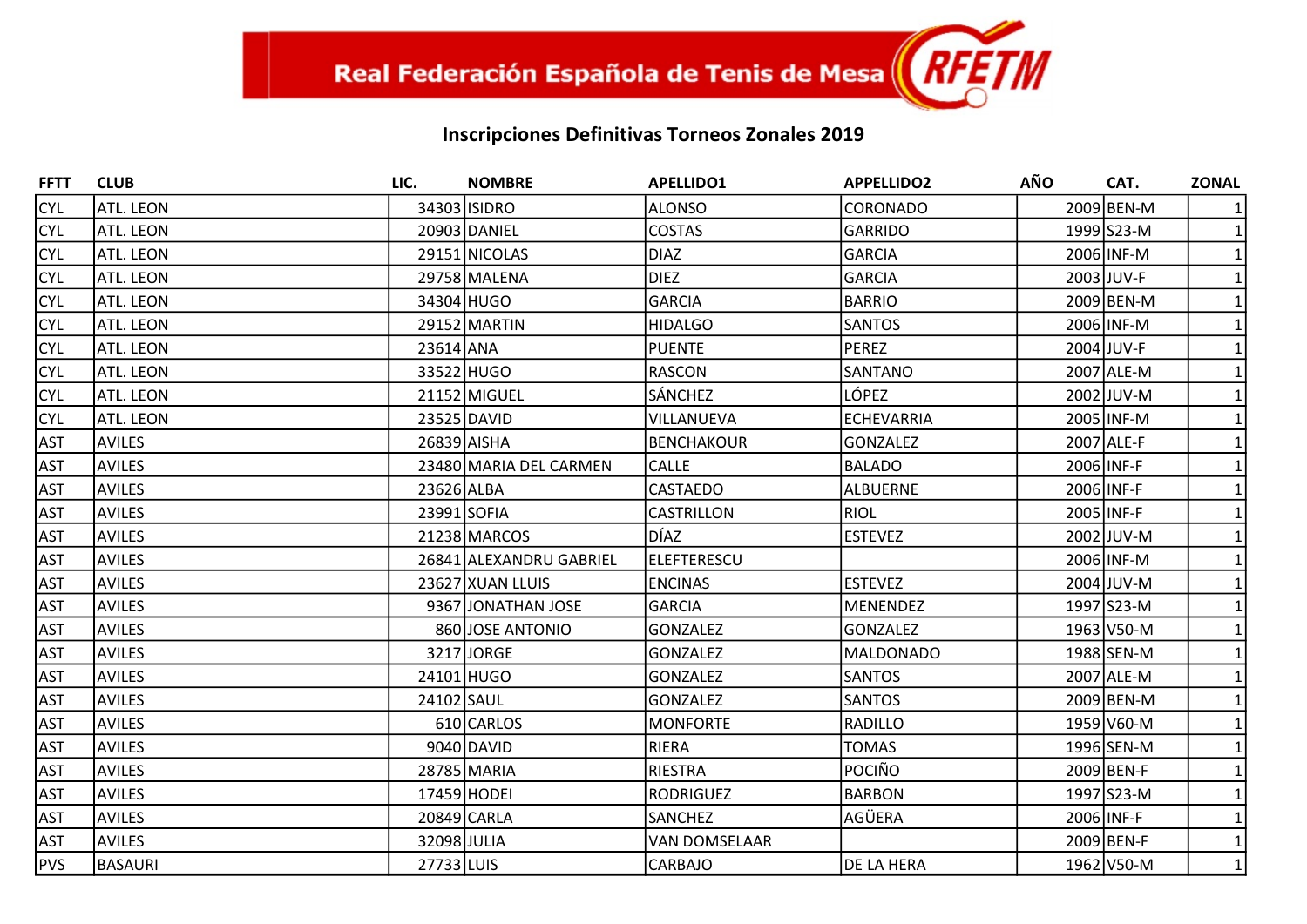| <b>FFTT</b> | <b>CLUB</b>               | LIC.        | <b>NOMBRE</b>      | <b>APELLIDO1</b> | <b>APPELLIDO2</b> | <b>AÑO</b> | CAT.              | <b>ZONAL</b> |
|-------------|---------------------------|-------------|--------------------|------------------|-------------------|------------|-------------------|--------------|
| PVS         | <b>BASAURI</b>            |             | 10837 JOSE JOAQUIN | DE FRANCISCO     | <b>ELORZA</b>     |            | 1962 V50-M        |              |
| PVS         | <b>BASAURI</b>            | 27685 ANNE  |                    | FELIPE           | <b>LOPEZ</b>      |            | 2005 INF-F        |              |
| PVS         | <b>BASAURI</b>            |             | 1930 JAVIER        | <b>GARCIA</b>    | <b>ARCE</b>       |            | 1979 V40-M        |              |
| PVS         | <b>BASAURI</b>            |             | 1976 ENRIQUE       | <b>IRINEU</b>    | ANCA              |            | 1979 V40-M        |              |
| PVS         | <b>BASAURI</b>            |             | 29508 NAGORE       | LATORRE          | <b>LOPEZ</b>      |            | 2004 JUV-F        |              |
| <b>PVS</b>  | <b>BASAURI</b>            | 30023 JON   |                    | <b>LUCAS</b>     | <b>AMADOZ</b>     |            | 2001 S23-M        |              |
| PVS         | <b>BASAURI</b>            |             | 31861 ENEKO        | <b>MARTIN</b>    | RENUNCIO          |            | 2005 INF-M        |              |
| PVS         | <b>BASAURI</b>            |             | 31859 MARIO        | <b>RAMOS</b>     | <b>MARCOS</b>     |            | 2005 INF-M        |              |
| <b>GAL</b>  | BEMBRIVE                  |             | 957 JUAN JOSE      | <b>ALONSO</b>    | <b>GOMEZ</b>      |            | 1965 V50-M        |              |
| GAL         | BEMBRIVE                  |             | 19659 FERNANDO     | <b>ESTEVEZ</b>   | <b>ABALDE</b>     |            | 1964 V50-M        |              |
| <b>GAL</b>  | BEMBRIVE                  |             | 9976 DAVID         | <b>GONZALEZ</b>  | <b>MARTINEZ</b>   |            | 1991 SEN-M        |              |
| <b>GAL</b>  | BEMBRIVE                  |             | 15909 ALBERTO      | <b>PEREZ</b>     | PENEDO            |            | 1996 SEN-M        |              |
| <b>GAL</b>  | <b>BEMBRIVE</b>           |             | 6625 LUCAS         | <b>RODRIGUEZ</b> | <b>CHAO</b>       |            | 1991 SEN-M        |              |
| <b>CYL</b>  | <b>BERCIANO TORALENSE</b> |             | 18051 FERNANDO     | <b>BLANCO</b>    | FERNÁNDEZ         |            | 1969 V50-M        |              |
| <b>CYL</b>  | BERCIANO TORALENSE        |             | 19758 ROBERTO      | LOBATO           | <b>MERINO</b>     |            | 1959 V60-M        |              |
| <b>GAL</b>  | <b>BREOGAN - OLEIROS</b>  |             | 9189 JAVIER        | <b>CANZOBRE</b>  | PEREIRA           |            | 1992 SEN-M        |              |
| <b>GAL</b>  | <b>BREOGAN - OLEIROS</b>  |             | 9978 JUAN ANGEL    | <b>FERREIRO</b>  | LAGE              |            | 1977 V40-M        |              |
| <b>GAL</b>  | <b>BREOGAN - OLEIROS</b>  | 18410 ANTIA |                    | RAMA             | <b>VECINO</b>     |            | 2002 JUV-F        |              |
| <b>GAL</b>  | <b>BREOGAN - OLEIROS</b>  |             | 2071 EDGAR MANUEL  | <b>RAMOS</b>     | <b>PRATA</b>      |            | 1980 V40-M        |              |
| <b>GAL</b>  | <b>BREOGAN - OLEIROS</b>  | 20548 ANA   |                    | RAMOS            | <b>SANCHEZ</b>    |            | 2004 JUV-F        |              |
| <b>CYL</b>  | <b>BURGOS TM</b>          |             | $4035$ FELIX       | <b>ALONSO</b>    | <b>GARCIA</b>     |            | 1959 V60-M        |              |
| <b>CYL</b>  | <b>BURGOS TM</b>          |             | 17323 DANIEL       | <b>BERZOSA</b>   | CASAS             |            | 2006 EXENTO-INF-M |              |
| <b>CYL</b>  | <b>BURGOS TM</b>          |             | 20735 MARIA        | <b>BERZOSA</b>   | CASAS             |            | 2008 ALE-F        |              |
| <b>CYL</b>  | <b>BURGOS TM</b>          |             | 20018 SANTIAGO     | <b>BUJEDO</b>    | <b>SAIZ</b>       |            | 1998 S23-M        |              |
| <b>CYL</b>  | <b>BURGOS TM</b>          |             | 34278 OSCAR        | <b>CHAVARRI</b>  | <b>GONZALEZ</b>   |            | 2012 BEN-M        |              |
| <b>CYL</b>  | <b>BURGOS TM</b>          |             | 19271 AITOR        | COLINA           | <b>VARONA</b>     |            | 2006 INF-M        |              |
| <b>CYL</b>  | <b>BURGOS TM</b>          |             | 27699 ENRIQUE      | <b>GARCIA</b>    | <b>NIETO</b>      |            | 2003 JUV-M        |              |
| <b>CYL</b>  | <b>BURGOS TM</b>          |             | 33469 ESTHER       | <b>HASEK</b>     | <b>MENDEZ</b>     |            | 2011 BEN-F        |              |
| <b>CYL</b>  | <b>BURGOS TM</b>          |             | 27009 BOGDAN       | <b>IANKOVSKY</b> |                   |            | 2007 ALE-M        | $1\vert$     |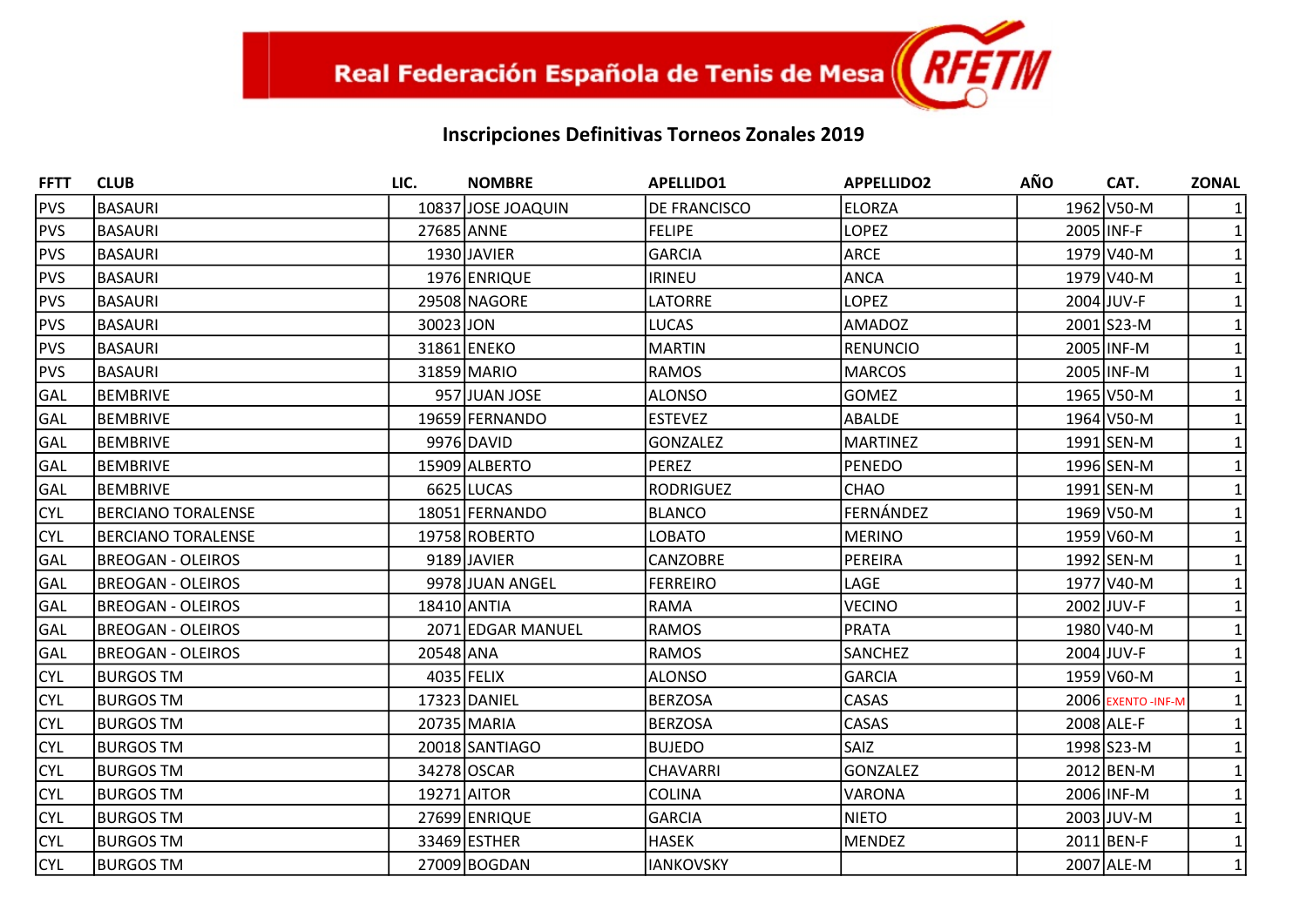| <b>FFTT</b> | <b>CLUB</b>                | LIC.        | <b>NOMBRE</b>        | <b>APELLIDO1</b>  | <b>APPELLIDO2</b> | <b>AÑO</b> | CAT.       | <b>ZONAL</b> |
|-------------|----------------------------|-------------|----------------------|-------------------|-------------------|------------|------------|--------------|
| <b>CYL</b>  | <b>BURGOS TM</b>           |             | 34250 DANIEL         | <b>INCHAUSTI</b>  | <b>ALVAREZ</b>    |            | 2009 BEN-M |              |
| <b>CYL</b>  | <b>BURGOS TM</b>           | 34249 NAIA  |                      | INCHAUSTI         | <b>ALVAREZ</b>    |            | 2011 BEN-F |              |
| <b>CYL</b>  | <b>IBURGOS TM</b>          |             | 8357 CLARA           | <b>IZQUIERDO</b>  | <b>ALONSO</b>     |            | 1997 S23-F |              |
| <b>CYL</b>  | <b>IBURGOS TM</b>          |             | 29623 ALVAR          | <b>MARTIN</b>     | <b>NAVAZO</b>     |            | 2005 INF-M |              |
| <b>CYL</b>  | <b>BURGOS TM</b>           |             | 21117 JAVIER         | <b>MARTIN</b>     | <b>TIRADO</b>     |            | 2004 JUV-M |              |
| <b>CYL</b>  | <b>BURGOS TM</b>           |             | 34284 ELENA          | <b>MARTINEZ</b>   | <b>MARTINEZ</b>   |            | 2012 BEN-F |              |
| <b>CYL</b>  | <b>BURGOS TM</b>           |             | 34306 ELENA          | <b>MARTINEZ</b>   | <b>MARTINEZ</b>   |            | 2012 BEN-F |              |
| <b>CYL</b>  | <b>BURGOS TM</b>           |             | 30900 MARIA          | <b>MENDEZ</b>     | <b>ALONSO</b>     |            | 2009 BEN-F |              |
| <b>CYL</b>  | <b>BURGOS TM</b>           |             | 30901 SERGIO         | MENDEZ            | <b>ALONSO</b>     |            | 2011 BEN-M |              |
| <b>CYL</b>  | <b>BURGOS TM</b>           |             | 29432 JOAQUIN        | MENDEZ            | <b>RUBIO</b>      |            | 1969 V50-M |              |
| <b>CYL</b>  | <b>BURGOS TM</b>           |             | 3349 LUCIA           | <b>MENDEZ</b>     | <b>SOTO</b>       |            | 1989 SEN-F |              |
| <b>CYL</b>  | <b>BURGOS TM</b>           |             | 642 MIGUEL ANGEL     | NUÑEZ             | ARRAIZA           |            | 1960 V60-M |              |
| <b>CYL</b>  | <b>BURGOS TM</b>           |             | 14625 MIGUEL         | NUÑEZ             | <b>TAPIA</b>      |            | 2002 JUV-M |              |
| <b>CYL</b>  | <b>BURGOS TM</b>           |             | 30915 PALOMA         | <b>ORTEGA</b>     | VAZQUEZ           |            | 1972 V40-F |              |
| <b>CYL</b>  | <b>BURGOS TM</b>           |             | 10530 JULIAN         | <b>OSLE</b>       | <b>HIGUERA</b>    |            | 1966 V50-M |              |
| <b>CYL</b>  | <b>BURGOS TM</b>           | 34285 LIDIA |                      | PEREZ             | <b>DOMINGO</b>    |            | 2006 INF-F |              |
| <b>CYL</b>  | <b>BURGOS TM</b>           |             | 34280 ANGEL          | <b>PEREZ</b>      | <b>RUIZ</b>       |            | 2011 BEN-M |              |
| <b>CYL</b>  | <b>BURGOS TM</b>           |             | 19272 ELVIRA FIONA   | RAD               | <b>HIND</b>       |            | 2004 JUV-F |              |
| <b>CYL</b>  | <b>BURGOS TM</b>           | 34279 NICO  |                      | <b>ROMERO</b>     | <b>BARUQUE</b>    |            | 2012 BEN-M |              |
| <b>CYL</b>  | <b>BURGOS TM</b>           |             | 19995 MARCOS         | <b>SAN MIGUEL</b> | <b>GARCIA</b>     |            | 2005 INF-M |              |
| <b>CYL</b>  | <b>BURGOS TM</b>           |             | 29279 ARITZ          | SANZ              | <b>REY</b>        |            | 2009 BEN-M |              |
| <b>CYL</b>  | <b>BURGOS TM</b>           | 29280 IBAI  |                      | SANZ              | <b>REY</b>        |            | 2010 BEN-M |              |
| <b>CYL</b>  | <b>BURGOS TM</b>           |             | 34281 ANDREA         | <b>URBANEJA</b>   | <b>FERRER</b>     |            | 2012 BEN-F |              |
| <b>CYL</b>  | <b>BURGOS TM</b>           |             | 30918 HIPOLITO       | <b>URBANEJA</b>   | <b>MECERREYES</b> |            | 1973 V40-M |              |
| GAL         | C SAN XOAN TM              |             | 428 ANTONIO          | CASAL             | <b>SIXTO</b>      |            | 1956 V60-M |              |
| GAL         | C SAN XOAN TM              |             | 6467 FERNANDO JAVIER | <b>GARCIA</b>     | <b>FERNANDEZ</b>  |            | 1960 V60-M |              |
| <b>CYL</b>  | C. PEÑARANDA DE BRACAMONTE |             | 2890 DAVID           | <b>BARRIUSO</b>   | <b>AUSIN</b>      |            | 1987 SEN-M |              |
| <b>CYL</b>  | C. PEÑARANDA DE BRACAMONTE |             | 23226 FRANCISCO      | MANGAS            | <b>PORRAS</b>     |            | 1993 CL.11 |              |
| <b>CYL</b>  | C. PEÑARANDA DE BRACAMONTE |             | 23315 MARCOS         | <b>OCHOA</b>      | CALVO             |            | 2005 INF-M | $\mathbf{1}$ |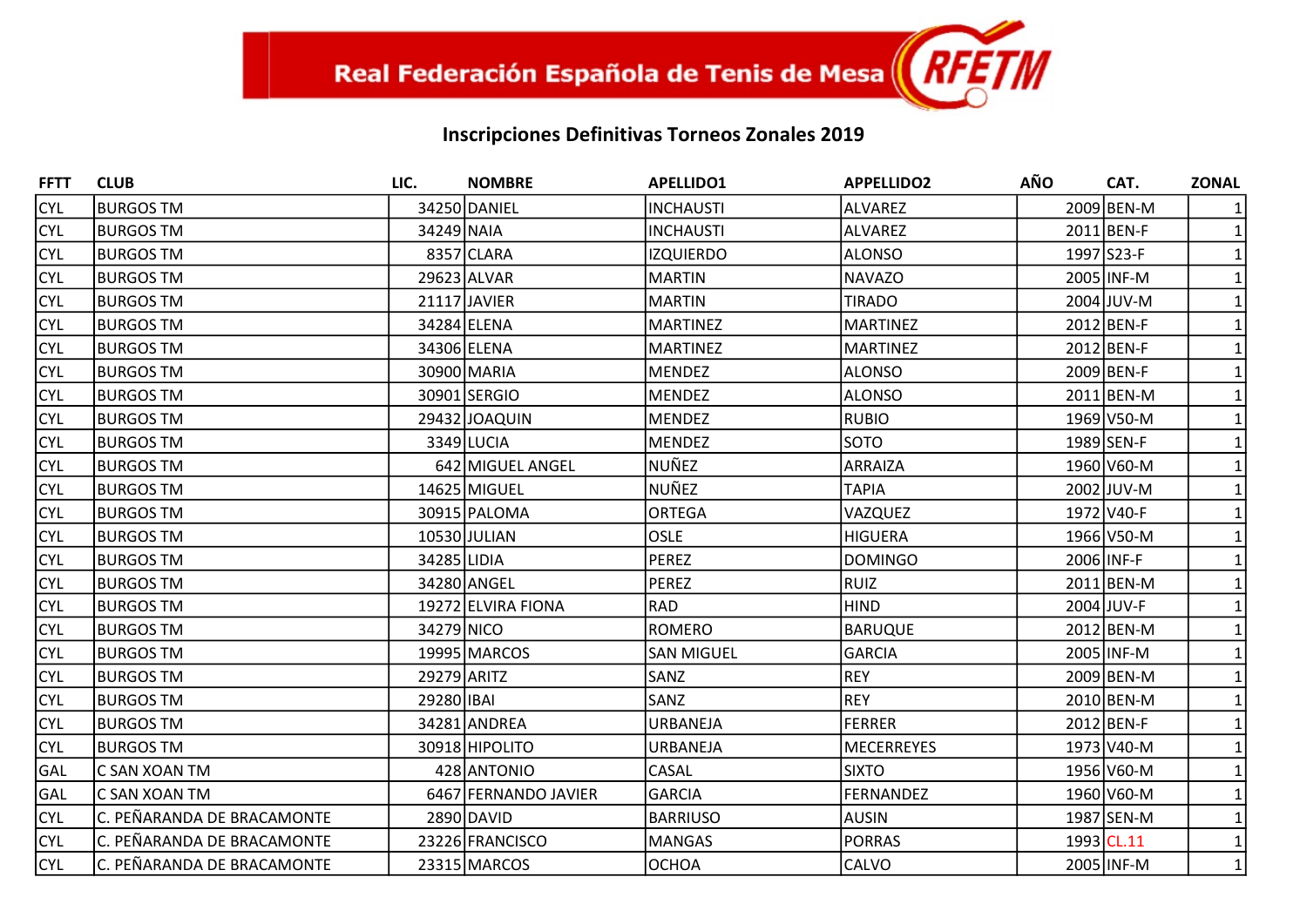| <b>FFTT</b> | <b>CLUB</b>                       | LIC.        | <b>NOMBRE</b>        | <b>APELLIDO1</b> | <b>APPELLIDO2</b>  | AÑO | CAT.       | <b>ZONAL</b> |
|-------------|-----------------------------------|-------------|----------------------|------------------|--------------------|-----|------------|--------------|
| <b>CYL</b>  | C. PEÑARANDA DE BRACAMONTE        |             | 22181 OSCAR          | <b>OCHOA</b>     | <b>CALVO</b>       |     | 1999 S23-M |              |
| <b>CYL</b>  | C. PEÑARANDA DE BRACAMONTE        |             | 1072 LUIS ARMANDO    | OCHOA            | <b>VIDAUR</b>      |     | 1967 V50-M |              |
| <b>GAL</b>  | C.E DEPORTIVO DEZPORTAS LUGO T.M. |             | 22902 MIGUEL ANGEL   | <b>AIRA</b>      | <b>LOPEZ</b>       |     | 1963 V50-M |              |
| GAL         | C.E DEPORTIVO DEZPORTAS LUGO T.M. |             | 1501 RAMON           | BECERRA          | MELO               |     | 1974 V40-M |              |
| <b>GAL</b>  | C.E DEPORTIVO DEZPORTAS LUGO T.M. |             | 15346 ADOLFO         | <b>DELMO</b>     | <b>SUANZES</b>     |     | 1956 V60-M |              |
| <b>GAL</b>  | C.E DEPORTIVO DEZPORTAS LUGO T.M. |             | 619 MAXIMO ANTONIO   | IDUGO            | <b>PATON</b>       |     | 1959 V60-M |              |
| <b>GAL</b>  | C.E DEPORTIVO DEZPORTAS LUGO T.M. |             | 18458 PABLO          | FERNANDEZ        | ALVAREZ            |     | 2003 JUV-M |              |
| <b>GAL</b>  | C.E DEPORTIVO DEZPORTAS LUGO T.M. |             | 23288 JOSE RAMON     | GARCIA           | <b>LEGIDE</b>      |     | 1971 V40-M |              |
| GAL         | C.E DEPORTIVO DEZPORTAS LUGO T.M. |             | 10056 BONIFACIO      | GARCIA           | MARTIN             |     | 1963 V50-M |              |
| <b>GAL</b>  | C.E DEPORTIVO DEZPORTAS LUGO T.M. |             | 23024 ANDRES         | MARTIN           | <b>REIJA</b>       |     | 2005 INF-M |              |
| <b>GAL</b>  | C.E DEPORTIVO DEZPORTAS LUGO T.M. |             | 23030 JOSE LUIS      | MENDEZ           | MENDEZ             |     | 1973 V40-M |              |
| <b>GAL</b>  | C.E DEPORTIVO DEZPORTAS LUGO T.M. |             | 21323 ALEJANDRO      | <b>RIOS</b>      | RODRIGUEZ          |     | 2000 S23-M |              |
| <b>GAL</b>  | C.E DEPORTIVO DEZPORTAS LUGO T.M. |             | 16719 ALVARO         | <b>SÁNCHEZ</b>   | GARCÍA             |     | 1976 V40-M |              |
| <b>CYL</b>  | C.T.M. VE-VA                      |             | 16973 FRANCISCO      | <b>CAMINA</b>    | <b>CEA</b>         |     | 1955 V60-M |              |
| <b>CYL</b>  | C.T.M. VE-VA                      |             | 18560 FRANCISCO JOSE | DE LA HUERGA     | <b>PARRADO</b>     |     | 1980 V40-M |              |
| <b>CYL</b>  | C.T.M. VE-VA                      |             | 1877 ALBERTO         | <b>GOMEZ</b>     | <b>ACEBES</b>      |     | 1978 V40-M |              |
| <b>CYL</b>  | C.T.M. VE-VA                      |             | 8711 RODOLFO         | MARTIN           | <b>VARONA</b>      |     | 1972 V40-M |              |
| <b>CYL</b>  | C.T.M. VE-VA                      |             | 31442 ZELJKO         | <b>ZVEKIC</b>    | <b>VLAJIC</b>      |     | 1961 V50-M |              |
| <b>GAL</b>  | <b>CAMBADOS</b>                   |             | 449 ENRIQUE          | <b>BARREIRO</b>  | lalvarez           |     | 1956 V60-M |              |
| <b>GAL</b>  | <b>CAMBADOS</b>                   |             | 31632 CRISTIAN       | <b>CARRO</b>     | <b>GONZALEZ</b>    |     | 2002 JUV-M |              |
| <b>GAL</b>  | <b>CAMBADOS</b>                   |             | 19653 CESAR          | <b>GOMEZ</b>     | <b>CASAL</b>       |     | 1999 S23-M |              |
| <b>GAL</b>  | <b>CAMBADOS</b>                   |             | 27434 BRIAN          | MULLER           | <b>CASALDARNOS</b> |     | 2006 INF-M |              |
| <b>GAL</b>  | <b>CAMBADOS</b>                   |             | 31630 EUGENE         | lscheuer         |                    |     | 1953 V60-M |              |
| <b>AST</b>  | <b>CASTRILLON</b>                 | 30238 SOFIA |                      | <b>ARIAS</b>     | <b>FERNANDEZ</b>   |     | 2008 ALE-F |              |
| <b>AST</b>  | <b>CASTRILLON</b>                 |             | 33476 PAULA          | <b>ESCRIBANO</b> | PEREZ              |     | 2009 BEN-F |              |
| <b>AST</b>  | <b>CASTRILLON</b>                 |             | 33399 PELAYO         | <b>ESCRIBANO</b> | PEREZ              |     | 2008 ALE-M |              |
| <b>CYL</b>  | <b>CD COYANZA</b>                 |             | 21264 DARIO          | <b>ACEBES</b>    | PONGA              |     | 2002 JUV-M |              |
| <b>CYL</b>  | <b>CD COYANZA</b>                 |             | 21262 ALVARO         | <b>ACEBES</b>    | <b>SANZ</b>        |     | 1973 V40-M |              |
| <b>CYL</b>  | <b>CD COYANZA</b>                 |             | 29863 PABLO          | BARRIENTOS       | <b>HERNANDEZ</b>   |     | 2002 JUV-M | $\mathbf{1}$ |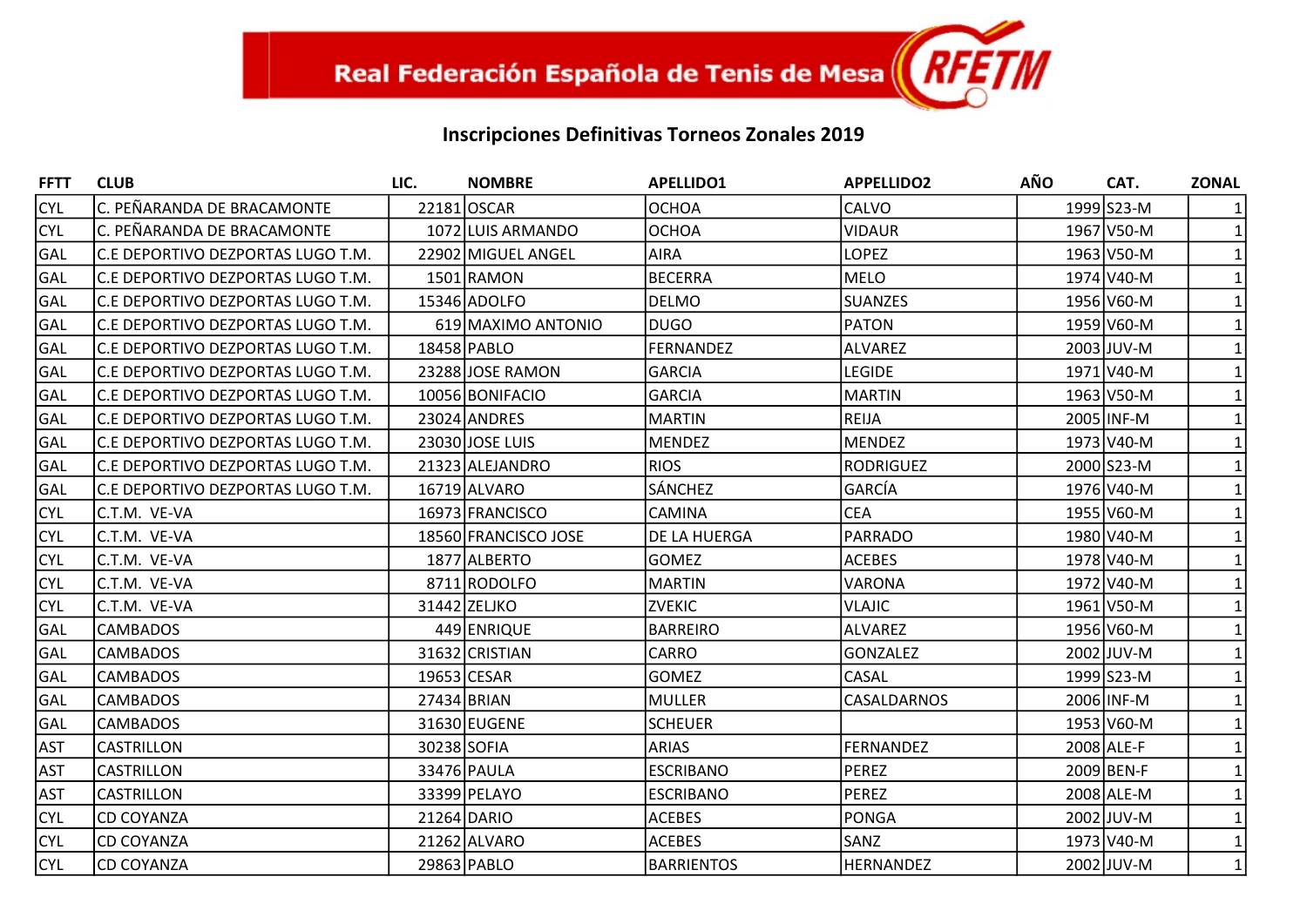| <b>FFTT</b> | <b>CLUB</b>                    | LIC.        | <b>NOMBRE</b>    | <b>APELLIDO1</b> | <b>APPELLIDO2</b> | <b>AÑO</b> | CAT.       | <b>ZONAL</b> |
|-------------|--------------------------------|-------------|------------------|------------------|-------------------|------------|------------|--------------|
| <b>CYL</b>  | <b>CD COYANZA</b>              |             | 31696 ISABEL     | <b>BERNARDO</b>  | <b>FUENTES</b>    |            | 2005 INF-F |              |
| <b>CYL</b>  | <b>CD COYANZA</b>              | 31693 SARA  |                  | <b>BERNARDO</b>  | <b>FUENTES</b>    |            | 2005 INF-F |              |
| <b>CYL</b>  | <b>CD COYANZA</b>              |             | 29901 ALBERTO    | <b>FERNANDEZ</b> | <b>MARTINEZ</b>   |            | 1993 SEN-M |              |
| <b>CYL</b>  | <b>CD COYANZA</b>              |             | 23195 ALVARO     | <b>GONZALEZ</b>  | <b>RODRIGUEZ</b>  |            | 2005 INF-M |              |
| <b>CYL</b>  | <b>CD COYANZA</b>              |             | 24211 LUCIA      | <b>GONZALEZ</b>  | <b>RODRIGUEZ</b>  |            | 2006 INF-F |              |
| <b>CYL</b>  | <b>CD COYANZA</b>              |             | 27543 NAYARA     | <b>IZQUIERDO</b> | CAÑO              |            | 2004 JUV-F |              |
| <b>CYL</b>  | <b>CD COYANZA</b>              |             | 23615 CECILIA    | <b>MARTINEZ</b>  | <b>BENAVIDES</b>  |            | 2001 S23-F |              |
| <b>CYL</b>  | <b>CD COYANZA</b>              |             | 27541 NADIA      | <b>PISOS</b>     | <b>LOPEZ</b>      |            | 2004 JUV-F |              |
| <b>CYL</b>  | <b>CD COYANZA</b>              |             | 23224 LUCAS      | <b>PRIETO</b>    | <b>CEPEDA</b>     |            | 2003 JUV-M |              |
| <b>PVS</b>  | CD MARPEX BERAUN-ERRENTERIA TM |             | 32747 MARKEL     | <b>BERMEJO</b>   | <b>MORALES</b>    |            | 2007 ALE-M |              |
| PVS         | CD MARPEX BERAUN-ERRENTERIA TM |             | 27678 MAIALEN    | <b>ETXEBESTE</b> | <b>GORRITI</b>    |            | 2002 PIE   |              |
| <b>PVS</b>  | CD MARPEX BERAUN-ERRENTERIA TM |             | 18851 OIHAN      | <b>IRURIETA</b>  | <b>FERNANDEZ</b>  |            | 1998 S23-M |              |
| PVS         | CD MARPEX BERAUN-ERRENTERIA TM | 3235 IKER   |                  | LABARGA          | <b>TOBALINA</b>   |            | 1988 SEN-M |              |
| PVS         | CD MARPEX BERAUN-ERRENTERIA TM |             | 22701 ENEKO      | LOZANO           | <b>SANCHEZ</b>    |            | 1999 S23-M |              |
| <b>PVS</b>  | CD MARPEX BERAUN-ERRENTERIA TM | 21756 JUAN  |                  | OLAZABAL         | <b>MONTERO</b>    |            | 2002 JUV-M |              |
| <b>PVS</b>  | CD MARPEX BERAUN-ERRENTERIA TM |             | 18857 ADRIAN     | <b>PRESTO</b>    | <b>PALACIO</b>    |            | 1999 S23-M |              |
| GAL         | CD MONTE FERREIROS TM          |             | 6977 JOSE MANUEL | <b>ALONSO</b>    | VAZQUEZ           |            | 1968 V50-M |              |
| GAL         | CD MONTE FERREIROS TM          |             | 14595 AQUILINO   | GONZÁLEZ         | RODRÍGUEZ         |            | 1969 V50-M |              |
| GAL         | CD MONTE FERREIROS TM          |             | 27026 ANTONIO    | <b>OLIVEIRA</b>  | <b>PEREZ</b>      |            | 1959 V60-M |              |
| <b>CYL</b>  | <b>CD PISUERGA</b>             |             | 10792 JORGE      | GONZÁLEZ         | POVEDA            |            | 1973 V40-M |              |
| <b>CYL</b>  | <b>CD PISUERGA</b>             |             | 1128 GREGORIO    | <b>PEREZ</b>     | <b>REPISO</b>     |            | 1968 V50-M |              |
| <b>CYL</b>  | CD RIO DUERO                   | 27015 JAIME |                  | <b>CATALINA</b>  | <b>HERNANDEZ</b>  |            | 2004 JUV-M |              |
| <b>CYL</b>  | <b>CD RIO DUERO</b>            |             | 20871 ANGEL      | <b>GORINES</b>   | <b>LOPEZ</b>      |            | 1960 V60-M |              |
| <b>CYL</b>  | <b>CD SEGHOS</b>               |             | 3738 JAVIER      | <b>BUENO</b>     | <b>MARTINEZ</b>   |            | 1991 SEN-M |              |
| <b>CYL</b>  | <b>CD SEGHOS</b>               | 14655 IVAN  |                  | <b>CRISTOBAL</b> | <b>HUERTAS</b>    |            | 1997 S23-M |              |
| <b>CYL</b>  | <b>CD SEGHOS</b>               |             | 10674 DANIEL     | <b>SANZ</b>      | <b>CUESTA</b>     |            | 1999 S23-M |              |
| <b>CYL</b>  | <b>CD SEGHOS</b>               |             | 10204 ANTONIO    | SANZ             | <b>JIMENO</b>     |            | 1968 V50-M |              |
| <b>CYL</b>  | <b>CD VIRIATO TM</b>           |             | 19678 DAVID      | <b>BARROSO</b>   | <b>MARTIN</b>     |            | 1997 S23-M |              |
| <b>CYL</b>  | <b>CD VIRIATO TM</b>           |             | 19679 JORGE      | <b>BARROSO</b>   | <b>MARTIN</b>     |            | 1997 S23-M | $\mathbf{1}$ |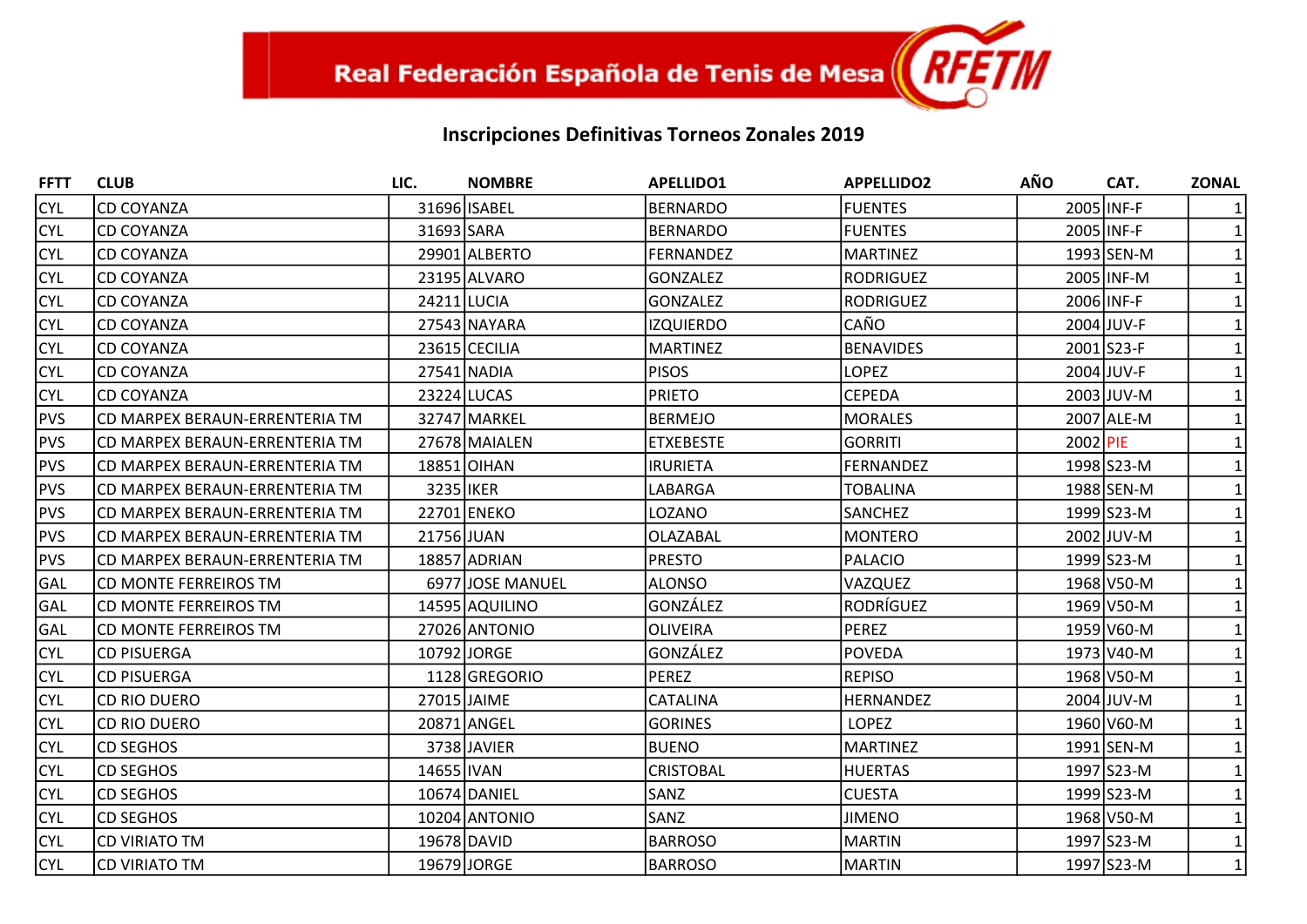| <b>FFTT</b> | <b>CLUB</b>                      | LIC.        | <b>NOMBRE</b>       | <b>APELLIDO1</b> | <b>APPELLIDO2</b> | <b>AÑO</b> | CAT.       | <b>ZONAL</b> |
|-------------|----------------------------------|-------------|---------------------|------------------|-------------------|------------|------------|--------------|
| <b>CYL</b>  | <b>CD VIRIATO TM</b>             |             | 19809 DANIEL        | <b>ILLAN</b>     | <b>RICO</b>       |            | 1994 SEN-M |              |
| <b>CYL</b>  | <b>CD VIRIATO TM</b>             |             | 23648 VICTOR        | RIVERA           | <b>RONCERO</b>    |            | 1947 V60-M |              |
| <b>CTB</b>  | CDETM VILLA DE CABEZON DE LA SAL |             | 9894 JAVIER         | RECIO            | <b>BARZANA</b>    |            | 1995 SEN-M |              |
| <b>CTB</b>  | CDETM VILLA DE CABEZON DE LA SAL |             | 19046 ADRIÁN        | VALBUENA         | <b>MÁRQUEZ</b>    |            | 1999 S23-M |              |
| GAL         | <b>CDTM TOP SPIN</b>             |             | 4424 JOSE RAMON     | <b>RAMOS</b>     | <b>MATO</b>       |            | 1973 V40-M |              |
| GAL         | <b>CIDADE NARON TM</b>           |             | 19419 ANA MARÍA     | ABAD             | VAZQUEZ           |            | 1965 V50-F |              |
| GAL         | <b>CIDADE NARON TM</b>           | 33491 LOLA  |                     | <b>BACELO</b>    | VIÑAS             |            | 2007 ALE-F |              |
| GAL         | <b>CIDADE NARON TM</b>           |             | 27000 LUIS ANGEL    | <b>BECEIRO</b>   | <b>CELEIRO</b>    |            | 2006 INF-M |              |
| GAL         | <b>CIDADE NARON TM</b>           |             | 27836 MARTIN        | <b>BECEIRO</b>   | <b>CELEIRO</b>    |            | 2009 BEN-M |              |
| GAL         | <b>CIDADE NARON TM</b>           |             | 28714 FRANCISCO     | <b>CAMPO</b>     | ABEAL             |            | 2009 BEN-M |              |
| GAL         | <b>CIDADE NARON TM</b>           |             | 30060 SIMON         | <b>CAMPO</b>     | ABEAL             |            | 2011 BEN-M |              |
| GAL         | <b>CIDADE NARON TM</b>           |             | 17434 CLAUDIA MARIA | CANAY            | <b>CHAPARRO</b>   |            | 2002 JUV-F |              |
| GAL         | <b>CIDADE NARON TM</b>           |             | 15945 Mª DIANDRA    | <b>COBELO</b>    | <b>NIETO</b>      |            | 2000 S23-F |              |
| GAL         | <b>CIDADE NARON TM</b>           | 20841 SOFÍA |                     | <b>COUCE</b>     | <b>INSUA</b>      |            | 2007 ALE-F |              |
| GAL         | <b>CIDADE NARON TM</b>           |             | 27815 MARTIN        | <b>GARCIA</b>    | <b>GOMEZ</b>      |            | 2008 ALE-M |              |
| GAL         | <b>CIDADE NARON TM</b>           |             | 30401 PAULA         | <b>GARCIA</b>    | <b>PEREZ</b>      |            | 1973 V40-F |              |
| GAL         | <b>CIDADE NARON TM</b>           |             | 8287 RUBEN          | <b>GARCIA</b>    | <b>RODRIGUEZ</b>  |            | 1996 SEN-M |              |
| GAL         | <b>CIDADE NARON TM</b>           | 20530 JULIA |                     | <b>GUERRA</b>    | <b>FERNANDEZ</b>  |            | 2006 INF-F |              |
| GAL         | <b>CIDADE NARON TM</b>           | 27814 ENZO  |                     | <b>LOPEZ</b>     | <b>LEDO</b>       |            | 2008 ALE-M |              |
| GAL         | <b>CIDADE NARON TM</b>           | 29126 ROI   |                     | <b>LOPEZ</b>     | <b>LEDO</b>       |            | 2007 ALE-M |              |
| GAL         | <b>CIDADE NARON TM</b>           |             | 28572 LUIS MIGUEL   | <b>MARCOS</b>    | <b>RODEIRO</b>    |            | 1968 V50-M |              |
| GAL         | <b>CIDADE NARON TM</b>           | 28582 YAGO  |                     | <b>MARCOS</b>    | <b>RODRIGUEZ</b>  |            | 2005 INF-M |              |
| GAL         | <b>CIDADE NARON TM</b>           |             | 32740 CRISTAL       | <b>MENESES</b>   | <b>MONTECINOS</b> |            | 1994 SEN-F |              |
| GAL         | <b>CIDADE NARON TM</b>           |             | 23573 CANDELA       | <b>MONTERO</b>   | <b>CAAVEIRO</b>   |            | 2008 ALE-F |              |
| GAL         | <b>CIDADE NARON TM</b>           |             | 29130 ANTON         | NOVO             | <b>ROCA</b>       |            | 2006 INF-M |              |
| GAL         | <b>CIDADE NARON TM</b>           |             | 33904 ALEXIS DAMIAN | <b>ORENCEL</b>   | <b>MELNICK</b>    |            | 2000 S23-M |              |
| GAL         | <b>CIDADE NARON TM</b>           | 19402 ANA   |                     | <b>OTERO</b>     | <b>RODRIGUEZ</b>  |            | 2006 INF-F |              |
| GAL         | <b>CIDADE NARON TM</b>           |             | 927 JOSE            | PIÑEIRO          | <b>SEIJIDO</b>    |            | 1964 V50-M |              |
| GAL         | <b>CIDADE NARON TM</b>           |             | 20529 ANTIA         | <b>PITA</b>      | MARIÑO            |            | 2007 ALE-F | $\mathbf{1}$ |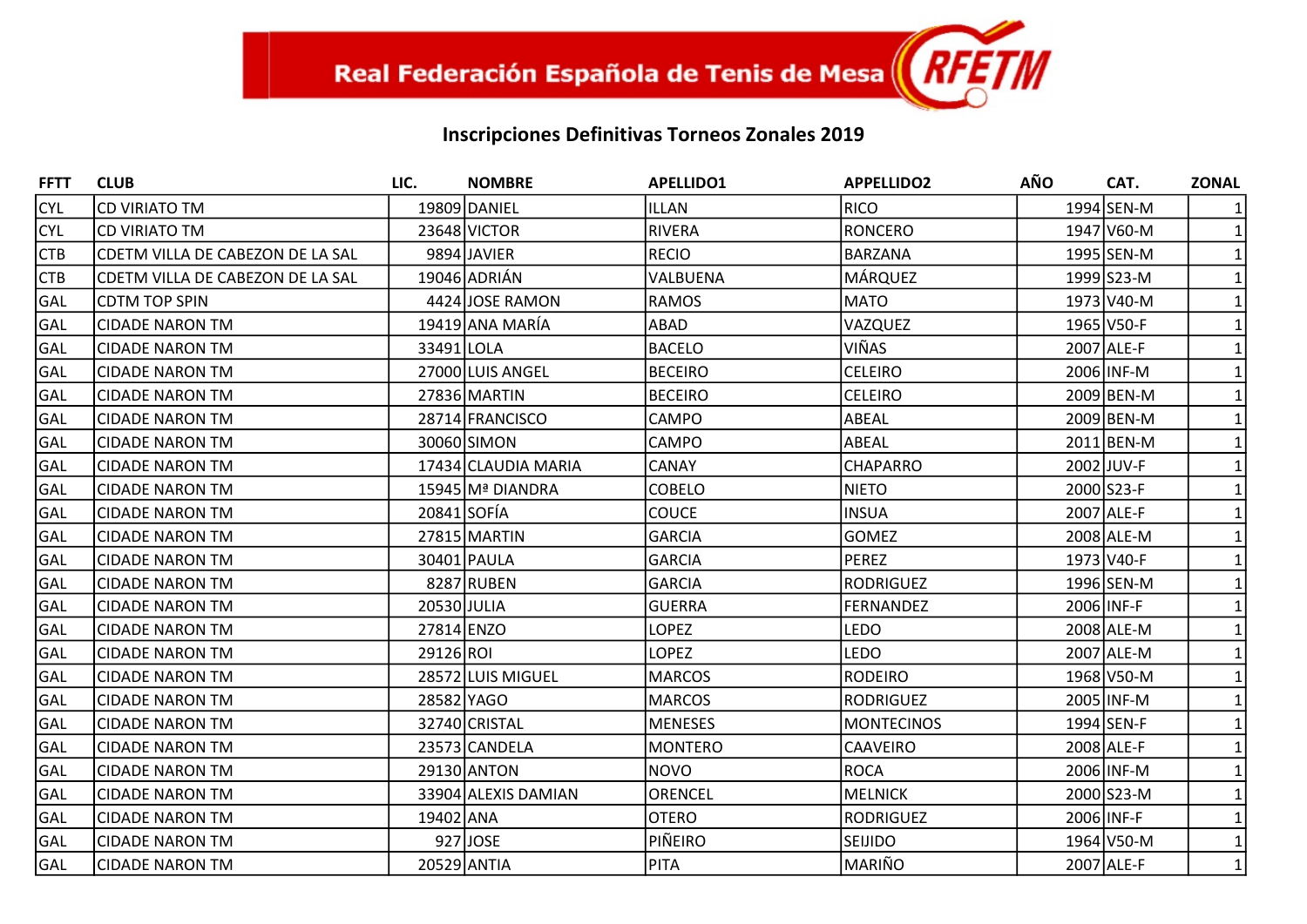| <b>FFTT</b> | <b>CLUB</b>                | LIC.        | <b>NOMBRE</b>      | <b>APELLIDO1</b> | <b>APPELLIDO2</b> | <b>AÑO</b> | CAT.       | <b>ZONAL</b> |
|-------------|----------------------------|-------------|--------------------|------------------|-------------------|------------|------------|--------------|
| GAL         | <b>CIDADE NARON TM</b>     |             | 19605 MARCOS       | <b>PITA</b>      | MARIÑO            |            | 2004 JUV-M |              |
| <b>GAL</b>  | <b>CIDADE NARON TM</b>     | 23571 BRAIS |                    | RODRIGUEZ        | <b>SIXTO</b>      |            | 2007 ALE-M |              |
| GAL         | <b>CIDADE NARON TM</b>     | 27808 LUCIA |                    | <b>SAURA</b>     | <b>GOMEZ</b>      |            | 2009 BEN-F |              |
| GAL         | <b>CIDADE NARON TM</b>     | 28929 IRIA  |                    | VARELA           | <b>ROMERO</b>     |            | 2006 INF-F |              |
| GAL         | <b>CIDADE NARON TM</b>     |             | 24132 XOAN         | <b>VILA</b>      | <b>GARCIA</b>     |            | 2007 ALE-M |              |
| <b>GAL</b>  | <b>CINANIA TM</b>          | 29522 SARA  |                    | <b>ALFARO</b>    | AVENDAÑO          |            | 2008 ALE-F |              |
| GAL         | <b>CINANIA TM</b>          |             | 33755 LAURA        | <b>AMOEDO</b>    | <b>RODRIGUEZ</b>  |            | 2008 ALE-F |              |
| GAL         | <b>CINANIA TM</b>          |             | 7792 JESUS         | <b>BROULLON</b>  | <b>NUÑEZ</b>      |            | 1968 V50-M |              |
| GAL         | <b>CINANIA TM</b>          |             | 4404 MARIA         | <b>CALVO</b>     | <b>RODRIGUEZ</b>  |            | 1987 SEN-F |              |
| <b>GAL</b>  | <b>CINANIA TM</b>          |             | 29520 PABLO        | <b>CORDEIRO</b>  | PIÑEIRO           |            | 2008 ALE-M |              |
| GAL         | <b>CINANIA TM</b>          |             | 20872 DARIO        | <b>CORDEIRO</b>  | PIÑEIRO           |            | 2002 JUV-M |              |
| GAL         | <b>CINANIA TM</b>          |             | 18467 ALBERTO      | FERNANDEZ        | PIÑEIRO           |            | 1987 CL.11 |              |
| GAL         | <b>CINANIA TM</b>          |             | 31302 MANUEL       | <b>GONZALEZ</b>  | <b>ALVAREZ</b>    |            | 2008 ALE-M |              |
| GAL         | <b>CINANIA TM</b>          |             | 34276 LUCERO ARAMI | <b>OVELAR</b>    | <b>JARA</b>       |            | 1992 SEN-F |              |
| GAL         | <b>CINANIA TM</b>          |             | 19714 LAURA        | <b>RODRIGUEZ</b> | <b>BARREIRO</b>   |            | 2003 JUV-F |              |
| GAL         | <b>CINANIA TM</b>          |             | 33756 PAULA        | <b>VEIGA</b>     | <b>GONZALVEZ</b>  |            | 2008 ALE-F |              |
| GAL         | <b>CLUB BE ONE OURENSE</b> | $1365$ LUIS |                    | <b>RODRIGUEZ</b> | <b>MENDEZ</b>     |            | 1972 V40-M |              |
| GAL         | <b>CLUB DEL MAR</b>        | 18048 IAGO  |                    | <b>BLANCO</b>    | <b>NEGRO</b>      |            | 1997 S23-M |              |
| GAL         | CLUB DEL MAR               | 31471 LEI   |                    | <b>CHEN</b>      |                   |            | 2007 ALE-M |              |
| GAL         | <b>CLUB DEL MAR</b>        | 31472 LIN   |                    | <b>CHEN</b>      |                   |            | 2011 BEN-M |              |
| GAL         | <b>CLUB DEL MAR</b>        | 26307 MIAO  |                    | <b>CHEN</b>      |                   |            | 2008 ALE-F |              |
| GAL         | <b>CLUB DEL MAR</b>        |             | 17803 JAVIER       | DIZ.             | <b>CONDE</b>      |            | 2001 S23-M |              |
| GAL         | lCLUB DEL MAR              |             | 28680 ADA CLARA    | <b>FERNANDEZ</b> | <b>GARCIA</b>     |            | 2008 ALE-F |              |
| GAL         | <b>CLUB DEL MAR</b>        |             | 23174 HUGO         | <b>FERNANDEZ</b> | GARCIA            |            | 2002 JUV-M |              |
| GAL         | CLUB DEL MAR               | 26947 JIAQI |                    | <b>GUO</b>       | <b>CHEN</b>       |            | 2010 BEN-F |              |
| GAL         | <b>CLUB DEL MAR</b>        |             | 18453 CARLOS       | <b>IGLESIAS</b>  | CALVO             |            | 2004 JUV-M |              |
| GAL         | <b>CLUB DEL MAR</b>        |             | 31440 FERNANDO     | <b>IGLESIAS</b>  | <b>GUILLIN</b>    |            | 2008 ALE-M |              |
| GAL         | <b>CLUB DEL MAR</b>        |             | 16636 SERGIO       | PEREZ            | FANDIÑO           |            | 1998 S23-M |              |
| GAL         | <b>CLUB DEL MAR</b>        | 22462 ALBA  |                    | SANDA            | <b>MORALES</b>    |            | 2008 ALE-F | $\mathbf{1}$ |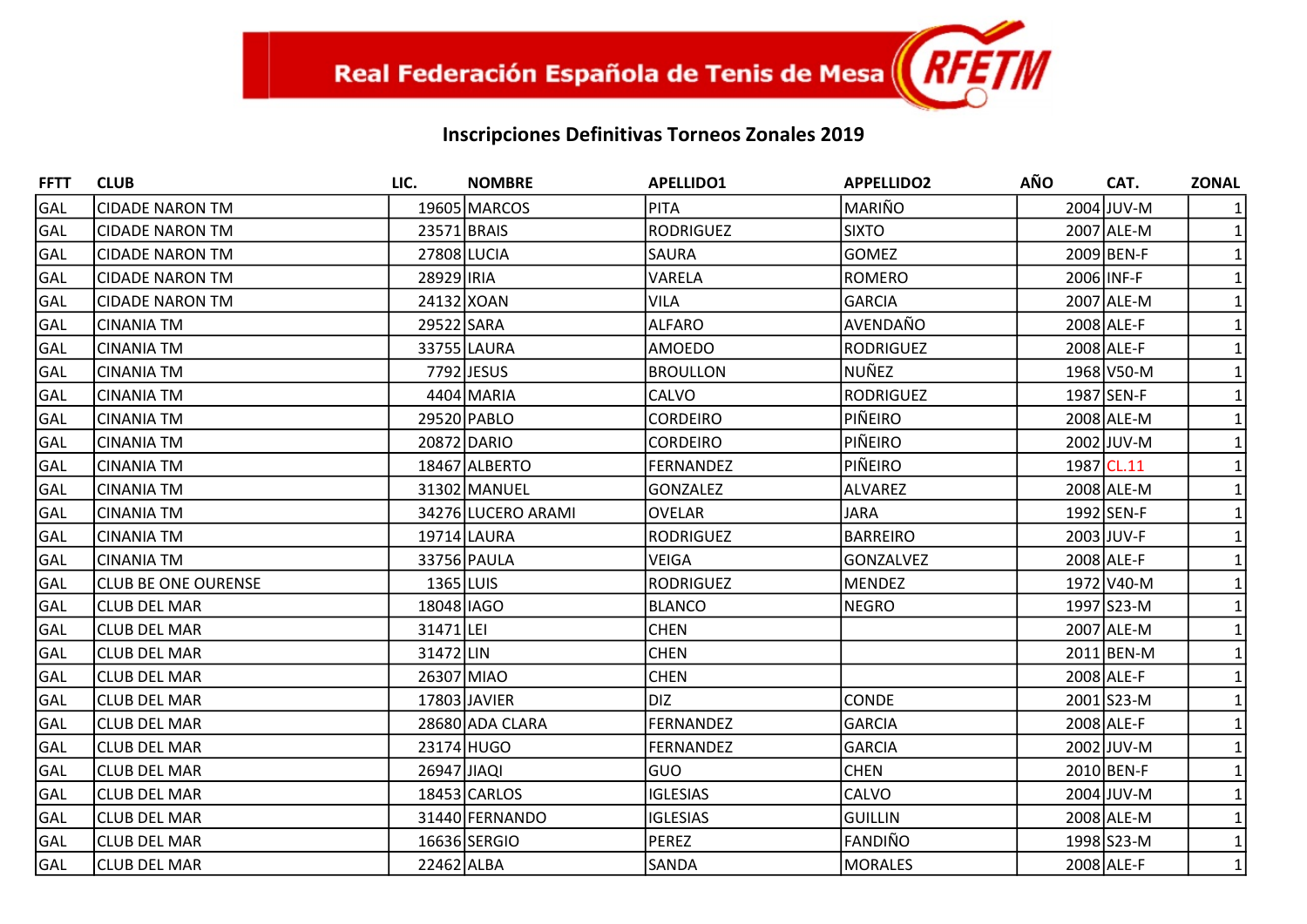| <b>FFTT</b> | <b>CLUB</b>              | LIC.        | <b>NOMBRE</b>          | <b>APELLIDO1</b>      | <b>APPELLIDO2</b> | <b>AÑO</b> | CAT.       | <b>ZONAL</b> |
|-------------|--------------------------|-------------|------------------------|-----------------------|-------------------|------------|------------|--------------|
| GAL         | <b>CLUB DEL MAR</b>      |             | 16657 DIEGO            | VARELA                | <b>SUAREZ</b>     |            | 2003 JUV-M |              |
| <b>GAL</b>  | <b>CONXO TM</b>          |             | 18683 ADRIANO          | CALDERONI             | <b>FRANCES</b>    |            | 2000 S23-M |              |
| GAL         | <b>CONXO TM</b>          |             | 29284 LUIS CARLOS      | <b>FERREIRA</b>       | <b>AZEVEDO</b>    |            | 1987 SEN-M |              |
| GAL         | <b>CONXO TM</b>          |             | 26812 RAQUEL           | <b>PEREZ</b>          | <b>BONILLA</b>    |            | 1961 V50-F |              |
| GAL         | <b>CONXO TM</b>          |             | 8390 EDUARDO           | <b>QUINTELA</b>       | PAZ               |            | 1997 S23-M |              |
| GAL         | <b>CORUÑA</b>            |             | 5675 ESTEFANIA         | BOLAÑO                | <b>MODIA</b>      |            | 1967 V50-F |              |
| GAL         | <b>CORUÑA</b>            | 24218 PILAR |                        | VARELA                | <b>SIMO</b>       |            | 1961 V50-F |              |
| <b>CYL</b>  | <b>CTM CAÑIZO VSPORT</b> |             | 22168 VICTOR           | <b>CRESPO</b>         | LOZANO            |            | 1992 SEN-M |              |
| <b>CYL</b>  | <b>CTM CAÑIZO VSPORT</b> | 21312 JORDI |                        | <b>MESA</b>           | GONZÁLEZ          |            | 1976 V40-M |              |
| <b>AST</b>  | <b>CTM CORVERASTUR</b>   |             | 23479 ADRIANA          | <b>BELVER</b>         | <b>DIAZ</b>       |            | 2006 INF-F |              |
| <b>AST</b>  | <b>CTM CORVERASTUR</b>   |             | 19935 DANIEL           | <b>DIAZ</b>           | <b>DIAZ</b>       |            | 1981 SEN-M |              |
| <b>AST</b>  | <b>CTM CORVERASTUR</b>   |             | 19936 JORGE            | <b>IGLESIAS</b>       | <b>LOPEZ</b>      |            | 1981 SEN-M |              |
| <b>AST</b>  | <b>CTM CORVERASTUR</b>   |             | 3789 MARIA             | LOZANO                | <b>LOPEZ</b>      |            | 1991 SEN-F |              |
| <b>AST</b>  | <b>CTM CORVERASTUR</b>   |             | 1329 ANGEL             | MORADIELLOS           | <b>ESCANDON</b>   |            | 1971 V40-M |              |
| <b>AST</b>  | <b>CTM CORVERASTUR</b>   |             | 23717 ANGELA           | PASTRANA              | <b>GARCIA</b>     |            | 2008 ALE-F |              |
| <b>AST</b>  | <b>CTM CORVERASTUR</b>   |             | 777 JESUS GERARDO      | PASTRANA              | <b>JANO</b>       |            | 1962 V50-M |              |
| <b>AST</b>  | <b>CTM CORVERASTUR</b>   |             | 32131 CLAUDIA          | <b>PEREZ</b>          | <b>REDUELLO</b>   |            | 2010 BEN-F |              |
| <b>AST</b>  | <b>CTM CORVERASTUR</b>   |             | 23463 FRANCISCO JAVIER | RODIL                 | <b>PEREZ</b>      |            | 1974 V40-M |              |
| <b>AST</b>  | <b>CTM CORVERASTUR</b>   |             | 23464 CLARA            | <b>SANCHEZ POSADA</b> | ORIHUELA          |            | 1998 S23-F |              |
| PVS         | <b>CTM GAILAK</b>        |             | 9329 ASIER             | <b>VITORES</b>        | <b>ROJO</b>       |            | 1996 SEN-M |              |
| GAL         | <b>CTM GAM</b>           |             | 31849 ARTEMISA         | <b>BECERRA</b>        | <b>MELO</b>       |            | 1973 V40-F |              |
| GAL         | <b>CTM GAM</b>           |             | 31551 MARIA SANDRA     | <b>CONCEPCION</b>     | <b>ESCUDEIRO</b>  |            | 1978 V40-F |              |
| GAL         | <b>CTM GAM</b>           |             | 31552 MONICA           | <b>GARCIA</b>         | <b>LOBATO</b>     |            | 1974 V40-F |              |
| <b>AST</b>  | <b>CTM MIERES</b>        | 24142 IVAN  |                        | ABELLA                | <b>VILLAR</b>     |            | 1975 V40-M |              |
| <b>AST</b>  | <b>CTM MIERES</b>        |             | 7782 MANUEL            | DE PABLO              | CASAS             |            | 1961 V50-M |              |
| <b>AST</b>  | <b>CTM MIERES</b>        |             | 24150 SALVADOR         | DIAZ                  | <b>GARCIA</b>     |            | 1974 V40-M |              |
| GAL         | <b>CTM MOS</b>           |             | 34554 HUGO             | <b>SOBRINO</b>        | <b>RODRIGUEZ</b>  |            | 2011 BEN-M |              |
| GAL         | <b>CTM VIGO</b>          | 33652 IKER  |                        | <b>ANTON</b>          | <b>TASCON</b>     |            | 2007 ALE-M |              |
| GAL         | <b>DUBRATAMBRE</b>       |             | 19695 PLACIDO          | ARNEJO                | <b>SEOANE</b>     |            | 1972 V40-M | $\mathbf{1}$ |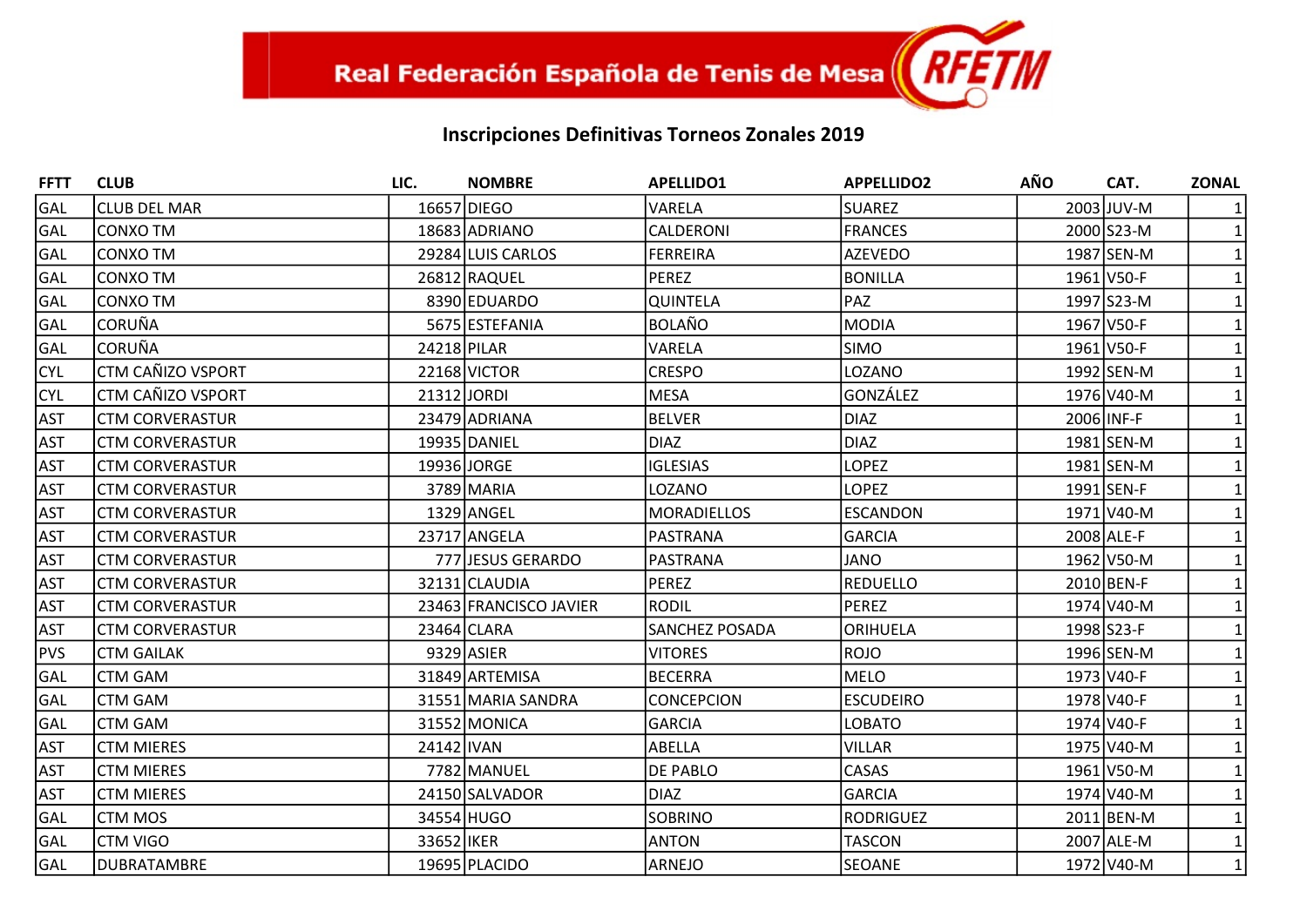| <b>FFTT</b> | <b>CLUB</b>          | LIC.        | <b>NOMBRE</b>      | <b>APELLIDO1</b>    | <b>APPELLIDO2</b>  | <b>AÑO</b> | CAT.       | <b>ZONAL</b> |
|-------------|----------------------|-------------|--------------------|---------------------|--------------------|------------|------------|--------------|
| GAL         | <b>DUBRATAMBRE</b>   |             | 2294 ANA MARIA     | <b>PEREZ</b>        | <b>MARTINEZ</b>    |            | 1982 SEN-F |              |
| <b>CTB</b>  | <b>EL CACHON</b>     |             | 20918 PEDRO        | <b>FERNANDEZ</b>    | <b>QUEVEDO</b>     |            | 2003 JUV-M |              |
| <b>CTB</b>  | <b>EL CACHON</b>     |             | 20077 PABLO        | <b>ORTEGA</b>       | <b>RUIZ</b>        |            | 1998 S23-M |              |
| GAL         | <b>ESPEDREGADA</b>   |             | 2046 CRISTINA      | <b>FERNANDEZ</b>    | <b>SANCHEZ</b>     |            | 1980 V40-F |              |
| GAL         | <b>FINISTERRE TM</b> |             | 31249 DAVID        | CANEDO              | CARMUEJA           |            | 2001 S23-M |              |
| GAL         | <b>FINISTERRE TM</b> |             | 31836 MIGUEL       | CANEDO              | CARMUEJA           |            | 2007 ALE-M |              |
| GAL         | FINISTERRE TM        |             | 7767 DIEGO         | <b>GOMEZ</b>        | <b>GOMEZ</b>       |            | 1991 SEN-M |              |
| GAL         | <b>FINISTERRE TM</b> |             | 31475 NEREA        | <b>GONZALEZ</b>     | <b>LOPEZ</b>       |            | 1986 SEN-F |              |
| GAL         | <b>FINISTERRE TM</b> |             | 31476 CARMEN MARIA | PIÑEIRO             | <b>CIDE</b>        |            | 1958 V60-F |              |
| GAL         | <b>FINISTERRE TM</b> |             | 29709 ANTONIO      | SANJURJO            | <b>RODRIGUEZ</b>   |            | 2002 JUV-M |              |
| GAL         | <b>FINISTERRE TM</b> |             | 26305 DANIEL       | <b>SANTOS</b>       | <b>RODRIGUEZ</b>   |            | 2008 ALE-M |              |
| GAL         | <b>FINISTERRE TM</b> |             | 23108 MARCOS       | <b>SANTOS</b>       | <b>RODRIGUEZ</b>   |            | 2005 INF-M |              |
| PVS         | <b>GASTEIZ</b>       |             | 21730 ARKAITZ      | ALCUTEN             | FERNANDEZ DE OLANO |            | 2001 S23-M |              |
| <b>PVS</b>  | <b>GASTEIZ</b>       |             | 21731 GAIZKA       | <b>ALCUTEN</b>      | FERNANDEZ DE OLANO |            | 2001 S23-M |              |
| <b>PVS</b>  | <b>GASTEIZ</b>       | 31507 OIER  |                    | <b>ARIZTI</b>       | SAENZ DE VITERI    |            | 2004 JUV-M |              |
| <b>PVS</b>  | <b>GASTEIZ</b>       | 27573 UNAI  |                    | <b>CASAS</b>        | <b>VILLAN</b>      |            | 2004 JUV-M |              |
| PVS         | <b>GASTEIZ</b>       |             | 17772 ALVARO       | LOMBRAÑA            | <b>ALCAIDE</b>     |            | 2000 S23-M |              |
| <b>PVS</b>  | <b>GASTEIZ</b>       |             | 16547 PABLO        | LOMBRAÑA            | <b>ALCALDE</b>     |            | 1996 SEN-M |              |
| PVS         | <b>GASTEIZ</b>       |             | 9715 ANDER         | <b>MADINABEITIA</b> | CANAVAL            |            | 1997 S23-M |              |
| <b>PVS</b>  | <b>GASTEIZ</b>       | 27256 UNAX  |                    | MIRANDA             | <b>MARTIN</b>      |            | 2005 INF-M |              |
| <b>PVS</b>  | <b>GASTEIZ</b>       |             | 3245 LUCAS         | <b>TOJAL</b>        | <b>SIERRA</b>      |            | 1988 SEN-M |              |
| <b>CYL</b>  | <b>GOSSIMA</b>       |             | 29063 ALVARO       | <b>GARCIA</b>       | CALVO              |            | 2006 INF-M |              |
| <b>CYL</b>  | <b>GOSSIMA</b>       |             | 29064 RAMON        | <b>HERRAEZ</b>      | <b>JIMENEZ</b>     |            | 2004 JUV-M |              |
| <b>CYL</b>  | <b>GOSSIMA</b>       |             | 33610 DAVID        | SANCHEZ             | <b>OLIVEIRA</b>    |            | 2008 ALE-M |              |
| PVS         | <b>GURE TALDE</b>    | 22481 ALAIN |                    | CARRASCO            | <b>HIDALGO</b>     |            | 1999 S23-M |              |
| <b>CYL</b>  | I.E.S. PADRE ISLA    |             | 30098 JERONI       | ARANDA              | <b>GONZALEZ</b>    |            | 2007 ALE-M |              |
| <b>CYL</b>  | I.E.S. PADRE ISLA    |             | 32296 SOFIA HAPPY  | <b>BANYA</b>        | <b>CEREGIDO</b>    |            | 2004 JUV-F |              |
| <b>CYL</b>  | I.E.S. PADRE ISLA    |             | 883 JOSE MANUEL    | <b>BARROS</b>       | <b>OCHOA</b>       |            | 1964 V50-M |              |
| <b>CYL</b>  | I.E.S. PADRE ISLA    |             | 32217 PABLO        | <b>FERNANDEZ</b>    | <b>RUEDA</b>       |            | 2003 JUV-M | $\mathbf{1}$ |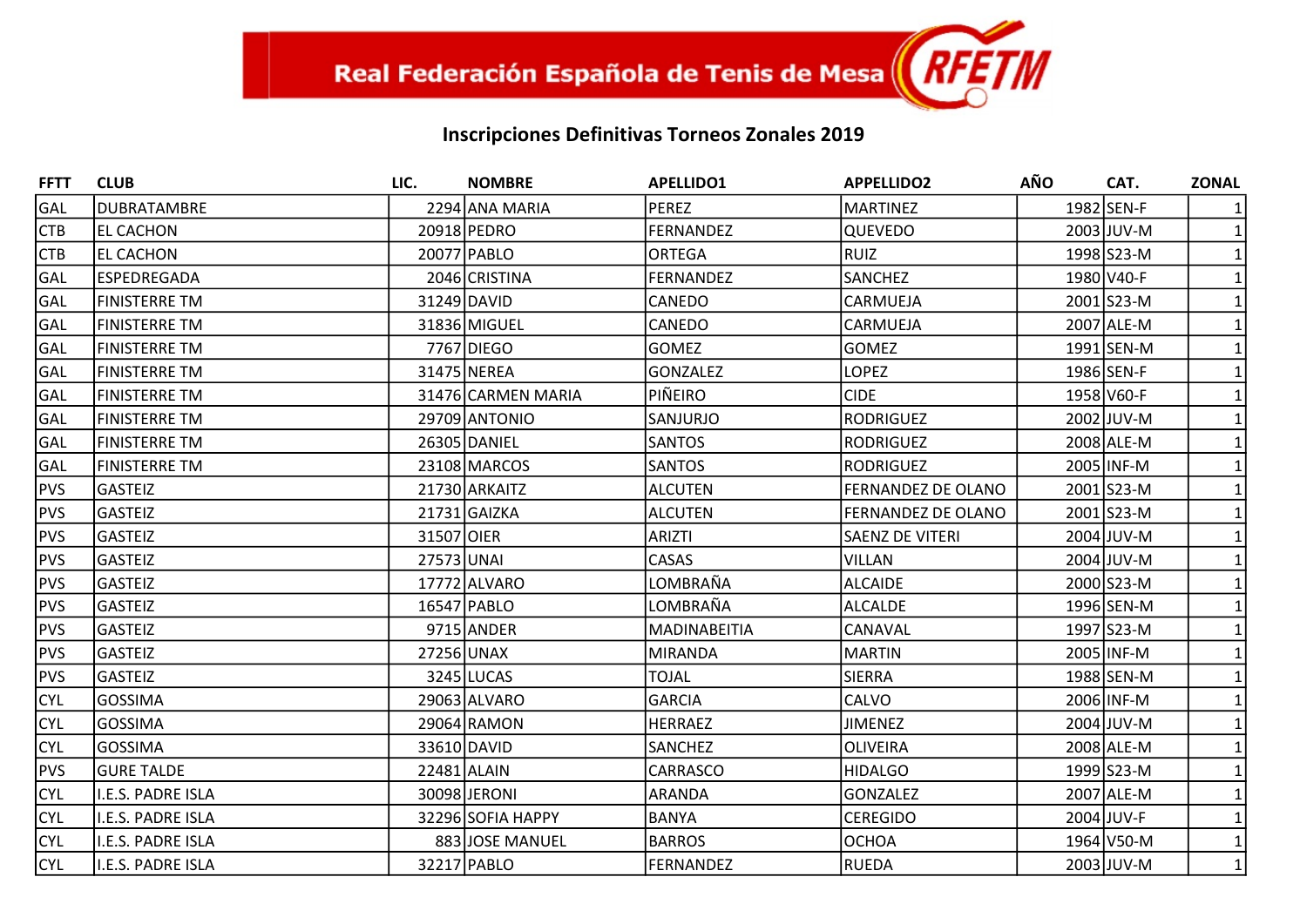| <b>FFTT</b> | <b>CLUB</b>           | LIC.        | <b>NOMBRE</b>     | <b>APELLIDO1</b>  | <b>APPELLIDO2</b>    | <b>AÑO</b> | CAT.              | <b>ZONAL</b> |
|-------------|-----------------------|-------------|-------------------|-------------------|----------------------|------------|-------------------|--------------|
| <b>CYL</b>  | I.E.S. PADRE ISLA     |             | 32219 CARLOS      | <b>FIERRO</b>     | <b>FERNANDEZ</b>     |            | 1967 V50-M        |              |
| <b>CYL</b>  | I.E.S. PADRE ISLA     |             | 32299 MARTIN      | MAGALLANES        | <b>PEREZ</b>         |            | 2013 BEN-M        |              |
| <b>CYL</b>  | I.E.S. PADRE ISLA     |             | 30070 RODRIGO     | <b>MAGALLANES</b> | <b>PEREZ</b>         |            | 2007 ALE-M        |              |
| <b>CYL</b>  | I.E.S. PADRE ISLA     |             | 32216 PABLO       | REDONDO           | <b>FARIÑAS</b>       |            | 2002 JUV-M        |              |
| <b>CYL</b>  | I.E.S. PADRE ISLA     |             | 32218 MIGEL ANGEL | <b>REDONDO</b>    | <b>GARCIA</b>        |            | 1964 V50-M        |              |
| <b>CYL</b>  | I.E.S. PADRE ISLA     | 28471 IKER  |                   | VIÑUELA           | <b>FERNANDEZ</b>     |            | 2004 JUV-M        |              |
| GAL         | IILLAS CIES TM        | 22535 LUISA |                   | BARREIRO          | <b>ALONSO</b>        |            | 1963 V50-F        |              |
| GAL         | IILLAS CIES TM        |             | 26959 COSME       | <b>FERNANDEZ</b>  | <b>FERREIRO</b>      |            | 2006 INF-M        |              |
| GAL         | <b>ILLAS CIES TM</b>  | 18412 LUISA |                   | <b>PINTOS</b>     | <b>BARREIRO</b>      |            | 2003 JUV-F        |              |
| GAL         | <b>LALIN</b>          |             | 712 ANTONIO       | <b>CRESPO</b>     | <b>IGLESIAS</b>      |            | 1961 V50-M        |              |
| GAL         | <b>LALIN</b>          |             | 1188 MANUEL       | <b>FERNANDEZ</b>  | <b>SAAVEDRA</b>      |            | 1969 V50-M        |              |
| GAL         | <b>LALIN</b>          |             | 7593 BREOGAN      | <b>SOTO</b>       | <b>TELMO</b>         |            | 1990 SEN-M        |              |
| PVS         | <b>LEKA ENEA IRUN</b> |             | 28079 AMAIA       | ANGULO            | <b>OCIO</b>          | 2005 INF-F |                   |              |
| <b>PVS</b>  | LEKA ENEA IRUN        |             | 21733 MIKEL       | ANGULO            | <b>OCIO</b>          |            | 2003 JUV-M        |              |
| <b>PVS</b>  | LEKA ENEA IRUN        |             | 21296 AIMAR       | <b>CHAMORRO</b>   | <b>BLANCO</b>        |            | 2004 JUV-M        |              |
| <b>PVS</b>  | LEKA ENEA IRUN        | 32171 URTZI |                   | <b>DOMINGUEZ</b>  | VELA                 |            | 2007 ALE-M        |              |
| PVS         | <b>LEKA ENEA IRUN</b> | 22447 JUNE  |                   | <b>GARCIA</b>     | <b>BELLO</b>         |            | 2004 JUV-F        |              |
| <b>PVS</b>  | <b>LEKA ENEA IRUN</b> |             | 1278 FERNANDO     | <b>GARCIA</b>     | <b>BENITO</b>        |            | 1970 V50-M        |              |
| PVS         | LEKA ENEA IRUN        |             | 28075 BEÑAT       | <b>GARCIA</b>     | <b>MELENDO</b>       |            | 2007 ALE-M        |              |
| PVS         | LEKA ENEA IRUN        | 19913 IKER  |                   | <b>GARCIA</b>     | <b>PRIETO</b>        |            | 2003 JUV-M        |              |
| <b>PVS</b>  | LEKA ENEA IRUN        |             | 22472 MAIALEN     | <b>GARCIA</b>     | <b>PRIETO</b>        |            | 2003 JUV-F        |              |
| <b>PVS</b>  | LEKA ENEA IRUN        |             | 29353 PEDRO DAVID | <b>GRAMCKO</b>    | <b>MARQUEZ</b>       |            | 2000 S23-M        |              |
| PVS         | <b>LEKA ENEA IRUN</b> | 29614 ALEX  |                   | <b>GUTIERREZ</b>  | <b>GARCIA</b>        |            | 2005 INF-M        |              |
| <b>PVS</b>  | LEKA ENEA IRUN        |             | 33538 NATHANIEL   | <b>IBARRA</b>     | <b>WHITTECAR</b>     |            | 2007 ALE-M        |              |
| PVS         | LEKA ENEA IRUN        |             | 21752 HODEI       | MANCHA            | <b>MINGUEZ</b>       |            | 2001 S23-M        |              |
| <b>PVS</b>  | LEKA ENEA IRUN        |             | 28077 AIMAR       | MIKELAJAUREGI     | <b>IRIGOIEN</b>      |            | 2005 INF-M        |              |
| <b>PVS</b>  | LEKA ENEA IRUN        |             | 28078 HAITZ       | MINGUEZ           | <b>AZURMENDI</b>     |            | 2005 INF-M        |              |
| <b>PVS</b>  | LEKA ENEA IRUN        | 30029 IRATI |                   | <b>OTAMENDI</b>   | <b>MAIZ</b>          | 2005 INF-F |                   |              |
| <b>PVS</b>  | <b>LEKA ENEA IRUN</b> |             | 7535 DANIEL       | PALACIOS          | <b>RUIZ DE EGINO</b> |            | 1997 EXENTO S23-M | $\mathbf{1}$ |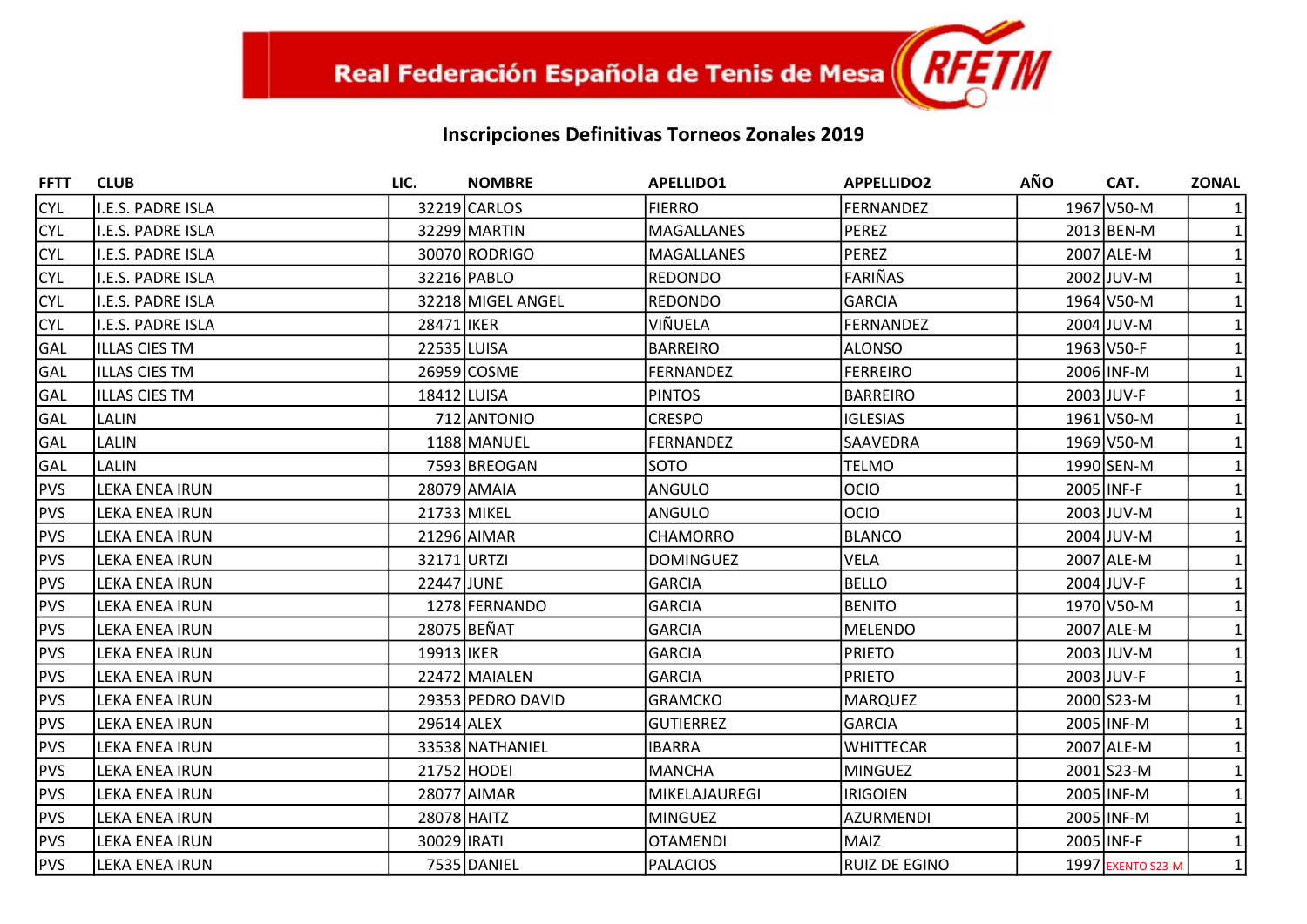| <b>FFTT</b> | <b>CLUB</b>           | LIC.               | <b>NOMBRE</b>      | <b>APELLIDO1</b> | <b>APPELLIDO2</b>  | <b>AÑO</b> | CAT.       | <b>ZONAL</b> |
|-------------|-----------------------|--------------------|--------------------|------------------|--------------------|------------|------------|--------------|
| <b>PVS</b>  | <b>LEKA ENEA IRUN</b> | 21759 ARITZ        |                    | PAMPLIEGA        | <b>BATAN</b>       |            | 1998 S23-M |              |
| PVS         | <b>LEKA ENEA IRUN</b> | 32168 IKER         |                    | PLAZA            | <b>AMUTXASTEGI</b> |            | 2007 ALE-M |              |
| <b>PVS</b>  | LEKA ENEA IRUN        |                    | 32158 ENEKO        | <b>RODRIGUEZ</b> | <b>ZABALETA</b>    |            | 2008 ALE-M |              |
| <b>PVS</b>  | LEKA ENEA IRUN        | 20890 LUCIA        |                    | SANCHEZ          | <b>SOUSA</b>       |            | 2007 ALE-F |              |
| PVS         | <b>LEKA ENEA IRUN</b> | 22440 ERIK         |                    | <b>SUAREZ</b>    | <b>ALONSO</b>      |            | 2002 JUV-M |              |
| <b>PVS</b>  | <b>LEKA ENEA IRUN</b> | 31388 IRIA         |                    | <b>SUAREZ</b>    | <b>ALONSO</b>      |            | 2005 INF-F |              |
| PVS         | LEKA ENEA IRUN        |                    | 32167 XABIER       | <b>TOQUERO</b>   | SAGARZAZU          |            | 2007 ALE-M |              |
| <b>PVS</b>  | LEKA ENEA IRUN        |                    | 16188 JOSE IGNACIO | <b>VIDAURRE</b>  | <b>PORRAS</b>      |            | 2000 S23-M |              |
| <b>PVS</b>  | LEKA ENEA IRUN        | 34168 <b>IRATI</b> |                    | YARZABAL         | <b>PAREDES</b>     |            | 2007 ALE-F |              |
| <b>PVS</b>  | LEKA ENEA IRUN        | 32170 PAU          |                    | <b>ZARAUZA</b>   | <b>BACA</b>        |            | 2007 ALE-M |              |
| PVS         | <b>LEKA ENEA IRUN</b> |                    | 30165 MAITANE      | ZUAZUA           | ARISTIZABAL        |            | 2007 ALE-F |              |
| <b>AST</b>  | <b>LUARCA TM</b>      |                    | 1248 EMILIO        | <b>BURGOS</b>    | <b>RODRIGUEZ</b>   |            | 1970 V50-M |              |
| <b>AST</b>  | <b>LUARCA TM</b>      |                    | 28305 JAIME        | <b>CORTES</b>    | <b>FERNANDEZ</b>   |            | 2006 INF-M |              |
| <b>AST</b>  | <b>LUARCA TM</b>      |                    | 28289 ANGEL        | <b>DOPICO</b>    | <b>MARTINEZ</b>    |            | 2008 ALE-M |              |
| <b>AST</b>  | <b>LUARCA TM</b>      |                    | 20902 CARLOS       | <b>DOPICO</b>    | <b>PEREZ</b>       |            | 1969 V50-M |              |
| <b>AST</b>  | <b>LUARCA TM</b>      |                    | 10272 ENRIQUE JOSE | <b>FERNANDEZ</b> | <b>GARCIA</b>      |            | 1965 V50-M |              |
| <b>AST</b>  | <b>LUARCA TM</b>      |                    | 27371 ERNESTO      | <b>FERNANDEZ</b> | <b>MENENDEZ</b>    |            | 1979 V40-M |              |
| <b>AST</b>  | <b>LUARCA TM</b>      |                    | 19855 ELENA        | <b>FERNANDEZ</b> | <b>PEREZ</b>       |            | 2003 JUV-F |              |
| <b>AST</b>  | LUARCA TM             |                    | 21223 SONIA        | GARCÍA           | <b>HUERTAS</b>     |            | 2002 JUV-F |              |
| <b>AST</b>  | <b>LUARCA TM</b>      | 28306 ADAN         |                    | <b>IGLESIAS</b>  | <b>BENEGASI</b>    |            | 2006 INF-M |              |
| <b>AST</b>  | <b>LUARCA TM</b>      |                    | 1551 LAURA         | <b>PRUNEDA</b>   | <b>GONZALEZ</b>    |            | 1975 V40-F |              |
| <b>AST</b>  | <b>LUARCA TM</b>      |                    | 20770 VERONICA     | <b>RIESGO</b>    | <b>RODRIGUEZ</b>   |            | 2003 JUV-F |              |
| <b>AST</b>  | <b>LUARCA TM</b>      |                    | 29518 DANIELA      | RODRIGUEZ        | <b>ALMEIDA</b>     |            | 2007 ALE-F |              |
| <b>AST</b>  | <b>LUARCA TM</b>      |                    | 22108 RUBEN        | <b>RODRIGUEZ</b> | <b>ALMEIDA</b>     |            | 2003 JUV-M |              |
| <b>AST</b>  | LUARCA TM             |                    | 19852 SERGIO       | <b>SUAREZ</b>    | <b>MARTINEZ</b>    |            | 2003 JUV-M |              |
| GAL         | <b>MONTE PORREIRO</b> | 29344 IVAN         |                    | ACUÑA            | VAZQUEZ            |            | 2007 ALE-M |              |
| GAL         | <b>MONTE PORREIRO</b> | 27263 ALBA         |                    | ALVAREZ          | <b>LOPEZ</b>       |            | 2010 BEN-F |              |
| GAL         | <b>MONTE PORREIRO</b> |                    | 24230 EMMA         | ALVAREZ          | <b>LOPEZ</b>       |            | 2009 BEN-F |              |
| GAL         | <b>MONTE PORREIRO</b> |                    | 31178 DANIEL       | <b>BAENA</b>     | <b>GONZALEZ</b>    |            | 2009 BEN-M | $\mathbf{1}$ |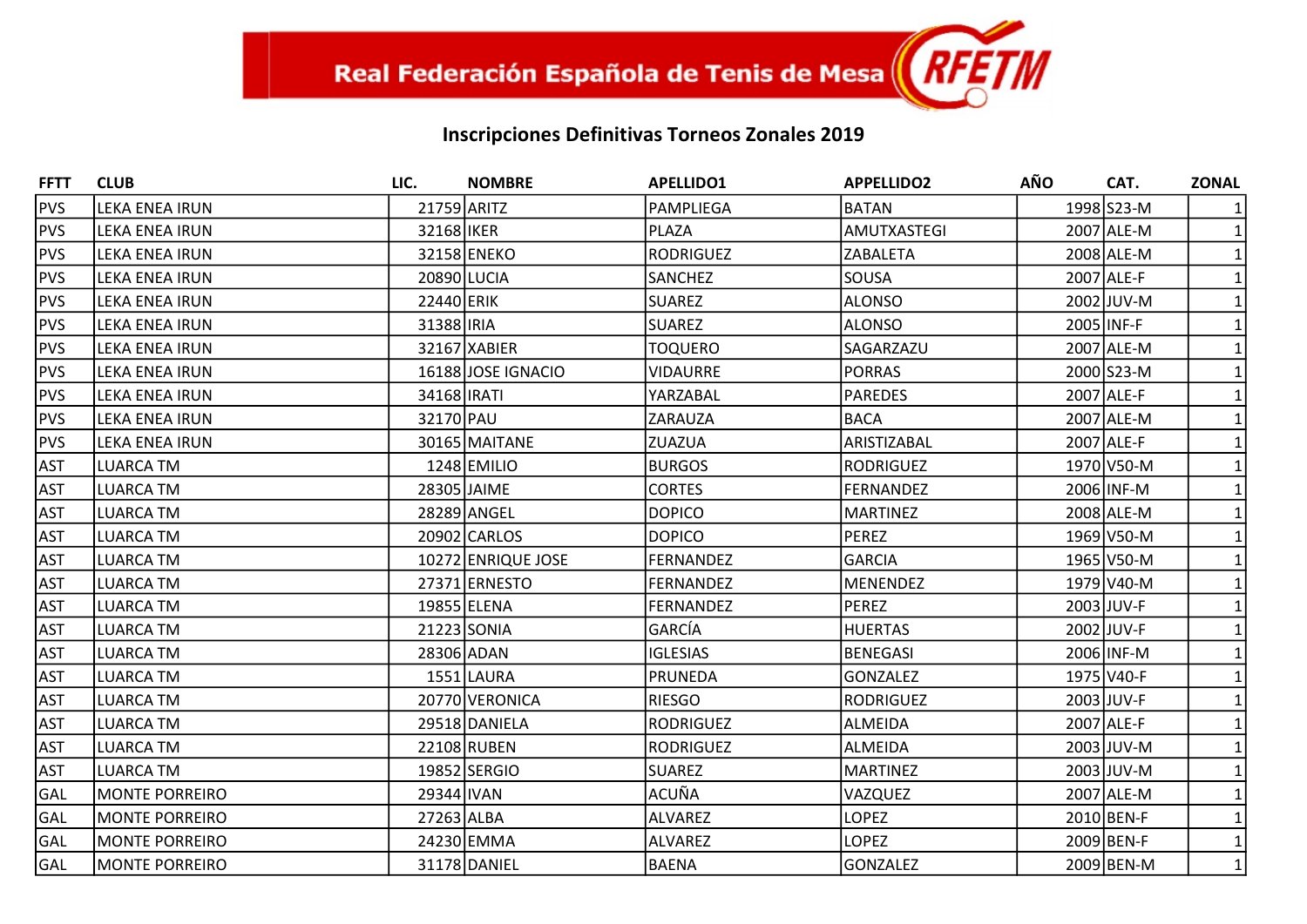| <b>FFTT</b> | <b>CLUB</b>           | LIC.        | <b>NOMBRE</b>          | <b>APELLIDO1</b> | <b>APPELLIDO2</b> | <b>AÑO</b> | CAT.       | <b>ZONAL</b> |
|-------------|-----------------------|-------------|------------------------|------------------|-------------------|------------|------------|--------------|
| GAL         | <b>MONTE PORREIRO</b> |             | 31922 PABLO            | <b>BAENA</b>     | <b>TOVAR</b>      |            | 1973 V40-M |              |
| GAL         | <b>MONTE PORREIRO</b> |             | 32709 MARTIN SEBASTIAN | <b>BENTANCOR</b> | <b>FERNANDEZ</b>  |            | 2000 S23-M |              |
| GAL         | <b>MONTE PORREIRO</b> | 18409 NOA   |                        | <b>BERNARDEZ</b> | <b>MACEIRA</b>    |            | 2002 JUV-F |              |
| GAL         | <b>MONTE PORREIRO</b> |             | 3414 ELISABET          | CADILLA          | <b>VEIGA</b>      |            | 1989 SEN-F |              |
| GAL         | <b>MONTE PORREIRO</b> |             | 27272 FABIAN           | CANCELA          | <b>TORRES</b>     |            | 2007 ALE-M |              |
| <b>GAL</b>  | <b>MONTE PORREIRO</b> |             | 8943 ALICIA            | CASAL            | FARIÑA            |            | 1999 S23-F |              |
| GAL         | <b>MONTE PORREIRO</b> |             | 5013 IGNACIO           | <b>FERNANDEZ</b> | <b>PEDROS</b>     |            | 1991 SEN-M |              |
| GAL         | <b>MONTE PORREIRO</b> |             | 28709 LAURA            | <b>FORTE</b>     | LEYENDA           |            | 2007 ALE-F |              |
| GAL         | <b>MONTE PORREIRO</b> |             | 16944 MANUEL ANGEL     | <b>GARCIA</b>    | <b>LOBATO</b>     |            | 1968 V50-M |              |
| GAL         | <b>MONTE PORREIRO</b> |             | 19656 MARIÑA           | <b>GARCIA</b>    | TRELLES           |            | 2007 ALE-F |              |
| GAL         | <b>MONTE PORREIRO</b> | 33421 RAUL  |                        | <b>GONZALEZ</b>  | <b>COUCE</b>      |            | 2008 ALE-M |              |
| GAL         | <b>MONTE PORREIRO</b> | 20941 BRAIS |                        | <b>GONZALEZ</b>  | DE OLIVEIRA       |            | 2005 INF-M |              |
| GAL         | <b>MONTE PORREIRO</b> |             | 20942 HUGO             | <b>GONZALEZ</b>  | DE OLIVEIRA       |            | 2008 ALE-M |              |
| GAL         | <b>MONTE PORREIRO</b> |             | 26877 MARTIN           | HERNANDEZ        | <b>GONZALEZ</b>   |            | 2005 INF-M |              |
| GAL         | <b>MONTE PORREIRO</b> |             | 33671 ANTONIO          | LOUREIRO         | <b>GARCIA</b>     |            | 2008 ALE-M |              |
| GAL         | <b>MONTE PORREIRO</b> |             | 2426 MARIA TERESA      | <b>NINE</b>      | <b>REY</b>        |            | 1983 SEN-F |              |
| GAL         | <b>MONTE PORREIRO</b> |             | 29341 CANDELA          | <b>OUBIÑA</b>    | <b>GARRIDO</b>    |            | 2010 BEN-F |              |
| <b>GAL</b>  | <b>MONTE PORREIRO</b> |             | 29342 NATALIA          | <b>OUBIÑA</b>    | <b>GARRIDO</b>    |            | 2007 ALE-F |              |
| GAL         | <b>MONTE PORREIRO</b> | 19437 INÉS  |                        | <b>QUINTANA</b>  | RAÑA              |            | 2001 S23-F |              |
| GAL         | <b>MONTE PORREIRO</b> |             | 19423 MARTÍN           | <b>QUINTANA</b>  | RAÑA              |            | 2002 JUV-M |              |
| GAL         | <b>MONTE PORREIRO</b> | 15530 SARA  |                        | <b>RIAL</b>      | <b>GONZALEZ</b>   |            | 2000 S23-F |              |
| GAL         | <b>MONTE PORREIRO</b> | 22264 MAR   |                        | <b>RIVAS</b>     | <b>PIDRE</b>      |            | 2004 JUV-F |              |
| GAL         | <b>MONTE PORREIRO</b> |             | 20943 CARLOS           | <b>RODRIGUEZ</b> | <b>CERDEIRA</b>   |            | 2004 JUV-M |              |
| GAL         | <b>MONTE PORREIRO</b> |             | 10558 ÁNGEL            | RODRÍGUEZ        | <b>CERDEIRA</b>   |            | 1996 SEN-M |              |
| GAL         | <b>MONTE PORREIRO</b> |             | 5716 CRISTOFER         | SANTIAGO         | <b>BARREIRO</b>   |            | 1996 SEN-M |              |
| GAL         | <b>MONTE PORREIRO</b> |             | 29345 LUCAS            | VAZQUEZ          | <b>CURRAS</b>     |            | 2009 BEN-M |              |
| GAL         | <b>MONTE PORREIRO</b> |             | 23245 LUCAS            | <b>VIDAL</b>     | <b>BEN</b>        |            | 2005 INF-M |              |
| GAL         | <b>MONTE PORREIRO</b> |             | 29343 LUCIA            | <b>VIDAL</b>     | <b>BEN</b>        |            | 2009 BEN-F |              |
| GAL         | <b>MONTE PORREIRO</b> |             | 19664 ANTONIO          | <b>VIDAL</b>     | <b>VIDAL</b>      |            | 1972 V40-M | $\mathbf{1}$ |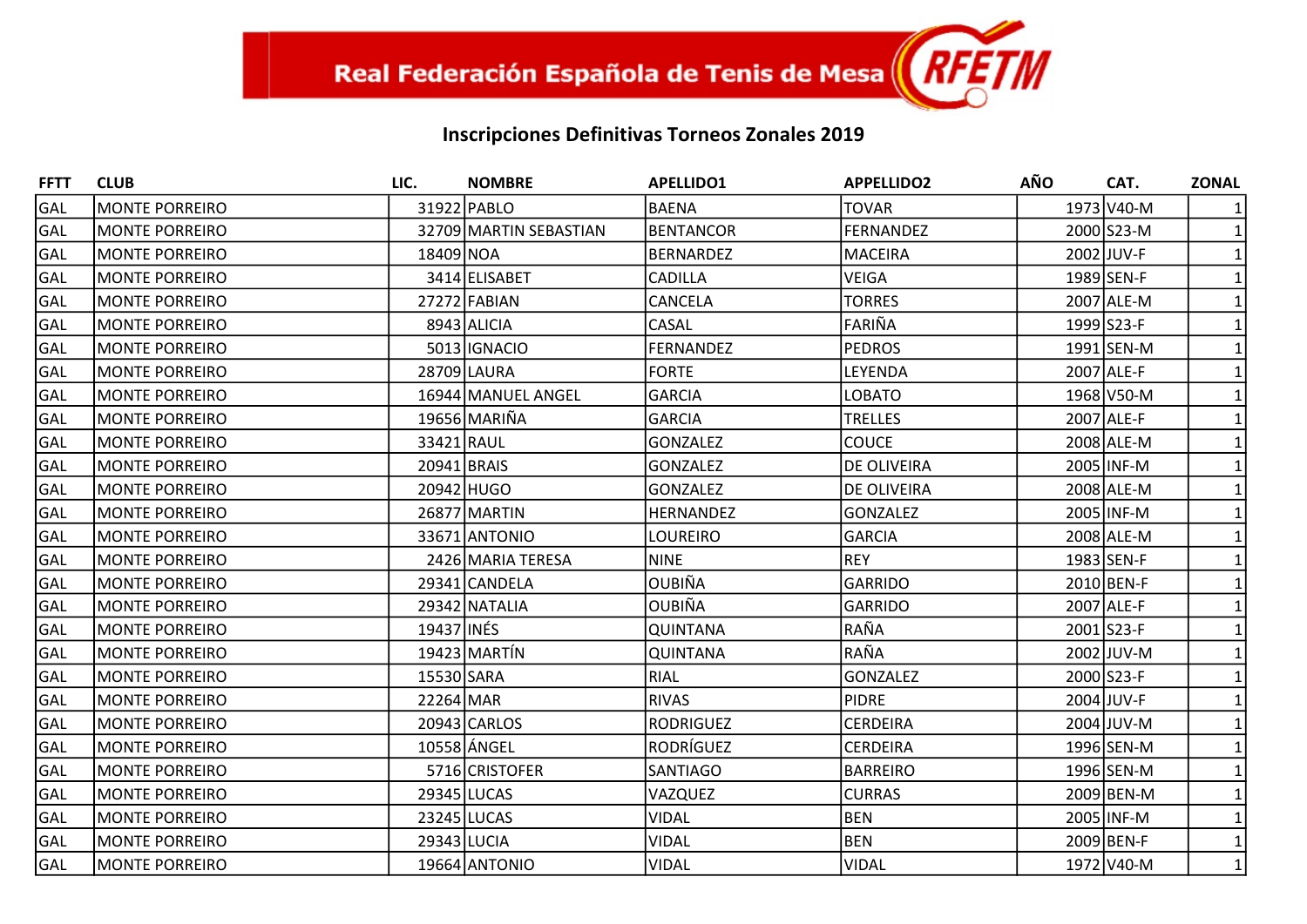| <b>FFTT</b> | <b>CLUB</b>             | LIC.        | <b>NOMBRE</b>    | <b>APELLIDO1</b>  | <b>APPELLIDO2</b> | <b>AÑO</b> | CAT.       | <b>ZONAL</b> |
|-------------|-------------------------|-------------|------------------|-------------------|-------------------|------------|------------|--------------|
| GAL         | OROSO TM                |             | 27960 CARLOS     | <b>DELGADO</b>    | <b>TEJEDOR</b>    |            | 2002 JUV-M |              |
| <b>GAL</b>  | OROSO TM                |             | 22036 MARTIN     | <b>FERNANDEZ</b>  | <b>VILLAVERDE</b> |            | 2004 JUV-M |              |
| GAL         | OROSO TM                |             | 31088 EKAIN      | <b>GOMEZ</b>      | <b>SUN</b>        |            | 2010 BEN-M |              |
| GAL         | OROSO TM                | 31087 IREI  |                  | <b>GOMEZ</b>      | <b>SUN</b>        |            | 2012 BEN-M |              |
| GAL         | OROSO TM                |             | 21826 ALEXANDER  | MALOV             | <b>CASTRO</b>     |            | 2012 BEN-M |              |
| <b>GAL</b>  | OROSO TM                | 18783 UXIO  |                  | <b>PAMPIN</b>     | <b>EIRAS</b>      |            | 2006 INF-M |              |
| GAL         | OROSO TM                |             | 27265 ESTEBAN    | <b>RODRIGUEZ</b>  | <b>BARREIRO</b>   |            | 2006 INF-M |              |
| <b>CTB</b>  | PEDRO VELARDE TM        |             | 23844 ADRIANA    | ABIGAIL           | <b>MARTINEZ</b>   |            | 2007 ALE-F |              |
| <b>CTB</b>  | IPEDRO VELARDE TM       |             | 6360 JOSE LUIS   | ALVAREZ           | <b>VELEZ</b>      |            | 1962 V50-M |              |
| <b>CTB</b>  | <b>PEDRO VELARDE TM</b> |             | 18214 FRANCISCO  | <b>CHAMORRO</b>   | PÉREZ             |            | 1957 V60-M |              |
| <b>CTB</b>  | PEDRO VELARDE TM        | 28285 HUGO  |                  | <b>DEL BARRIO</b> | <b>MANTECON</b>   |            | 2006 INF-M |              |
| <b>CTB</b>  | <b>PEDRO VELARDE TM</b> |             | 22345 COVADONGA  | <b>DIEZ</b>       | <b>RAMOS</b>      |            | 1971 V40-F |              |
| <b>CTB</b>  | <b>PEDRO VELARDE TM</b> |             | 23845 DANIEL     | <b>FRECHILLA</b>  | <b>ALONSO</b>     |            | 2004 JUV-M |              |
| <b>CTB</b>  | PEDRO VELARDE TM        | 20108 CELIA |                  | <b>HERRERO</b>    | <b>DIEZ</b>       |            | 2001 S23-F |              |
| <b>CTB</b>  | IPEDRO VELARDE TM       | 20894 SAUL  |                  | <b>HERRERO</b>    | <b>DIEZ</b>       |            | 2004 JUV-M |              |
| <b>CTB</b>  | IPEDRO VELARDE TM       | 19869 ALEX  |                  | MARTIN            | <b>PALLARES</b>   |            | 2001 S23-M |              |
| <b>CTB</b>  | <b>PEDRO VELARDE TM</b> |             | 22340 ANDRES     | <b>MARTINEZ</b>   | <b>GARCIA</b>     |            | 2003 JUV-M |              |
| <b>CTB</b>  | <b>PEDRO VELARDE TM</b> |             | 23827 JAVIER     | <b>MARTINEZ</b>   | <b>GARCIA</b>     |            | 2007 ALE-M |              |
| <b>CTB</b>  | <b>PEDRO VELARDE TM</b> |             | 28119 FRANCISCO  | MARTINEZ          | PALAZUELOS        |            | 1970 V50-M |              |
| <b>CTB</b>  | <b>PEDRO VELARDE TM</b> |             | 29854 JOSE RAMON | <b>ORIA</b>       | <b>SAN MIGUEL</b> |            | 1974 V40-M |              |
| <b>CTB</b>  | <b>PEDRO VELARDE TM</b> |             | 28120 AROHA      | <b>ORIA</b>       | <b>SUAREZ</b>     |            | 2006 INF-F |              |
| <b>CTB</b>  | <b>PEDRO VELARDE TM</b> | 29855 LARA  |                  | ORIA              | <b>SUAREZ</b>     |            | 2010 BEN-F |              |
| <b>CTB</b>  | PEDRO VELARDE TM        |             | 22334 DAVID      | ORTEGA            | <b>MARCOS</b>     |            | 2000 S23-M |              |
| <b>CTB</b>  | <b>PEDRO VELARDE TM</b> |             | 28287 BEATRIZ    | PANIAGUA          | <b>VILLASBOA</b>  |            | 2006 INF-F |              |
| GAL         | <b>PING PONG VIGO</b>   | 22356 JULIO |                  | ALVEDRO           | CARREIRA          |            | 1949 V60-M |              |
| GAL         | PING PONG VIGO          | 26974 ANXO  |                  | <b>FERNANDEZ</b>  | <b>MARTINEZ</b>   |            | 2003 JUV-M |              |
| GAL         | PING PONG VIGO          |             | 23235 CARLOS     | PEREZ             | <b>GONZALEZ</b>   |            | 1981 SEN-M |              |
| GAL         | RIBADUMIA T.M.          |             | 33565 ALEJANDRO  | <b>BERMUDEZ</b>   | ARANGUDE          |            | 2006 INF-M |              |
| GAL         | RIBADUMIA T.M.          |             | 29016 DAVID      | <b>CHANTRERO</b>  | <b>FEIJOO</b>     |            | 2010 BEN-M | $\mathbf{1}$ |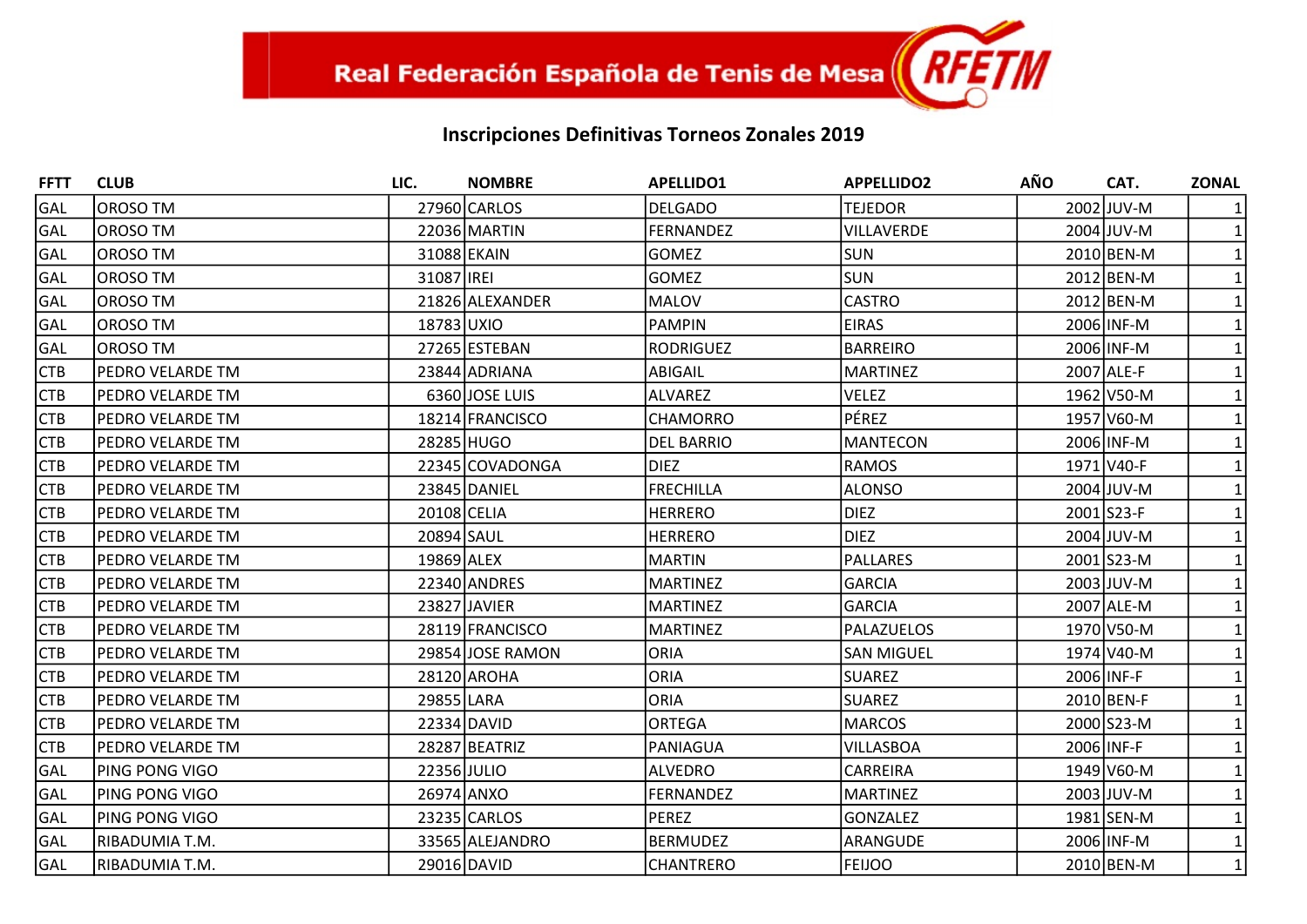| <b>FFTT</b> | <b>CLUB</b>           | LIC.        | <b>NOMBRE</b>      | <b>APELLIDO1</b> | <b>APPELLIDO2</b> | <b>AÑO</b> | CAT.       | <b>ZONAL</b> |
|-------------|-----------------------|-------------|--------------------|------------------|-------------------|------------|------------|--------------|
| GAL         | RIBADUMIA T.M.        |             | 29017 HECTOR       | <b>CHANTRERO</b> | <b>FEIJOO</b>     |            | 2009 BEN-M |              |
| GAL         | IRIBADUMIA T.M.       |             | 32730 LAURA        | <b>CORES</b>     | <b>ROLAN</b>      |            | 2007 ALE-F |              |
| GAL         | RIBADUMIA T.M.        |             | 32727 PEDRO        | <b>CORES</b>     | <b>ROLAN</b>      |            | 2010 BEN-M |              |
| GAL         | RIBADUMIA T.M.        |             | 30882 HUGO         | <b>DOMINGUEZ</b> | MUÑIZ             |            | 2013 BEN-M |              |
| GAL         | RIBADUMIA T.M.        |             | 34142 DIEGO        | <b>FONTAN</b>    | <b>CORES</b>      |            | 2008 ALE-M |              |
| <b>GAL</b>  | RIBADUMIA T.M.        |             | 31274 RAMIRO       | LORENZO          | <b>DOMINGUEZ</b>  |            | 2010 BEN-M |              |
| GAL         | RIBADUMIA T.M.        | 30881 IZAN  |                    | <b>MARTINEZ</b>  | <b>PEREIRO</b>    |            | 2010 BEN-M |              |
| GAL         | RIBADUMIA T.M.        |             | 20865 ELENA        | MONTAOS          | <b>CHAVES</b>     |            | 2008 ALE-F |              |
| GAL         | RIBADUMIA T.M.        |             | 32728 ANTIA        | PORTO            | <b>PRADO</b>      |            | 2008 ALE-F |              |
| GAL         | RIBADUMIA T.M.        |             | 19658 CARMELA      | SANMARTIN        | PEÑA              |            | 2008 ALE-F |              |
| GAL         | RIBADUMIA T.M.        |             | 32798 JACOBO       | <b>SINEIRO</b>   | <b>FEIJOO</b>     |            | 2008 ALE-M |              |
| GAL         | <b>SAN MAMED</b>      |             | 14939 RODRIGO      | ALVAREZ          | <b>GONZALEZ</b>   |            | 1979 V40-M |              |
| GAL         | <b>SAN MAMED</b>      |             | 8605 EMILIO        | DIEGUEZ          | <b>ARBOR</b>      |            | 1964 V50-M |              |
| GAL         | <b>SAN MAMED</b>      |             | 1079 JOSE MANUEL   | <b>FERNANDEZ</b> | ABARQUERO         |            | 1967 V50-M |              |
| GAL         | <b>SAN MAMED</b>      |             | 1714 JORGE         | <b>GAMAZO</b>    | VAZQUEZ           |            | 1977 V40-M |              |
| GAL         | <b>SAN MAMED</b>      |             | 6626 ANTONIO       | <b>GOMEZ</b>     | <b>GONZALEZ</b>   |            | 1956 V60-M |              |
| GAL         | <b>SAN MAMED</b>      |             | 9979 ANTONIO       | <b>LOPEZ</b>     | <b>GONZALEZ</b>   |            | 1953 V60-M |              |
| GAL         | <b>SD RIBADEO</b>     | 19560 RUFO  |                    | <b>LOPEZ</b>     | <b>RODRIGUEZ</b>  |            | 1956 V60-M |              |
| GAL         | <b>TDM VILALBA</b>    |             | 23021 SABELA       | <b>LOPEZ</b>     | SAAVEDRA          | 2005 INF-F |            |              |
| GAL         | <b>TM CRC PORRIÑO</b> | 29828 BRAIS |                    | DIAZ             | <b>GONZALEZ</b>   |            | 2008 ALE-M |              |
| <b>CTB</b>  | TM REOCIN             |             | 30601 DAVID        | FERNANDEZ        | <b>MONTES</b>     |            | 2010 BEN-M |              |
| <b>CTB</b>  | TM REOCIN             | 30088 IZAN  |                    | FERNANDEZ        | <b>MONTES</b>     |            | 2007 ALE-M |              |
| <b>CTB</b>  | <b>TM REOCIN</b>      |             | 23422 JOSE ANTONIO | <b>SANCHEZ</b>   | <b>GARCIA</b>     |            | 1981 SEN-M |              |
| <b>CTB</b>  | <b>TORRELAVEGA</b>    |             | 32468 ELOISA       | <b>BARREDA</b>   | <b>SALAS</b>      |            | 2011 BEN-F |              |
| <b>CTB</b>  | <b>TORRELAVEGA</b>    |             | 32469 SANTIAGO     | <b>BARREDA</b>   | <b>SALAS</b>      |            | 2009 BEN-M |              |
| <b>CTB</b>  | <b>TORRELAVEGA</b>    |             | 22406 DANIEL       | <b>DEL PRADO</b> | <b>GOMEZ</b>      |            | 2006 INF-M |              |
| <b>CTB</b>  | TORRELAVEGA           |             | 22403 RAFAEL       | <b>DEL PRADO</b> | LURASCHI          |            | 1971 V40-M |              |
| <b>CTB</b>  | <b>TORRELAVEGA</b>    |             | 19854 ITZIAR       | <b>DOPICO</b>    | <b>MARTINEZ</b>   |            | 2003 JUV-F |              |
| <b>CTB</b>  | <b>TORRELAVEGA</b>    |             | 22477 NAYARA       | FERNANDEZ        | <b>PEREZ</b>      |            | 2007 ALE-F | $\mathbf{1}$ |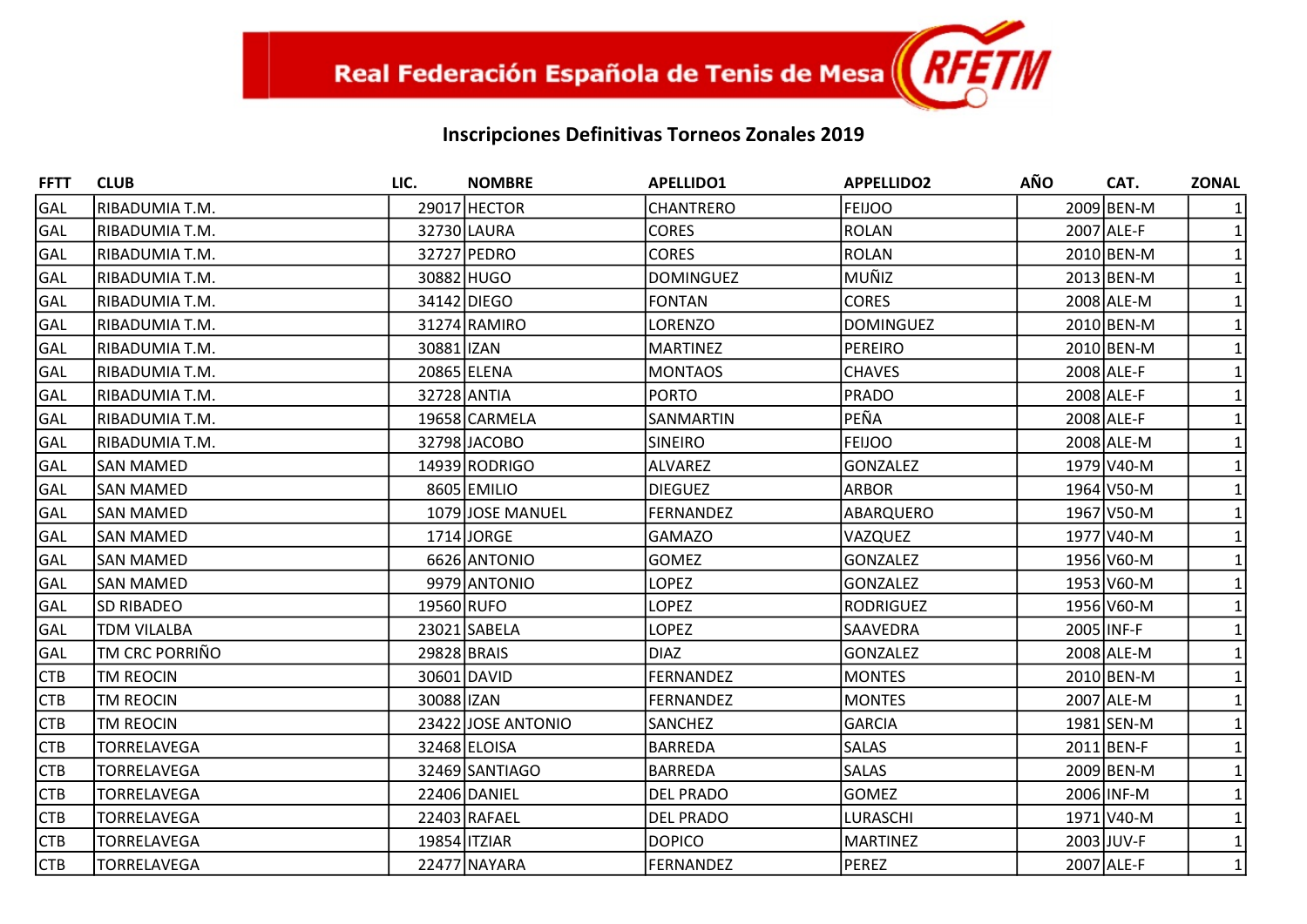| <b>FFTT</b> | <b>CLUB</b>        | LIC.        | <b>NOMBRE</b>       | <b>APELLIDO1</b> | <b>APPELLIDO2</b>   | <b>AÑO</b> | CAT.       | <b>ZONAL</b> |
|-------------|--------------------|-------------|---------------------|------------------|---------------------|------------|------------|--------------|
| <b>CTB</b>  | <b>TORRELAVEGA</b> |             | 22475 MARCOS        | GARCIA           | <b>RAMOS</b>        |            | 2005 INF-M |              |
| <b>CTB</b>  | <b>TORRELAVEGA</b> | 9889 JOSE   |                     | <b>GOMEZ</b>     | <b>GONZALEZ</b>     |            | 1966 V50-M |              |
| <b>CTB</b>  | <b>TORRELAVEGA</b> |             | 2261 ANDRES         | PEREZ            | <b>GARCIA</b>       |            | 1982 SEN-M |              |
| <b>CTB</b>  | <b>TORRELAVEGA</b> |             | 3693 REBECA         | PEREZ            | <b>TERAN</b>        |            | 1991 SEN-F |              |
| <b>CTB</b>  | <b>TORRELAVEGA</b> | 21802 NICO  |                     | <b>QUEVEDO</b>   | <b>BENITO</b>       |            | 2007 ALE-M |              |
| <b>CTB</b>  | <b>TORRELAVEGA</b> |             | 16697 MARCO ANTONIO | <b>QUEVEDO</b>   | <b>GARRAN</b>       |            | 1974 V40-M |              |
| <b>CTB</b>  | <b>TORRELAVEGA</b> |             | 9899 JAVIER         | RABAGO           | <b>GONZALEZ</b>     |            | 1996 SEN-M |              |
| <b>CTB</b>  | <b>TORRELAVEGA</b> |             | 30734 ALEJANDRO     | <b>REBOLLEDO</b> | <b>CELORIO</b>      |            | 2006 INF-M |              |
| <b>CTB</b>  | TORRELAVEGA        |             | 19868 ANGEL         | <b>RODRIGUEZ</b> | <b>SAN EMETERIO</b> |            | 2004 JUV-M |              |
| <b>CTB</b>  | <b>TORRELAVEGA</b> |             | 26283 ADRIÁN        | SÁNCHEZ          | <b>VILLAR</b>       |            | 2006 INF-M |              |
| <b>CTB</b>  | TORRELAVEGA        |             | 18700 CRISTINA      | <b>SANTIAGO</b>  | SANCHEZ             |            | 1999 S23-F |              |
| <b>CTB</b>  | <b>TORRELAVEGA</b> |             | 8686 EDER           | VALLEJO          | DE LA FUENTE        |            | 1994 SEN-M |              |
| <b>CYL</b>  | VALLADOLID         |             | 18573 NURIA         | CABALLERO        | ABIA                |            | 1964 V50-F |              |
| <b>CYL</b>  | VALLADOLID         |             | 31325 LUIS ALBERTO  | GARCIA           | <b>PRIETO</b>       |            | 1969 V50-M |              |
| <b>CYL</b>  | VALLADOLID         | 18566 RAUL  |                     | <b>GOMEZ</b>     | DEL OLMO            |            | 2002 JUV-M |              |
| <b>CYL</b>  | VALLADOLID         |             | 33886 ADRIAN        | <b>GOMEZ</b>     | <b>RIOSERAS</b>     |            | 2010 BEN-M |              |
| <b>CYL</b>  | VALLADOLID         |             | 24153 HECTOR        | <b>GOMEZ</b>     | <b>RIOSERAS</b>     |            | 2008 ALE-M |              |
| <b>CYL</b>  | VALLADOLID         |             | 10198 DANIEL        | lgomez           | SANDONIS            |            | 2000 S23-M |              |
| <b>CYL</b>  | VALLADOLID         |             | 3276 JORGE JAVIER   | GONZALEZ         | <b>GATO</b>         |            | 1988 SEN-M |              |
| <b>CYL</b>  | VALLADOLID         | 18538 MIKEL |                     | <b>IZKUE</b>     | URDÁNIZ             |            | 2001 S23-M |              |
| <b>CYL</b>  | VALLADOLID         |             | 27072 MARA          | <b>MARTIN</b>    | DE LUCAS            |            | 2006 INF-F |              |
| <b>CYL</b>  | VALLADOLID         |             | 24151 FRANCISCO     | MARTIN           | <b>MARTIN</b>       |            | 2003 JUV-M |              |
| <b>CYL</b>  | VALLADOLID         |             | 8713JJOSE MANUEL    | MARTIN           | <b>VILLA</b>        |            | 1971 V40-M |              |
| <b>CYL</b>  | VALLADOLID         |             | 19092 ALBERTO       | <b>MARTINEZ</b>  | <b>CAMPOS</b>       |            | 2001 S23-M |              |
| <b>CYL</b>  | VALLADOLID         |             | 22292 PAULA XU      | MORALES          | DE FRUTOS           |            | 2003 JUV-F |              |
| <b>CYL</b>  | VALLADOLID         |             | 33887 HUGO          | ROBLEDO          | <b>BARBERO</b>      |            | 2009 BEN-M |              |
| <b>CYL</b>  | VALLADOLID         |             | 26515 PATRICIA      | <b>TORIO</b>     | <b>SAN JOSE</b>     |            | 2006 INF-F |              |
| <b>CYL</b>  | VEGUELLINA         |             | 30353 ALVARO        | <b>BERCIANO</b>  | DE LA TORRE         |            | 2003 JUV-M |              |
| <b>CYL</b>  | VEGUELLINA         |             | 23670 RODRIGO       | BERCIANO         | DE LA TORRE         |            | 2004 JUV-M | $\mathbf{1}$ |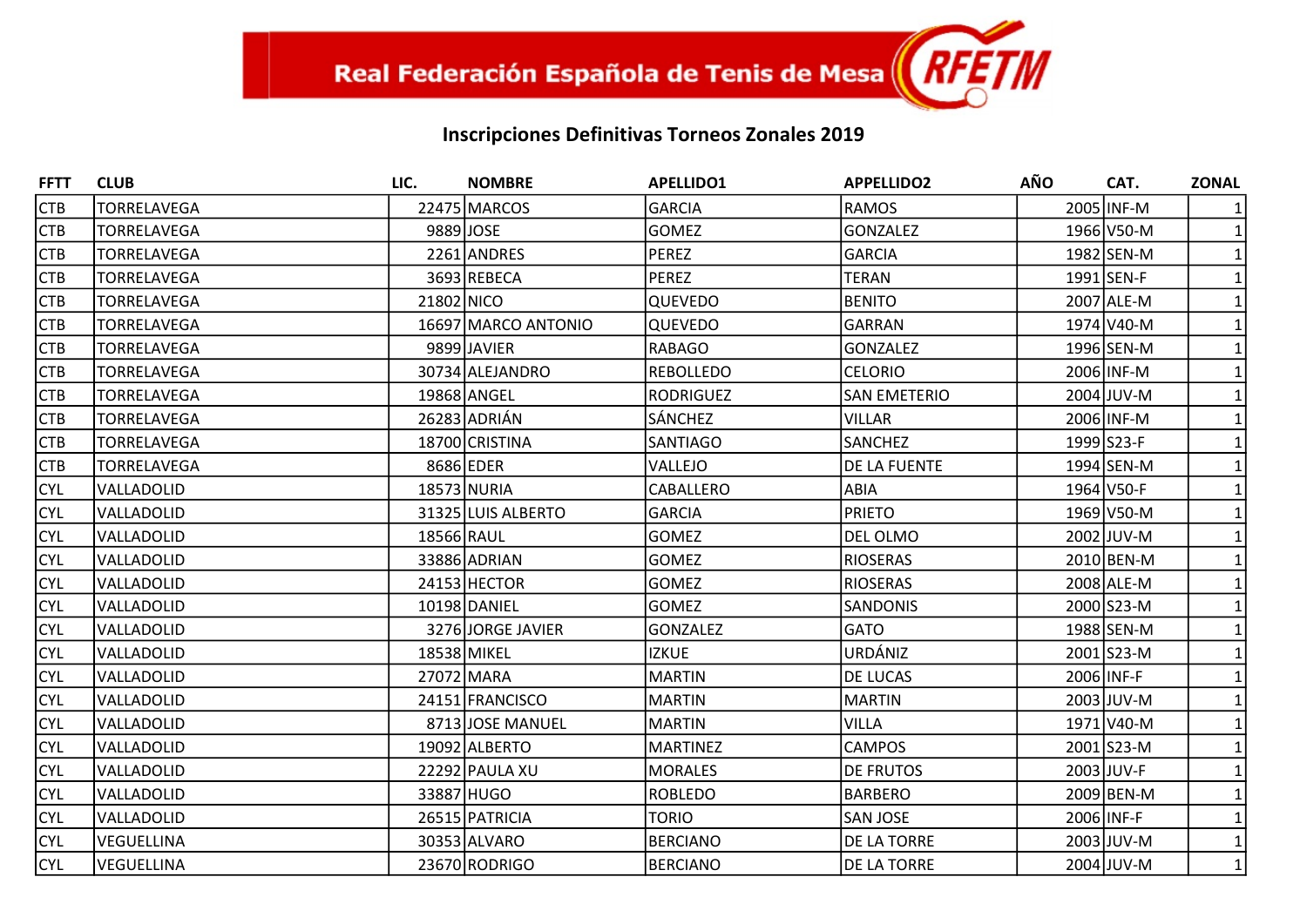| <b>FFTT</b> | <b>CLUB</b>           | LIC.        | <b>NOMBRE</b>         | <b>APELLIDO1</b> | <b>APPELLIDO2</b> | <b>AÑO</b> | CAT.       | <b>ZONAL</b>   |
|-------------|-----------------------|-------------|-----------------------|------------------|-------------------|------------|------------|----------------|
| <b>CYL</b>  | VEGUELLINA            |             | 9740 DANIEL           | <b>MARCOS</b>    | <b>FERNANDEZ</b>  |            | 1996 SEN-M |                |
| <b>CYL</b>  | <b>VEGUELLINA</b>     |             | 32421 MARCOS          | NATAL            | <b>ALEGRE</b>     |            | 2005 INF-M |                |
| <b>CYL</b>  | <b>VEGUELLINA</b>     |             | 28505 HUGO            | PEREZ            | <b>RAMOS</b>      |            | 2007 ALE-M |                |
| <b>CYL</b>  | VEGUELLINA            | 28506JJOEL  |                       | PEREZ            | <b>RAMOS</b>      |            | 2009 BEN-M |                |
| GAL         | <b>VILAGARCIA TM</b>  |             | 27993 ANDRES          | <b>CASTRO</b>    | <b>OREIRO</b>     |            | 2008 ALE-M |                |
| GAL         | <b>VILAGARCIA TM</b>  |             | 22955 PABLO           | <b>CASTRO</b>    | SALGADO           |            | 2005 INF-M |                |
| GAL         | <b>VILAGARCIA TM</b>  |             | 16939 PEDRO           | <b>CASTRO</b>    | SALGADO           |            | 2003 JUV-M |                |
| GAL         | <b>VILAGARCIA TM</b>  | 32716 BRAIS |                       | <b>CHAVES</b>    | <b>MIGUENS</b>    |            | 2006 INF-M |                |
| GAL         | <b>VILAGARCIA TM</b>  |             | 33759 RAUL JAVIER     | <b>MARTINEZ</b>  | <b>SUAREZ</b>     |            | 2006 INF-M |                |
| GAL         | <b>VILAGARCIA TM</b>  |             | 7949 GONZALO          | RECUNA           | <b>CUIÑA</b>      |            | 1961 V50-M |                |
| GAL         | <b>VILAGARCIA TM</b>  |             | 637 JOSE LUIS         | <b>RECUNA</b>    | <b>CUIÑA</b>      |            | 1959 V60-M |                |
| GAL         | <b>VILAGARCIA TM</b>  |             | 16940 MARCELO         | RECUNA           | <b>PORTO</b>      |            | 2002 JUV-M |                |
| GAL         | <b>VILAGARCIA TM</b>  |             | 10001 PABLO UXIO      | REGUEIRO         | NUÑEZ             |            | 1999 S23-M |                |
| GAL         | <b>VILAGARCIA TM</b>  |             | 31803 JORGE           | VAZQUEZ          | <b>LIMERES</b>    |            | 2007 ALE-M |                |
| <b>CYL</b>  | ZAMORA                |             | 9750 JOSE MARIA       | <b>LOBATO</b>    | <b>PRIETO</b>     |            | 1965 V50-M |                |
| <b>ARA</b>  | PUBLIMAX CAI SANTIAGO |             | 928 RAUL              | <b>AGUILAR</b>   | <b>RUIZ</b>       |            | 1964 V50-M |                |
| <b>ARA</b>  | PUBLIMAX CAI SANTIAGO |             | 780 JOSE LUIS         | ARAGON           | <b>PEREZ</b>      |            | 1962 V50-M |                |
| <b>ARA</b>  | PUBLIMAX CAI SANTIAGO |             | 30284 PABLO           | <b>ASCASO</b>    | ARRIAZA           | 2004 PIE   |            | 2              |
| <b>ARA</b>  | PUBLIMAX CAI SANTIAGO |             | 7383 CARLOS           | <b>GUIRAL</b>    | <b>CLAVERO</b>    |            | 1966 V50-M |                |
| <b>ARA</b>  | PUBLIMAX CAI SANTIAGO |             | 460 JOSEP MARIA       | <b>JOFRE</b>     | <b>CASTANY</b>    |            | 1956 V60-M |                |
| ARA         | PUBLIMAX CAI SANTIAGO |             | 23987 LUCAS           | MAZON            | <b>POLLS</b>      |            | 2005 INF-M |                |
| <b>ARA</b>  | PUBLIMAX CAI SANTIAGO |             | 23988 RUBEN           | MAZON            | <b>POLLS</b>      |            | 2006 INF-M | 2              |
| <b>ARA</b>  | PUBLIMAX CAI SANTIAGO |             | 24289 IGNACIO         | MERLE            | <b>LOPEZ</b>      |            | 2003 JUV-M |                |
| <b>ARA</b>  | PUBLIMAX CAI SANTIAGO |             | 23981 ALEJANDRO       | REY              | <b>GONZALEZ</b>   |            | 2003 JUV-M |                |
| ARA         | PUBLIMAX CAI SANTIAGO |             | 1087 FRANCISCO JAVIER | REY              | SAHUN             |            | 1967 V50-M |                |
| <b>ARA</b>  | PUBLIMAX CAI SANTIAGO |             | 21958 LUIS MANUEL     | <b>RODRIGO</b>   | <b>VAL</b>        | 1975 PIE   |            | 2              |
| ARA         | PUBLIMAX CAI SANTIAGO |             | 879 EDUARDO           | RUIZ             | <b>FUERTES</b>    |            | 1963 V50-M |                |
| ARA         | PUBLIMAX CAI SANTIAGO |             | 23989 ALEJANDRO       | SEBASTIAN        | <b>REINA</b>      |            | 2005 INF-M | $\overline{2}$ |
| <b>ARA</b>  | PUBLIMAX CAI SANTIAGO |             | 9653 HECTOR           | VILLARROYA       | <b>GONZALEZ</b>   |            | 1997 S23-M | $\overline{2}$ |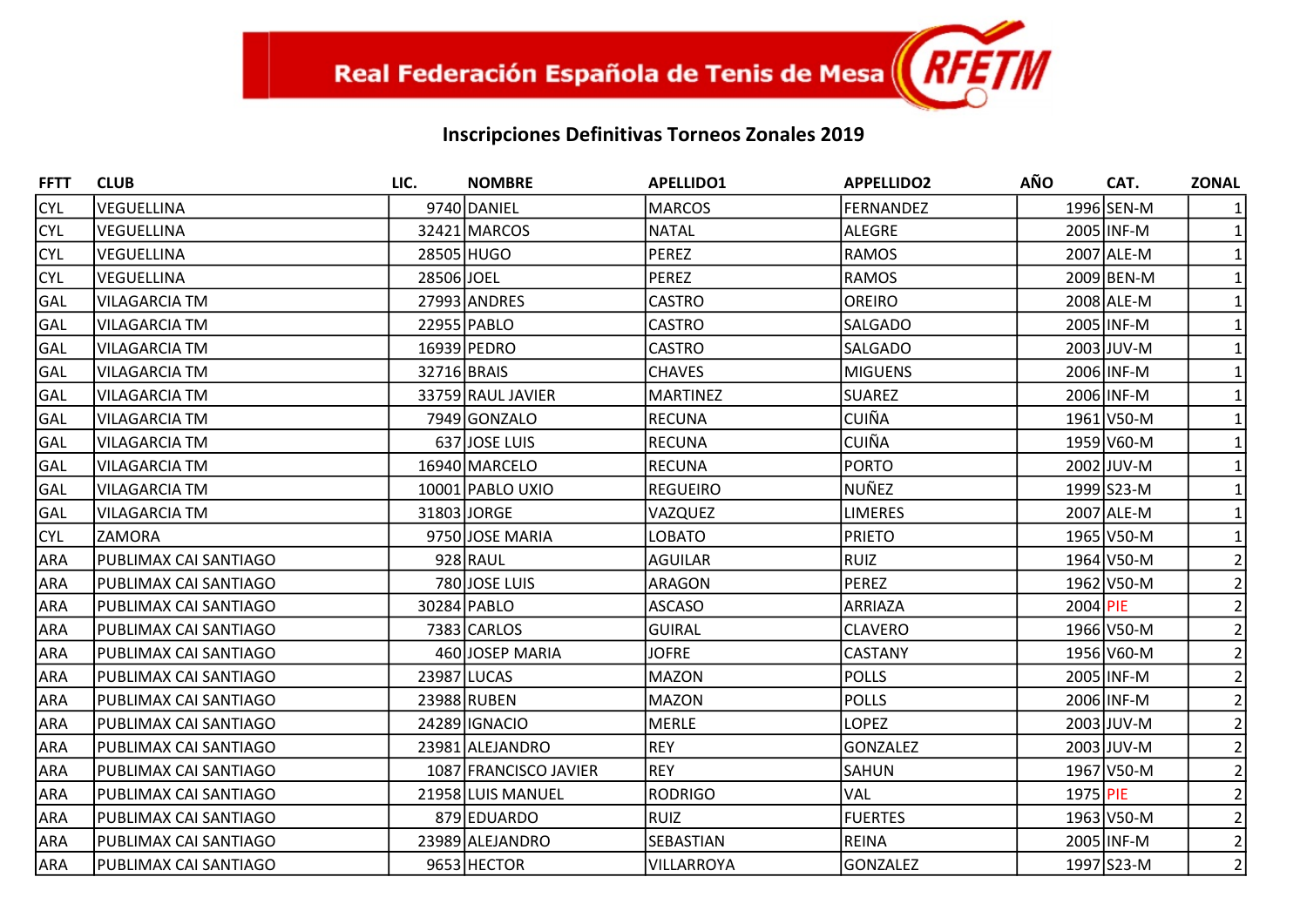| <b>FFTT</b> | <b>CLUB</b>                    | LIC.        | <b>NOMBRE</b>          | <b>APELLIDO1</b> | <b>APPELLIDO2</b>  | <b>AÑO</b> | CAT.         | <b>ZONAL</b>   |
|-------------|--------------------------------|-------------|------------------------|------------------|--------------------|------------|--------------|----------------|
| <b>BAL</b>  | <b>ALARO TENNIS TAULA CLUB</b> |             | 27197 FRANCISCO        | <b>ZURITA</b>    | <b>BALLE</b>       |            | 2003 JUV-M   |                |
| <b>CAT</b>  | ATENEU 1.882                   | 31496 OBED  |                        | ASENSIO          | <b>TEIXEIRA</b>    |            | 2005 INF-M   | $\overline{2}$ |
| <b>CAT</b>  | ATENEU 1.882                   | 33063 MAR   |                        | BONALUQUE        | <b>GUARDIA</b>     |            | 2002 JUV-F   | $\overline{2}$ |
| <b>CAT</b>  | ATENEU 1.882                   |             | 25883 SERGIO           | <b>BONALUQUE</b> | <b>GUARDIA</b>     |            | $2004$ JUV-M |                |
| <b>CAT</b>  | ATENEU 1.882                   |             | 24668 ANGEL            | <b>GIMENEZ</b>   | <b>REBOLLO</b>     |            | 1955 V60-M   |                |
| <b>CAT</b>  | ATENEU 1.882                   | 25714 EVA   |                        | MARTINEZ         | <b>DE OSES</b>     |            | 1995 SEN-F   | 2              |
| <b>CAT</b>  | ATENEU 1.882                   | 25814 POL   |                        | <b>OBIOLS</b>    | <b>FARRAS</b>      |            | 2006 INF-M   |                |
| <b>CAT</b>  | ATENEU 1.882                   |             | 19121 MARC             | PASCUAL          | <b>GARCIA</b>      |            | 2002 JUV-M   |                |
| <b>CAT</b>  | ATENEU 1.882                   |             | 33800 MIQUEL           | ROMO             | <b>MORAN</b>       |            | 1978 V40-M   |                |
| CAT         | ATENEU 1.882                   | 33181 POL   |                        | ROMO             | <b>ROSSELL</b>     |            | 2007 ALE-M   | 2              |
| <b>CAT</b>  | ATENEU 1.882                   |             | 1107 DAVID             | <b>SAIZ</b>      | <b>HERNANDEZ</b>   |            | 1967 V50-M   |                |
| <b>CAT</b>  | ATENEU 1.882                   |             | 25315 ALBERTO          | <b>VEGA</b>      | <b>VILLAREJO</b>   |            | 1980 V40-M   |                |
| <b>CAT</b>  | ATENEU 1.882                   | 25634 IVAN  |                        | <b>VELEZ</b>     | <b>GONZALEZ</b>    |            | 2004 JUV-M   |                |
| <b>CAT</b>  | ATENEU 1.882                   |             | 34372 GERARD           | <b>YESTE</b>     | ALVAREZ            |            | 2008 ALE-M   |                |
| <b>CAT</b>  | <b>BALAGUER</b>                |             | 16288 GEMMA            | LLADONOSA        | <b>ARRUFAT</b>     |            | 2002 JUV-F   |                |
| <b>CAT</b>  | <b>BALAGUER</b>                | 33060 NEUS  |                        | ROMA             | <b>ROS</b>         |            | 2010 BEN-F   |                |
| <b>CAT</b>  | <b>BALAGUER</b>                |             | 33061 XÈNIA            | ROMA             | <b>ROS</b>         |            | 2007 ALE-F   |                |
| CAT         | <b>BALAGUER</b>                |             | 18122 VINYET           | SOLANS           | <b>VISCASILLAS</b> |            | 2002 JUV-F   |                |
| <b>CAT</b>  | <b>BARCINO</b>                 |             | 578 ROMAN              | <b>CAUDET</b>    | <b>TELLONS</b>     |            | 1959 V60-M   |                |
| <b>CAT</b>  | <b>BASCARA</b>                 |             | 25112 BRIAC            | AMAT             | <b>PARCERISAS</b>  |            | 2004 JUV-M   |                |
| <b>CAT</b>  | <b>BASCARA</b>                 |             | 6578 HELENA            | <b>COLINAS</b>   | <b>CASTELLA</b>    |            | 1996 SEN-F   |                |
| <b>CAT</b>  | <b>BASCARA</b>                 | 23693 LLUIS |                        | <b>CORTADA</b>   | <b>RUSTULLET</b>   |            | 2004 JUV-M   |                |
| <b>CAT</b>  | <b>BASCARA</b>                 | 33547 JAN   |                        | <b>FIGUERAS</b>  | <b>OLIVERAS</b>    |            | 2009 BEN-M   |                |
| <b>CAT</b>  | <b>BASCARA</b>                 |             | 33543 ISAAC            | <b>GALLEGOS</b>  | <b>MARTINEZ</b>    |            | 2009 BEN-M   | $\overline{2}$ |
| <b>CAT</b>  | <b>BASCARA</b>                 |             | 27382 JORDI            | IMLAHI           | <b>BOLDO</b>       |            | 2002 JUV-M   |                |
| <b>CAT</b>  | <b>BASCARA</b>                 |             | 22767 NURIA            | MACIA            | <b>DOMINGO</b>     | 2006 INF-F |              | $\overline{2}$ |
| <b>CAT</b>  | <b>BASCARA</b>                 | 25041 NEUS  |                        | NOGUER           | <b>AMAT</b>        |            | 2002 JUV-F   | $\overline{2}$ |
| <b>CAT</b>  | <b>BASCARA</b>                 |             | 26168 ALEXANDRU ADRIAN | SANDU            |                    |            | 2003 JUV-M   | $\overline{2}$ |
| <b>CAT</b>  | <b>BASCARA</b>                 |             | 25106 ABRIL            | <b>VIDAL</b>     | <b>SALA</b>        | 2006 INF-F |              | $\overline{2}$ |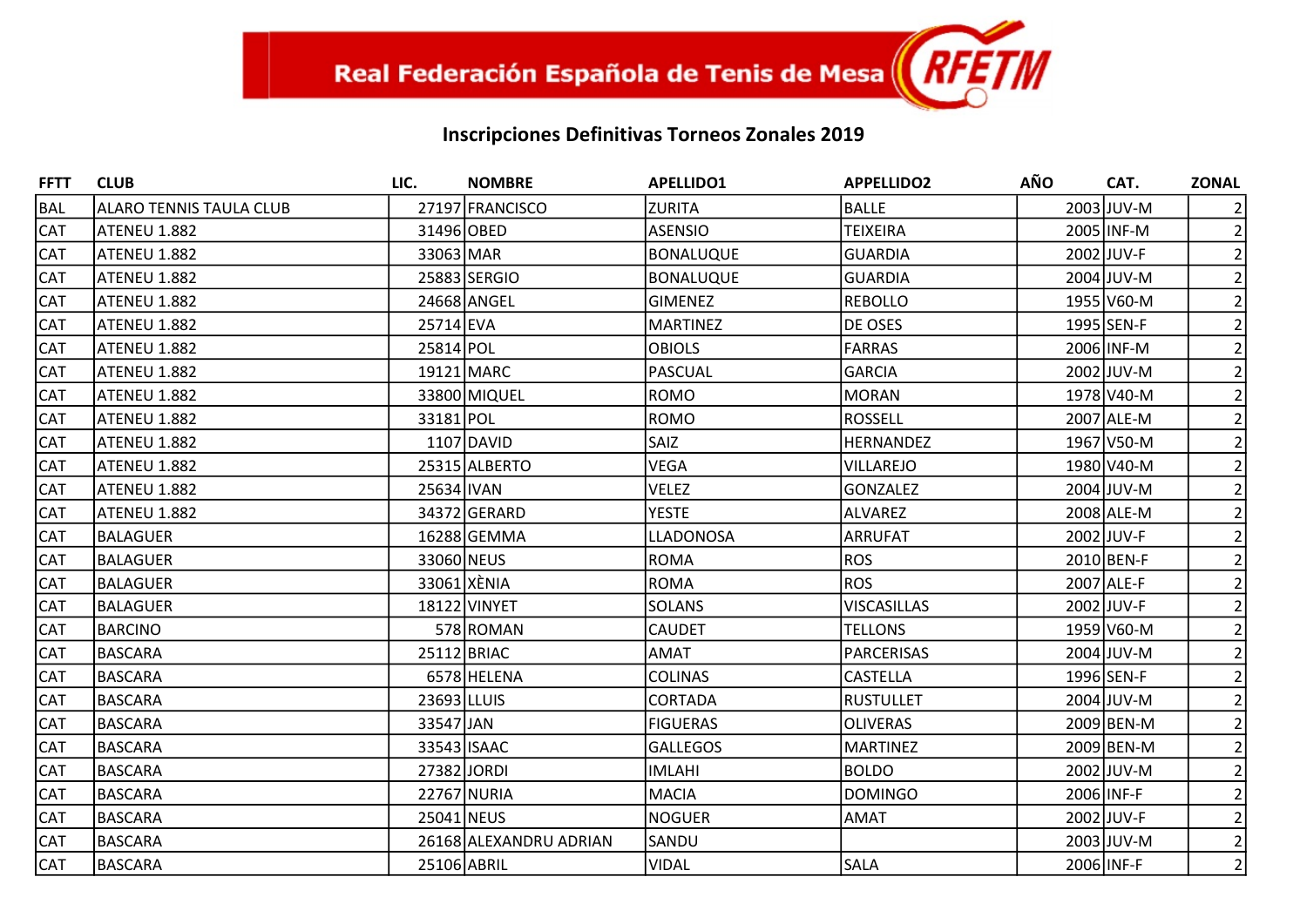| <b>FFTT</b> | <b>CLUB</b>               | LIC.        | <b>NOMBRE</b>      | <b>APELLIDO1</b> | <b>APPELLIDO2</b> | <b>AÑO</b> | CAT.         | <b>ZONAL</b>   |
|-------------|---------------------------|-------------|--------------------|------------------|-------------------|------------|--------------|----------------|
| <b>ARA</b>  | C.N. HELIOS               |             | 5045 AINHOA        | <b>ANTUNEZ</b>   | <b>HERRERO</b>    |            | 1992 SEN-F   |                |
| <b>ARA</b>  | C.N. HELIOS               |             | 20765 MARTA        | ARRANZ           | IBÁÑEZ            |            | 2001 S23-F   | $\overline{2}$ |
| <b>ARA</b>  | C.N. HELIOS               |             | 21261 JORGE        | BORRA            | <b>BADÍA</b>      |            | 2005 INF-M   |                |
| <b>ARA</b>  | C.N. HELIOS               |             | 2009 VICTOR MANUEL | <b>DOBATO</b>    | <b>FERRER</b>     |            | 1980 V40-M   |                |
| <b>ARA</b>  | C.N. HELIOS               |             | 34546 VICTOR       | <b>DOBATO</b>    | RAMIREZ           |            | 2013 BEN-M   |                |
| <b>ARA</b>  | C.N. HELIOS               |             | 1728 OSCAR         | FRONTIÑAN        | <b>MEIJON</b>     |            | 1977 V40-M   |                |
| <b>ARA</b>  | C.N. HELIOS               |             | 32693 PABLO        | GARCIA           | DE PEDRO          |            | 2006 INF-M   |                |
| <b>ARA</b>  | C.N. HELIOS               |             | 28023 GABRIEL      | GARCIA           | <b>FALCON</b>     |            | $2004$ JUV-M |                |
| <b>ARA</b>  | C.N. HELIOS               |             | 8334 CRISTIAN      | <b>LOPEZ</b>     | <b>AJENJO</b>     |            | 1994 SEN-M   |                |
| <b>ARA</b>  | C.N. HELIOS               |             | 23378 MARIA TERESA | MAZA             | <b>LUENGO</b>     |            | 2003 JUV-F   | 2              |
| <b>ARA</b>  | C.N. HELIOS               |             | 29207 DANIEL       | INAVARRO         | JULIAN            |            | 2004 JUV-M   |                |
| <b>ARA</b>  | C.N. HELIOS               |             | 33709 JANINA SOFIA | <b>NIETO</b>     | <b>HERRERA</b>    |            | 1998 S23-F   |                |
| <b>ARA</b>  | C.N. HELIOS               |             | 30140 SILVIA       | PARIS            | <b>DOMINGUEZ</b>  |            | 2009 BEN-F   |                |
| <b>ARA</b>  | C.N. HELIOS               |             | 19170 JORGE        | PEREZ            | CARMONA           |            | 2002 JUV-M   |                |
| <b>ARA</b>  | C.N. HELIOS               |             | 23980 ALEJANDRO    | <b>PIRES</b>     | <b>HERRERA</b>    |            | 2004 JUV-M   |                |
| <b>ARA</b>  | C.N. HELIOS               |             | 20818 PABLO        | <b>SANDOICA</b>  | <b>LOPEZ</b>      |            | 2006 INF-M   |                |
| <b>ARA</b>  | C.N. HELIOS               |             | 27609 SASCHA       | SCHWENDEMANN     |                   |            | 1978 V40-M   |                |
| <b>BAL</b>  | C.T.T. ALAIOR             |             | 5796 JUAN          | <b>BIBILONI</b>  | <b>BIBILONI</b>   |            | 1996 SEN-M   |                |
| <b>CAT</b>  | C.T.T. CAMBRILS-OLEASTRUM |             | 28072 FIONA        | <b>AIME</b>      | MINNEGALIEVA      |            | 2006 INF-F   | $\overline{2}$ |
| <b>CAT</b>  | C.T.T. CAMBRILS-OLEASTRUM |             | 293 MIGUEL ANGEL   | GONZALEZ         | <b>MEONIZ</b>     |            | 1953 V60-M   |                |
| <b>CAT</b>  | C.T.T. CAMBRILS-OLEASTRUM | 27497 JESUS |                    | RASPALL          | <b>GABARRI</b>    |            | 2004 JUV-M   |                |
| <b>CAT</b>  | C.T.T. CAMBRILS-OLEASTRUM |             | 33347 RENATA       | <b>SHYPSHA</b>   |                   |            | 2010 BEN-F   | 2              |
| <b>CAT</b>  | C.T.T. CAMBRILS-OLEASTRUM |             | 32116 FAUST        | <b>SORNI</b>     | <b>ESCODA</b>     |            | 2011 BEN-M   |                |
| <b>CAT</b>  | C.T.T. CAMBRILS-OLEASTRUM | 32115 TONI  |                    | <b>SORNI</b>     | <b>ESCODA</b>     |            | 2010 BEN-M   |                |
| <b>CAT</b>  | C.T.T. VILABLAREIX        |             | 25058 ROBERT       | BERNEDA          | <b>GIBERT</b>     |            | 2004 JUV-M   |                |
| <b>CAT</b>  | C.T.T. VILABLAREIX        | 30105 ELVIS |                    | <b>CALLS</b>     | <b>SERRA</b>      |            | 2006 INF-M   | $\overline{2}$ |
| <b>CAT</b>  | C.T.T. VILABLAREIX        | 25059 JAN   |                    | <b>CARRERAS</b>  | <b>ALONSO</b>     |            | 2004 JUV-M   |                |
| <b>CAT</b>  | C.T.T. VILABLAREIX        |             | 4188 DAVID         | <b>CASIÑOL</b>   | <b>PARRA</b>      |            | 1989 SEN-M   | $\overline{2}$ |
| <b>CAT</b>  | C.T.T. VILABLAREIX        | 25977 LLUÍS |                    | CASSA            | <b>ROURA</b>      |            | 1982 SEN-M   | $\overline{2}$ |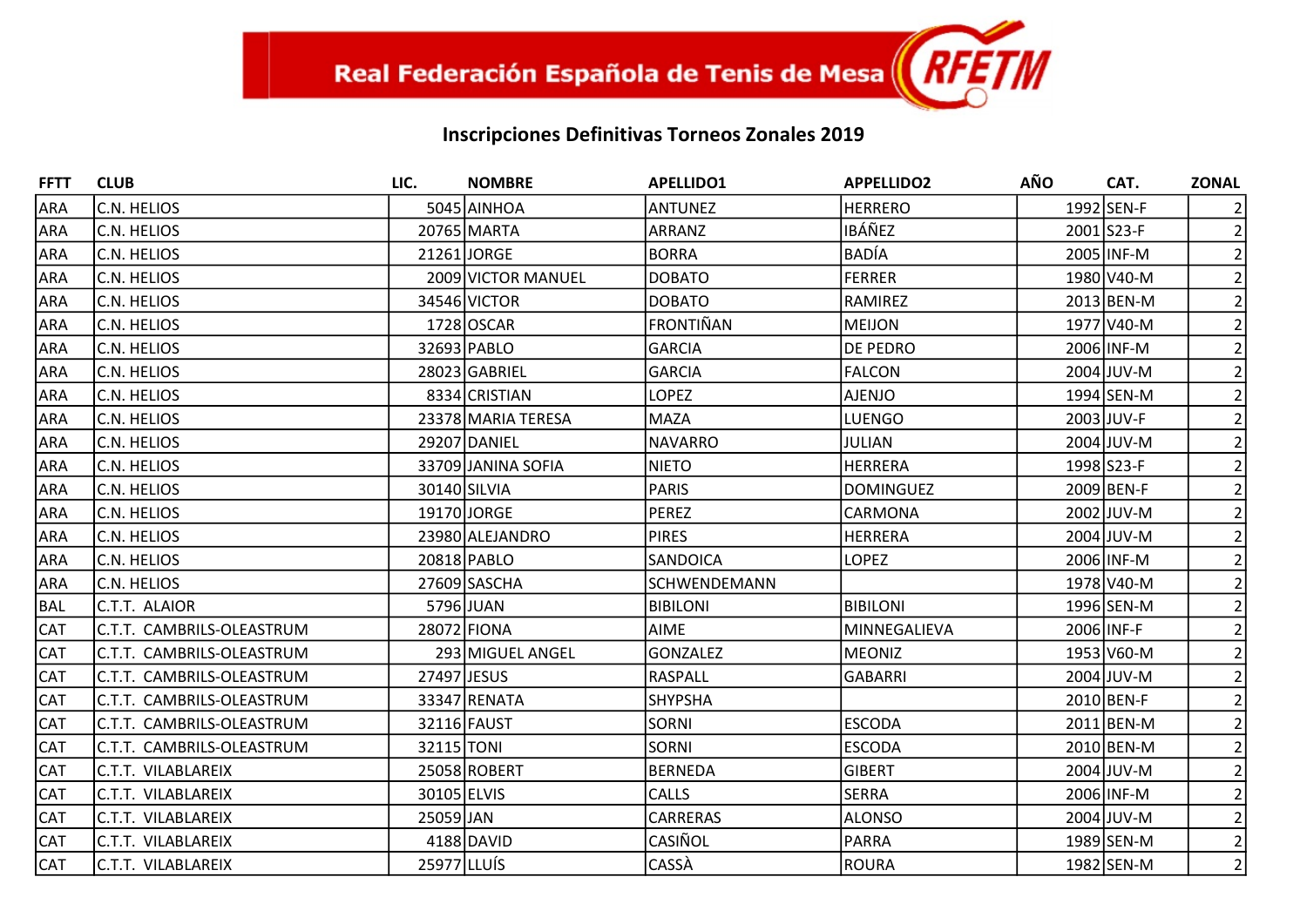| <b>FFTT</b> | <b>CLUB</b>              | LIC.        | <b>NOMBRE</b>     | <b>APELLIDO1</b> | <b>APPELLIDO2</b> | <b>AÑO</b> | CAT.        | <b>ZONAL</b>   |
|-------------|--------------------------|-------------|-------------------|------------------|-------------------|------------|-------------|----------------|
| <b>CAT</b>  | C.T.T. VILABLAREIX       |             | 30106 GUILLEM     | CASSU            | SERRADELL         |            | 2007 ALE-M  |                |
| <b>CAT</b>  | lc.t.t. vilablareix      | 25164 JUDIT |                   | <b>CIFUENTES</b> | SAAVEDRA          | 2005 INF-F |             | 2              |
| CAT         | C.T.T. VILABLAREIX       |             | 28408 ARNAU       | <b>COLL</b>      | <b>CICRES</b>     |            | 2008 ALE-M  |                |
| CAT         | C.T.T. VILABLAREIX       |             | 25034 MARTI       | <b>GUALLAR</b>   | <b>MIR</b>        |            | 2005 INF-M  |                |
| <b>CAT</b>  | C.T.T. VILABLAREIX       |             | 28400 ADRIA       | <b>LILLO</b>     | GUARDIA           |            | 2004 JUV-M  |                |
| CAT         | IC.T.T. VILABLAREIX      | 18290 ELOI  |                   | <b>LLORENTE</b>  | PLANELLAS         |            | 2001 S23-M  | 2              |
| <b>CAT</b>  | C.T.T. VILABLAREIX       |             | 25080 TOMAS       | <b>LLORET</b>    | <b>GOMEZ</b>      |            | 2007 ALE-M  | $\overline{2}$ |
| <b>CAT</b>  | IC.T.T. VILABLAREIX      | 33040 ELOI  |                   | <b>MARTÍNEZ</b>  | <b>AMORÓS</b>     |            | 2008 ALE-M  |                |
| CAT         | IC.T.T. VILABLAREIX      |             | 25069 ELISENDA    | <b>NONO</b>      | IBONANY           |            | 2007 ALE-F  |                |
| CAT         | C.T.T. VILABLAREIX       |             | 24374 ARNAU       | PAGÉS            | ARMENGOU          |            | 2004 JUV-M  | 2              |
| <b>CAT</b>  | IC.T.T. VILABLAREIX      |             | 18462 ANDREA      | <b>PEREZ</b>     | <b>MARTINEZ</b>   |            | 2002 JUV-F  | $\overline{2}$ |
| CAT         | IC.T.T. VILABLAREIX      |             | 23436 CARLA       | <b>PINEDA</b>    | <b>CUENCA</b>     |            | 2004 JUV-F  |                |
| CAT         | C.T.T. VILABLAREIX       |             | 25061 FRANC       | PUJOLAR          | <b>POHL</b>       |            | 2001 S23-M  |                |
| <b>CAT</b>  | C.T.T. VILABLAREIX       |             | 16385 GUILLEM     | QUESADA          | <b>CAMPRUBI</b>   |            | 1998 S23-M  | 2 <sup>1</sup> |
| CAT         | IC.T.T. VILABLAREIX      |             | 33037 ROGER       | <b>RISCO</b>     | QUINTANA          |            | 2008 ALE-M  |                |
| CAT         | C.T.T. VILABLAREIX       | 25076 ELIA  |                   | <b>SERRA</b>     | lsagué            | 2005 INF-F |             |                |
| <b>CAT</b>  | C.T.T. VILABLAREIX       |             | 28414 MIQUEL      | VALERA           | <b>TARRENCHS</b>  |            | 2008 ALE-M  |                |
| CAT         | IC.T.T. VILABLAREIX      | 28055 PAU   |                   | VILARNAU         | <b>GRABULEDA</b>  |            | 2005 INF-M  | 2              |
| <b>CAT</b>  | CETT ESPARRAGUERA        |             | 28185 ADRIA       | <b>CABUS</b>     | <b>MONCUSI</b>    |            | 2003 JJUV-M |                |
| <b>CAT</b>  | lCETT ESPARRAGUERA       |             | 20518 XAVIER      | CASADEVALL       | <b>CARRILERO</b>  |            | 2000 S23-M  |                |
| CAT         | lCETT ESPARRAGUERA       | 25660 ERIC  |                   | <b>CINTAS</b>    | <b>ORTEGA</b>     |            | 2005 INF-M  |                |
| CAT         | CETT ESPARRAGUERA        |             | 24411 GERARD      | <b>CUADRADO</b>  | MURILLO           |            | 2006 INF-M  | 2              |
| <b>CAT</b>  | CETT ESPARRAGUERA        |             | 29816 MARC        | <b>HERNANDEZ</b> | <b>IBAÑEZ</b>     |            | 2004 JUV-M  | $\overline{2}$ |
| CAT         | lCETT ESPARRAGUERA       | 33471 POL   |                   | <b>HERNANDEZ</b> | IBAÑEZ            |            | 2010 BEN-M  |                |
| CAT         | CETT ESPARRAGUERA        |             | 21610 RAUL DANIEL | <b>IANCU</b>     |                   |            | 2003 JUV-M  |                |
| <b>CAT</b>  | CETT ESPARRAGUERA        |             | 21637 ARNAU       | <b>LLOBET</b>    | <b>BRICHS</b>     |            | 2005 INF-M  | $\overline{2}$ |
| CAT         | <b>CETT ESPARRAGUERA</b> | 21655 POL   |                   | <b>MAS</b>       | <b>FONT</b>       |            | 2005 INF-M  | 2              |
| <b>CAT</b>  | CETT ESPARRAGUERA        |             | 25813 EDGAR       | <b>MATARO</b>    | <b>CARDENAL</b>   |            | 1999 S23-M  | $\overline{2}$ |
| CAT         | CETT ESPARRAGUERA        | 28187 ALEX  |                   | PAGE             | <b>GALLART</b>    |            | 2010 BEN-M  | $\overline{2}$ |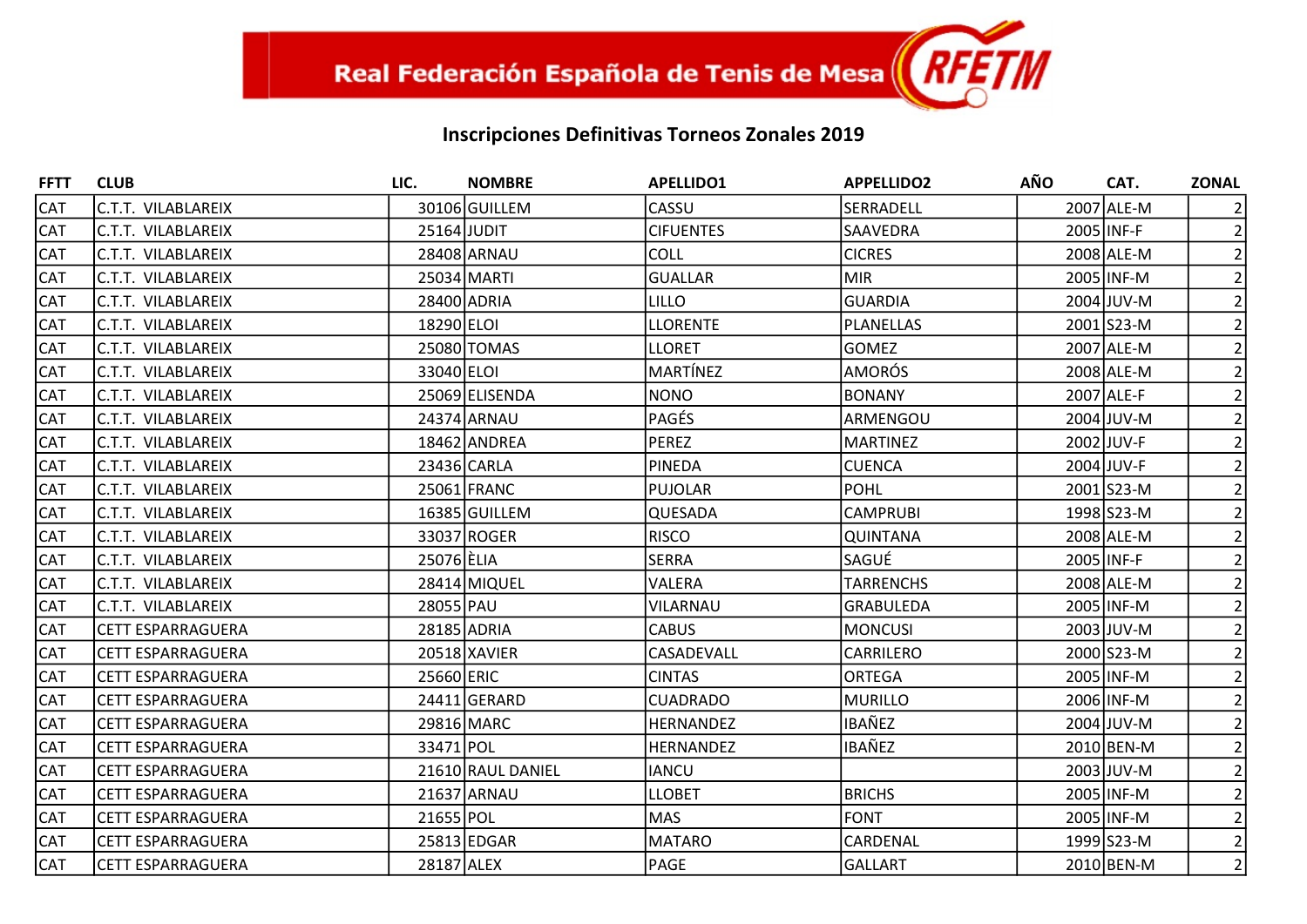| <b>FFTT</b> | <b>CLUB</b>        | LIC.        | <b>NOMBRE</b>      | <b>APELLIDO1</b> | <b>APPELLIDO2</b> | <b>AÑO</b> | CAT.       | <b>ZONAL</b>   |
|-------------|--------------------|-------------|--------------------|------------------|-------------------|------------|------------|----------------|
| <b>CAT</b>  | CETT ESPARRAGUERA  |             | 25469 HECTOR       | <b>PEDROSA</b>   | <b>JAEN</b>       |            | 2008 ALE-M |                |
| <b>CAT</b>  | CETT ESPARRAGUERA  |             | 26154 RENATO DAVID | PIMENTEL         | <b>ESPINOZA</b>   |            | 2003 JUV-M | $\overline{2}$ |
| <b>CAT</b>  | CETT ESPARRAGUERA  | 24539 FELIX |                    | <b>PONS</b>      | CANAL             |            | 1963 V50-M | 2              |
| <b>CAT</b>  | CETT ESPARRAGUERA  |             | 28184 ROGER        | QUESADA          | <b>GENDRA</b>     |            | 2011 BEN-M |                |
| <b>CAT</b>  | CETT ESPARRAGUERA  |             | 25327 AITOR        | SANZ             | <b>RAMIREZ</b>    |            | 2003 JUV-M |                |
| CAT         | CN SABADELL        |             | 32670 MARTA        | <b>AGUILERA</b>  | GONZALEZ          |            | 2008 ALE-F | $\overline{2}$ |
| <b>CAT</b>  | ICN SABADELL       | 31290 JOAN  |                    | <b>BARBERA</b>   | <b>SOLER</b>      |            | 2009 BEN-M |                |
| CAT         | CN SABADELL        | 31291 QUIM  |                    | <b>BARBERA</b>   | <b>SOLER</b>      |            | 2011 BEN-M |                |
| <b>CAT</b>  | <b>CN SABADELL</b> | 34339 BIEL  |                    | <b>CANALES</b>   | PALAU             |            | 2010 BEN-M |                |
| <b>CAT</b>  | CN SABADELL        |             | 32028 LUCAS        | <b>COTS</b>      | PRADAS            |            | 2010 BEN-M |                |
| <b>CAT</b>  | CN SABADELL        | 31289 JORDI |                    | <b>DINARES</b>   | <b>LLADO</b>      |            | 2002 CL.11 | 2              |
| <b>CAT</b>  | CN SABADELL        | 31289 JORDI |                    | <b>DINARES</b>   | <b>LLADO</b>      |            | 2002 JUV-M |                |
| <b>CAT</b>  | <b>CN SABADELL</b> |             | 32348 OSCAR        | <b>GARCIA</b>    | <b>CEBRIAN</b>    |            | 2008 ALE-M |                |
| CAT         | CN SABADELL        |             | 22765 XAVIER       | <b>GARCIA</b>    | FERNANDEZ         |            | 2003 JUV-M | $\overline{2}$ |
| <b>CAT</b>  | CN SABADELL        | 25786 ALEX  |                    | <b>GONZALEZ</b>  | CANO              |            | 2005 INF-M | $\overline{2}$ |
| <b>CAT</b>  | <b>CN SABADELL</b> |             | 25785 DANIEL       | <b>GONZALEZ</b>  | <b>CANO</b>       |            | 2001 S23-M |                |
| <b>CAT</b>  | CN SABADELL        | 26138 LUCA  |                    | KHIDASHELI       |                   |            | 2008 ALE-M |                |
| CAT         | CN SABADELL        |             | 16029 MARIUS       | <b>MENENDEZ</b>  | VILLANUEVA        |            | 2002 JUV-M | $\overline{2}$ |
| <b>CAT</b>  | CN SABADELL        |             | 34410 ADRIA        | <b>MORENTE</b>   | RIBERA            |            | 2000 S23-M |                |
| <b>CAT</b>  | CN SABADELL        |             | 29453 MARC         | <b>MUÑOZ</b>     | <b>GALLEGO</b>    |            | 2002 JUV-M |                |
| <b>CAT</b>  | CN SABADELL        |             | 33779 ADRIA MARCOS | <b>PEREZ</b>     | LAJAS             |            | 1998 S23-M |                |
| CAT         | CN SABADELL        | 31316 PAU   |                    | <b>PLAZA</b>     | <b>MONTIA</b>     |            | 2007 ALE-M | $\overline{2}$ |
| <b>CAT</b>  | <b>CN SABADELL</b> | 31292 JORDI |                    | <b>RUIZ</b>      | <b>MENARGUEZ</b>  |            | 2009 BEN-M | $\overline{2}$ |
| <b>CAT</b>  | <b>CN SABADELL</b> | 20447 GENIS |                    | <b>RUIZ</b>      | MENARQUEZ         |            | 2003 JUV-M |                |
| CAT         | CN SABADELL        | 17722 IVAN  |                    | <b>RUIZ</b>      | RUBIRA            |            | 1998 S23-M |                |
| <b>CAT</b>  | CN SABADELL        | 17497 ALEX  |                    | <b>SAYAGO</b>    | MUÑOZ             |            | 1998 S23-M | 2              |
| <b>CAT</b>  | <b>CN SABADELL</b> | 16033 JORDI |                    | <b>WEISZ</b>     | <b>FONT</b>       |            | 2001 S23-M | $\overline{2}$ |
| <b>CAT</b>  | CN SABADELL        |             | 25441 ADRIA        | <b>WEISZ</b>     | PASTALLE          |            | 2003 JUV-M | $\overline{2}$ |
| CAT         | <b>CN SABADELL</b> |             | 20272 GNASI        | WEISZ            | ROMERO            |            | 1970 V50-M | $\overline{2}$ |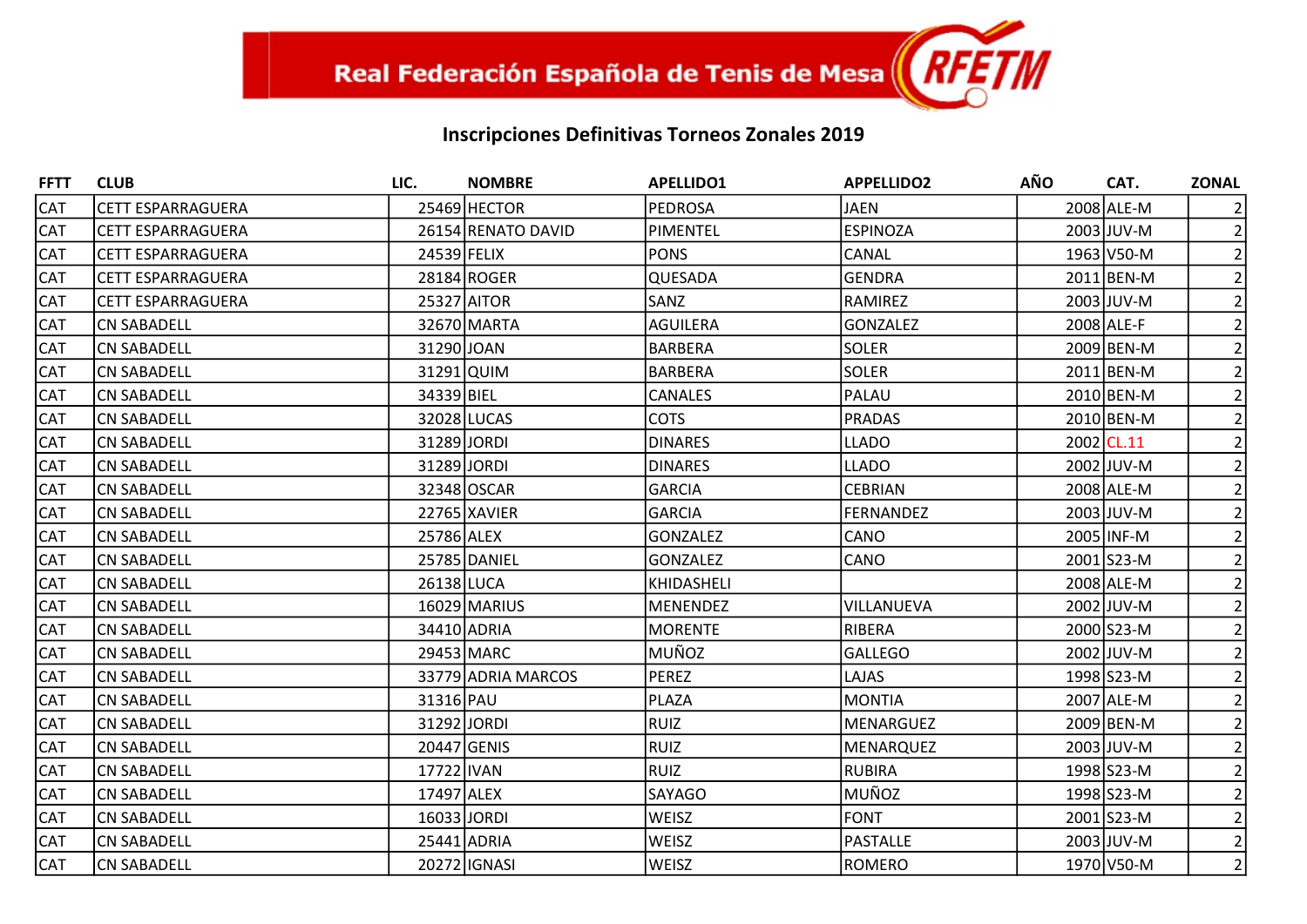| <b>FFTT</b> | <b>CLUB</b>                | LIC.        | <b>NOMBRE</b> | <b>APELLIDO1</b>  | <b>APPELLIDO2</b> | <b>AÑO</b> | CAT.         | <b>ZONAL</b>   |
|-------------|----------------------------|-------------|---------------|-------------------|-------------------|------------|--------------|----------------|
| <b>CAT</b>  | <b>CN SABADELL</b>         |             | 31293 OWEN    | <b>YANG</b>       |                   |            | 2010 BEN-M   |                |
| <b>CAT</b>  | <b>CTT ATENEU POBLENOU</b> |             | 17545 CARLOS  | CAPILLA           | <b>SIMON</b>      |            | 1956 V60-M   |                |
| <b>CAT</b>  | <b>CTT ATENEU POBLENOU</b> |             | $422$ JOSE    | <b>FELIU</b>      | <b>ESCOLAR</b>    |            | 1956 V60-M   |                |
| <b>CAT</b>  | <b>CTT ATENEU POBLENOU</b> |             | 589 JUAN M.   | MORENO            | <b>CONTRERAS</b>  |            | 1959 V60-M   |                |
| <b>CAT</b>  | <b>CTT ATENEU POBLENOU</b> | 34552 ALBA  |               | <b>RODRIGUEZ</b>  | <b>GALVAN</b>     |            | 2009 BEN-F   |                |
| <b>CAT</b>  | <b>CTT ATENEU POBLENOU</b> | 32863 ANA   |               | SANCHEZ           | CARMONA           |            | 2008 ALE-F   |                |
| <b>CAT</b>  | <b>CTT ATENEU POBLENOU</b> |             | 1229 MARCOS   | <b>VICENTE</b>    | LARIO             |            | 1969 V50-M   |                |
| <b>CAT</b>  | <b>CTT ATENEU POBLENOU</b> | 24392 PAU   |               | <b>VICENTE</b>    | <b>RODRIGUEZ</b>  |            | 2005 INF-M   |                |
| <b>CAT</b>  | <b>CTT BADALONA</b>        | 31993 POL   |               | <b>ALFONSO</b>    | <b>PRIOR</b>      |            | 2007 ALE-M   |                |
| <b>CAT</b>  | <b>CTT BADALONA</b>        | 31941 IU    |               | ARGEMI            | <b>DOMINGO</b>    |            | 2010 BEN-M   |                |
| <b>CAT</b>  | <b>CTT BADALONA</b>        |             | 22259 MARIONA | <b>BACHS</b>      | <b>GARRIGA</b>    |            | 2007 ALE-F   | $\overline{2}$ |
| <b>CAT</b>  | <b>CTT BADALONA</b>        |             | 19000 SERGIO  | BOCANEGRA         | <b>GALVAN</b>     |            | 2003 JUV-M   |                |
| <b>CAT</b>  | <b>CTT BADALONA</b>        |             | 34013 GEMMA   | <b>BORDAS</b>     | <b>GROGUES</b>    |            | 2009 BEN-F   |                |
| <b>CAT</b>  | <b>CTT BADALONA</b>        |             | 21713 MARINA  | <b>BUENO</b>      | <b>MARIN</b>      | 2005 INF-F |              |                |
| <b>CAT</b>  | <b>CTT BADALONA</b>        | 26211 ALEX  |               | <b>CASES</b>      | <b>OYAGUE</b>     |            | 2005 INF-M   |                |
| <b>CAT</b>  | <b>CTT BADALONA</b>        | 33682 ONA   |               | <b>ECHEVERRIA</b> | <b>RATERA</b>     |            | 2009 BEN-F   |                |
| <b>CAT</b>  | <b>CTT BADALONA</b>        | 32176 ABRIL |               | <b>ESCODA</b>     | <b>LOPEZ</b>      |            | 2008 ALE-F   |                |
| <b>CAT</b>  | <b>CTT BADALONA</b>        |             | 390 ANTONI    | <b>FIGUERAS</b>   | <b>TRICAS</b>     |            | 1955 V60-M   |                |
| <b>CAT</b>  | <b>CTT BADALONA</b>        | 24395 JORDI |               | <b>LLORET</b>     | <b>RIGAT</b>      |            | 2009 BEN-M   |                |
| <b>CAT</b>  | <b>CTT BADALONA</b>        | 16795 PAU   |               | <b>LLORET</b>     | <b>RIGAT</b>      |            | $2004$ JUV-M |                |
| <b>CAT</b>  | <b>CTT BADALONA</b>        |             | 27358 ADRIA   | <b>MAROTO</b>     | CASTILLEJO        |            | 2007 ALE-M   |                |
| <b>CAT</b>  | <b>CTT BADALONA</b>        |             | 29515 CARLOS  | <b>MARTINEZ</b>   | <b>GONZALEZ</b>   |            | 2003 JUV-M   | 2              |
| <b>CAT</b>  | <b>CTT BADALONA</b>        |             | 18268 EUDALD  | <b>MENINO</b>     | <b>SUREDA</b>     |            | 2003 JUV-M   |                |
| <b>CAT</b>  | <b>CTT BADALONA</b>        | 18945 PAU   |               | MENINO            | <b>SUREDA</b>     |            | 2000 S23-M   |                |
| <b>CAT</b>  | <b>CTT BADALONA</b>        | 29275 JAN   |               | MILLAN            | <b>NAVARRO</b>    |            | 2002 JUV-M   |                |
| <b>CAT</b>  | <b>CTT BADALONA</b>        |             | 18270 XAVIER  | lMONTAÑEZ         | <b>FABRES</b>     |            | 2002 JUV-M   |                |
| <b>CAT</b>  | <b>CTT BADALONA</b>        |             | 32057 ARNAU   | <b>NAVARRO</b>    | LATORRE           |            | 2006 INF-M   |                |
| <b>CAT</b>  | <b>CTT BADALONA</b>        |             | 25777 FERRAN  | <b>NOVELL</b>     | CENTAÑO           |            | 2000 S23-M   | $\overline{2}$ |
| <b>CAT</b>  | <b>CTT BADALONA</b>        |             | 16381 MARTI   | PELACHS           | <b>MONELL</b>     |            | 2002 JUV-M   | $\overline{2}$ |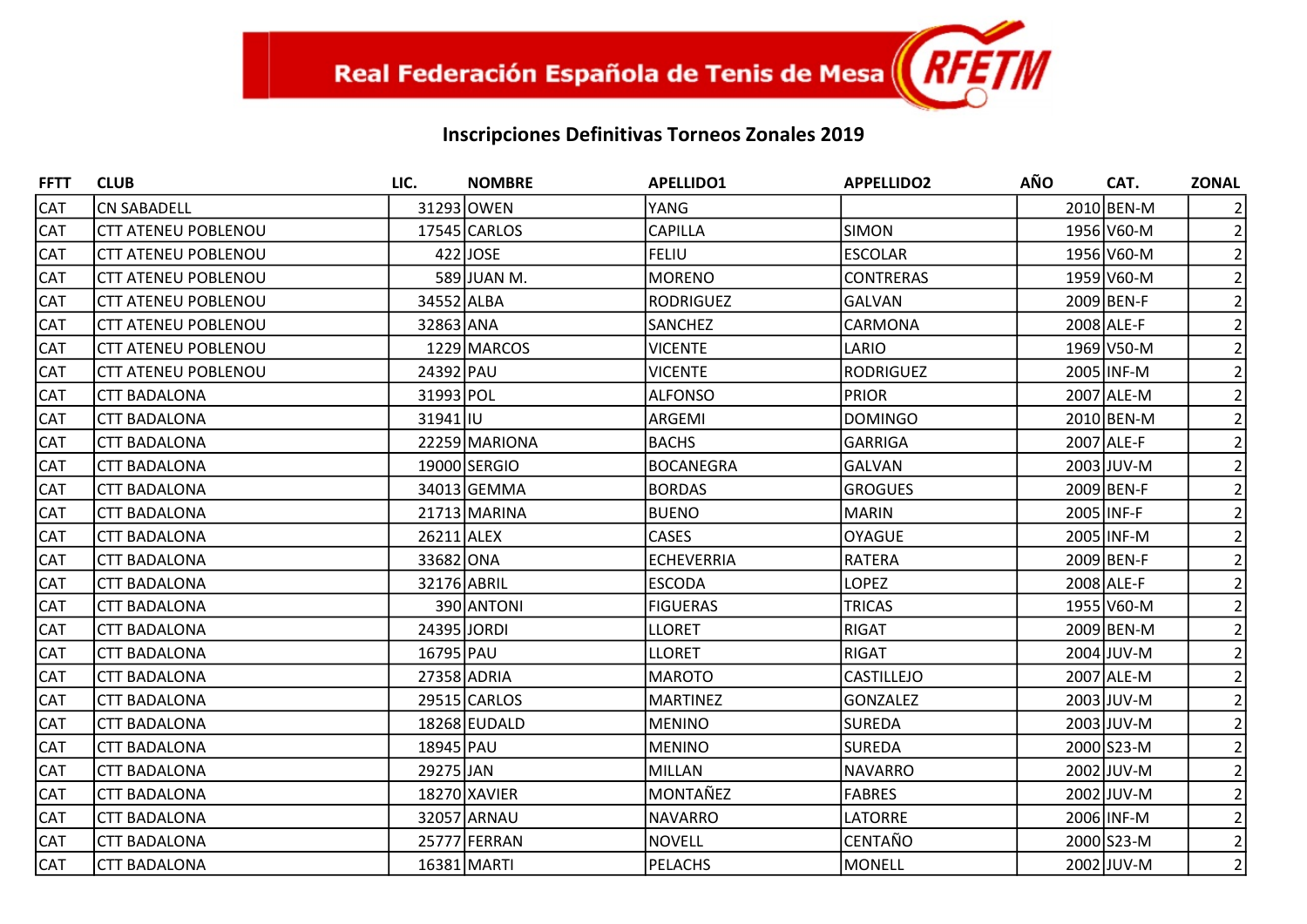| <b>FFTT</b> | <b>CLUB</b>          | LIC.        | <b>NOMBRE</b>   | <b>APELLIDO1</b>     | <b>APPELLIDO2</b> | <b>AÑO</b> | CAT.       | <b>ZONAL</b>   |
|-------------|----------------------|-------------|-----------------|----------------------|-------------------|------------|------------|----------------|
| <b>CAT</b>  | <b>CTT BADALONA</b>  |             | 29603 MARCOS    | PERUJO               | <b>NAVARRO</b>    |            | 2009 BEN-M |                |
| <b>CAT</b>  | <b>CTT BADALONA</b>  |             | 29276 MARTI     | PUIGCORBE            | <b>AMAT</b>       |            | 2005 INF-M | $\overline{2}$ |
| <b>CAT</b>  | <b>CTT BADALONA</b>  |             | 29543 ARNAU     | RAVENTOS             | <b>MONTSERRAT</b> |            | 2006 INF-M |                |
| <b>CAT</b>  | <b>CTT BADALONA</b>  |             | 17702 MANEL     | <b>IREDONDO</b>      | <b>GALLARDO</b>   |            | 1998 S23-M |                |
| <b>CAT</b>  | <b>CTT BADALONA</b>  | 31352 SAUL  |                 | <b>REQUENA</b>       | <b>MIGUEL</b>     |            | 2005 INF-M |                |
| CAT         | <b>CTT BADALONA</b>  |             | 29224 ADRIA     | <b>ROBLES</b>        | <b>ZAFRA</b>      |            | 2006 INF-M |                |
| <b>CAT</b>  | <b>CTT BADALONA</b>  | 25873 IVAN  |                 | <b>ROJO</b>          | <b>LOPEZ</b>      |            | 2002 JUV-M |                |
| <b>CAT</b>  | <b>CTT BADALONA</b>  |             | 27364 MARIO     | <b>ROJO</b>          | <b>LOPEZ</b>      |            | 2008 ALE-M |                |
| <b>CAT</b>  | <b>CTT BADALONA</b>  |             | 29083 DAVID     | <b>RUESCAS</b>       | <b>ACEDO</b>      |            | 2003 JUV-M |                |
| <b>CAT</b>  | <b>CTT BADALONA</b>  |             | 29546 MARCEL    | <b>SANZ</b>          | SANCHEZ           |            | 2007 ALE-M |                |
| <b>CAT</b>  | <b>CTT BADALONA</b>  |             | 25663 ALVARO    | TARRAGA              | SOLÉ              |            | 2002 JUV-M |                |
| <b>CAT</b>  | <b>CTT BADALONA</b>  |             | 33903 DIDAC     | VALLECILLO           | <b>MORAL</b>      |            | 2012 BEN-M |                |
| CAT         | <b>CTT BADALONA</b>  |             | 33901 ROGER     | VALLECILLO           | <b>MORAL</b>      |            | 2008 ALE-M |                |
| <b>CAT</b>  | <b>CTT BARCELONA</b> |             | 34219 XUJIAEN   | <b>CHEN</b>          |                   |            | 2006 INF-M |                |
| <b>CAT</b>  | <b>CTT BARCELONA</b> |             | 24319 ORIOL     | <b>COSTA</b>         | <b>OTERINO</b>    |            | 2006 INF-M |                |
| <b>CAT</b>  | <b>CTT BARCELONA</b> |             | 33872 DIEGO     | <b>FUSTER</b>        | LABARRERA         |            | 2007 ALE-M |                |
| <b>CAT</b>  | <b>CTT BARCELONA</b> |             | 25689 MARCEL    | IGIL                 | <b>SANCHO</b>     |            | 2002 JUV-M |                |
| <b>CAT</b>  | <b>CTT BARCELONA</b> |             | 31606 MIQUEL    | <b>GUTIERREZ</b>     | <b>OLMEDO</b>     |            | 2003 JUV-M |                |
| CAT         | <b>CTT BARCELONA</b> |             | 26072 HONGXIANG | LIN                  | <b>CHEN</b>       |            | 2003 JUV-M |                |
| <b>CAT</b>  | <b>CTT BARCELONA</b> |             | 32148 HONG HUI  | LIN CHEN             |                   |            | 2008 ALE-F |                |
| <b>CAT</b>  | <b>CTT BARCELONA</b> |             | 24453 ALVAR     | lMAÑE                | <b>UBALDE</b>     |            | 2002 JUV-M |                |
| <b>CAT</b>  | <b>CTT BARCELONA</b> |             | 25759 MERITXELL | MARTINEZ DE MORENTIN | ALVAREZ           |            | 2003 JUV-F |                |
| <b>CAT</b>  | <b>CTT BARCELONA</b> | 26171 NEIL  |                 | MARTORELL            | <b>LOCASCIO</b>   |            | 2003 JUV-M |                |
| CAT         | <b>CTT BARCELONA</b> | 32151 LLUC  |                 | MESTRE               | <b>MONTANER</b>   |            | 2007 ALE-M |                |
| <b>CAT</b>  | <b>CTT BARCELONA</b> | 25646 ELOI  |                 | MUÑOZ                | <b>BUSTO</b>      |            | 2003 JUV-M |                |
| <b>CAT</b>  | <b>CTT BARCELONA</b> | 21438 ISAAC |                 | MUÑOZ                | <b>BUSTO</b>      |            | 1998 S23-M |                |
| <b>CAT</b>  | <b>CTT BARCELONA</b> | 31609 JON   |                 | <b>OLIVARES</b>      | ZAMOHANO          |            | 2004 JUV-M |                |
| CAT         | <b>CTT BARCELONA</b> | 27269 ALEX  |                 | <b>OLIVELLA</b>      | DALMAU            |            | 2002 JUV-M |                |
| <b>CAT</b>  | <b>CTT BARCELONA</b> | 24306 POL   |                 | PIERA                | PI                |            | 2005 INF-M | $\overline{2}$ |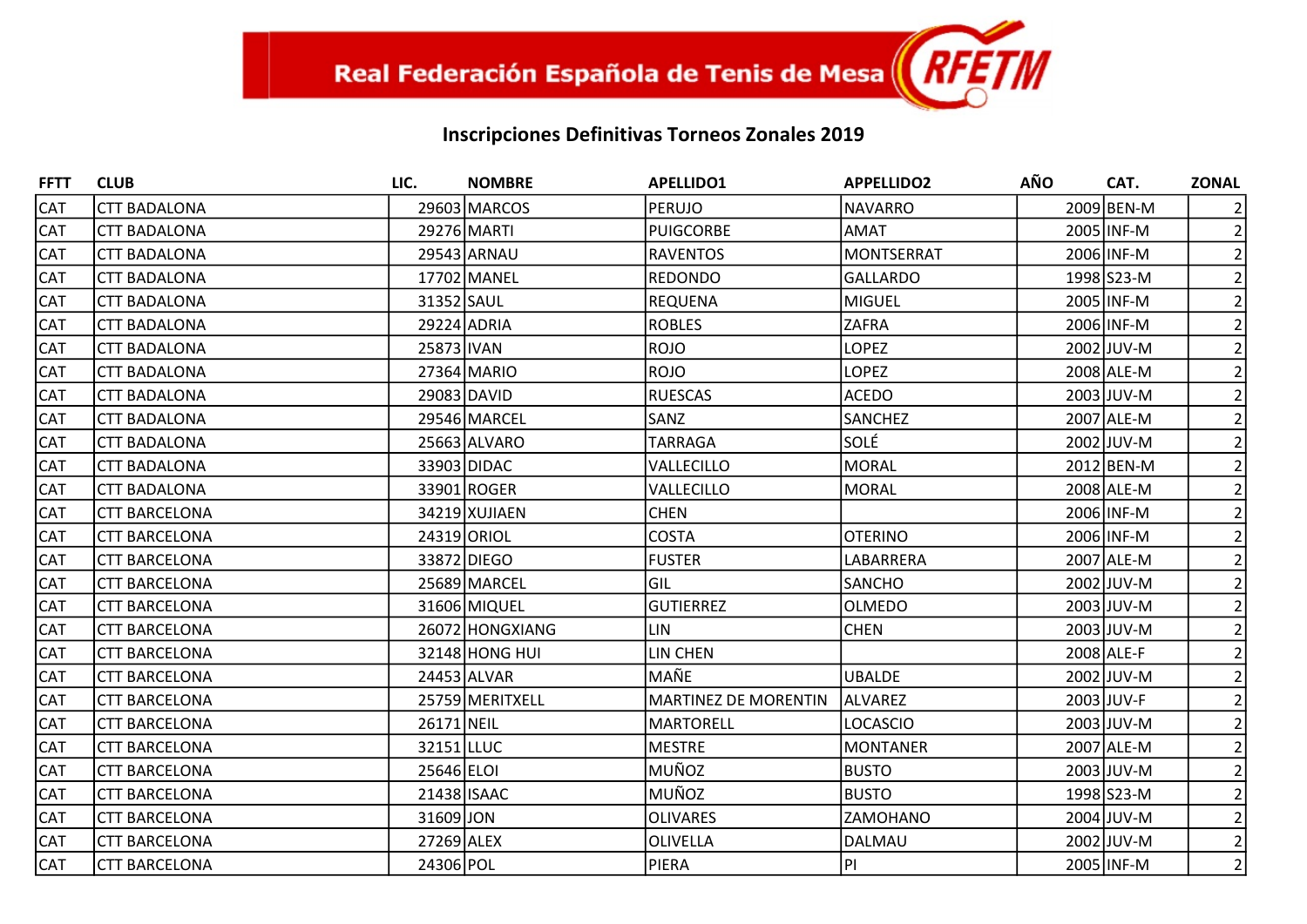| <b>FFTT</b> | <b>CLUB</b>          | LIC.        | <b>NOMBRE</b>  | <b>APELLIDO1</b>  | <b>APPELLIDO2</b>  | <b>AÑO</b> | CAT.       | <b>ZONAL</b>   |
|-------------|----------------------|-------------|----------------|-------------------|--------------------|------------|------------|----------------|
| <b>CAT</b>  | <b>CTT BARCELONA</b> |             | 24432 ROGER    | <b>RICO</b>       | <b>CUYAS</b>       |            | 2004 JUV-M |                |
| <b>CAT</b>  | <b>CTT BARCELONA</b> | 26184 PAU   |                | <b>ROSES</b>      | PALLI              |            | 2004 JUV-M | 2              |
| <b>CAT</b>  | <b>CTT BARCELONA</b> | 31610 SANTI |                | <b>VANACLOCHA</b> | <b>ESPONA</b>      |            | 2005 INF-M |                |
| <b>CAT</b>  | <b>CTT BARCELONA</b> |             | 25439 ORIOL    | VELEZ             | <b>MARIMON</b>     |            | 2002 JUV-M |                |
| <b>CAT</b>  | <b>CTT BARCELONA</b> |             | 25312 MARC     | VENDRELL          | <b>FELIU</b>       |            | 2003 JUV-M |                |
| <b>CAT</b>  | <b>CTT BORGES</b>    |             | 29839 MARC     | AMILL             | <b>BORRULL</b>     |            | 2007 ALE-M |                |
| <b>CAT</b>  | <b>CTT BORGES</b>    |             | 25622 MARCAL   | BELLET            | <b>POCIELLO</b>    |            | 2004 JUV-M |                |
| <b>CAT</b>  | <b>CTT BORGES</b>    | 32208 ELSA  |                | <b>BENET</b>      | <b>BACARDIT</b>    |            | 2012 BEN-F |                |
| <b>CAT</b>  | <b>CTT BORGES</b>    |             | 29619 ROGER    | <b>BENET</b>      | <b>BACARDIT</b>    |            | 2009 BEN-M |                |
| <b>CAT</b>  | <b>CTT BORGES</b>    |             | 24329 FRANCESC | <b>CARRERA</b>    | RUIZ               |            | 2007 ALE-M | 2              |
| <b>CAT</b>  | <b>CTT BORGES</b>    |             | $2262$ DAVID   | GONZALEZ          | <b>TERUEL</b>      |            | 1982 SEN-M |                |
| <b>CAT</b>  | <b>CTT BORGES</b>    |             | 31451 ADAM     | <b>LOPEZ</b>      | DALMAU             |            | 2005 INF-M |                |
| <b>CAT</b>  | <b>CTT BORGES</b>    |             | 9787JJOAN      | MASIP             | <b>NAVARRO</b>     |            | 1999 S23-M |                |
| <b>CAT</b>  | <b>CTT BORGES</b>    |             | 2744 ORIOL     | <b>MIR</b>        | <b>FERNANDEZ</b>   |            | 1986 SEN-M |                |
| <b>CAT</b>  | <b>CTT BORGES</b>    |             | 33198 ADRIA    | MONNÉ             | <b>MATEU</b>       |            | 2005 INF-M |                |
| <b>CAT</b>  | <b>CTT BORGES</b>    |             | 31384 GERARD   | MORENO            | SAUMELL            |            | 2011 BEN-M |                |
| <b>CAT</b>  | <b>CTT BORGES</b>    |             | 31383 MARCAL   | <b>MORENO</b>     | SAUMELL            |            | 2006 INF-M |                |
| <b>CAT</b>  | <b>CTT BORGES</b>    |             | 16953 ALBERT   | RIBERA            | LASA               |            | 1996 SEN-M |                |
| <b>CAT</b>  | <b>CTT BORGES</b>    | 25698JOEL   |                | <b>RUBIO</b>      | <b>CORTADA</b>     |            | 2004 JUV-M |                |
| <b>CAT</b>  | <b>CTT BORGES</b>    |             | 29840 MARIA    | <b>SEGURA</b>     | <b>MARTINEZ</b>    |            | 2006 INF-F |                |
| <b>CAT</b>  | <b>CTT BORGES</b>    | 34232 JOAN  |                | SERRET            | PERELLO            |            | 2009 BEN-M |                |
| <b>CAT</b>  | <b>CTT BORGES</b>    |             | 16948 FRANCESC | <b>SOLANS</b>     | <b>BARBERA</b>     |            | 1969 V50-M |                |
| <b>CAT</b>  | <b>CTT BORGES</b>    | 25712 EDNA  |                | <b>SOLANS</b>     | <b>VISCASILLAS</b> |            | 2004 JUV-F | $\overline{2}$ |
| <b>CAT</b>  | <b>CTT BORGES</b>    | 25775 ERIC  |                | <b>TORNE</b>      | <b>CUNILLERA</b>   |            | 2004 JUV-M |                |
| <b>CAT</b>  | <b>CTT BORGES</b>    |             | 18940 ALBERT   | VILARDELL         | <b>HIDALGO</b>     |            | 2002 JUV-M |                |
| <b>CAT</b>  | <b>CTT CALELLA</b>   |             | 28312 XAVIER   | ABIO              | <b>BUIL</b>        |            | 2007 ALE-M |                |
| <b>CAT</b>  | <b>CTT CALELLA</b>   |             | 33489 CANDELA  | <b>ARCOS</b>      | SANMARTIN          |            | 2009 BEN-F |                |
| <b>CAT</b>  | <b>CTT CALELLA</b>   | 33488 LOLA  |                | <b>ARCOS</b>      | SANMARTIN          |            | 2008 ALE-F | $\overline{2}$ |
| <b>CAT</b>  | <b>CTT CALELLA</b>   | 29919 PAU   |                | ARDERIU           | <b>MARTINEZ</b>    |            | 2006 INF-M | $\overline{2}$ |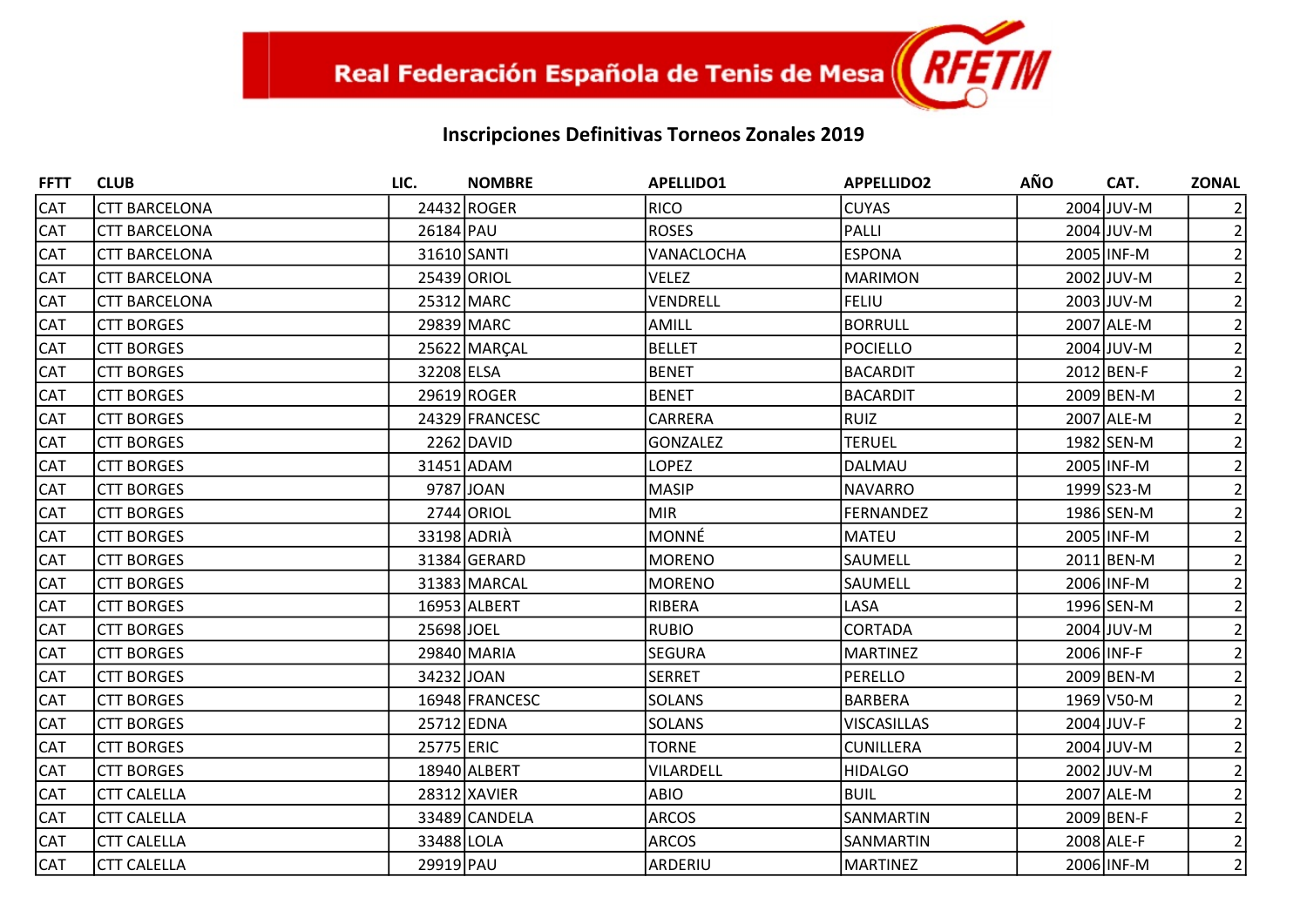| <b>FFTT</b> | <b>CLUB</b>             | LIC.        | <b>NOMBRE</b>      | <b>APELLIDO1</b>  | <b>APPELLIDO2</b> | <b>AÑO</b> | CAT.       | <b>ZONAL</b>   |
|-------------|-------------------------|-------------|--------------------|-------------------|-------------------|------------|------------|----------------|
| <b>CAT</b>  | <b>CTT CALELLA</b>      | 24365 JOEL  |                    | <b>CERVANTES</b>  | <b>CABAS</b>      |            | 2008 ALE-M |                |
| <b>CAT</b>  | <b>CTT CALELLA</b>      |             | 28314 LLUNA        | <b>DIEZ</b>       | <b>ARROYO</b>     |            | 2008 ALE-F |                |
| <b>CAT</b>  | <b>CTT CALELLA</b>      | 17582 ALBA  |                    | <b>FERNANDEZ</b>  | <b>MARTINEZ</b>   |            | 2000 S23-F |                |
| <b>CAT</b>  | <b>CTT CALELLA</b>      | 24366 LAIA  |                    | <b>FONT</b>       | <b>PUIG</b>       |            | 2010 BEN-F |                |
| <b>CAT</b>  | <b>CTT CALELLA</b>      |             | 27431 MARTI        | <b>GARRIDO</b>    | <b>ALSINA</b>     |            | 2006 INF-M |                |
| <b>CAT</b>  | <b>CTT CALELLA</b>      |             | 24334 MARIONA      | GARRIDO           | <b>PIFERRER</b>   |            | 2007 ALE-F |                |
| <b>CAT</b>  | <b>CTT CALELLA</b>      |             | 730 JAUME          | <b>JOFRE</b>      | <b>BOTEY</b>      |            | 1961 V50-M |                |
| <b>CAT</b>  | <b>CTT CALELLA</b>      |             | 26076 AMAN         | <b>KUMAR</b>      |                   |            | 2004 JUV-M |                |
| <b>CAT</b>  | <b>CTT CALELLA</b>      |             | 26146 MATEO        | <b>LEONE</b>      |                   |            | 2010 BEN-M |                |
| <b>CAT</b>  | <b>CTT CALELLA</b>      |             | 26087 TOMÁS        | <b>LEONE</b>      |                   |            | 2004 JUV-M |                |
| <b>CAT</b>  | <b>CTT CALELLA</b>      |             | 27684 MARIA        | <b>MARTINEZ</b>   | <b>TORRES</b>     |            | 2010 BEN-F |                |
| <b>CAT</b>  | <b>CTT CALELLA</b>      | 24893 ALEX  |                    | MARTÍNEZ          | <b>TORRES</b>     |            | 2004 JUV-M |                |
| <b>CAT</b>  | <b>CTT CALELLA</b>      |             | 18421 MARC         | MIRO LL.          | <b>LLORENTE</b>   |            | 2005 INF-M |                |
| <b>CAT</b>  | <b>CTT CALELLA</b>      |             | 25945 CLAUDIA      | PEREZ             | <b>PUJOL</b>      |            | 2004 JUV-F |                |
| <b>CAT</b>  | <b>CTT CALELLA</b>      |             | 1482 DAVID         | <b>ROCA</b>       | <b>HEREDIA</b>    |            | 1974 V40-M |                |
| <b>CAT</b>  | <b>CTT CALELLA</b>      |             | 31514 ANTONI       | <b>RUSCALLEDA</b> | <b>IMA</b>        |            | 2011 BEN-M |                |
| <b>CAT</b>  | <b>CTT CALELLA</b>      | 27690 AIKO  |                    | SANCHEZ           | <b>GUTIERREZ</b>  |            | 2005 INF-F |                |
| <b>CAT</b>  | <b>CTT CALELLA</b>      |             | 27691 MATEU        | VILLARET          | ABIO              |            | 2003 JUV-M |                |
| <b>CAT</b>  | <b>CTT CALELLA</b>      | 28319 POL   |                    | <b>VILLARET</b>   | <b>ABIO</b>       |            | 2006 INF-M |                |
| <b>CAT</b>  | <b>CTT CALELLA</b>      |             | 31515 JOHANN       | WIELAND           | SANTAMARTA        |            | 2010 BEN-M |                |
| <b>CAT</b>  | <b>CTT CAMPRODON</b>    | 27581 JORDI |                    | <b>ASPAR</b>      | <b>COMA</b>       |            | 2005 INF-M |                |
| <b>CAT</b>  | <b>CTT CAMPRODON</b>    |             | 28664 MARC         | <b>BERGONYO</b>   | <b>BARRIL</b>     |            | 2005 INF-M |                |
| <b>CAT</b>  | <b>CTT CAMPRODON</b>    |             | 25232 LAURA        | <b>MAGALLON</b>   | <b>JORDA</b>      |            | 2005 INF-F | $\overline{2}$ |
| <b>CAT</b>  | <b>CTT CAMPRODON</b>    |             | 25239 GERARD       | <b>MORET</b>      | SUÑER             |            | 2005 INF-M |                |
| <b>CAT</b>  | <b>CTT CAMPRODON</b>    |             | 25165 ANNA         | <b>RICART</b>     | <b>SEGURA</b>     |            | 2005 INF-F |                |
| <b>CAT</b>  | <b>CTT CANET DE MAR</b> |             | 959JJOSEP MANEL    | MAILLO            | PERA              |            | 1965 V50-M |                |
| <b>CAT</b>  | <b>CTT CARDEDEU</b>     |             | 438 JOAQUIN        | <b>AZCON</b>      | <b>BIETO</b>      |            | 1956 V60-M |                |
| <b>CAT</b>  | <b>CTT CARDEDEU</b>     |             | 29684 CLAUDIA      | CASANOVA          | <b>MONTPEYO</b>   |            | 2003 JUV-F | $\overline{2}$ |
| <b>CAT</b>  | <b>CTT CARDEDEU</b>     |             | 26237 ANTONIO JOSE | <b>CONSUEGRA</b>  | <b>LUPON</b>      | 1957 PIE   |            | $\overline{2}$ |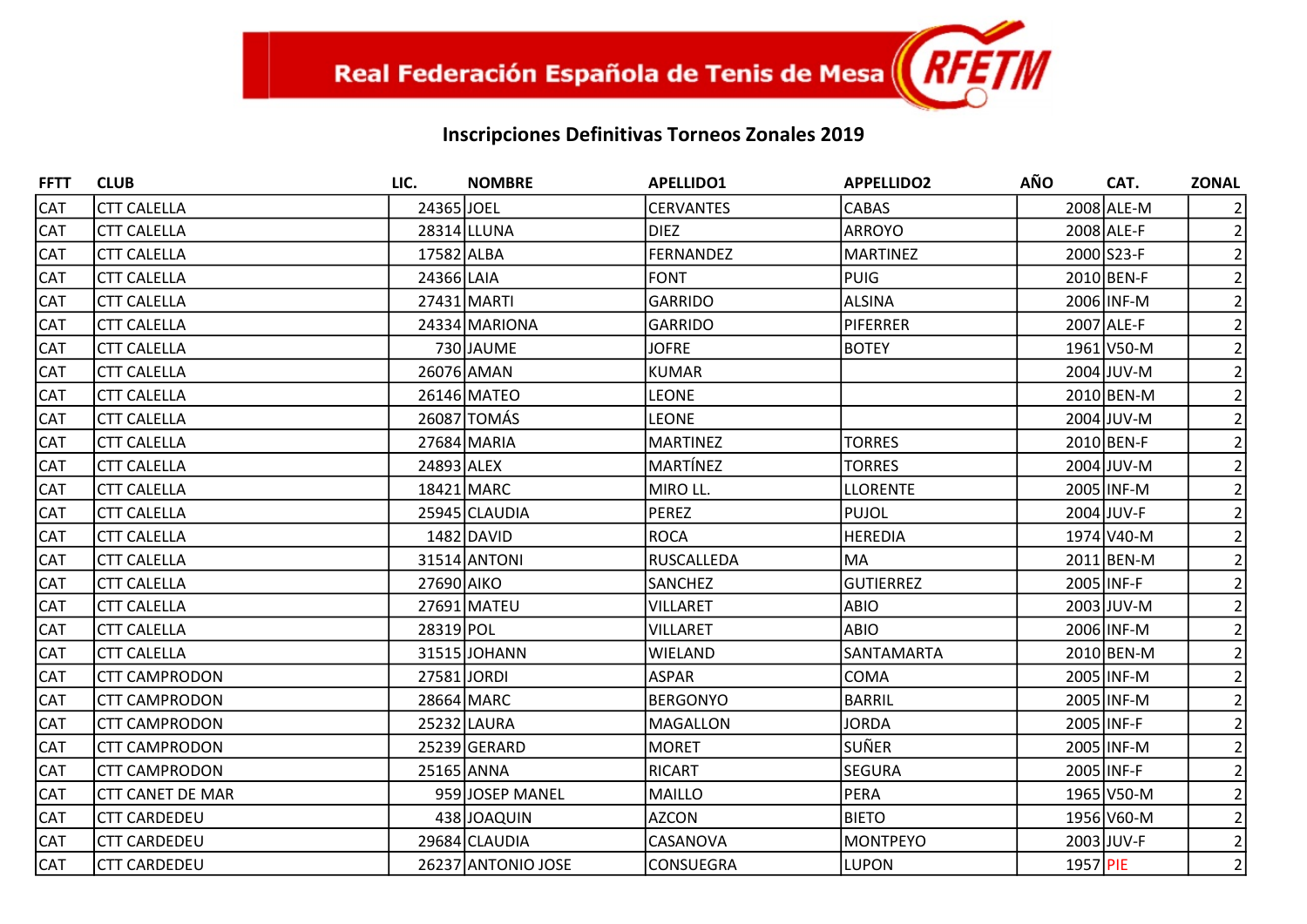| <b>FFTT</b> | <b>CLUB</b>              | LIC.       | <b>NOMBRE</b>         | <b>APELLIDO1</b> | <b>APPELLIDO2</b> | <b>AÑO</b> | CAT.       | <b>ZONAL</b>   |
|-------------|--------------------------|------------|-----------------------|------------------|-------------------|------------|------------|----------------|
| <b>CAT</b>  | <b>CTT CARDEDEU</b>      |            | 329JJOSEP             | GUAL             | <b>REBULL</b>     |            | 1954 V60-M |                |
| <b>CAT</b>  | <b>CTT CARDEDEU</b>      |            | 20513 ENRIC           | <b>GUAL</b>      | <b>REDONDO</b>    |            | 1998 S23-M |                |
| <b>CAT</b>  | <b>CTT CARDEDEU</b>      |            | 25264 CARLES          | <b>GUAL</b>      | <b>ROVIRA</b>     |            | 1957 V60-M |                |
| <b>CAT</b>  | <b>CTT CARDEDEU</b>      | 34181JOAN  |                       | <b>JORDI</b>     | <b>MARTIN</b>     |            | 2006 INF-M |                |
| <b>CAT</b>  | <b>CTT CARDEDEU</b>      |            | 17709 EUSEBI          | <b>RIUS</b>      | <b>SOLER</b>      |            | 1950 V60-M |                |
| <b>CAT</b>  | <b>CTT CARDEDEU</b>      |            | 7424 FRANCISCO JAVIER | RODRIGUEZ        | <b>GRAU</b>       |            | 1977 V40-M |                |
| <b>CAT</b>  | <b>CTT CASTELLDEFELS</b> |            | 32238 DAVID           | <b>ESCOBAR</b>   | <b>FERNANDEZ</b>  |            | 2007 ALE-M |                |
| <b>CAT</b>  | <b>CTT CASTELLDEFELS</b> |            | 32256 DAVID           | <b>FERNANDEZ</b> | <b>VICENTE</b>    |            | 2008 ALE-M |                |
| <b>CAT</b>  | <b>CTT CASTELLDEFELS</b> |            | 25207 ARNAU           | GUZMÁN           | <b>VIDAL</b>      |            | 2005 INF-M |                |
| <b>CAT</b>  | <b>CTT CASTELLDEFELS</b> |            | 28068 ROGER           | <b>HEREDIA</b>   | <b>SERRANO</b>    |            | 2004 JUV-M |                |
| <b>CAT</b>  | <b>CTT CASTELLDEFELS</b> | 33478 NIL  |                       | LARREGOLA        | <b>PIERA</b>      |            | 2006 INF-M |                |
| <b>CAT</b>  | <b>CTT CASTELLDEFELS</b> |            | 25349 JAVIER          | MATA             | <b>MORENO</b>     |            | 1971 V40-M |                |
| <b>CAT</b>  | <b>CTT CASTELLDEFELS</b> |            | 28067 MARC            | <b>NAVARRO</b>   | <b>LOPEZ</b>      |            | 2002 JUV-M |                |
| <b>CAT</b>  | <b>CTT CASTELLDEFELS</b> |            | 32269 HRISTO          | PRIEGO           | <b>GUERRERO</b>   |            | 2007 ALE-M |                |
| <b>CAT</b>  | <b>CTT CASTELLDEFELS</b> |            | 32257 MARC            | <b>TORRENTE</b>  | <b>GARRIGA</b>    |            | 2005 INF-M |                |
| <b>CAT</b>  | <b>CTT CASTELLGALI</b>   |            | 32971 VLADIMIR        | ALERT            | <b>SUADES</b>     |            | 1999 S23-M |                |
| <b>CAT</b>  | <b>CTT CASTELLGALI</b>   |            | 32912 CONSTANTIN      | <b>FRINCU</b>    |                   |            | 1972 V40-M |                |
| <b>CAT</b>  | <b>CTT CASTELLGALI</b>   |            | 32913 DANUT MARIAN    | <b>FRINCU</b>    |                   |            | 2002 JUV-M |                |
| <b>CAT</b>  | <b>CTT CASTELLGALI</b>   |            | 32972 JORDI           | <b>HERNANDEZ</b> | <b>SANS</b>       |            | 2007 ALE-M |                |
| <b>CAT</b>  | <b>CTT CASTELLGALI</b>   |            | 31204 FERRAN          | <b>PAREDES</b>   | PARDO             |            | 2007 ALE-M |                |
| <b>CAT</b>  | <b>CTT CASTELLGALI</b>   |            | 33071 MONTSE          | <b>SANS</b>      | <b>MONICO</b>     |            | 1971 V40-F |                |
| <b>BAL</b>  | <b>CTT ES VIVER</b>      |            | 1191 JOSE RAMON       | MARTIN           | MARI              |            | 1969 V50-M |                |
| <b>CAT</b>  | <b>CTT LA BISBAL</b>     |            | 1407 JOAN MANEL       | <b>ARTACHO</b>   | <b>CORTÉS</b>     |            | 1973 V40-M |                |
| <b>CAT</b>  | <b>CTT MOLLERUSSA</b>    | 16364 IVAN |                       | <b>FERNANDEZ</b> | <b>MARTINEZ</b>   |            | 2001 S23-M |                |
| <b>CAT</b>  | <b>CTT MOLLERUSSA</b>    | 33197 BLAI |                       | <b>SOLER</b>     | TARRAGONA         |            | 2009 BEN-M |                |
| <b>BAL</b>  | <b>CTT PORTMANY</b>      |            | 21063 DANIEL          | <b>BOTUSAN</b>   |                   |            | 2007 ALE-M |                |
| <b>BAL</b>  | <b>CTT PORTMANY</b>      |            | 10874 VICENT          | <b>GARCIA</b>    | <b>FERRER</b>     |            | 2000 S23-M |                |
| <b>BAL</b>  | <b>CTT PORTMANY</b>      |            | 22295 ALBERT          | <b>PRATS</b>     | <b>PLANELLS</b>   |            | 2002 JUV-M |                |
| <b>BAL</b>  | <b>CTT PORTMANY</b>      | 32479 LLUC |                       | YOUNG            | <b>TIRVIO</b>     |            | 2005 INF-M | $\overline{2}$ |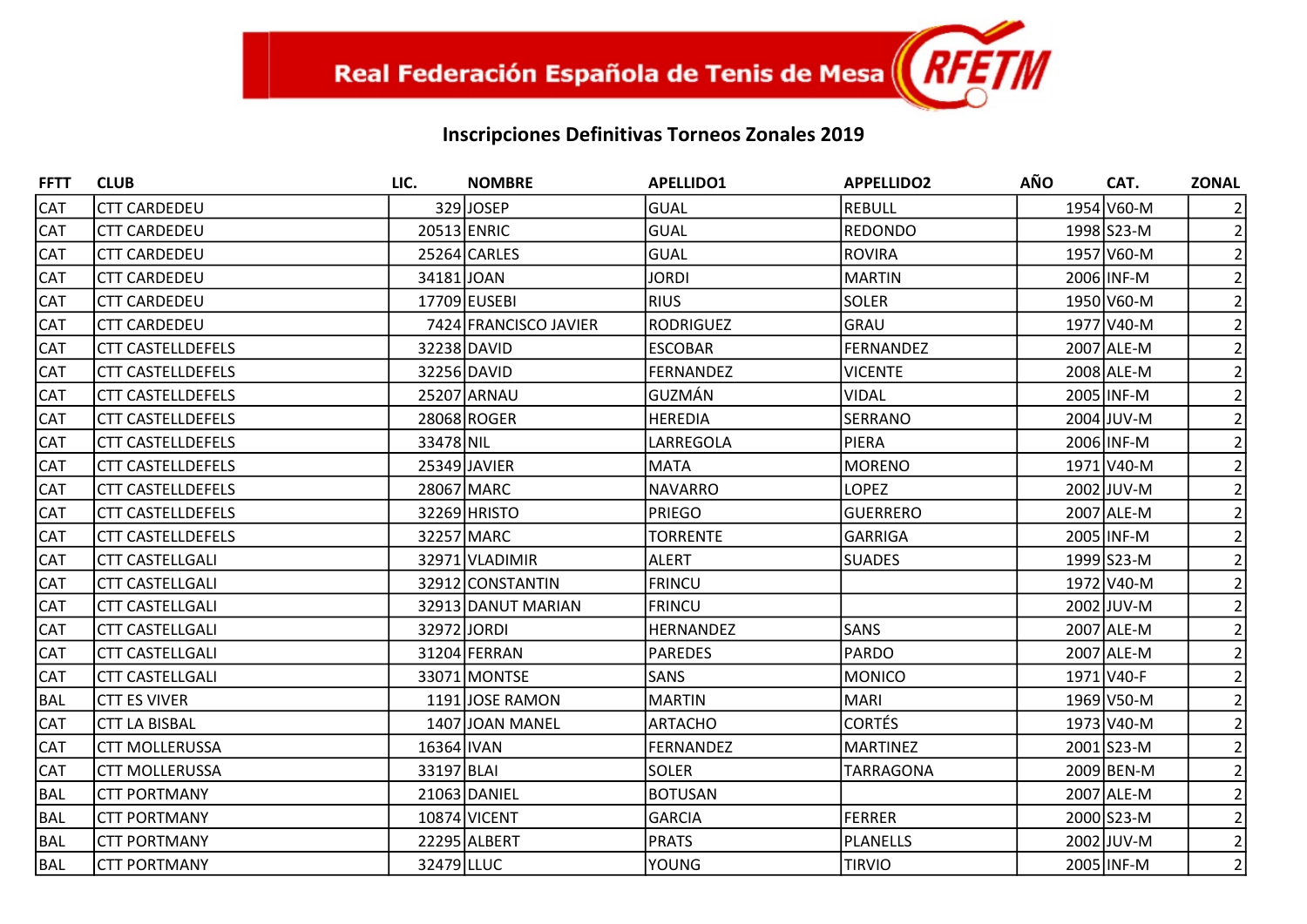| <b>FFTT</b> | <b>CLUB</b>                   | LIC.        | <b>NOMBRE</b>     | <b>APELLIDO1</b> | <b>APPELLIDO2</b> | <b>AÑO</b> | CAT.       | <b>ZONAL</b>   |
|-------------|-------------------------------|-------------|-------------------|------------------|-------------------|------------|------------|----------------|
| <b>CAT</b>  | <b>CTT RIPOLLET</b>           | 33868 PAU   |                   | ALTAS            | <b>NAVARRO</b>    |            | 2007 ALE-M |                |
| <b>CAT</b>  | <b>CTT RIPOLLET</b>           |             | 31829 ARIADNA     | ARNAU            | <b>FARIÑA</b>     |            | 2012 BEN-F | $\overline{2}$ |
| <b>CAT</b>  | <b>CTT RIPOLLET</b>           | 19263 ENRIC |                   | BARCELO          | <b>MAS</b>        |            | 2003 JUV-M |                |
| <b>CAT</b>  | <b>CTT RIPOLLET</b>           | 19035 PAU   |                   | <b>BARCELO</b>   | <b>MAS</b>        |            | 1999 S23-M |                |
| <b>CAT</b>  | <b>CTT RIPOLLET</b>           |             | 10302 MARTI       | <b>BERENGUER</b> | <b>MIMO</b>       |            | 1996 SEN-M |                |
| <b>CAT</b>  | <b>CTT RIPOLLET</b>           |             | 33353 CARMEN      | DOMINGO          | <b>HERRERA</b>    |            | 2010 BEN-F |                |
| <b>CAT</b>  | <b>CTT RIPOLLET</b>           | 33144 JOEL  |                   | <b>GANDULLO</b>  | PEDRAGOSA         |            | 2003 JUV-M |                |
| <b>CAT</b>  | <b>CTT RIPOLLET</b>           |             | 25459 JUDITH      | <b>GUTIERREZ</b> | <b>PUIG</b>       |            | 2003 JUV-F |                |
| <b>CAT</b>  | <b>CTT RIPOLLET</b>           |             | 25464 ANGEL       | <b>LLORENS</b>   | <b>RAMOS</b>      |            | 2005 INF-M |                |
| <b>CAT</b>  | <b>CTT RIPOLLET</b>           |             | 17615 VICTOR      | <b>LLORENS</b>   | <b>RAMOS</b>      |            | 2004 JUV-M |                |
| <b>CAT</b>  | <b>CTT RIPOLLET</b>           | 15192 AINA  |                   | MOGAS            | PLADEVALL         |            | 2001 S23-F |                |
| <b>CAT</b>  | <b>CTT RIPOLLET</b>           |             | 25657 MARIA       | MORALES          | <b>CALERO</b>     |            | 2007 ALE-F |                |
| <b>CAT</b>  | <b>CTT RIPOLLET</b>           | 25456 POL   |                   | <b>MORENO</b>    | ABAD              |            | 2005 INF-M |                |
| <b>CAT</b>  | <b>CTT RIPOLLET</b>           | 29364 QUIM  |                   | MORENO           | <b>ABAD</b>       |            | 2009 BEN-M |                |
| <b>CAT</b>  | <b>CTT RIPOLLET</b>           |             | 17683 ELENA       | <b>PARENTE</b>   | <b>GUTIERREZ</b>  |            | 2001 S23-F |                |
| <b>CAT</b>  | <b>CTT RIPOLLET</b>           |             | 25462 MARTA       | PEÑARANDO        | <b>BAREA</b>      |            | 2003 JUV-F |                |
| <b>CAT</b>  | <b>CTT RIPOLLET</b>           |             | 18415 MIREIA      | PERETO           | <b>MARTINEZ</b>   |            | 2001 S23-F |                |
| <b>CAT</b>  | <b>CTT RIPOLLET</b>           | 10303 ALEX  |                   | RICO             | <b>RODRIGUEZ</b>  |            | 1997 S23-M |                |
| <b>CAT</b>  | <b>CTT RIPOLLET</b>           | 10434 LIDIA |                   | RICO             | <b>RODRIGUEZ</b>  |            | 2001 S23-F |                |
| <b>CAT</b>  | <b>CTT RIPOLLET</b>           |             | 25636 NURJAN      | VILALLONGA       | <b>BARBER</b>     |            | 2005 INF-M |                |
| <b>BAL</b>  | <b>CTT SANT JORDI</b>         |             | 21062 MARCOS      | FRAILE           | <b>TORRES</b>     |            | 2006 INF-M |                |
| <b>BAL</b>  | <b>CTT SANT JORDI</b>         |             | 22612 MARCOS      | <b>GOMEZ</b>     | LEDESMA           |            | 2005 INF-M |                |
| <b>CAT</b>  | <b>CTT SANT QUIRZE SAFAJA</b> |             | 34550 JOFRE       | <b>FERRER</b>    | <b>BETRAN</b>     |            | 2002 JUV-M |                |
| <b>CAT</b>  | <b>CTT SENTMENAT</b>          |             | 1063 JUAN ANTONIO | ORTEGA           | FERNANDEZ         |            | 1967 V50-M |                |
| <b>CAT</b>  | <b>CTT VALLS DE TORROELLA</b> |             | 34586 RAFAEL      | <b>GARCIA</b>    | <b>GALINDO</b>    |            | 1965 V50-M |                |
| <b>CAT</b>  | <b>CTT VALLS DE TORROELLA</b> | 32976 IVAN  |                   | GARCIA           | <b>VILANOVA</b>   |            | 2003 JUV-M |                |
| <b>CAT</b>  | <b>EL CIERVO</b>              |             | 5956 RAFAEL       | AGEA             | <b>TOMAS</b>      |            | 1954 V60-M |                |
| <b>CAT</b>  | <b>EL CIERVO</b>              |             | 358 FRANCESC      | <b>CASTELLS</b>  | <b>MONTSERRAT</b> |            | 1954 V60-M |                |
| <b>CAT</b>  | <b>EL CIERVO</b>              |             | 682 ESTEVE        | <b>TORRES</b>    | LUZ               |            | 1960 V60-M | $\overline{2}$ |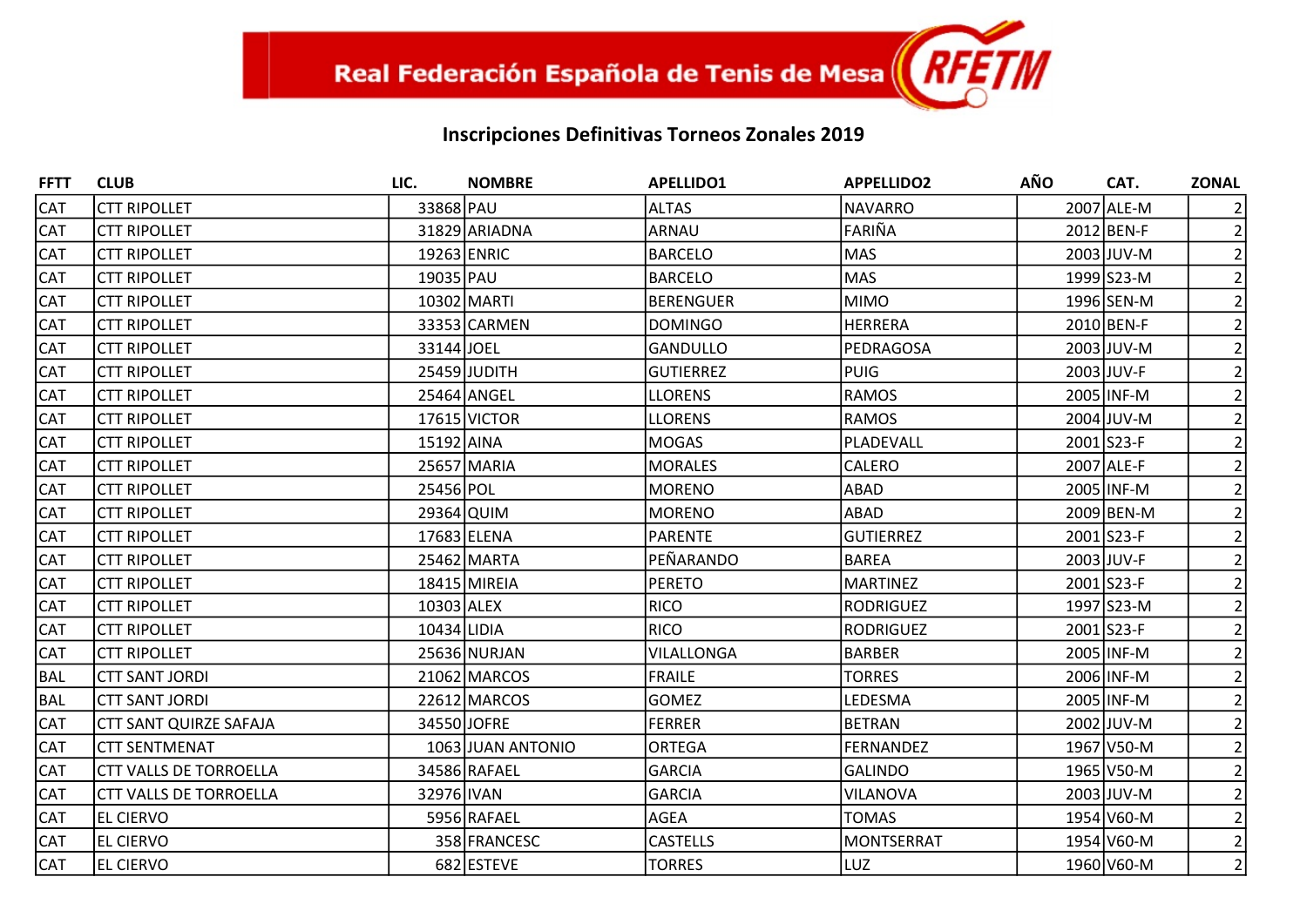| <b>FFTT</b> | <b>CLUB</b>                  | LIC.        | <b>NOMBRE</b> | <b>APELLIDO1</b>       | <b>APPELLIDO2</b> | <b>AÑO</b> | CAT.       | <b>ZONAL</b>   |
|-------------|------------------------------|-------------|---------------|------------------------|-------------------|------------|------------|----------------|
| <b>CAT</b>  | <b>IEL CIERVO</b>            | 18964 JORDI |               | <b>VILA</b>            | <b>LLUIS</b>      |            | 1969 V50-M |                |
| <b>CAT</b>  | <b>ELS 8 LA GARRIGA</b>      | 30189 IRIS  |               | <b>CASTELLS</b>        | KOZHUKLOVA        |            | 2008 ALE-F | $\overline{2}$ |
| CAT         | <b>IELS 8 LA GARRIGA</b>     | 25609 JORDI |               | <b>EDO</b>             | PUIG              |            | 2002 JUV-M |                |
| <b>CAT</b>  | <b>IELS 8 LA GARRIGA</b>     | 32830 ALEX  |               | <b>FORMATGER</b>       | <b>GIMENO</b>     |            | 2008 ALE-M |                |
| <b>CAT</b>  | <b>ELS 8 LA GARRIGA</b>      | 32833 NEO   |               | <b>GONZALEZ</b>        | <b>MIGUEL</b>     |            | 2008 ALE-M |                |
| CAT         | <b>ELS 8 LA GARRIGA</b>      | 25818JOEL   |               | <b>GUINART</b>         | <b>FONT</b>       |            | 2007 ALE-M | 2              |
| <b>CAT</b>  | <b>IELS 8 LA GARRIGA</b>     |             | 25617 RAQUEL  | LARRUBIA               | <b>NABAU</b>      |            | 2006 INF-F | $\overline{2}$ |
| <b>CAT</b>  | <b>ELS 8 LA GARRIGA</b>      | 24459 CESC  |               | <b>MOLINS</b>          | <b>ORTEGA</b>     |            | 2006 INF-M |                |
| CAT         | <b>ELS 8 LA GARRIGA</b>      | 32831JOAN   |               | <b>MONTAGUT</b>        | <b>ARIN</b>       |            | 2008 ALE-M |                |
| CAT         | <b>IELS 8 LA GARRIGA</b>     | 32832 BIEL  |               | <b>PUJOL</b>           | <b>OLMEDO</b>     |            | 2008 ALE-M | $\overline{2}$ |
| <b>CAT</b>  | <b>ELS 8 LA GARRIGA</b>      | 25668 BIEL  |               | <b>SANCHEZ</b>         | <b>BAYONA</b>     |            | 2006 INF-M | $\overline{2}$ |
| CAT         | <b>ELS 8 LA GARRIGA</b>      | 25667 ERIC  |               | SANCHEZ                | <b>BAYONA</b>     |            | 2002 JUV-M |                |
| <b>CAT</b>  | <b>ELS AMICS TERRASA</b>     | 29384 ENRIC |               | <b>BADIA</b>           | <b>DE MUR</b>     |            | 2003 JUV-M |                |
| <b>CAT</b>  | <b>ELS AMICS TERRASA</b>     | 29385 ANNA  |               | BARRAU                 | <b>ESTEVEZ</b>    |            | 2006 INF-F | 2 <sup>1</sup> |
| CAT         | <b>IELS AMICS TERRASA</b>    |             | 25500 RAFAEL  | <b>BARRAU</b>          | <b>ESTEVEZ</b>    |            | 2002 JUV-M |                |
| <b>CAT</b>  | <b>IELS AMICS TERRASA</b>    |             | 18939 ORIOL   | CATALAN                | FERNANDEZ         |            | 1999 S23-M |                |
| <b>CAT</b>  | <b>ELS AMICS TERRASA</b>     |             | 33212 ROGER   | CATALÁN                | FERNÁNDEZ         |            | 2009 BEN-M |                |
| CAT         | <b>ELS AMICS TERRASA</b>     | 27324 LLUIS |               | <b>CRISPI</b>          | <b>LOPEZ</b>      |            | 2003 JUV-M | 2              |
| <b>CAT</b>  | <b>ELS AMICS TERRASA</b>     | 27323 MAR   |               | <b>GARCIA DE SORIA</b> | <b>MIRAPEIX</b>   |            | 2006 INF-F | $\overline{2}$ |
| <b>CAT</b>  | <b>IELS AMICS TERRASA</b>    | 33211 ROC   |               | <b>GIBERT</b>          | <b>FÍGOLS</b>     |            | 2010 BEN-M |                |
| CAT         | <b>ELS AMICS TERRASA</b>     |             | 25305 GERARD  | <b>MADICO</b>          | MARTI             |            | 2001 S23-M |                |
| <b>CAT</b>  | <b>ELS AMICS TERRASA</b>     | 33141 POL   |               | <b>MARTÍNEZ</b>        | <b>GARRALDA</b>   |            | 2010 BEN-M | $\overline{2}$ |
| <b>CAT</b>  | <b>ELS AMICS TERRASA</b>     |             | 27322 MARIA   | <b>MIGUELES</b>        | <b>GARCIA</b>     |            | 2005 INF-F | 2 <sup>1</sup> |
| CAT         | <b>IELS AMICS TERRASA</b>    | 33073 ESTEL |               | NAVACERRADA            | SERRES            |            | 2009 BEN-F |                |
| <b>CAT</b>  | <b>ELS AMICS TERRASA</b>     |             | 27318 MARTI   | NAVACERRADA            | <b>SERRES</b>     |            | 2006 INF-M |                |
| <b>CAT</b>  | <b>ELS AMICS TERRASA</b>     |             | 34491 MIREIA  | PAGES                  | MARIN             |            | 2010 BEN-F | 2 <sup>1</sup> |
| CAT         | <b>ELS AMICS TERRASA</b>     | 33065 ANNA  |               | <b>PAGÈS</b>           | <b>MARIN</b>      |            | 2010 BEN-F |                |
| <b>CAT</b>  | <b>ELS AMICS TERRASA</b>     |             | 25304 CARLOS  | <b>RODRIGUEZ</b>       | <b>JORDAN</b>     |            | 2001 S23-M | $\overline{2}$ |
| <b>CAT</b>  | <b>FALCONS SABADELL A.E.</b> |             | 9836 ROGER    | <b>BLANCO</b>          | ALAVEDRA          |            | 1998 S23-M | $\overline{2}$ |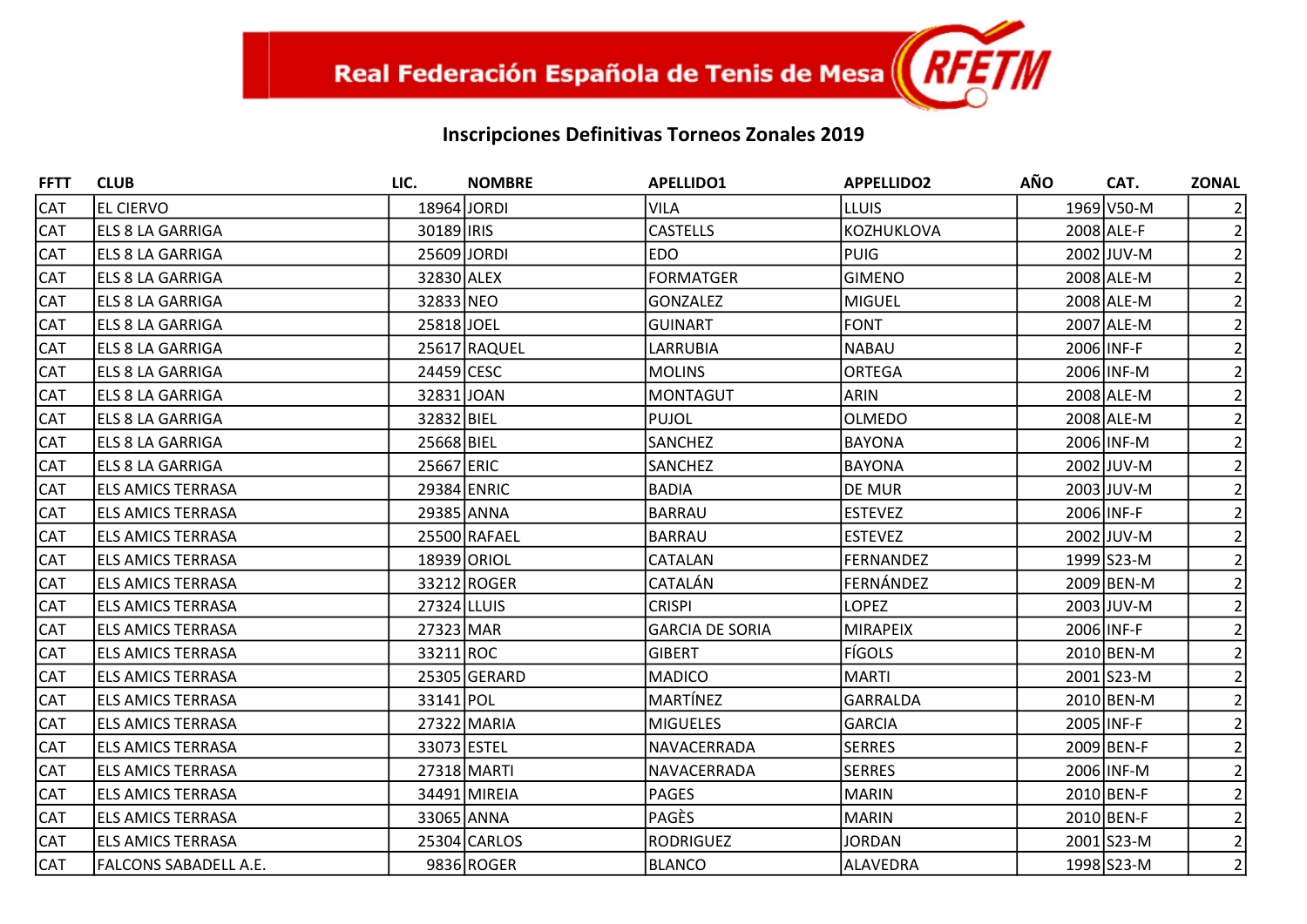| <b>FFTT</b> | <b>CLUB</b>                  | LIC.        | <b>NOMBRE</b>     | <b>APELLIDO1</b>            | <b>APPELLIDO2</b> | <b>AÑO</b> | CAT.       | <b>ZONAL</b>   |
|-------------|------------------------------|-------------|-------------------|-----------------------------|-------------------|------------|------------|----------------|
| <b>CAT</b>  | FALCONS SABADELL A.E.        |             | 31790 MARTI       | <b>BUISAN</b>               | ANDREU            |            | 2005 INF-M |                |
| <b>CAT</b>  | <b>FALCONS SABADELL A.E.</b> |             | 25808 ANIOL       | <b>FONT</b>                 | MONTLLO           |            | 2009 BEN-M |                |
| <b>CAT</b>  | FALCONS SABADELL A.E.        |             | 15199 MIQUEL      | MUÑOZ                       | MALLOL            |            | 1997 S23-M |                |
| <b>CAT</b>  | FALCONS SABADELL A.E.        | 29311 ALEX  |                   | RAMIREZ                     | RIBA              |            | 2004 JUV-M |                |
| <b>CAT</b>  | <b>FALCONS SABADELL A.E.</b> |             | 29292 FRANCISCO   | SERRANO                     | AMAYA             |            | 2011 BEN-M |                |
| <b>CAT</b>  | FALCONS SABADELL A.E.        |             | 9826 ADRIA        | <b>UBEDA</b>                | SANTIAGO          |            | 1998 S23-M |                |
| <b>CAT</b>  | <b>GIMNASTIC TARRAGONA</b>   |             | 3937 ALVARO       | <b>BARRENECHE</b>           | <b>TOMAS</b>      |            | 1993 SEN-M |                |
| <b>CAT</b>  | GIMNASTIC TARRAGONA          | 32814 IZAN  |                   | <b>BUENO</b>                | MOYA              |            | 2007 ALE-M |                |
| <b>CAT</b>  | <b>HORTA</b>                 | 25758 SERGI |                   | <b>MARTINEZ DE MORENTIN</b> | ALVAREZ           |            | 2001 S23-M |                |
| BAL         | <b>INCA</b>                  |             | 9492 SERGI        | ARROM                       | RAMIS             |            | 2008 ALE-M |                |
| <b>BAL</b>  | <b>INCA</b>                  |             | 31735 ADRIAN      | <b>GOMEZ</b>                | PIÑOL             |            | 2007 ALE-M |                |
| BAL         | <b>INCA</b>                  |             | 27331 LLUC TONI   | <b>REYNES</b>               | GARCIA            |            | 2008 ALE-M |                |
| <b>BAL</b>  | <b>INCA</b>                  | 34110 ALEX  |                   | <b>VICENS</b>               | <b>CRUCES</b>     |            | 2007 ALE-M |                |
| <b>CAT</b>  | L'ESCALA                     |             | 25120 MARÇAL      | <b>GELI</b>                 | <b>QUINTANA</b>   |            | 2007 ALE-M |                |
| <b>CAT</b>  | L'ESCALA                     | 16808 IKER  |                   | GONZALEZ H.                 | <b>HERNANDEZ</b>  |            | 2003 JUV-M |                |
| <b>CAT</b>  | L'ESCALA                     | 16367 SERGI |                   | <b>GRAU</b>                 | <b>HARO</b>       |            | 2001 S23-M |                |
| <b>CAT</b>  | ll´ESCALA                    |             | 25036 XAVIER      | <b>MAGRO</b>                | BARRAGAN          |            | 2006 INF-M |                |
| <b>CAT</b>  | L'ESCALA                     |             | 33043 ROBERT      | <b>MONTES</b>               | <b>HOSTENCH</b>   |            | 2007 ALE-M |                |
| <b>CAT</b>  | ll´ESCALA                    |             | 27843 MARC ANANDA | <b>PIGEM</b>                | <b>STYLE</b>      |            | 2006 INF-M |                |
| <b>CAT</b>  | L'ESCALA                     | 25110 ALEX  |                   | <b>PORTELL</b>              | <b>ARQUILLO</b>   |            | 2007 ALE-M |                |
| <b>CAT</b>  | L'ESCALA                     |             | 25111 DAVID       | <b>PORTELL</b>              | ARQUILLO          |            | 2003 JUV-M |                |
| CAT         | L'ESCALA                     |             | 361J0AN           | <b>SUES</b>                 | <b>SASTRE</b>     |            | 1955 V60-M |                |
| <b>CAT</b>  | L'ESCALA                     |             | 18284 NORBERT     | <b>TAULER</b>               | <b>ALSINA</b>     |            | 2003 JUV-M | $\overline{2}$ |
| <b>CAT</b>  | L'HOSPITALET                 |             | 32845 JOAO MIGUEL | <b>COSTA</b>                | SALGUEIRO         |            | 2006 INF-M |                |
| <b>CAT</b>  | L'HOSPITALET                 |             | 26141 TOMAS       | <b>COSTA</b>                | <b>SALGUEIRO</b>  |            | 2002 JUV-M |                |
| <b>CAT</b>  | L'HOSPITALET                 |             | 7403 XAVIER       | <b>DE BLAS</b>              | <b>FOIX</b>       |            | 1974 V40-M |                |
| <b>CAT</b>  | L'HOSPITALET                 |             | 33524 PABLO       | <b>DOMINGUEZ</b>            | <b>BLAZQUEZ</b>   |            | 2006 INF-M |                |
| <b>CAT</b>  | L'HOSPITALET                 |             | 32841 PABLO       | ELLACURÍA                   | LÁZARO            |            | 2007 ALE-M | $\overline{2}$ |
| CAT         | L'HOSPITALET                 |             | 3075 ALBERT       | <b>GRACIA</b>               | <b>VALLS</b>      |            | 1987 SEN-M | $\overline{2}$ |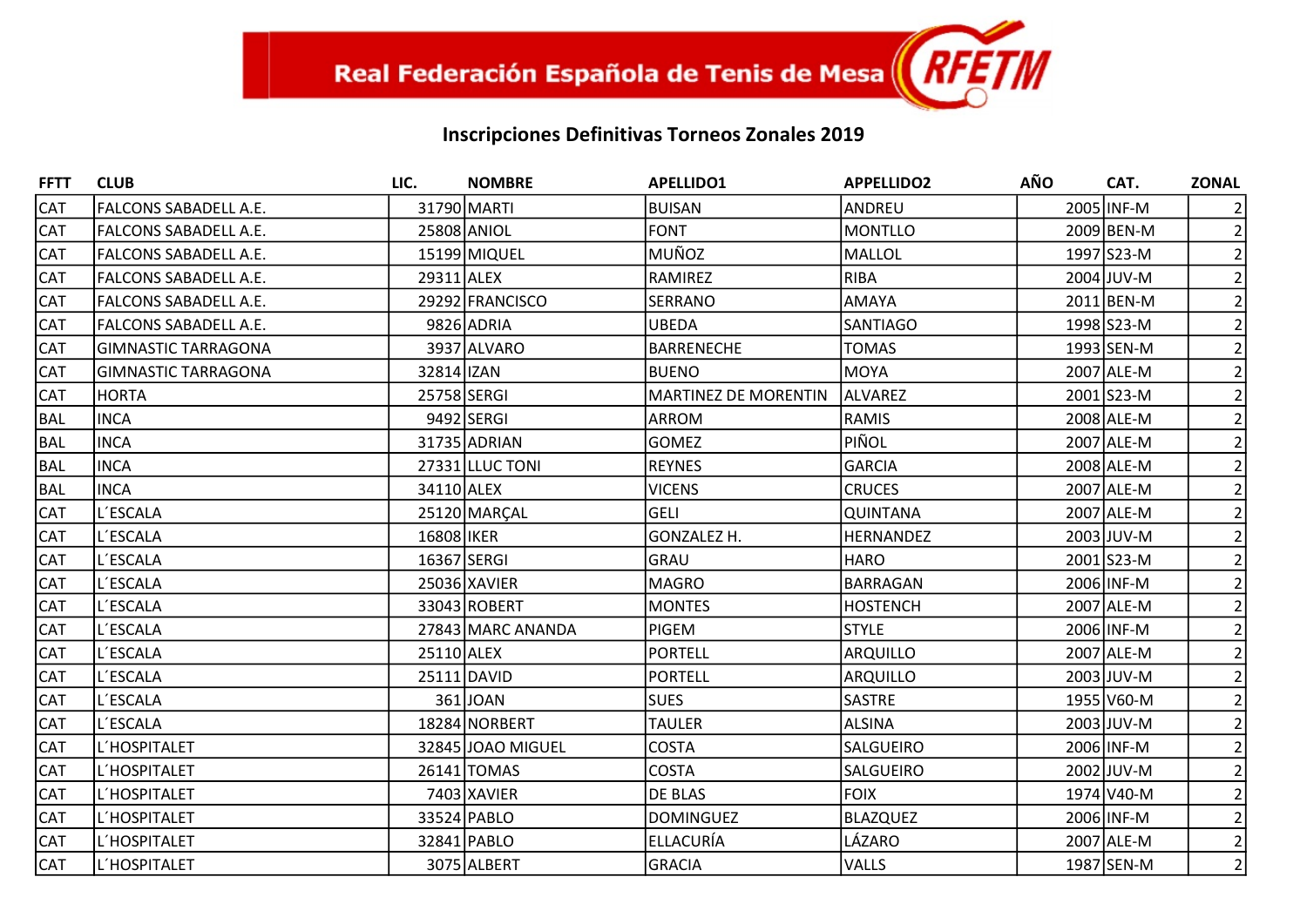| <b>FFTT</b> | <b>CLUB</b>              | LIC.        | <b>NOMBRE</b>     | <b>APELLIDO1</b>   | <b>APPELLIDO2</b>   | AÑO | CAT.       | <b>ZONAL</b>   |
|-------------|--------------------------|-------------|-------------------|--------------------|---------------------|-----|------------|----------------|
| <b>CAT</b>  | L'HOSPITALET             |             | 25299 ROGER       | <b>GUARCH</b>      | <b>NOGUE</b>        |     | 1975 V40-M |                |
| <b>CAT</b>  | L'HOSPITALET             | 24299 PAU   |                   | <b>HERRERO</b>     | <b>PEDROCCHI</b>    |     | 2004 JUV-M |                |
| <b>CAT</b>  | L'HOSPITALET             |             | 33770 NAZARII     | <b>KISHCHUK</b>    |                     |     | 2004 JUV-M |                |
| <b>CAT</b>  | L'HOSPITALET             | 20512 NIL   |                   | MANYA              | <b>VILLALTA</b>     |     | 2001 S23-M |                |
| <b>CAT</b>  | L'HOSPITALET             |             | 32842 FERNANDO    | MARANTE            | SANCHEZ             |     | 2007 ALE-M |                |
| <b>CAT</b>  | L'HOSPITALET             |             | 34570 BETHANY LYN | <b>QUINTERO</b>    |                     |     | 2003 JUV-F |                |
| <b>CAT</b>  | L'HOSPITALET             | 25697 LAIA  |                   | <b>SACASAS</b>     | SALAZAR             |     | 2006 INF-F |                |
| <b>CAT</b>  | L'HOSPITALET             |             | 32189 GUILLEM     | <b>SAURINA</b>     | <b>LUQUE</b>        |     | 2004 JUV-M |                |
| <b>CAT</b>  | L'HOSPITALET             |             | 25437 EDUARD      | SOLSONA            | <b>SANCHEZ</b>      |     | 1993 SEN-M |                |
| <b>CAT</b>  | LLUISOS DE GRACIA        |             | 34551 DANIEL      | CARMONA            | <b>VILLUENDAS</b>   |     | 2012 BEN-M |                |
| <b>CAT</b>  | LLUISOS DE GRACIA        | 32177 JAN   |                   | <b>CARRIO</b>      | <b>CARDOS</b>       |     | 2005 INF-M |                |
| <b>CAT</b>  | LLUISOS DE GRACIA        |             | 33494 BRUNO       | <b>COROMINA</b>    | <b>CHIVA</b>        |     | 2009 BEN-M |                |
| <b>CAT</b>  | LLUISOS DE GRACIA        |             | 28140 HECTOR      | <b>COROMINA</b>    | <b>CHIVA</b>        |     | 2005 INF-M |                |
| <b>CAT</b>  | LLUISOS DE GRACIA        | 31137 JOFRE |                   | <b>ESCODA</b>      | <b>LOPEZ</b>        |     | 2006 INF-M |                |
| <b>CAT</b>  | LLUISOS DE GRACIA        |             | 32375 MATTHEW     | <b>ETHERINGTON</b> |                     |     | 2005 INF-M |                |
| <b>CAT</b>  | LLUISOS DE GRACIA        |             | 21512 BERNAT      | <b>FOLCH</b>       | PAMIES              |     | 1999 S23-M |                |
| <b>CAT</b>  | LLUISOS DE GRACIA        |             | 17587 MARTI       | <b>FOLCH</b>       | <b>PAMIES</b>       |     | 1996 SEN-M |                |
| <b>CAT</b>  | LLUISOS DE GRACIA        | 17588 PAU   |                   | <b>FOLCH</b>       | <b>PAMIES</b>       |     | 1993 SEN-M |                |
| <b>CAT</b>  | LLUISOS DE GRACIA        | 24456 PAU   |                   | <b>GUALLAR</b>     | <b>BOLEDA</b>       |     | 2002 JUV-M |                |
| <b>CAT</b>  | LLUISOS DE GRACIA        |             | 21597 FERRAN      | <b>GUARDIOLA</b>   | CASALS              |     | 2003 JUV-M |                |
| <b>CAT</b>  | LLUISOS DE GRACIA        |             | 30170 MARC        | <b>IZQUIERDO</b>   | <b>FUERTES</b>      |     | 2005 INF-M |                |
| <b>CAT</b>  | LLUISOS DE GRACIA        | 32181 SERGI |                   | <b>LABORDA</b>     | <b>GHIRINGHELLI</b> |     | 2006 INF-M |                |
| <b>CAT</b>  | LLUISOS DE GRACIA        |             | 32175 MANEL       | LOZANO             | <b>MARTIN</b>       |     | 2009 BEN-M |                |
| <b>CAT</b>  | LLUISOS DE GRACIA        |             | 32179 ORIOL       | MARCO              | <b>MARTINEZ</b>     |     | 2005 INF-M |                |
| <b>CAT</b>  | LLUISOS DE GRACIA        |             | 32183 OLINGA      | MOTTAHEDEH         | SHEERMOHAMMAD       |     | 2004 JUV-M |                |
| <b>CAT</b>  | LLUISOS DE GRACIA        |             | 32172 VICTOR      | <b>RODRIGUEZ</b>   | ARMENGOL            |     | 2006 INF-M |                |
| <b>CAT</b>  | LLUISOS DE GRACIA        | 32174 JULI  |                   | ROMAGOSA           | MALAGARRIGA         |     | 2008 ALE-M |                |
| <b>CAT</b>  | LLUISOS DE GRACIA        |             | 31138 MARTI       | RUIZ               | LAZARO              |     | 2006 INF-M |                |
| <b>CAT</b>  | <b>LLUISOS DE GRACIA</b> |             | 32178 ROGER       | <b>SALCEDO</b>     | <b>ROQUET</b>       |     | 2005 INF-M | $\overline{2}$ |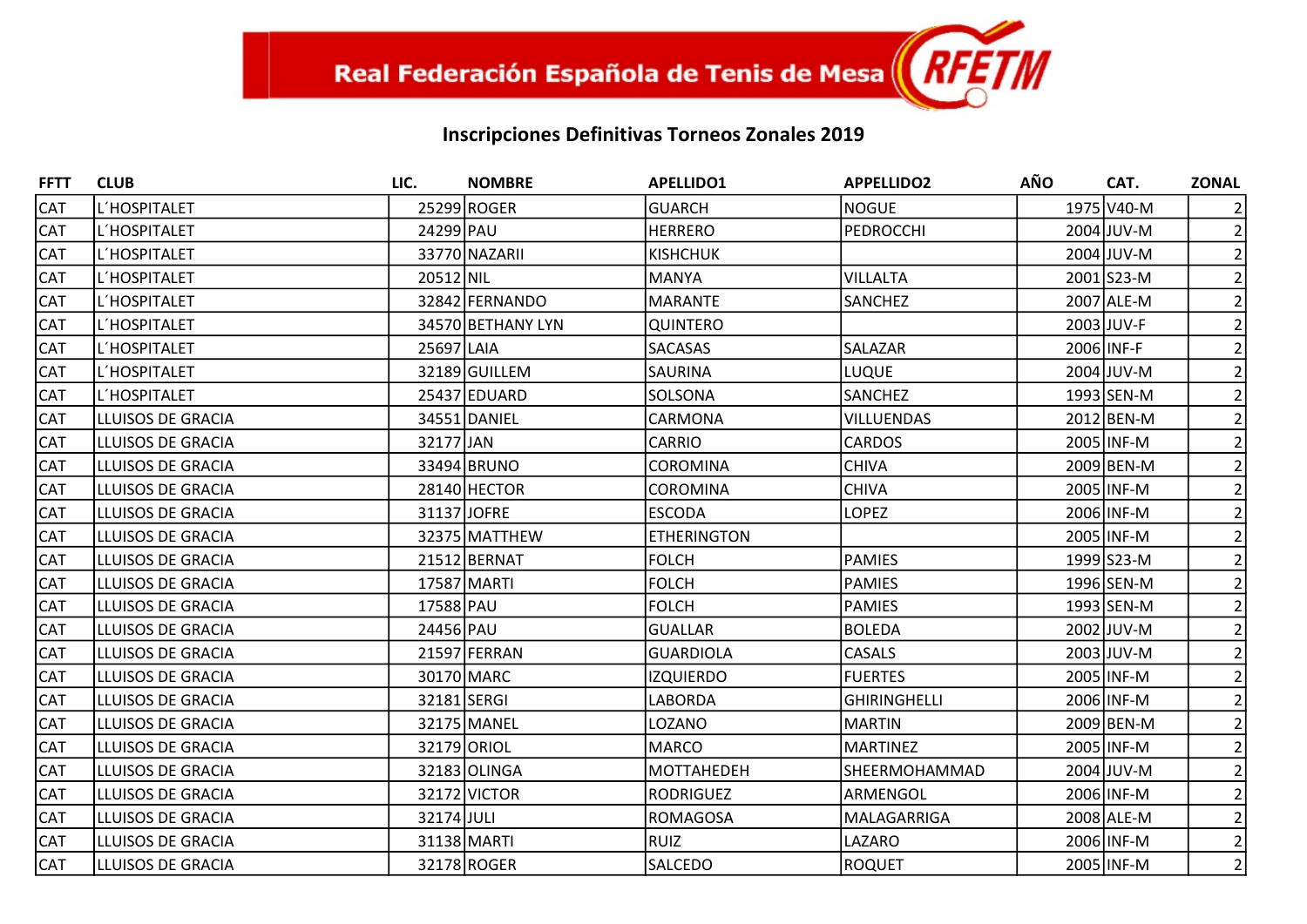| <b>FFTT</b> | <b>CLUB</b>              | LIC.        | <b>NOMBRE</b>       | <b>APELLIDO1</b> | <b>APPELLIDO2</b> | <b>AÑO</b> | CAT.       | <b>ZONAL</b>   |
|-------------|--------------------------|-------------|---------------------|------------------|-------------------|------------|------------|----------------|
| <b>CAT</b>  | LLUISOS DE GRACIA        |             | 32173 PERE GUSTAV   | <b>SERENA</b>    | <b>JANOSKE</b>    |            | 2006 INF-M |                |
| <b>CAT</b>  | <b>MASQUEFA TTC</b>      |             | 31597 FERRAN        | <b>BONASTRE</b>  | <b>BLANCO</b>     |            | 1992 SEN-M |                |
| <b>CAT</b>  | MASQUEFA TTC             |             | 25692 POUL IGNASI   | <b>BUENO</b>     | <b>MATAS</b>      |            | 2007 ALE-M |                |
| <b>CAT</b>  | <b>MASQUEFA TTC</b>      |             | 28070 DIDAC         | SANCHEZ          | <b>VALIENTE</b>   |            | 1984 SEN-M |                |
| <b>CAT</b>  | NATACIO MATARO           |             | 15164 ORIOL         | LARIO            | <b>DEVESA</b>     |            | 2000 S23-M |                |
| <b>CAT</b>  | NATACIO MATARO           | 28219 ALEIX |                     | PACAREU          | DE ARCAYNE        |            | 2006 INF-M |                |
| <b>CAT</b>  | NATACIO MATARO           |             | 28591 BERTA         | <b>PALOMO</b>    | <b>MORENO</b>     |            | 2007 ALE-F |                |
| <b>CAT</b>  | NATACIO MATARO           |             | 32920 GUILLEM       | PIJUAN           | <b>COSTA</b>      |            | 2007 ALE-M |                |
| <b>CAT</b>  | NATACIO MATARO           |             | 17694 ARNAU         | <b>PONS</b>      | SANUY             |            | 2003 JUV-M |                |
| <b>CAT</b>  | NATACIO MATARO           |             | 28046 JACOB         | <b>POUS</b>      | <b>CISNEROS</b>   |            | 2007 ALE-M |                |
| <b>CAT</b>  | NATACIO MATARO           |             | 20274 ANDREU        | ROCAMORA         | <b>MARTORELL</b>  |            | 2002 JUV-M |                |
| <b>CAT</b>  | NATACIO MATARO           |             | 28594 ROGER         | RODON            | COMAS             |            | 2006 INF-M |                |
| <b>CAT</b>  | NATACIO MATARO           |             | 29027 MARTINA       | SANS             | <b>LOPEZ</b>      |            | 2009 BEN-F |                |
| <b>NAV</b>  | NATACION PAMPLONA        |             | 22826 JAVIER        | <b>BAUTISTA</b>  | ARGUIÑARIZ        |            | 2005 INF-M |                |
| <b>NAV</b>  | <b>NATACION PAMPLONA</b> |             | 22663 DAVID         | <b>ECAY</b>      | <b>RIPA</b>       |            | 2002 JUV-M |                |
| <b>NAV</b>  | NATACION PAMPLONA        |             | 29421 ANDER         | MARRO            | <b>OJER</b>       |            | 2005 INF-M |                |
| <b>NAV</b>  | <b>NATACION PAMPLONA</b> |             | 28525 SERGIO        | <b>ZABALZA</b>   | <b>IZQUIERDO</b>  |            | 2005 INF-M |                |
| <b>NAV</b>  | <b>OBERENA</b>           |             | 8797 DAVID          | <b>ESPARZA</b>   | LANGARICA         |            | 1991 SEN-M |                |
| <b>NAV</b>  | <b>OBERENA</b>           | 21797 LUIS  |                     | <b>IZKUE</b>     | <b>SALINAS</b>    |            | 1962 V50-M |                |
| <b>NAV</b>  | <b>OBERENA</b>           | 24181 IVAN  |                     | <b>LOPEZ</b>     | <b>GARCIA</b>     |            | 2000 S23-M |                |
| <b>NAV</b>  | <b>OBERENA</b>           |             | 15746 MATÍAS        | MILLERA          | <b>CHARRO</b>     |            | 1995 SEN-M |                |
| <b>NAV</b>  | <b>OBERENA</b>           |             | 16186 ANDER         | SAN MARTÍN       | SOLANO            |            | 1997 S23-M |                |
| <b>NAV</b>  | <b>OBERENA</b>           | 22821 ABEL  |                     | <b>SANCHEZ</b>   | LIBERAL           |            | 2003 JUV-M |                |
| <b>NAV</b>  | <b>OBERENA</b>           |             | 11135 XABIER        | <b>ZUGASTI</b>   | GOÑI              |            | 1996 SEN-M |                |
| <b>CAT</b>  | <b>OLESA</b>             |             | 20295 DANIEL        | <b>CASTRO</b>    | <b>JIMENEZ</b>    |            | 2000 S23-M |                |
| <b>CAT</b>  | <b>OLESA</b>             |             | 590 BENITO          | GARCIA           | <b>MINGUEZ</b>    |            | 1959 V60-M |                |
| <b>CAT</b>  | <b>OLESA</b>             |             | 27607 CAMILA RENATA | <b>MOSCOSO</b>   | RAYA              |            | 2007 ALE-F |                |
| <b>CAT</b>  | <b>OLESA</b>             |             | 17671 XAVIER        | <b>OLLE</b>      | <b>PARCERISAS</b> |            | 2004 JUV-M |                |
| <b>CAT</b>  | <b>OLESA</b>             |             | 421 JAUME           | PUBILL           | <b>FONT</b>       |            | 1956 V60-M | $\overline{2}$ |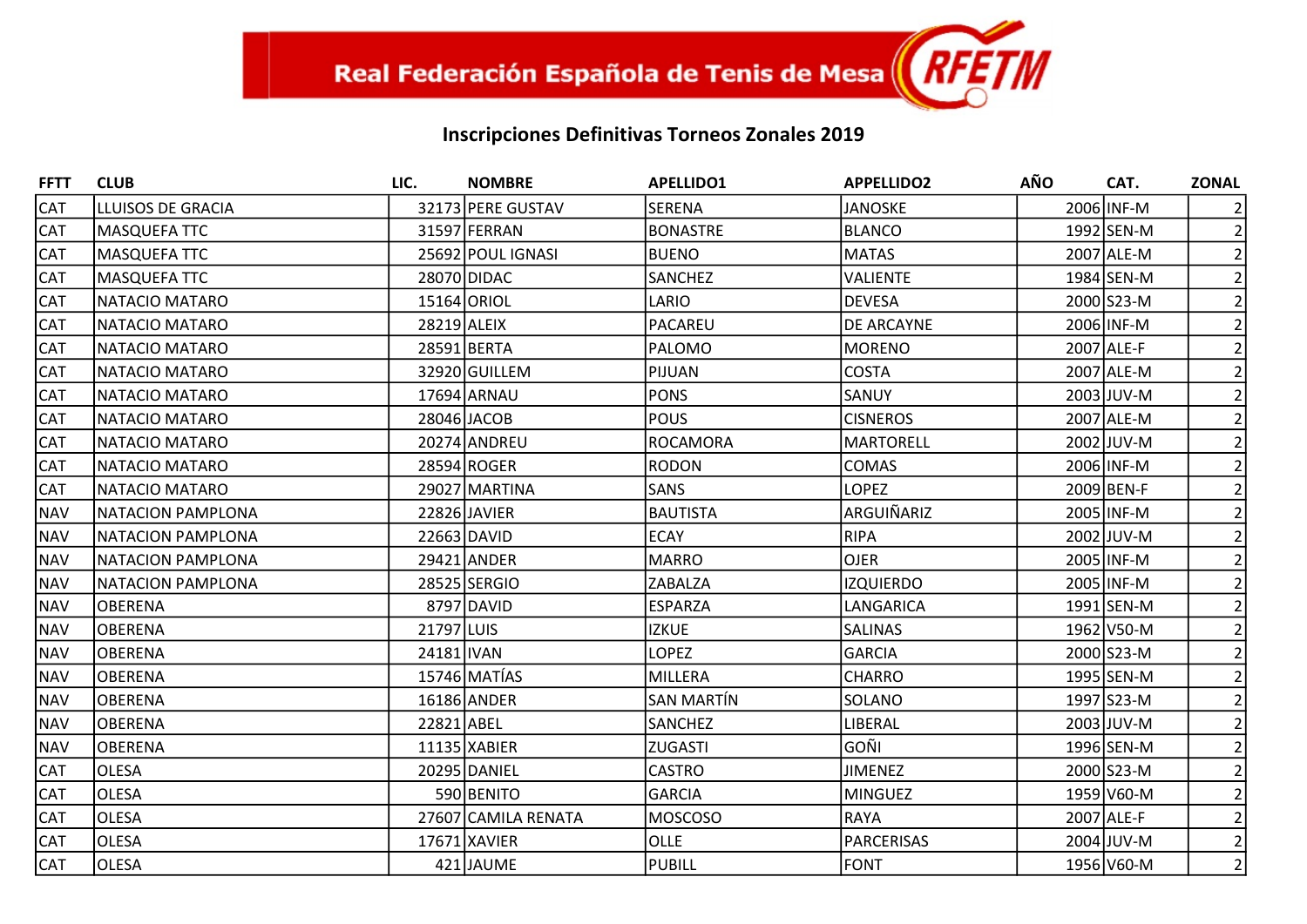| <b>FFTT</b> | <b>CLUB</b>       | LIC.        | <b>NOMBRE</b>  | <b>APELLIDO1</b> | <b>APPELLIDO2</b> | <b>AÑO</b> | CAT.       | <b>ZONAL</b>   |
|-------------|-------------------|-------------|----------------|------------------|-------------------|------------|------------|----------------|
| <b>CAT</b>  | <b>OLESA</b>      |             | 20482 ALBERT   | <b>SALAS</b>     | <b>ANTORAN</b>    |            | 1999 S23-M |                |
| <b>CAT</b>  | <b>OLESA</b>      |             | 1293 MANEL     | lsuñe.           | <b>ANDRES</b>     |            | 1971 V40-M |                |
| <b>CAT</b>  | <b>OLOT</b>       |             | 31649 FERRAN   | <b>ARBUSA</b>    | ANGLADA           |            | 2007 ALE-M |                |
| <b>CAT</b>  | <b>OLOT</b>       | 19549 SERGI |                | <b>BAHI</b>      | <b>RAMISA</b>     |            | 2002 JUV-M |                |
| <b>CAT</b>  | <b>OLOT</b>       |             | 2366JORDI      | <b>DOT</b>       | <b>GARCIA</b>     |            | 1983 SEN-M |                |
| <b>CAT</b>  | <b>OLOT</b>       |             | 18930 VICTOR   | <b>FLORES</b>    | <b>BARRANCO</b>   |            | 1998 S23-M |                |
| <b>CAT</b>  | <b>OLOT</b>       |             | 26142 ROMAN    | <b>NATYNA</b>    |                   |            | 2007 ALE-M |                |
| <b>CAT</b>  | <b>OLOT</b>       |             | 15227 ORIOL    | PUIGMAL          | POLIT             |            | 2000 S23-M |                |
| <b>CAT</b>  | <b>OLOT</b>       |             | 29057 ARASHBIR | <b>SINGH</b>     | <b>BAIDWAN</b>    |            | 2007 ALE-M |                |
| BAL         | <b>PALMATT</b>    |             | 262 MANUEL     | <b>ESTEBAN</b>   | <b>ROMERO</b>     |            | 1952 V60-M |                |
| BAL         | <b>PALMATT</b>    |             | 3994 ALEJANDRO | <b>GARCIA</b>    | <b>MENA</b>       |            | 1998 S23-M |                |
| BAL         | <b>PALMATT</b>    |             | 377 JULIAN     | <b>GARCIA</b>    | <b>MOLINA</b>     |            | 1955 V60-M |                |
| <b>BAL</b>  | <b>PALMATT</b>    | 21164 JUAN  |                | GARCÍA           | SALAMANCA         |            | 2001 S23-M |                |
| BAL         | <b>PALMATT</b>    | 27377 LUIS  |                | <b>LOBATO</b>    | <b>MARTIN</b>     |            | 2006 INF-M |                |
| BAL         | <b>PALMATT</b>    |             | 28801 MIGUEL   | MAS              | <b>SOLILLEVAS</b> |            | 2005 INF-M |                |
| <b>BAL</b>  | <b>PALMATT</b>    |             | 21077 HÉCTOR   | PUERTA           | <b>BOTELLA</b>    |            | 2003 JUV-M |                |
| <b>CAT</b>  | <b>SALLENT</b>    |             | 24805 GUILLEM  | NOTARIO          | <b>MARTINEZ</b>   |            | 2005 INF-M |                |
| <b>CAT</b>  | SALLENT           | 34252 LLUIS |                | PUJOL            | <b>GUALDO</b>     |            | 2007 ALE-M |                |
| <b>CAT</b>  | <b>SANT CUGAT</b> |             | 31824 CARLA    | <b>AMAGO</b>     | DE LA PEÑA        |            | 2007 ALE-F |                |
| <b>CAT</b>  | <b>SANT CUGAT</b> | 32848 SOFIA |                | <b>CARRO</b>     | <b>DOMINGO</b>    |            | 2010 BEN-F |                |
| <b>CAT</b>  | <b>SANT CUGAT</b> | 27647 JOEL  |                | <b>CUEVAS</b>    |                   |            | 2005 INF-M |                |
| <b>CAT</b>  | <b>SANT CUGAT</b> | 29174 ENRIC |                | <b>FIGOLS</b>    | <b>DOMENECH</b>   |            | 2006 INF-M |                |
| <b>CAT</b>  | <b>SANT CUGAT</b> |             | 25725 ALEXIA   | <b>GUARCH</b>    | <b>MASES</b>      |            | 2004 JUV-F |                |
| <b>CAT</b>  | <b>SANT CUGAT</b> |             | 28004 BRUNO    | HUERTAS          | <b>ARTO</b>       |            | 2007 ALE-M |                |
| <b>CAT</b>  | <b>SANT CUGAT</b> | 25801 ALEX  |                | <b>MORENO</b>    | <b>SALA</b>       |            | 2007 ALE-M |                |
| <b>CAT</b>  | <b>SANT CUGAT</b> | 27650 LAIA  |                | MUNNE            | SANZ              |            | 2006 INF-F |                |
| <b>CAT</b>  | <b>SANT CUGAT</b> |             | 27649 MARIONA  | MUNNE            | SANZ              |            | 2006 INF-F |                |
| <b>CAT</b>  | <b>SANT CUGAT</b> | 33550 PAU   |                | NUÑEZ            | <b>OLIVER</b>     |            | 2008 ALE-M |                |
| <b>CAT</b>  | <b>SANT CUGAT</b> |             | 25891 GABRIEL  | <b>OLIVERAS</b>  | <b>AGUADE</b>     |            | 2001 S23-M | $\overline{2}$ |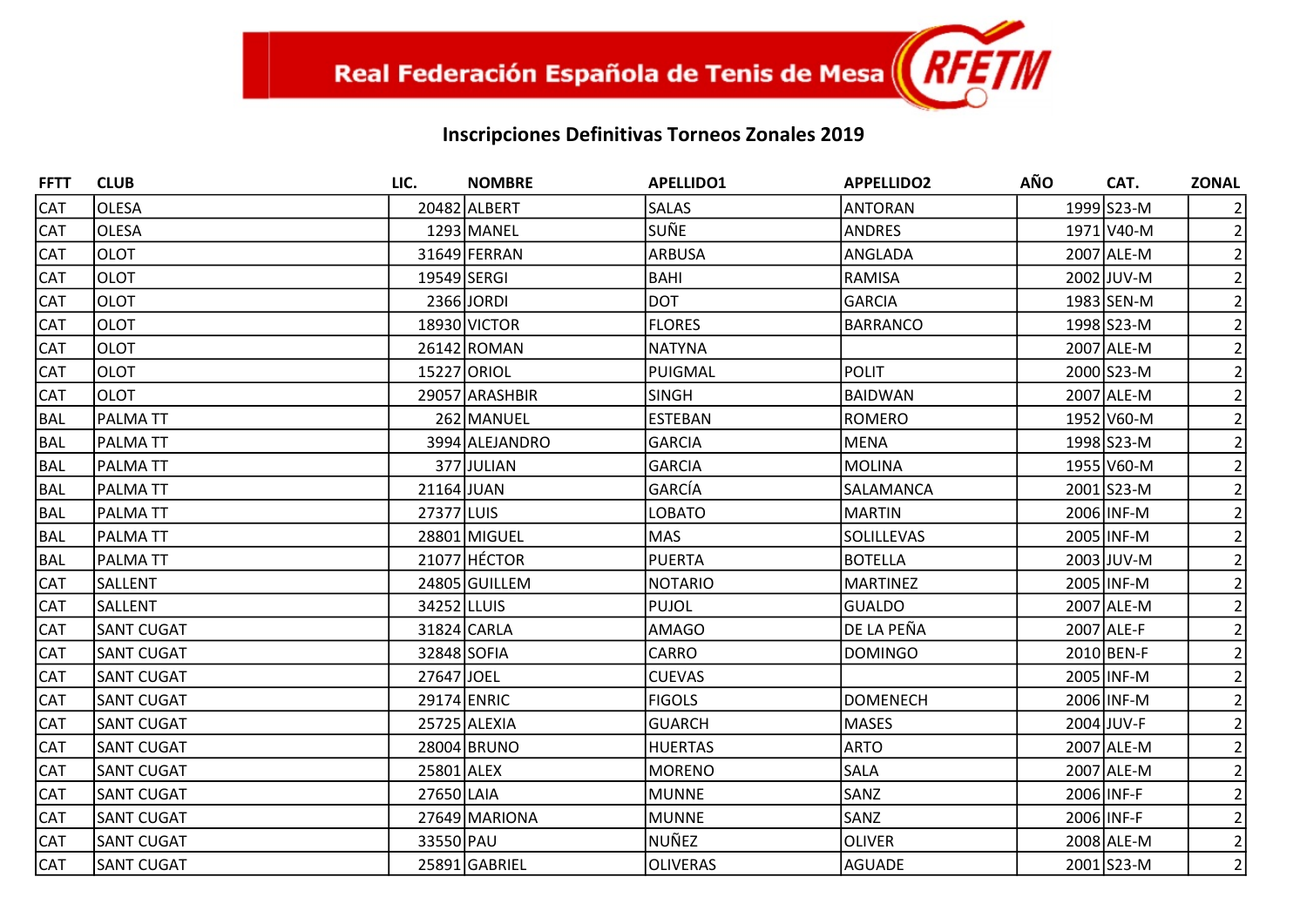| <b>FFTT</b> | <b>CLUB</b>                | LIC.        | <b>NOMBRE</b>          | <b>APELLIDO1</b>  | <b>APPELLIDO2</b> | <b>AÑO</b> | CAT.       | <b>ZONAL</b>   |
|-------------|----------------------------|-------------|------------------------|-------------------|-------------------|------------|------------|----------------|
| <b>CAT</b>  | <b>SANT CUGAT</b>          |             | 33548 TIANQI           | <b>ZOU</b>        |                   |            | 2008 ALE-M |                |
| <b>CAT</b>  | <b>SANT CUGAT</b>          |             | 33549 TIANXIANG        | Izou              |                   |            | 2010 BEN-M | $\overline{2}$ |
| <b>BAL</b>  | <b>SANTA EULARIA</b>       |             | 22482 ALEJANDRO        | <b>DIAZ</b>       | <b>TIRADO</b>     | 2002 PIE   |            | 2              |
| <b>BAL</b>  | <b>SANTA EULARIA</b>       |             | 22482 ALEJANDRO        | <b>DIAZ</b>       | <b>TIRADO</b>     |            | 2002 JUV-M |                |
| <b>BAL</b>  | <b>SANTA EULARIA</b>       | 28038 ALBA  |                        | <b>GARCIA</b>     | <b>CUTILLAS</b>   |            | 2005 INF-F |                |
| <b>BAL</b>  | <b>SANTA EULARIA</b>       |             | 16527 NATALIA          | <b>MIRAMONTES</b> | MORCILO           |            | 2002 JUV-F | 2              |
| <b>BAL</b>  | ISANTA EULARIA             |             | 26910 JOAN MARC        | <b>TUR</b>        | <b>RAMON</b>      |            | 2005 INF-M | $\overline{2}$ |
| ARA         | PUBLIMAX CAI SANTIAGO PROM |             | 33981 ALVARO           | <b>IBAÑEZ</b>     | MIRANDA           |            | 1998 S23-M |                |
| <b>ARA</b>  | <b>SCHOOL ZARAGOZA</b>     |             | 7382 FRANCISCO         | ABAD              | PEREZ             |            | 1991 SEN-M |                |
| <b>ARA</b>  | <b>SCHOOL ZARAGOZA</b>     |             | 30176 ALEJANDRO        | <b>ALONSO</b>     | ARNAS             |            | 2006 INF-M | $\overline{2}$ |
| ARA         | <b>SCHOOL ZARAGOZA</b>     |             | 9069 JORGE             | <b>DELGADO</b>    | PLOU              |            | 1996 SEN-M |                |
| <b>ARA</b>  | <b>SCHOOL ZARAGOZA</b>     |             | 23489 DIEGO            | <b>FRAGO</b>      | FLETA             |            | 2005 INF-M |                |
| ARA         | <b>SCHOOL ZARAGOZA</b>     |             | 30540 ALVARO           | <b>GIMENO</b>     | ORNA              |            | 2009 BEN-M |                |
| <b>ARA</b>  | <b>SCHOOL ZARAGOZA</b>     |             | 26754 HECTOR           | GONZALVO          | <b>SIMON</b>      |            | 2005 INF-M | 2              |
| <b>ARA</b>  | <b>SCHOOL ZARAGOZA</b>     |             | 23940 MAURICIO ANTONIO | LA ROSA           | <b>SUAREZ</b>     |            | 2004 JUV-M |                |
| ARA         | <b>SCHOOL ZARAGOZA</b>     |             | 23490 MARCO            | REY               | ORTEGA            |            | 2004 JUV-M |                |
| <b>ARA</b>  | <b>SCHOOL ZARAGOZA</b>     |             | 27032 ALEJANDRO        | SANTACRUZ         | RAMOS             |            | 2005 INF-M |                |
| <b>ARA</b>  | <b>SCHOOL ZARAGOZA</b>     |             | 16402 DANIEL           | <b>SERRA</b>      | <b>MARTIN</b>     |            | 1996 SEN-M |                |
| ARA         | <b>SCHOOL ZARAGOZA</b>     |             | 23487 ALEJANDRO        | <b>VIVO</b>       | <b>SANCHEZ</b>    |            | 2007 ALE-M |                |
| <b>BAL</b>  | <b>SON CLADERA TTC</b>     |             | 21913 MARC             | ALEJANDRE         | MORILLA           |            | 2002 JUV-M |                |
| <b>BAL</b>  | <b>SON CLADERA TTC</b>     | 19991 SARA  |                        | <b>CELIS</b>      | <b>RODRIGUEZ</b>  |            | 2005 INF-F |                |
| <b>BAL</b>  | <b>SON CLADERA TTC</b>     |             | 15670 AINHOA           | <b>CRISTOBAL</b>  | <b>HUERTAS</b>    |            | 2004 JUV-F |                |
| <b>BAL</b>  | <b>SON CLADERA TTC</b>     | 20092 LUCIA |                        | DE LA RIVA        | <b>FONTECHA</b>   |            | 2002 JUV-F |                |
| <b>BAL</b>  | <b>SON CLADERA TTC</b>     |             | 19499 GABRIEL          | <b>DE OLEZA</b>   | PALMER            |            | 2004 JUV-M |                |
| <b>BAL</b>  | <b>SON CLADERA TTC</b>     |             | 20606 ALBERT JOSEP     | <b>GOMEZ</b>      | <b>FRONTERA</b>   |            | 2001 S23-M |                |
| <b>BAL</b>  | <b>SON CLADERA TTC</b>     | 31533 RAUL  |                        | GONZALEZ          | ALVAREZ           |            | 2003 JUV-M |                |
| <b>BAL</b>  | <b>SON CLADERA TTC</b>     |             | 31538 MARCOS           | MADUEÑO           | <b>BLAZQUEZ</b>   |            | 2005 INF-M |                |
| <b>BAL</b>  | <b>SON CLADERA TTC</b>     |             | 24063 DAVID            | MARTIN            | <b>GARCIA</b>     |            | 2006 INF-M |                |
| <b>BAL</b>  | <b>SON CLADERA TTC</b>     |             | 30817 HECTOR           | MAYOL             | <b>HERRERO</b>    |            | 2006 INF-M | $\overline{2}$ |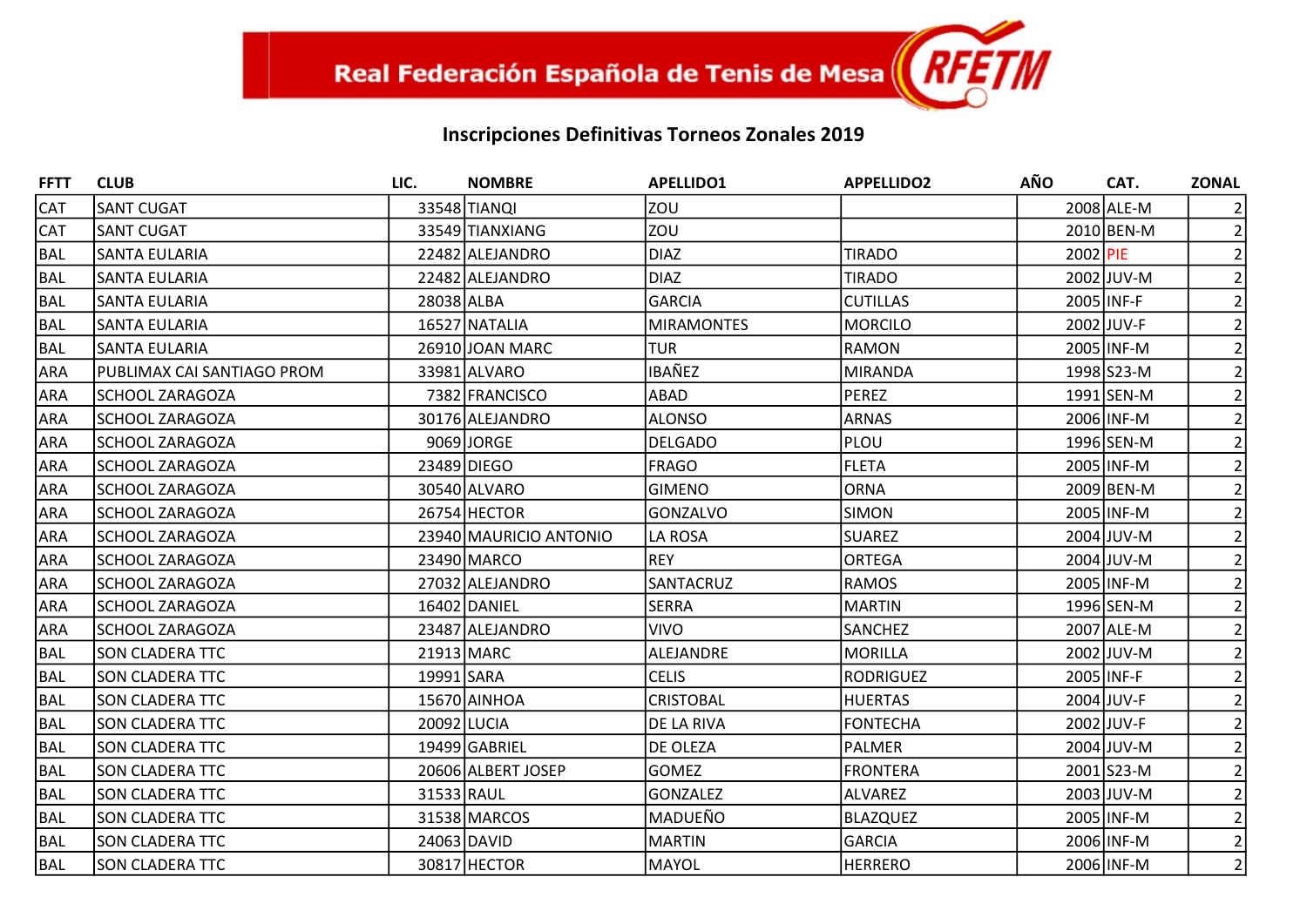| <b>FFTT</b> | <b>CLUB</b>            | LIC.        | <b>NOMBRE</b>     | <b>APELLIDO1</b> | <b>APPELLIDO2</b>        | <b>AÑO</b> | CAT.       | <b>ZONAL</b>   |
|-------------|------------------------|-------------|-------------------|------------------|--------------------------|------------|------------|----------------|
| BAL         | <b>SON CLADERA TTC</b> |             | 31535 HUGO        | MAYOL            | <b>HERRERO</b>           |            | 2008 ALE-M |                |
| BAL         | <b>SON CLADERA TTC</b> | 24162 JULIA |                   | MONTAÑES         | <b>TUTZO</b>             |            | 2004 JUV-M | $\overline{2}$ |
| <b>BAL</b>  | <b>SON CLADERA TTC</b> |             | 16492 JAUME       | PAÑELLA          | <b>FULLANA</b>           |            | 1997 S23-M |                |
| BAL         | <b>SON CLADERA TTC</b> | 19220 ANA   |                   | <b>PEDREGOSA</b> | <b>LADRON DE GUEVARA</b> |            | 2003 JUV-F |                |
| BAL         | <b>SON CLADERA TTC</b> |             | 8645 AUREA        | <b>REDONDO</b>   | <b>FERNANDEZ</b>         |            | 1997 S23-F |                |
| <b>BAL</b>  | <b>SON CLADERA TTC</b> |             | 18659 EUGENIA     | SASTRE           | <b>PEREZ</b>             |            | 2005 INF-F |                |
| <b>BAL</b>  | <b>SON CLADERA TTC</b> |             | 18657 FRANCISCA   | <b>SASTRE</b>    | <b>PEREZ</b>             |            | 2002 JUV-F |                |
| <b>CAT</b>  | <b>TORELLO</b>         |             | 33920 ANIOL       | <b>HORMIGON</b>  | <b>GUITART</b>           |            | 2012 BEN-M |                |
| <b>CAT</b>  | <b>TORTOSA</b>         | 21671 JUAN  |                   | <b>MARTINEZ</b>  | <b>FONTANE</b>           |            | 2003 JUV-M |                |
| <b>CAT</b>  | <b>TORTOSA</b>         |             | 32185 ROGER       | <b>MARTINEZ</b>  | <b>FONTANE</b>           |            | 2010 BEN-M | 2              |
| <b>CAT</b>  | <b>TORTOSA</b>         |             | 21515 ARCADIO     | <b>MARTINEZ</b>  | PIÑOL                    |            | 1974 V40-M |                |
| <b>CAT</b>  | <b>TORTOSA</b>         |             | 21480 JAUME       | QUEROL           | <b>COLL</b>              |            | 1971 V40-M |                |
| <b>CAT</b>  | <b>TORTOSA</b>         |             | 21481 IVAN MANUEL | SANAHUJA         | LUNA                     |            | 1976 V40-M |                |
| <b>CAT</b>  | <b>TRAMUNTANA</b>      |             | 8913 SERGI        | <b>ARTACHO</b>   | <b>FONTANET</b>          |            | 1998 S23-M | 2 <sup>1</sup> |
| <b>CAT</b>  | <b>TRAMUNTANA</b>      |             | 26390 ARTUR       | <b>BOYE</b>      | JUANOLA                  |            | 2007 ALE-M |                |
| <b>CAT</b>  | <b>TRAMUNTANA</b>      | 32043 PAU   |                   | <b>CARRERAS</b>  | <b>COMAS</b>             |            | 2008 ALE-M |                |
| <b>CAT</b>  | <b>TRAMUNTANA</b>      | 25085 PERE  |                   | <b>CURÓS</b>     | GARCÍA                   |            | 2008 ALE-M |                |
| <b>CAT</b>  | TRAMUNTANA             |             | 7415 JONATHAN     | <b>DIAZ</b>      | SANTALLA                 |            | 1990 SEN-M |                |
| <b>CAT</b>  | <b>TRAMUNTANA</b>      |             | 33018 MARC        | <b>GARCIA</b>    | <b>CARRERAS</b>          |            | 2009 BEN-M |                |
| <b>CAT</b>  | <b>TRAMUNTANA</b>      | 31729 NIL   |                   | <b>JIMENEZ</b>   | <b>MORENO</b>            |            | 2008 ALE-M |                |
| <b>CAT</b>  | <b>TRAMUNTANA</b>      |             | 25035 DANIEL      | <b>MENA</b>      | <b>BAUTISTA</b>          |            | 1999 S23-M |                |
| <b>CAT</b>  | <b>TRAMUNTANA</b>      | 26603 RAUL  |                   | MENA             | <b>BAUTISTA</b>          |            | 2007 ALE-M | 2              |
| <b>CAT</b>  | <b>TRAMUNTANA</b>      | 25086 NIL   |                   | MONELL           | <b>FABREGA</b>           |            | 1999 S23-M |                |
| <b>CAT</b>  | TRAMUNTANA             |             | 8902 JAUME        | MUNTADA          | <b>GINER</b>             |            | 1971 V40-M |                |
| <b>CAT</b>  | <b>TRAMUNTANA</b>      |             | 22628 BERNAT      | MUNTADA          | <b>MASO</b>              |            | 2008 ALE-M |                |
| <b>CAT</b>  | <b>TRAMUNTANA</b>      |             | 1250 ANTONIO      | loña             | <b>PEREZ</b>             |            | 1970 V50-M |                |
| <b>CAT</b>  | <b>TRAMUNTANA</b>      |             | 20501 MERCE       | <b>PUIG</b>      | <b>CASELLAS</b>          |            | 2004 JUV-F |                |
| <b>CAT</b>  | <b>TRAMUNTANA</b>      |             | 15228 GERARD      | PUJADAS          | <b>SERRA</b>             |            | 1996 SEN-M | $\overline{2}$ |
| <b>CAT</b>  | <b>TRAMUNTANA</b>      | 16388 JANA  |                   | RIERA            | <b>MOLONS</b>            |            | 2004 JUV-F | $\overline{2}$ |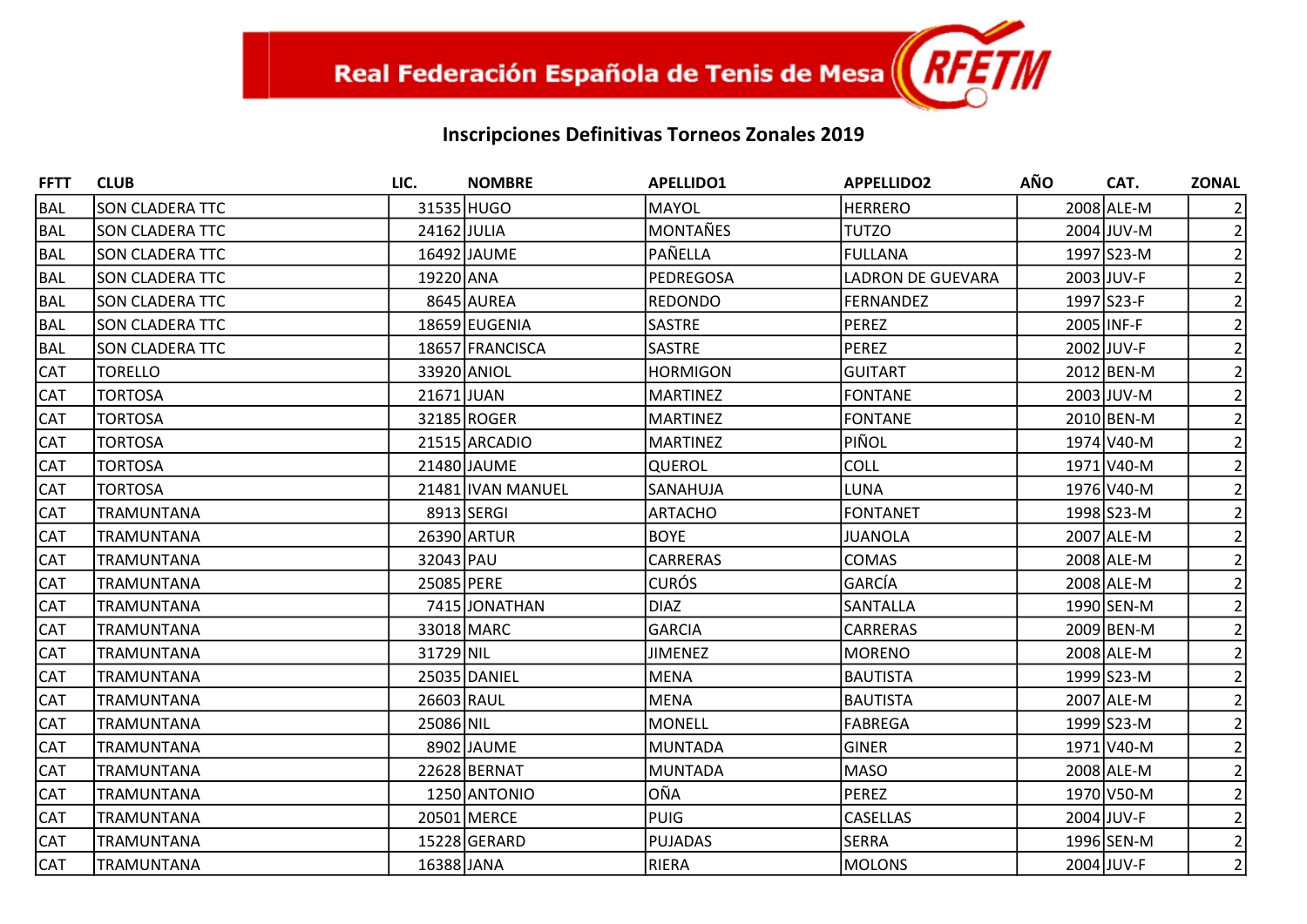| <b>FFTT</b> | <b>CLUB</b>        | LIC.       | <b>NOMBRE</b>         | <b>APELLIDO1</b>  | <b>APPELLIDO2</b> | <b>AÑO</b> | CAT.       | <b>ZONAL</b>   |
|-------------|--------------------|------------|-----------------------|-------------------|-------------------|------------|------------|----------------|
| <b>CAT</b>  | <b>TRAMUNTANA</b>  | 28054 BIEL |                       | <b>ROS</b>        | GARCIA            |            | 2006 INF-M |                |
| <b>CAT</b>  | <b>TRAMUNTANA</b>  |            | 2617 JORDI            | SAGUER            | PAGES             |            | 1985 SEN-M |                |
| <b>CAT</b>  | TRAMUNTANA         |            | 26048 SABRINA         | <b>TAKENOUCHI</b> |                   |            | 1969 V50-F | $\overline{2}$ |
| <b>CAT</b>  | <b>TRAMUNTANA</b>  |            | 18107 LINDA ELISABETH | <b>THOMSON</b>    |                   |            | 2003 JUV-F |                |
| <b>CAT</b>  | <b>TRAMUNTANA</b>  |            | 16393 STUART SCOTT    | <b>THOMSON</b>    |                   |            | 2001 S23-M |                |
| CAT         | <b>TT CASSA</b>    | 25056 BIEL |                       | <b>BORRELL</b>    | SERRA             |            | 2005 INF-M | $\overline{2}$ |
| <b>CAT</b>  | <b>TT CASSA</b>    | 25068 LLUC |                       | <b>CEBRIA</b>     | <b>BUSTOS</b>     |            | 2004 JUV-M |                |
| CAT         | <b>TT CASSA</b>    |            | 20400 CLAUDIA         | <b>CURQUEJO</b>   | <b>DOMENECH</b>   |            | 2003 JUV-F |                |
| <b>CAT</b>  | <b>TT CASSA</b>    |            | 25052 ANDREA          | <b>FERRER</b>     | <b>TORRENT</b>    |            | 2003 JUV-F |                |
| <b>CAT</b>  | <b>TT CASSA</b>    | 25099 BIEL |                       | <b>FIGAROLA</b>   | ALMIRALL          |            | 2005 INF-M |                |
| <b>CAT</b>  | <b>TT CASSA</b>    | 25100 ROC  |                       | <b>FIGAROLA</b>   | ALMIRALL          |            | 2009 BEN-M |                |
| <b>CAT</b>  | <b>TT CASSA</b>    | 25117 LLUC |                       | <b>IRELAND</b>    | LLIMONA           |            | 2006 INF-M |                |
| <b>CAT</b>  | <b>TT CASSA</b>    |            | 3786 JOSE ANTONIO     | <b>MARTIN</b>     | <b>LOPEZ</b>      |            | 1991 SEN-M |                |
| CAT         | <b>TT CASSA</b>    |            | 29118 ORIOL           | <b>MARTINEZ</b>   | LAZARO            |            | 2010 BEN-M | 2              |
| <b>CAT</b>  | <b>TT CASSA</b>    |            | 20398 ANDREU          | PUIGMOLE          | <b>JIMENEZ</b>    |            | 2004 JUV-M | $\overline{2}$ |
| <b>CAT</b>  | <b>TT CASSA</b>    | 25072 ANNA |                       | <b>PUIGMOLE</b>   | <b>JIMENEZ</b>    |            | 2006 INF-F |                |
| <b>CAT</b>  | <b>TT CASSA</b>    | 24320 ELOI |                       | <b>RUIZ</b>       | <b>PUEYO</b>      |            | 2006 INF-M |                |
| CAT         | <b>TT GANXETS</b>  |            | 20475 PABLO           | <b>ALDAY</b>      | <b>CIURANA</b>    |            | 2001 S23-M | $\overline{2}$ |
| <b>CAT</b>  | <b>ITT GANXETS</b> |            | 33707 RUSLAN          | AMZAEV            |                   |            | 1999 S23-M |                |
| <b>CAT</b>  | <b>TT GANXETS</b>  | 29750 ARAN |                       | <b>BOUZA</b>      | YERGA             |            | 2008 ALE-M |                |
| <b>CAT</b>  | <b>TT GANXETS</b>  |            | 16820 FERRAN          | <b>BUSQUETS</b>   | <b>GONZALEZ</b>   |            | 2000 S23-M |                |
| CAT         | <b>TT GANXETS</b>  | 24902 LAIA |                       | CASANOVAS         | <b>ORIOL</b>      |            | 2008 ALE-F | 2              |
| <b>CAT</b>  | <b>TT GANXETS</b>  |            | 32661 REGINA          | <b>KIM</b>        |                   |            | 1997 S23-F | $\overline{2}$ |
| <b>CAT</b>  | <b>TT GANXETS</b>  |            | 27625 CLAUDI          | <b>LOPEZ</b>      | <b>DALMAU</b>     |            | 2008 ALE-M |                |
| CAT         | <b>ITT GANXETS</b> |            | 25964 ARNAU           | <b>MARTINEZ</b>   | MATEU             |            | 2005 INF-M |                |
| <b>CAT</b>  | <b>TT GANXETS</b>  |            | 11199 ANDREA          | PÉREZ             | RAMÍREZ           |            | 2002 JUV-F | 2              |
| <b>CAT</b>  | <b>TT GANXETS</b>  |            | 25013 CHENXIN         | <b>TANG</b>       | QIU               |            | 2005 INF-F |                |
| <b>CAT</b>  | <b>ITT GANXETS</b> |            | 25014 RUIXIANG        | <b>TANG</b>       | Ιαιυ              |            | 2007 ALE-M | $\overline{2}$ |
| CAT         | <b>TT GANXETS</b>  | 17755 ALBA |                       | <b>VIRGILI</b>    | <b>CAPDEVILA</b>  |            | 2002 JUV-F | $\overline{2}$ |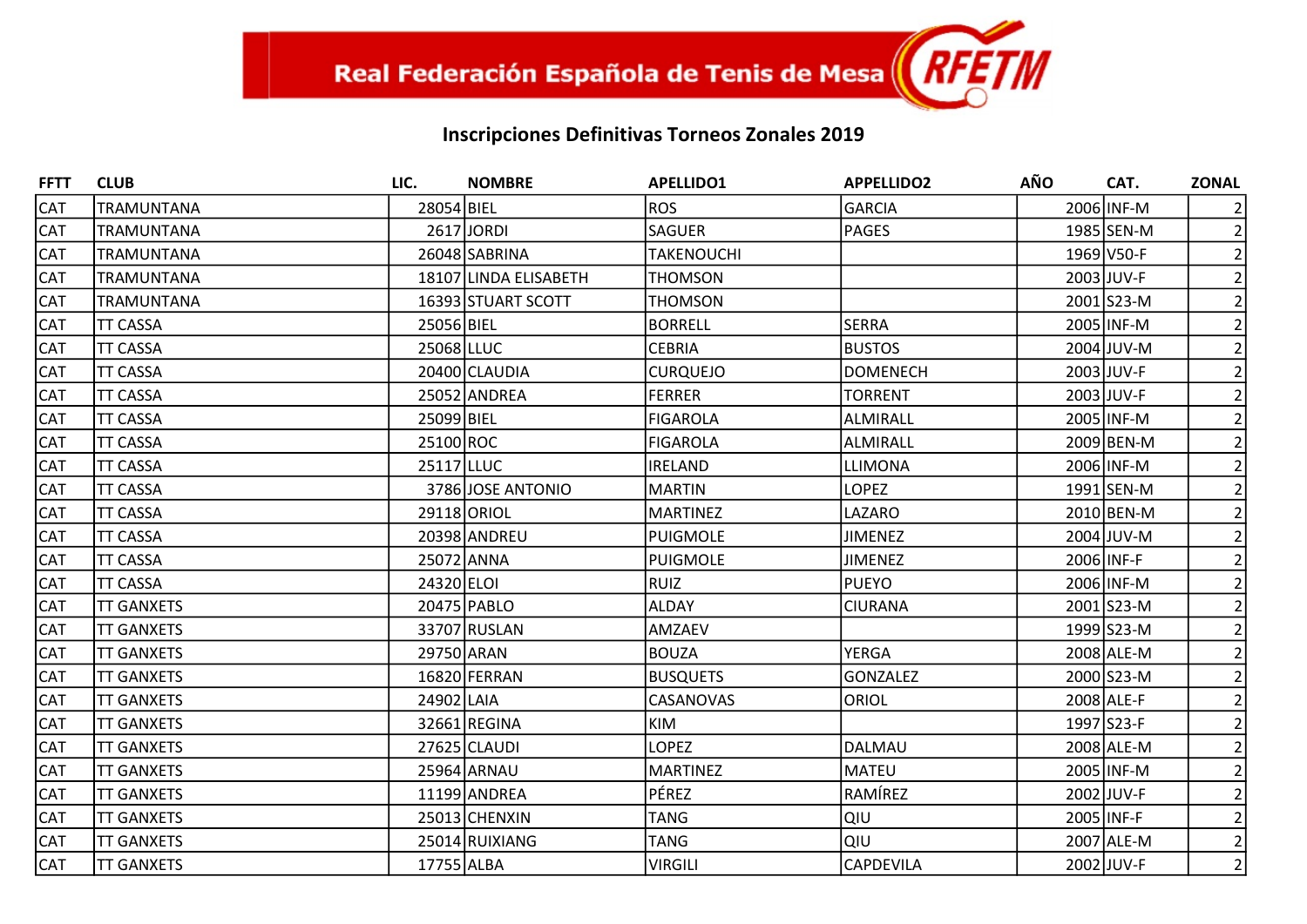| <b>FFTT</b> | <b>CLUB</b>             | LIC.        | <b>NOMBRE</b>     | <b>APELLIDO1</b> | <b>APPELLIDO2</b> | <b>AÑO</b> | CAT.         | <b>ZONAL</b>   |
|-------------|-------------------------|-------------|-------------------|------------------|-------------------|------------|--------------|----------------|
| <b>CAT</b>  | <b>TT GIRONA CIUTAT</b> | 34262 POL   |                   | AREVALO          | <b>LINARES</b>    |            | 2008 ALE-M   |                |
| <b>CAT</b>  | <b>TT GIRONA CIUTAT</b> |             | 32100 BRUNA       | <b>BOSCH</b>     | PAGANS            |            | 2005 INF-F   |                |
| <b>CAT</b>  | <b>TT GIRONA CIUTAT</b> |             | 32101 MARTI       | <b>COSTA</b>     | SOT               |            | 2005 INF-M   |                |
| <b>CAT</b>  | <b>TT GIRONA CIUTAT</b> | 32102 ABRIL |                   | MASDEU           | <b>MIR</b>        |            | 2008 ALE-F   |                |
| <b>CAT</b>  | <b>TT GIRONA CIUTAT</b> | 33041 EMILI |                   | MONTAÑEZ         | CANO              |            | 2003 JUV-M   |                |
| <b>CAT</b>  | <b>TT GIRONA CIUTAT</b> |             | 34263 RICHARD     | PULIDO           | <b>ULLOA</b>      |            | 2008 ALE-M   |                |
| <b>CAT</b>  | <b>TT GIRONA CIUTAT</b> | 32099 JUDIT |                   | ROMERO           | <b>PUIG</b>       |            | 2005 INF-F   |                |
| <b>CAT</b>  | <b>TT PARETS</b>        |             | 26389 CLARA-JONIA | <b>OLIVERA</b>   | MOYANO            |            | 2003 JUV-F   |                |
| <b>ARA</b>  | <b>UTEBO TM</b>         |             | 27767 ADRIAN      | <b>MORLAS</b>    | <b>AZNAR</b>      |            | 2006 INF-M   |                |
| <b>ARA</b>  | <b>UTEBO TM</b>         | 30279 ERIC  |                   | NEGREDO          | <b>ESTAJE</b>     |            | 2011 BEN-M   |                |
| <b>ARA</b>  | UTEBO TM                |             | 31214 DARIO       | PEREZ            | DALMAU            |            | 2009 BEN-M   |                |
| <b>ARA</b>  | <b>UTEBO TM</b>         |             | 31220 NICOLAS     | <b>PEREZ</b>     | DALMAU            |            | 2011 BEN-M   |                |
| <b>CAT</b>  | <b>VALLS DEL NORD</b>   |             | 34375 SALOME      | <b>LEPONT</b>    |                   |            | 2009 BEN-F   |                |
| <b>CAT</b>  | <b>VALLS DEL NORD</b>   |             | 23350 XAVIER      | <b>MARTINEZ</b>  | LAZARO            |            | 2002 JUV-M   |                |
| <b>CAT</b>  | <b>VALLS DEL NORD</b>   |             | 31776 EMMA        | <b>WARBOYS</b>   | <b>SOLER</b>      |            | 2009 BEN-F   |                |
| <b>CAT</b>  | VIC T.T.                |             | 9133 PERE         | AUSIO            | <b>PRAT</b>       |            | 1962 V50-M   |                |
| <b>CAT</b>  | VIC T.T.                |             | 28970 ADRIA       | <b>BAU</b>       | <b>RIERA</b>      |            | 2004 JUV-M   |                |
| <b>CAT</b>  | VIC T.T.                |             | 31561 GENIS       | <b>BAUCELLS</b>  | ROMEU             |            | 2005 INF-M   |                |
| <b>CAT</b>  | VIC T.T.                |             | 21634 SILVIA      | <b>COLL</b>      | <b>SOLA</b>       |            | 2006 INF-F   |                |
| <b>CAT</b>  | VIC T.T.                | 31681 GIL   |                   | <b>DACHS</b>     | <b>ESCOBAR</b>    |            | 2008 ALE-M   |                |
| <b>CAT</b>  | VIC T.T.                | 34555 POL   |                   | <b>FRESQUET</b>  | <b>MONEDERO</b>   |            | 2009 BEN-M   |                |
| <b>CAT</b>  | VIC T.T.                | 23509 BIEL  |                   | <b>GIMENO</b>    | <b>FONT</b>       |            | 2004 JUV-M   |                |
| <b>CAT</b>  | VIC T.T.                | 24301 IRINA |                   | <b>GIMENO</b>    | <b>FONT</b>       |            | 2009 BEN-F   | $\overline{2}$ |
| <b>CAT</b>  | VIC T.T.                | 3055 PAU    |                   | MELLADO          | <b>MUJAL</b>      |            | 1987 SEN-M   |                |
| <b>CAT</b>  | VIC T.T.                |             | 27336 ARNAU       | <b>MIARONS</b>   | <b>JORDA</b>      |            | $2004$ JUV-M |                |
| <b>CAT</b>  | VIC T.T.                |             | 31677 ANIOL       | MONTOLIU         | ltio              |            | 2008 ALE-M   |                |
| <b>CAT</b>  | VIC T.T.                | 15210 LLUIS |                   | <b>PEIX</b>      | <b>CABANES</b>    |            | 1970 V50-M   |                |
| <b>CAT</b>  | VIC T.T.                |             | 4180 JORDI        | PLADEVALL        | <b>VILA</b>       |            | 1967 V50-M   |                |
| <b>CAT</b>  | VIC T.T.                |             | 3984 RAUL         | <b>PORTA</b>     | <b>LOPEZ</b>      |            | 1995 SEN-M   | $\overline{2}$ |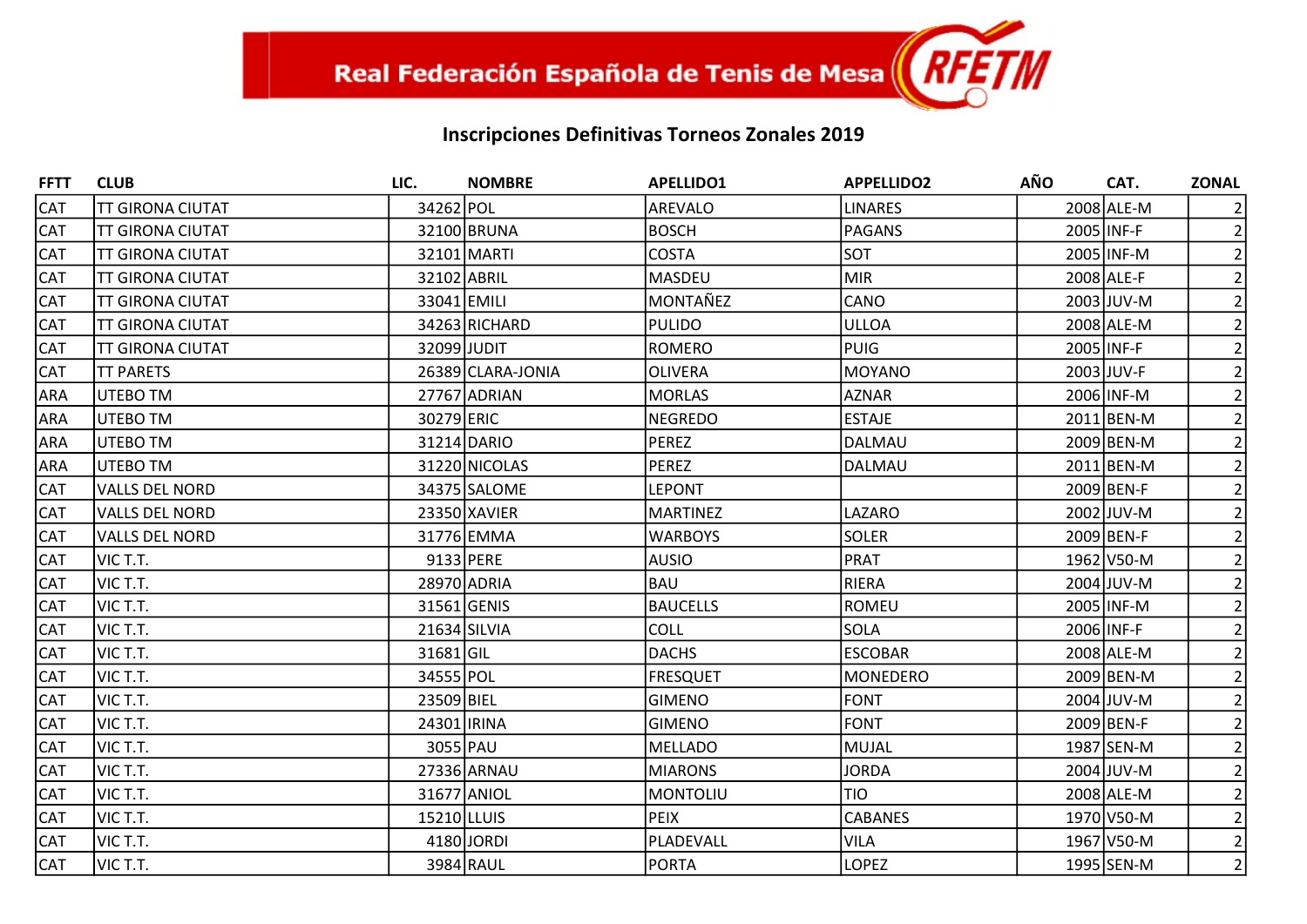| <b>FFTT</b> | <b>CLUB</b>        | LIC.        | <b>NOMBRE</b>         | <b>APELLIDO1</b> | <b>APPELLIDO2</b> | <b>AÑO</b> | CAT.       | <b>ZONAL</b>   |
|-------------|--------------------|-------------|-----------------------|------------------|-------------------|------------|------------|----------------|
| <b>CAT</b>  | VIC T.T.           |             | 25754 JOAQUIM         | <b>PORTET</b>    | <b>COROMINA</b>   |            | 2008 ALE-M |                |
| <b>CAT</b>  | VIC T.T.           | 31678 BIEL  |                       | <b>RODRIGUEZ</b> | <b>LOPEZ</b>      |            | 2007 ALE-M | $\overline{2}$ |
| <b>CAT</b>  | VIC T.T.           | 33983 JOAN  |                       | <b>TORRENTS</b>  | <b>MIARONS</b>    |            | 2009 BEN-M |                |
| <b>CAT</b>  | VIC T.T.           |             | 31558 DANIEL          | <b>TURA</b>      | <b>POCH</b>       |            | 2002 JUV-M |                |
| <b>CAT</b>  | VIC T.T.           |             | 25572 EDGAR           | <b>VENEGAS</b>   | <b>GALLARDO</b>   |            | 2004 JUV-M |                |
| CAT         | VILANOVA           |             | 20291 ALBERT          | CARMONA          | <b>DE LA ROSA</b> |            | 2003 JUV-M |                |
| <b>CAT</b>  | VILANOVA           |             | 25672 SAMUEL          | <b>ENCUENTRA</b> | MAGAÑA            |            | 2002 JUV-M |                |
| <b>CAT</b>  | VILANOVA           | 20350 BIEL  |                       | <b>GARROTE</b>   | <b>FERRE</b>      |            | 2003 JUV-M |                |
| CAT         | VILANOVA           |             | 31805 BERNAT          | <b>GIMENO</b>    | <b>SALLA</b>      |            | 2008 ALE-M |                |
| CAT         | VILANOVA           |             | 23504 MARC            | <b>JANE</b>      | <b>TUDELA</b>     |            | 2002 JUV-M |                |
| <b>CAT</b>  | VILANOVA           | 23508 ABEL  |                       | MASEGOSA         | <b>DUQUE</b>      |            | 2002 JUV-M |                |
| CAT         | VILANOVA           |             | 25673 ARNAU           | <b>MESTRES</b>   | <b>MERCADER</b>   |            | 2003 JUV-M |                |
| <b>CAT</b>  | VILANOVA           |             | 25253 GONZALO         | RAIMBAULT        | <b>DORADO</b>     |            | 2002 JUV-M |                |
| <b>CAT</b>  | VILANOVA           | 23507 JOAN  |                       | RUIZ             | GARCIA            |            | 2002 JUV-M | $\overline{2}$ |
| CLM         | <b>ALBACETE</b>    |             | 20594 CARLOS          | <b>REQUENA</b>   | <b>GARCIA</b>     |            | 2001 S23-M |                |
| CLM         | <b>ALBACETE</b>    | 16538 JESUS |                       | <b>REQUENA</b>   | <b>GARCIA</b>     |            | 1997 S23-M |                |
| MAD         | <b>ALCOBENDAS</b>  |             | 31377 MIGUEL ANGEL    | <b>ARCONES</b>   | GARCIA            |            | 1977 V40-M |                |
| MAD         | <b>ALCOBENDAS</b>  |             | 33340 JOAQUIN BELTRAN | <b>BARRAU</b>    | <b>OSTARIZ</b>    |            | 2008 ALE-M |                |
| MAD         | <b>ALCOBENDAS</b>  |             | 14763 GUILLERMO       | MADROÑAL         | FERNÁNDEZ         |            | 1997 S23-M |                |
| MAD         | <b>ALCOBENDAS</b>  |             | 33492 CHLOE           | <b>MARCOS</b>    | <b>BEJAR</b>      |            | 2010 BEN-F |                |
| MAD         | <b>ALCOBENDAS</b>  |             | 33728 JULIAN DAVID    | <b>MURIEL</b>    | <b>URIBE</b>      |            | 2002 JUV-M |                |
| MAD         | <b>ALCOBENDAS</b>  |             | 33727 SIMON           | <b>QUINTERO</b>  | ARENAS            |            | 2002 JUV-M |                |
| MAD         | <b>ALCOBENDAS</b>  |             | 19990 HECTOR FRANK    | <b>SOLA</b>      | <b>SARDUY</b>     |            | 1994 SEN-M |                |
| <b>MAD</b>  | <b>ALCOBENDAS</b>  |             | 29399 EDUARDO         | <b>UZCATEGUI</b> | GARCIA            |            | 2006 INF-M |                |
| <b>CVA</b>  | <b>ALICANTE TM</b> |             | 27635 DAVID           | <b>BONET</b>     | <b>MARTINEZ</b>   |            | 2005 INF-M |                |
| <b>CVA</b>  | <b>ALICANTE TM</b> |             | 29992 DIEGO           | CARRILLO         | PASCUAL           |            | 2007 ALE-M |                |
| <b>CVA</b>  | <b>ALICANTE TM</b> |             | 28325 DEMETRIO CARLOS | <b>GARCIA</b>    | <b>ESTEBAN</b>    |            | 1963 V50-M |                |
| <b>CVA</b>  | <b>ALICANTE TM</b> |             | 28569 ADRIAN          | GROSU            |                   |            | 1973 V40-M |                |
| CVA         | <b>ALICANTE TM</b> |             | 29993 VICTOR          | <b>GUILLEN</b>   | GARRIDO           |            | 2009 BEN-M | $\overline{3}$ |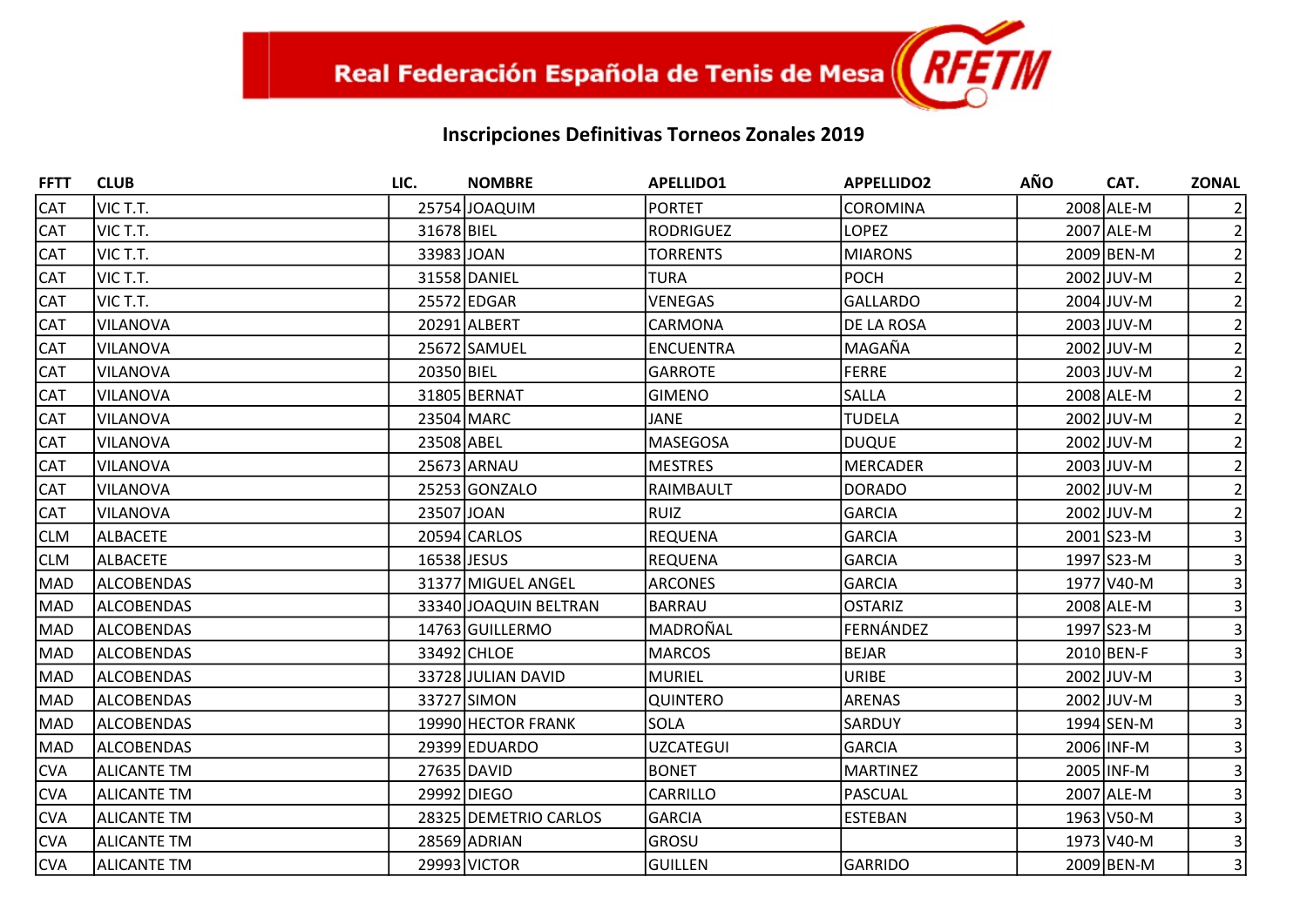| <b>FFTT</b> | <b>CLUB</b>                 | LIC.       | <b>NOMBRE</b>         | <b>APELLIDO1</b>  | <b>APPELLIDO2</b> | <b>AÑO</b> | CAT.              | <b>ZONAL</b>   |
|-------------|-----------------------------|------------|-----------------------|-------------------|-------------------|------------|-------------------|----------------|
| <b>CVA</b>  | <b>ALICANTE TM</b>          |            | 33657 VARVARA         | <b>KARPOVA</b>    |                   |            | 2012 BEN-F        |                |
| <b>CVA</b>  | <b>ALICANTE TM</b>          |            | 17948 ALBERTO         | LILLO             | <b>BORDAJANDI</b> |            | 2001 S23-M        | $\overline{3}$ |
| <b>CVA</b>  | lalicante TM                |            | 18376 DIEGO           | <b>LILLO</b>      | <b>BORDAJANDI</b> |            | 2004 JUV-M        |                |
| <b>CVA</b>  | ALICANTE TM                 |            | 23348 FERNANDO        | <b>MARTINEZ</b>   | <b>ESCAJA</b>     |            | 2005 INF-M        |                |
| <b>CVA</b>  | ALICANTE TM                 | 21104 RAÚL |                       | <b>MORENO</b>     | MERÍN             |            | 2001 S23-M        |                |
| <b>CVA</b>  | <b>ALICANTE TM</b>          |            | 10564 MARINA          | ÑIGUEZ            | <b>GARCIA</b>     |            | 1999 EXENTA S23-F | 3              |
| <b>CVA</b>  | <b>ALICANTE TM</b>          |            | 29998 ALVARO          | <b>PLANELLES</b>  | <b>MARTINEZ</b>   |            | 1994 SEN-M        |                |
| <b>CVA</b>  | ALICANTE TM                 |            | 19892 HECTOR          | <b>PUERTO</b>     | <b>LILLO</b>      |            | 2005 INF-M        |                |
| <b>CVA</b>  | ALICANTE TM                 |            | 29173 RAFAEL          | <b>REUS</b>       | <b>AMAT</b>       |            | 2008 ALE-M        |                |
| <b>CVA</b>  | <b>ALICANTE TM</b>          |            | 19775 PABLO           | ROMERO            | PARREÑO           | 1999 PIE   |                   |                |
| <b>CVA</b>  | <b>ALICANTE TM</b>          |            | 28322 RAMIRO DIEGO    | <b>SEVA</b>       | <b>MATAS</b>      |            | 1975 V40-M        |                |
| <b>CVA</b>  | <b>ALICANTE TM</b>          |            | 33640 JOAO MARCELO    | <b>SOARES</b>     | DE SANTANA        |            | 1949 V60-M        |                |
| <b>CVA</b>  | ALICANTE TM                 | 27347 LUIS |                       | <b>SUCH</b>       | <b>GALLARDO</b>   |            | 1954 V60-M        |                |
| <b>CVA</b>  | <b>ALICANTE TM</b>          | 30005 JUAN |                       | <b>TOLOSA</b>     | <b>GARCIA</b>     |            | 1970 V50-M        |                |
| MAD         | <b>ALUCHE</b>               |            | 20599 MARIO           | <b>CALLE</b>      | GARCÍA            |            | 2002 JUV-M        |                |
| <b>MAD</b>  | ALUCHE                      |            | 23740 HECTOR JUAN     | <b>CASTRO</b>     | <b>RUBIO</b>      |            | 2003 JUV-M        |                |
| MAD         | ALUCHE                      |            | 1420 LEOPOLDO         | <b>FERNANDEZ</b>  | <b>APARICIO</b>   |            | 1973 V40-M        |                |
| MAD         | ALUCHE                      |            | 23748 DANIEL          | <b>IORDANECHE</b> | <b>SANCHEZ</b>    |            | 2003 JUV-M        |                |
| <b>MAD</b>  | ALUCHE                      |            | 7178 ALBERTO          | LOPERA            | <b>CENTENO</b>    |            | 1976 V40-M        |                |
| MAD         | ALUCHE                      |            | 30494 RAMIRO          | MEANA             | <b>GARCIA</b>     |            | 2009 BEN-M        |                |
| MAD         | ALUCHE                      |            | 1904 CYRIL            | <b>MOREL</b>      |                   |            | 1978 V40-M        |                |
| <b>MAD</b>  | ALUCHE                      |            | 19707 MARCOS          | PIMENTEL          | <b>SERRA</b>      |            | 2002 JUV-M        |                |
| <b>MAD</b>  | ALUCHE                      |            | 27913 DANIEL          | RAMIREZ           | GIL               |            | 2003 CL.11        |                |
| MAD         | ALUCHE                      |            | 27913 DANIEL          | RAMIREZ           | GIL               |            | 2003 JUV-M        |                |
| MAD         | <b>ALUCHE</b>               |            | 20419 SERGIO          | <b>RIVERO</b>     | <b>BLANCO</b>     |            | 2003 JUV-M        |                |
| MAD         | ALUCHE                      |            | 19270 ADRIAN          | ROMERO            | <b>VERDASCO</b>   |            | 2002 JUV-M        |                |
| MAD         | ALUCHE                      |            | 494 CATALINA          | ROMERO DE AVILA   | GONZALEZ-ALBO     |            | 1957 V60-F        |                |
| <b>CNR</b>  | <b>AMISTAD XII DE ENERO</b> |            | 17169 ISRAEL          | <b>DELGADO</b>    | <b>ROSA</b>       |            | 1999 S23-M        |                |
| <b>CNR</b>  | AMISTAD XII DE ENERO        |            | 753 VICENTE ANASTASIO | PEREZ             | <b>DE CASTRO</b>  |            | 1961 V50-M        | $\overline{3}$ |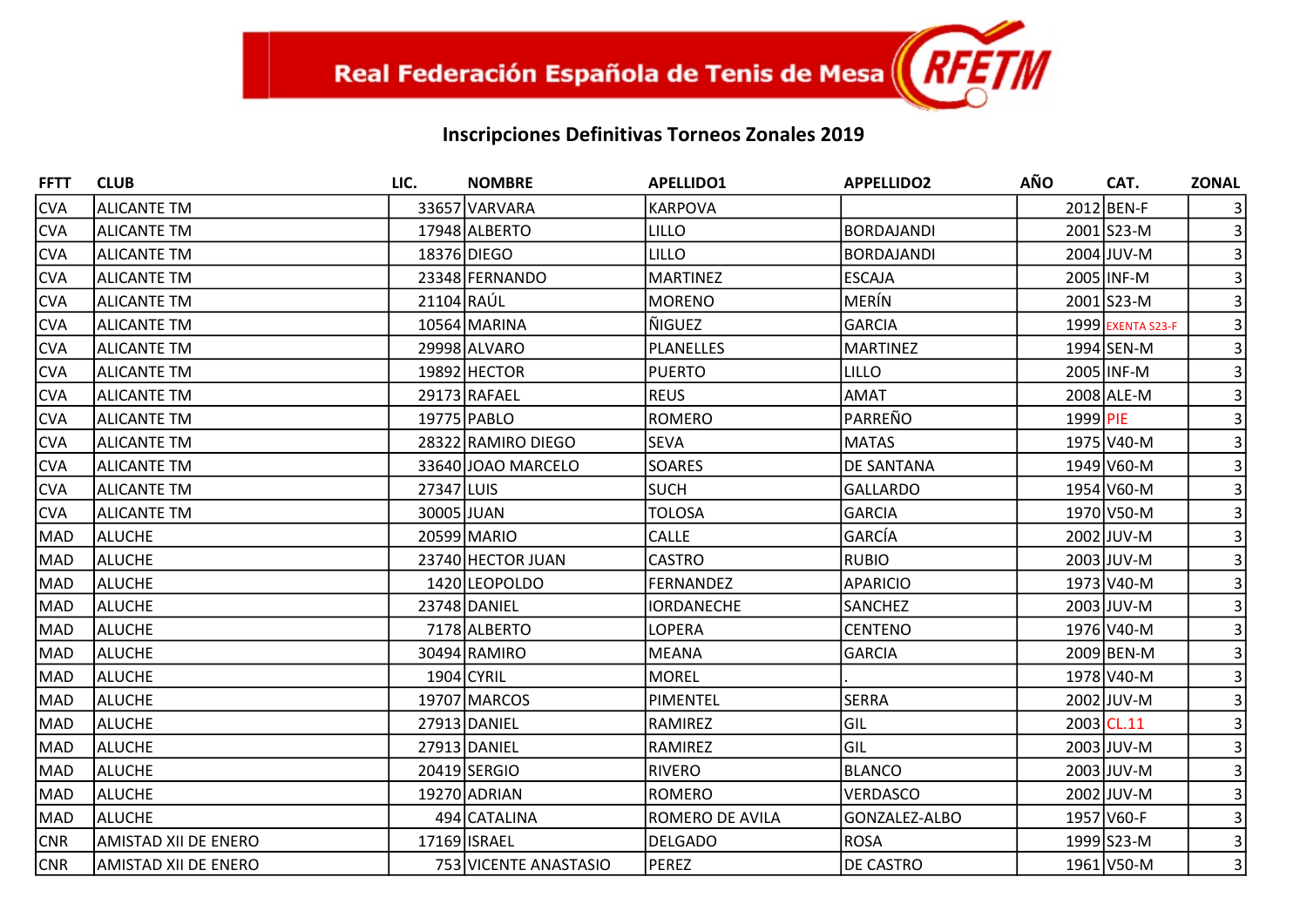| <b>FFTT</b> | <b>CLUB</b>              | LIC.        | <b>NOMBRE</b>       | <b>APELLIDO1</b> | <b>APPELLIDO2</b>  | AÑO        | CAT.       | <b>ZONAL</b>    |
|-------------|--------------------------|-------------|---------------------|------------------|--------------------|------------|------------|-----------------|
| <b>CNR</b>  | AMISTAD XII DE ENERO     |             | 17034 VICENTE       | <b>PÉREZ</b>     | <b>BARRIOS</b>     |            | 1996 SEN-M |                 |
| <b>CVA</b>  | <b>ASPE</b>              |             | 32676 JAVIER        | <b>JIMENEZ</b>   | SANCHEZ            |            | 2003 JUV-M |                 |
| <b>CVA</b>  | <b>ASPE</b>              |             | 28324 DOMINGO JOSE  | PENALVA          | <b>VIÑARAS</b>     | 1975 SILLA |            |                 |
| <b>CVA</b>  | <b>BURJASSOT</b>         |             | 16909 JOAQUIN       | CALLEJA          | MONTO              |            | 1969 V50-M |                 |
| <b>CVA</b>  | <b>BURJASSOT</b>         | 21855 LUCIA |                     | <b>GIRBES</b>    | <b>ROCA</b>        |            | 2003 JUV-F |                 |
| <b>CVA</b>  | <b>BURJASSOT</b>         |             | 19802 CARLOS        | MORENO           | SANCHEZ            |            | 1964 V50-M |                 |
| <b>CVA</b>  | <b>BURJASSOT</b>         |             | 32076 NOEMI         | PENADES          | <b>PEREZ</b>       |            | 2008 ALE-F |                 |
| <b>CVA</b>  | <b>BURJASSOT</b>         |             | 1406 PHILIPPE       | PENADES          | <b>VIALLET</b>     |            | 1973 V40-M |                 |
| <b>CVA</b>  | <b>BURJASSOT</b>         |             | 6535 FRANCISCO JOSE | PEÑARRUBIA       | <b>MARTINEZ</b>    |            | 1970 V50-M |                 |
| <b>CVA</b>  | <b>BURJASSOT</b>         |             | 993 JUAN CARLOS     | PEREZ            | <b>BUSTOS</b>      |            | 1966 V50-M |                 |
| <b>CVA</b>  | <b>BURJASSOT</b>         |             | 2455 RUBÉN          | SANTANA          | SOSA               |            | 1983 SEN-M |                 |
| <b>CVA</b>  | <b>BURJASSOT</b>         | 18429 IVAN  |                     | <b>VEGA</b>      | <b>GRAS</b>        |            | 1986 SEN-M |                 |
| <b>MAD</b>  | C.D. T.M. RIVAS PROMESAS |             | 563 CARLOS          | <b>BLANCO</b>    | <b>BARRAGAN</b>    |            | 1958 V60-M |                 |
| MAD         | C.D. T.M. RIVAS PROMESAS |             | 274 MIGUEL ANGEL    | <b>BORONDO</b>   | <b>LOPEZ</b>       |            | 1952 V60-M |                 |
| MAD         | C.D. T.M. RIVAS PROMESAS |             | 898 RAMON JOSE      | <b>COLADO</b>    | <b>PALACIOS</b>    |            | 1964 V50-M |                 |
| MAD         | C.D. T.M. RIVAS PROMESAS |             | 600 MANUEL          | <b>ESCALANTE</b> | <b>ISIDORO</b>     |            | 1959 V60-M |                 |
| MAD         | C.D. T.M. RIVAS PROMESAS |             | 23606 FERNANDO      | FERNANEZ         | <b>SAN ANTONIO</b> |            | 1951 V60-M |                 |
| <b>MAD</b>  | C.D. T.M. RIVAS PROMESAS | 17865 JUAN  |                     | <b>LOPEZ</b>     | <b>BERNAL</b>      |            | 2006 INF-M |                 |
| MAD         | C.D.E. PEDREZUELA        | 28143 IVAN  |                     | <b>FERRARA</b>   | <b>DURAN</b>       |            | 2005 INF-M |                 |
| <b>MAD</b>  | C.D.E. PEDREZUELA        |             | 19981 FERNANDO      | <b>GARCÍA</b>    | <b>CHICHÓN</b>     |            | 2000 S23-M |                 |
| <b>MAD</b>  | C.D.E. PEDREZUELA        |             | 28144 GONZALO       | <b>MARTIN</b>    | <b>RODRIGUEZ</b>   |            | 2005 INF-M |                 |
| MAD         | C.D.E. PEDREZUELA        | 28983 SARA  |                     | MARTIN           | <b>RODRIGUEZ</b>   |            | 2007 ALE-F |                 |
| <b>MAD</b>  | C.D.E. PEDREZUELA        |             | 24016 NORA          | REDONDO          | <b>FERNANDEZ</b>   |            | 2008 ALE-F |                 |
| <b>MAD</b>  | C.D.E. PEDREZUELA        |             | 23700 JORGE         | <b>SANCHEZ</b>   | <b>AGUADO</b>      |            | 2007 ALE-M |                 |
| <b>MAD</b>  | C.D.E. PEDREZUELA        |             | 23702 ADRIAN DANIEL | <b>TIMARU</b>    |                    |            | 2007 ALE-M |                 |
| MAD         | C.D.E. PEDREZUELA        |             | 14636 NUNO ALFONSO  | ZARZA            | <b>GOMES</b>       |            | 1998 S23-M |                 |
| <b>MAD</b>  | C.E.T.M. GETAFE          |             | 22554 ROBERTO       | PACHE            | <b>MORALES</b>     |            | 2003 JUV-M |                 |
| MAD         | lC.E.T.M. GETAFE         | 21294 XUAN  |                     | <b>ZHOU</b>      | XU                 |            | 2003 JUV-M |                 |
| <b>CNR</b>  | C.T.M. CELADA            |             | 27127 AARON         | DORTA            | <b>GARCIA</b>      |            | 2006 INF-M | $\vert 3 \vert$ |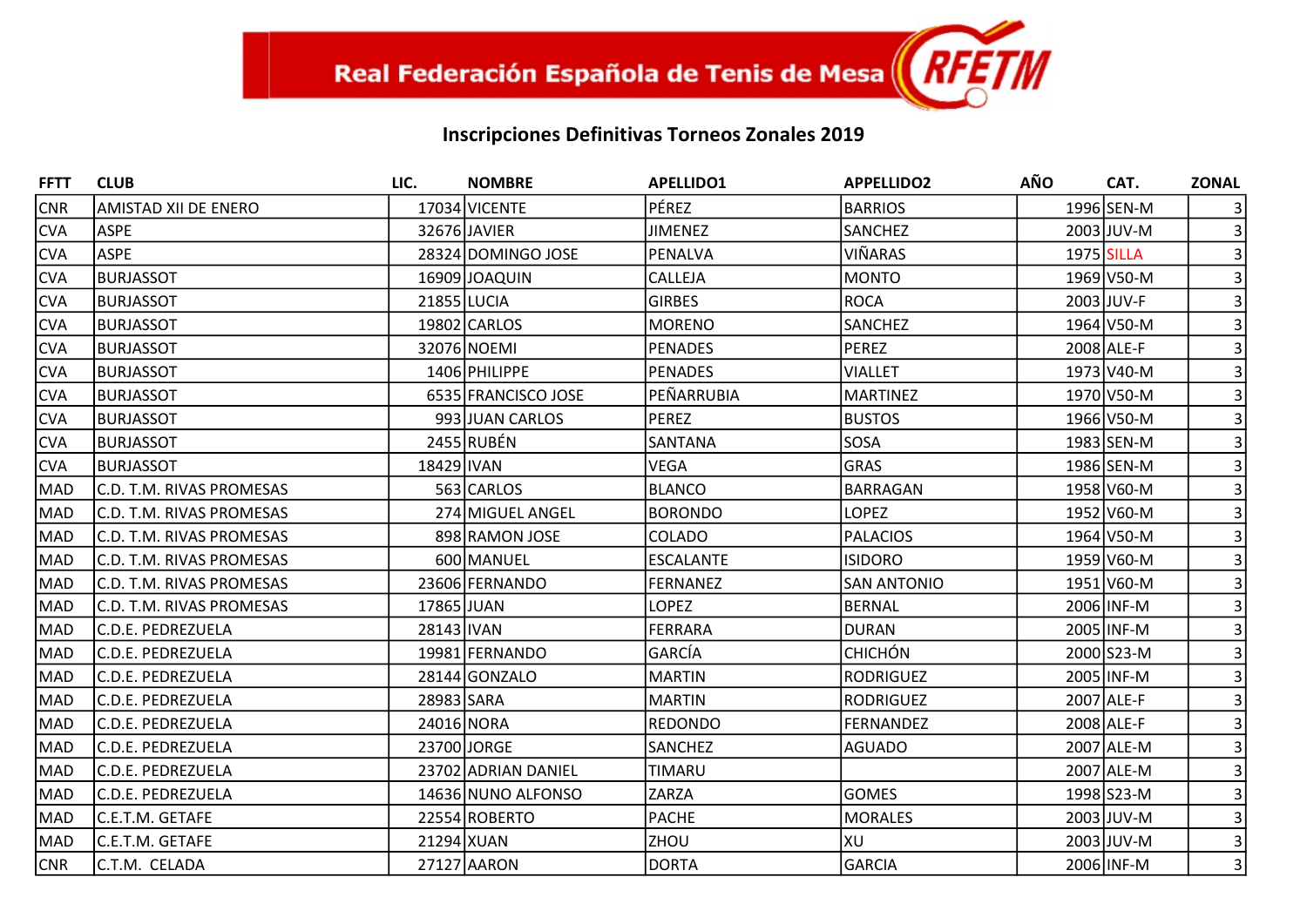| <b>FFTT</b> | <b>CLUB</b>                  | LIC.        | <b>NOMBRE</b>       | <b>APELLIDO1</b> | <b>APPELLIDO2</b> | <b>AÑO</b> | CAT.       | <b>ZONAL</b>   |
|-------------|------------------------------|-------------|---------------------|------------------|-------------------|------------|------------|----------------|
| <b>CNR</b>  | C.T.M. CELADA                |             | 28806 PABLO         | <b>HERNANDEZ</b> | <b>MENDEZ</b>     |            | 2003 JUV-M |                |
| <b>CNR</b>  | C.T.M. CELADA                |             | 28645 SAMEER ANAND  | <b>KHIANI</b>    | MOHINANI          |            | 2006 INF-M |                |
| <b>CNR</b>  | IC.T.M. CELADA               |             | 470 JOSE OSCAR      | <b>PEREZ</b>     | <b>EXPOSITO</b>   |            | 1957 V60-M |                |
| <b>CVA</b>  | <b>C.T.T. ALZIRA</b>         |             | 16475 SERGIO        | <b>BELENGUER</b> | <b>NAVARRO</b>    |            | 2003 JUV-M |                |
| <b>CVA</b>  | <b>C.T.T. ALZIRA</b>         |             | 22028 MARCO ANTONIO | <b>GARCIA</b>    | RICHART           |            | 1973 V40-M |                |
| CVA         | C.T.T. ALZIRA                | 19998 SERGI |                     | <b>GOMEZ</b>     | <b>PERIS</b>      |            | 2004 JUV-M |                |
| <b>CVA</b>  | <b>C.T.T. ALZIRA</b>         |             | 21851 JOSE CARLOS   | <b>GUILLOT</b>   | RUIZ              |            | 2003 JUV-M |                |
| <b>CVA</b>  | C.T.T. ALZIRA                |             | 7053 SALVADOR       | <b>HIDALGO</b>   | GALAN             |            | 1953 V60-M |                |
| CVA         | C.T.T. ALZIRA                |             | 10363 VICTOR        | <b>PELLICER</b>  | <b>CLIMENT</b>    |            | 1996 SEN-M |                |
| CVA         | C.T.T. ALZIRA                |             | 33774 ANDRES        | <b>PEREA</b>     | <b>LOPEZ</b>      |            | 1959 V60-M |                |
| <b>CVA</b>  | IC.T.T. ALZIRA               |             | 14649 JAVIER        | <b>RODILLA</b>   | <b>ARAQUE</b>     |            | 1998 S23-M |                |
| CVA         | C.T.T. ALZIRA                |             | 29895 MINCHO        | YANCOV           | <b>PANCHUGOV</b>  |            | 1972 V40-M |                |
| <b>CNR</b>  | <b>CD FIRGONG</b>            |             | 28831 MIGUEL        | <b>LEON</b>      | PULIDO            |            | 2004 JUV-M |                |
| <b>CNR</b>  | <b>CD FIRGONG</b>            |             | 5612 AARON          | <b>MARTINEZ</b>  | <b>LORENTE</b>    |            | 1985 SEN-M |                |
| CLM         | <b>ICD OLIAS TM</b>          |             | 31 AURELIO          | <b>BURGOS</b>    | <b>DE ANDRES</b>  |            | 1936 V60-M |                |
| CLM         | <b>ICD OLIAS TM</b>          |             | 32517 MARTIN        | CASTAÑEDA        | GARCIA            |            | 2009 BEN-M |                |
| CLM         | <b>CD OLIAS TM</b>           | 20553 NIL   |                     | CASTAÑEDA        | <b>GARCIA</b>     |            | 2005 INF-M |                |
| CLM         | <b>ICD OLIAS TM</b>          |             | 3753 JULIO ALBERTO  | <b>REDONDO</b>   | GRASA             |            | 1991 SEN-M |                |
| CLM         | ICD OLIAS TM                 |             | 5496 CARLOS M.      | <b>TARDIO</b>    | <b>DEL CERRO</b>  |            | 1963 V50-M |                |
| <b>CVA</b>  | <b>CD POBLA DE FARNALS</b>   |             | 34202 DANIEL        | AGHAJANYAN       |                   |            | 2012 BEN-M |                |
| CVA         | <b>CD POBLA DE FARNALS</b>   |             | 34204 EDDY NORIK    | AGHAJANYAN       |                   |            | 2007 ALE-M |                |
| CVA         | <b>CD POBLA DE FARNALS</b>   | 33555 EVAN  |                     | ALMAZAN          | <b>BAENA</b>      |            | 2010 BEN-M |                |
| <b>CVA</b>  | <b>CD POBLA DE FARNALS</b>   |             | 23065 JORGE         | <b>GONZALEZ</b>  | <b>CARCEL</b>     |            | 2005 INF-M |                |
| CVA         | ICD POBLA DE FARNALS         |             | 33554 ESMERALDA     | <b>PEREZ</b>     | <b>MARTINEZ</b>   |            | 2009 BEN-F |                |
| CLM         | CDB TM CIUDAD REAL           |             | 27380 ALBERTO       | <b>LOPEZ</b>     | MERLO-CORDOBA     |            | 2008 ALE-M |                |
| CLM         | <b>CDB TM CIUDAD REAL</b>    |             | 27387 ALEJANDRO     | <b>LOPEZ</b>     | MERLO-CORDOBA     |            | 2004 JUV-M |                |
| CLM         | CDB TM CIUDAD REAL           | 31198 JOSE  |                     | ROMERO           | <b>MONFORTE</b>   |            | 2003 JUV-M |                |
| <b>MAD</b>  | <b> CDE TENIS MESA PARLA</b> |             | 24090 MARIA         | <b>ALIA</b>      | <b>MARIA</b>      |            | 2005 INF-F |                |
| MAD         | <b>CDE TENIS MESA PARLA</b>  |             | 17141 ANTHONY       | CAMACHO          | <b>QUINTERO</b>   |            | 1995 SEN-M | $\overline{3}$ |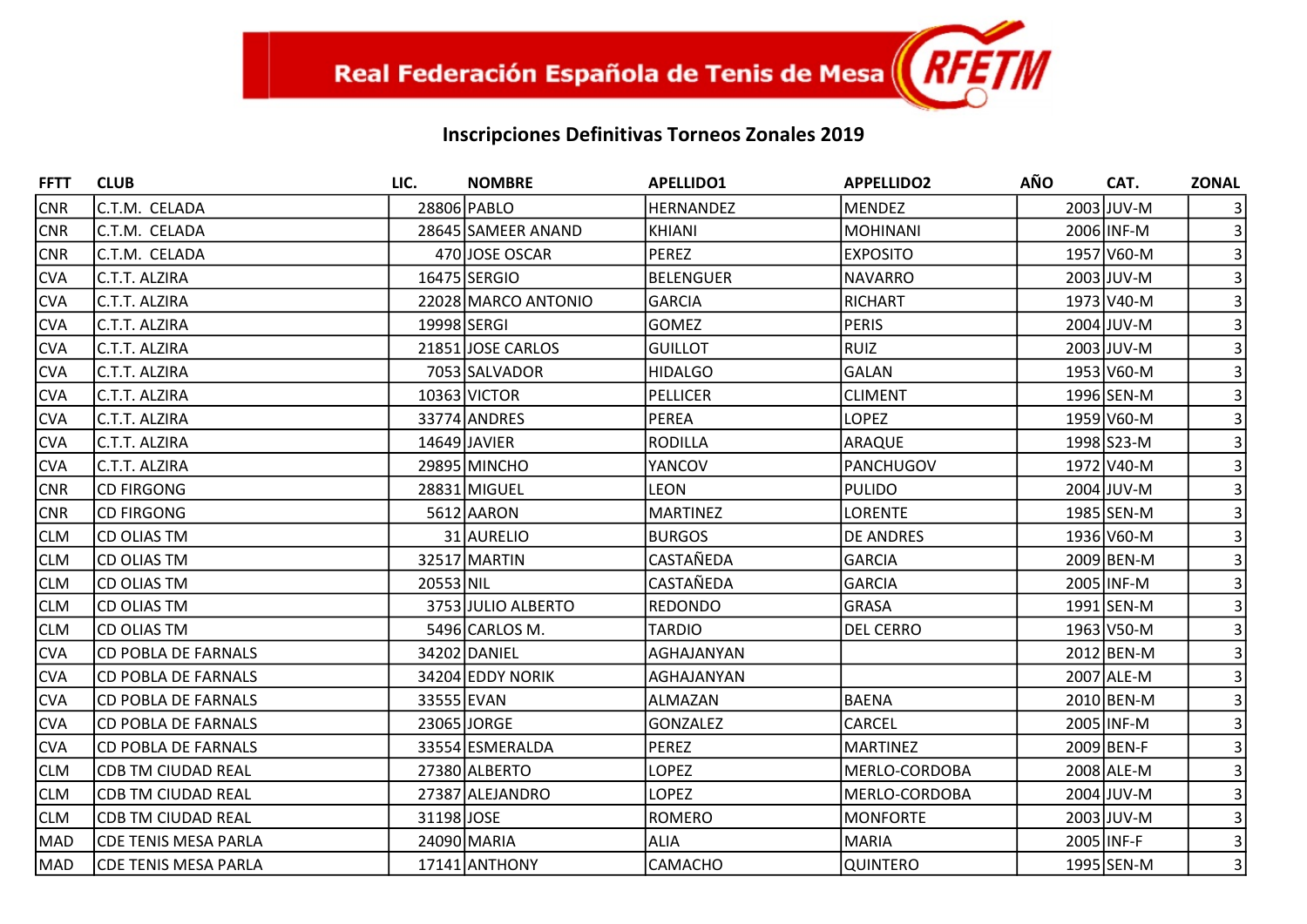| <b>FFTT</b> | <b>CLUB</b>                  | LIC.        | <b>NOMBRE</b>       | <b>APELLIDO1</b>  | <b>APPELLIDO2</b> | <b>AÑO</b> | CAT.       | <b>ZONAL</b>   |
|-------------|------------------------------|-------------|---------------------|-------------------|-------------------|------------|------------|----------------|
| MAD         | <b> CDE TENIS MESA PARLA</b> | 17322 SARA  |                     | <b>CASILLAS</b>   | <b>VARGAS</b>     |            | 1998 S23-F |                |
| <b>MAD</b>  | <b>CDE TENIS MESA PARLA</b>  |             | 19291 RAFAEL        | DE LAS HERAS      | <b>PLAZA</b>      |            | 1999 S23-M |                |
| MAD         | <b>CDE TENIS MESA PARLA</b>  |             | 20798 ADRIAN ANDRES | FERNANDEZ         | <b>GONZALEZ</b>   | 1967 PIE   |            |                |
| <b>MAD</b>  | <b> CDE TENIS MESA PARLA</b> |             | 19483 SANDRA        | FERNÁNDEZ         | <b>GUERRA</b>     |            | 1999 S23-F |                |
| MAD         | <b> CDE TENIS MESA PARLA</b> |             | 20794 PAULA         | <b>GUTIERREZ</b>  | <b>CASCALES</b>   |            | 2002 JUV-F |                |
| MAD         | <b>CDE TENIS MESA PARLA</b>  |             | 21784 HUGO          | <b>HERRERO</b>    | CERCADILLO        |            | 2003 JUV-M |                |
| MAD         | <b> CDE TENIS MESA PARLA</b> |             | 19866 ALBERTO       | LÓPEZ             | GAVILÁN           |            | 2004 JUV-M |                |
| <b>MAD</b>  | <b> CDE TENIS MESA PARLA</b> | 20777 JESÚS |                     | LÓPEZ             | JIMÉNEZ           |            | 1966 V50-M |                |
| MAD         | <b>CDE TENIS MESA PARLA</b>  |             | 14617 AITANA        | <b>MATELLANES</b> | <b>GARCÍA</b>     |            | 1999 S23-F |                |
| <b>MAD</b>  | <b>CDE TENIS MESA PARLA</b>  | 27530 FELIX |                     | MOVELLAN          | <b>LORENTE</b>    |            | 2005 INF-M |                |
| MAD         | <b>CDE TENIS MESA PARLA</b>  | 20793 RAUL  |                     | <b>MUÑOZ</b>      | <b>FERNANDEZ</b>  |            | 2000 S23-M |                |
| MAD         | <b>CDE TENIS MESA PARLA</b>  |             | 18012 MIGUEL ANGEL  | <b>PANTOJA</b>    | ANDRADE           |            | 2004 JUV-M |                |
| MAD         | <b> CDE TENIS MESA PARLA</b> |             | 19352 SERGIO        | PEÑASCAL          | <b>GARCIA</b>     |            | 1991 SEN-M |                |
| <b>MAD</b>  | <b> CDE TENIS MESA PARLA</b> | 22815 ALBA  |                     | SANZ              | <b>GARVIA</b>     |            | 2003 JUV-F |                |
| MAD         | <b>CDE TENIS MESA PARLA</b>  | 20099 YAIZA |                     | SANZ              | <b>GARVIA</b>     |            | 1998 S23-F |                |
| <b>MAD</b>  | <b> CDE TENIS MESA PARLA</b> |             | 21896 FERMIN        | SANZ              | PINILLA           |            | 1961 V50-M |                |
| MAD         | <b>CDE TENIS MESA PARLA</b>  |             | 21191 ISRAEL        | <b>SIERRA</b>     | <b>IZQUIERDO</b>  |            | 2002 JUV-M |                |
| MAD         | <b>CDE TENIS MESA PARLA</b>  |             | 23323 ANA MARIA     | <b>VERTIZ</b>     | PEREZ             |            | 2001 S23-F |                |
| MAD         | <b>COLLADO</b>               |             | 18334 ANGEL         | <b>AYUSO</b>      | <b>SERRA</b>      |            | 2000 S23-M |                |
| <b>MAD</b>  | COLLADO                      |             | 18487 DANIEL        | <b>BAILON</b>     | <b>CERRADILLO</b> |            | 2000 S23-M |                |
| MAD         | COLLADO                      | 20091 ANA   |                     | DE LA MATA        | <b>HERREROS</b>   |            | 2004 JUV-F |                |
| <b>MAD</b>  | COLLADO                      |             | 16630 JORGE         | DE LA MATA        | <b>HERREROS</b>   |            | 2000 S23-M |                |
| MAD         | COLLADO                      |             | 28348 MARIUS        | <b>FLORIN</b>     | <b>NEG</b>        |            | 1976 V40-M |                |
| <b>MAD</b>  | <b>COLLADO</b>               |             | 33448 CANDELA       | <b>GARCIA</b>     | <b>HERRANZ</b>    |            | 2010 BEN-F |                |
| MAD         | <b>COLLADO</b>               |             | 27191 MATEO         | <b>GARCIA</b>     | <b>HERRANZ</b>    |            | 2005 INF-M |                |
| <b>MAD</b>  | COLLADO                      |             | 24084 MARIO         | <b>HIDALGO</b>    | <b>HERRERO</b>    |            | 2006 INF-M |                |
| <b>MAD</b>  | COLLADO                      |             | 14656 JORGE         | <b>JIMENEZ</b>    | <b>MONTES</b>     |            | 1999 S23-M |                |
| <b>MAD</b>  | COLLADO                      |             | 20816 CANDELA       | MARTÍNEZ          | PAZ-ALBO          |            | 2004 JUV-F |                |
| MAD         | <b>COLLADO</b>               |             | 15569 JAIME         | <b>MORATA</b>     | FERNÁNDEZ         |            | 2000 S23-M | $\overline{3}$ |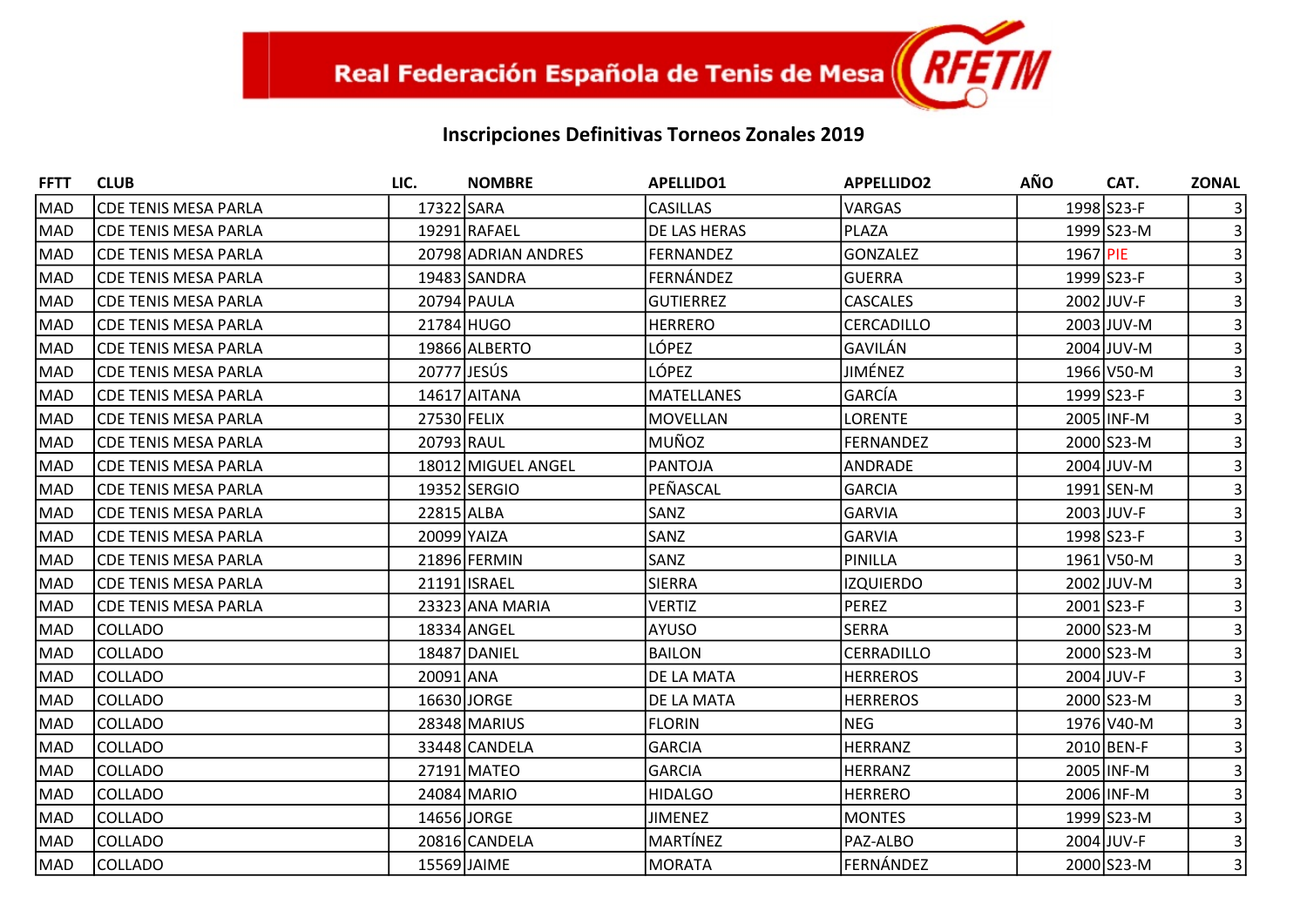| <b>FFTT</b> | <b>CLUB</b>          | LIC.        | <b>NOMBRE</b>     | <b>APELLIDO1</b> | <b>APPELLIDO2</b> | <b>AÑO</b> | CAT.       | <b>ZONAL</b>    |
|-------------|----------------------|-------------|-------------------|------------------|-------------------|------------|------------|-----------------|
| MAD         | <b>COLLADO</b>       | 31556 IZEL  |                   | <b>POLEY</b>     | LOZANO            |            | 2007 ALE-M |                 |
| MAD         | <b>COLLADO</b>       |             | 28469 ALBERTO     | <b>RODRIGUEZ</b> | <b>MALAGON</b>    |            | 2008 ALE-M |                 |
| MAD         | <b>COLLADO</b>       | 27634 JUAN  |                   | RODRIGUEZ        | <b>MALAGON</b>    |            | 2006 INF-M |                 |
| MAD         | <b>COLLADO</b>       | 22523 JUAN  |                   | RODRIGUEZ        | <b>VILCHEZ</b>    |            | 1978 V40-M |                 |
| <b>MAD</b>  | <b>COLLADO</b>       |             | 19691 ANGELA      | RODRÍGUEZ        | <b>GARCIA</b>     |            | 2005 INF-F |                 |
| MAD         | <b>COLLADO</b>       |             | 26954 JUAN CARLOS | <b>TESORO</b>    | LUQUE             |            | 2002 JUV-M |                 |
| <b>MAD</b>  | <b>COSLADA</b>       |             | 573 JOSE MIGUEL   | CANDELA          | <b>CLAUDIO</b>    |            | 1959 V60-M |                 |
| MAD         | <b>COSLADA</b>       |             | 19749 FERNANDO    | CELDRAN          | <b>ROMERO</b>     |            | 1976 V40-M |                 |
| <b>MAD</b>  | <b>COSLADA</b>       |             | 709 ANGEL         | DIAZ             | <b>ROLDAN</b>     |            | 1961 V50-M |                 |
| MAD         | <b>COSLADA</b>       |             | 339 JOSE JAVIER   | <b>GONZALEZ</b>  | <b>DE CASTRO</b>  |            | 1954 V60-M |                 |
| <b>MAD</b>  | <b>COSLADA</b>       |             | 18486 ANGEL       | <b>OLTRA</b>     | <b>ALONSO</b>     |            | 1973 V40-M |                 |
| MAD         | <b>COSLADA</b>       |             | 1213 ALBERTO      | <b>ROLDAN</b>    | <b>ARRAZOLA</b>   |            | 1969 V50-M |                 |
| <b>MAD</b>  | <b>CTM ARANJUEZ</b>  |             | 31887 HECTOR      | <b>DE GRACIA</b> | CARON             |            | 2009 BEN-M |                 |
| <b>CLM</b>  | <b>CTM ALCARREÑO</b> |             | 33556JJORGE       | <b>LOPEZ</b>     | ZAMORANO          | 2003 CL.11 |            | $\vert$ 3       |
| <b>CLM</b>  | CTM ALCARREÑO        |             | 33556 JORGE       | LOPEZ            | ZAMORANO          |            | 2003 JUV-M |                 |
| <b>CLM</b>  | CTM ALCARREÑO        |             | 21073 ALVARO      | <b>NAVARRO</b>   | <b>PALLARES</b>   |            | 1977 V40-M |                 |
| <b>CLM</b>  | CTM ALCARREÑO        | 19399 IKER  |                   | <b>NAVARRO</b>   | <b>PASTOR</b>     |            | 2002 JUV-M |                 |
| <b>CLM</b>  | <b>CTM ALCARREÑO</b> |             | 19475 JUAN CARLOS | <b>PALOMARES</b> | <b>HENCHE</b>     | 1961 PIE   |            |                 |
| <b>CLM</b>  | CTM ALCARREÑO        |             | 19475 JUAN CARLOS | <b>PALOMARES</b> | <b>HENCHE</b>     |            | 1961 V50-M |                 |
| <b>CLM</b>  | <b>CTM ALCAZAR</b>   |             | 23950 ELENA       | <b>ACERA</b>     | <b>PASCUAL</b>    | 2006 INF-F |            |                 |
| <b>CLM</b>  | <b>CTM ALCAZAR</b>   | 30836 JESUS |                   | BLAZQUEZ         | <b>GOMEZ</b>      |            | 1976 V40-M |                 |
| <b>CLM</b>  | <b>CTM ALCAZAR</b>   |             | 29693 ALEJANDRO   | CARNERO          | <b>CARTAS</b>     |            | 2005 INF-M |                 |
| <b>CLM</b>  | <b>CTM ALCAZAR</b>   |             | 20923 GUILLERMO   | DIAZ-MIGUEL      | SÁNCHEZ           |            | 1961 V50-M |                 |
| <b>CLM</b>  | <b>CTM ALCAZAR</b>   |             | 27381 ALMUDENA    | <b>FERNANDEZ</b> | <b>MORALES</b>    |            | 2004 JUV-F |                 |
| <b>CLM</b>  | <b>CTM ALCAZAR</b>   |             | 32154 DARIO       | <b>GRACIA</b>    | <b>GUILLEN</b>    |            | 2008 ALE-M |                 |
| <b>CLM</b>  | <b>CTM ALCAZAR</b>   |             | 31075 CARLA       | HERNANDEZ        | PARRAGA           |            | 2010 BEN-F |                 |
| <b>CLM</b>  | <b>CTM ALCAZAR</b>   |             | 31079 ADRIAN      | <b>LIZANO</b>    | <b>CORREAS</b>    |            | 2008 ALE-M |                 |
| <b>CLM</b>  | <b>CTM ALCAZAR</b>   |             | 31078 MIGUEL      | <b>LIZANO</b>    | <b>CORREAS</b>    |            | 2010 BEN-M |                 |
| <b>CLM</b>  | <b>CTM ALCAZAR</b>   |             | 31076 DAVID       | MARTIN-FONTECHA  | <b>MARTINEZ</b>   |            | 2010 BEN-M | $\vert 3 \vert$ |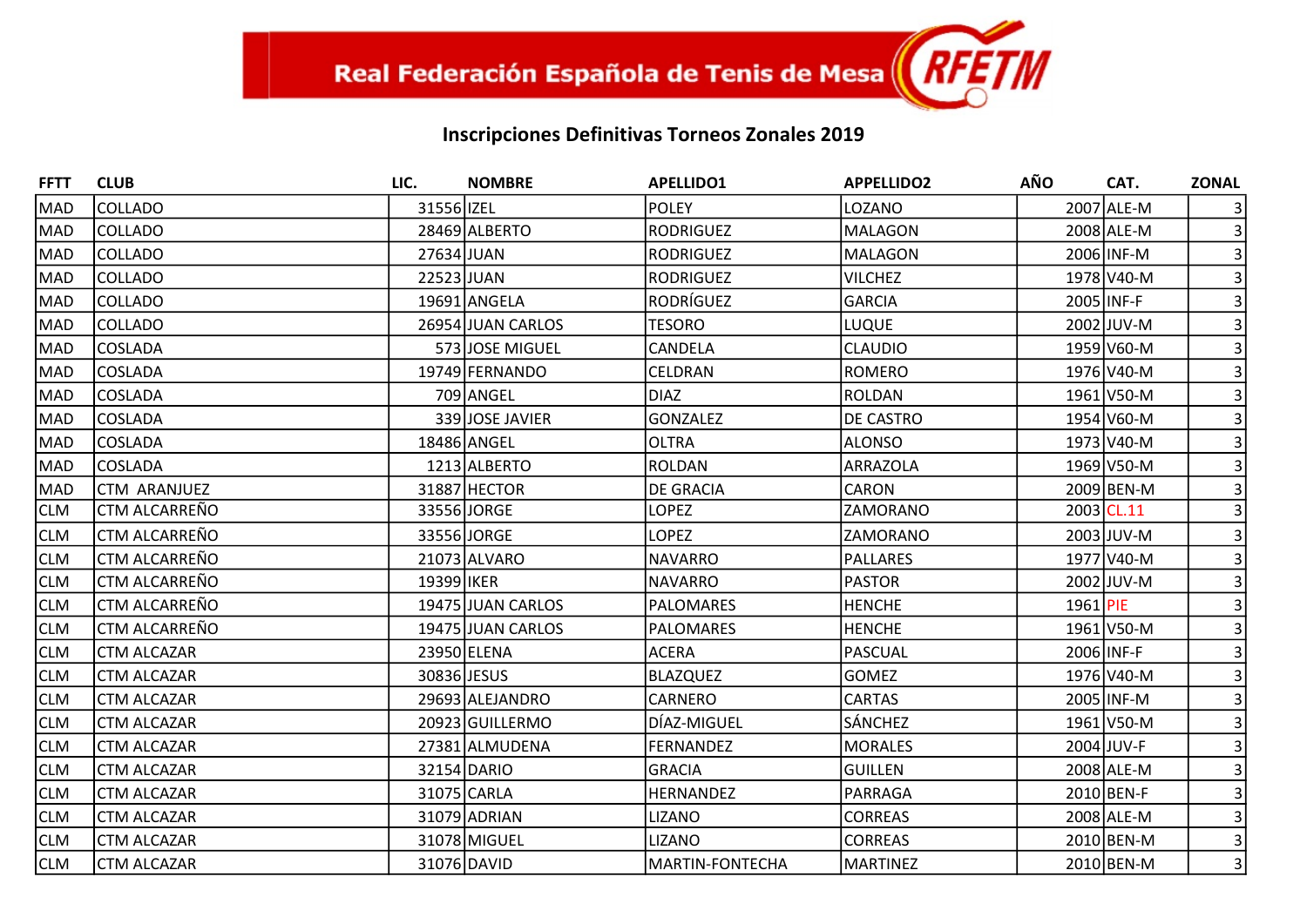| <b>FFTT</b> | <b>CLUB</b>             | LIC.        | <b>NOMBRE</b>         | <b>APELLIDO1</b>       | <b>APPELLIDO2</b> | <b>AÑO</b> | CAT.         | <b>ZONAL</b>   |
|-------------|-------------------------|-------------|-----------------------|------------------------|-------------------|------------|--------------|----------------|
| <b>CLM</b>  | <b>CTM ALCAZAR</b>      |             | 31077 PABLO           | <b>MARTIN-FONTECHA</b> | <b>MARTINEZ</b>   |            | 2008 ALE-M   |                |
| <b>CLM</b>  | <b>CTM ALCAZAR</b>      |             | 21053 MARTA           | <b>ORTEGA</b>          | <b>FABREGA</b>    |            | 2006 INF-F   |                |
| <b>CLM</b>  | <b>CTM ALCAZAR</b>      |             | 27047 DAVID           | PANADERO               | MANZANEQUE        |            | 2002 JUV-M   |                |
| <b>CLM</b>  | <b>CTM ALCAZAR</b>      |             | 22245 MARTA           | RUIZ                   | ROMERO            |            | 2006 INF-F   |                |
| <b>CLM</b>  | <b>CTM ALCAZAR</b>      |             | 33541 PAULA           | SANCHEZ-MATEOS         | MANZANEQUE        |            | $2010$ BEN-F |                |
| <b>CLM</b>  | <b>CTM ALCAZAR</b>      |             | 22572 MARIA           | VILLANUEVA             | <b>PANTOJA</b>    |            | 2006 INF-F   |                |
| <b>CLM</b>  | <b>CTM ALCAZAR</b>      |             | 29694 WEIJUN          | <b>ZHOU</b>            |                   |            | 2005 INF-M   |                |
| <b>CLM</b>  | <b>CTM ALCAZAR</b>      |             | 21954 ZUHUA           | <b>ZHOU</b>            | <b>ZHAN</b>       |            | 1970 V50-M   |                |
| <b>CVA</b>  | <b>CTM ALCOY</b>        |             | 736 ALFREDO           | <b>GISBERT</b>         | <b>IBORRA</b>     |            | 1961 V50-M   |                |
| <b>CVA</b>  | <b>CTM ALCOY</b>        |             | 21875 CRISTOBAL       | <b>OLLER</b>           | <b>MOLINA</b>     |            | 1969 V50-M   |                |
| <b>CVA</b>  | <b>CTM ALCOY</b>        |             | 19495 PABLO           | <b>PRATS</b>           | <b>PASCUAL</b>    |            | 2000 S23-M   |                |
| <b>CLM</b>  | <b>CTM AZARQUIEL</b>    |             | 15703 RUBEN           | RABADAN                | <b>MUÑOZ</b>      |            | 1980 V40-M   |                |
| <b>MAD</b>  | <b>CTM BOADILLA</b>     |             | 27820 RAIAN           | APARISI                | PRADO             |            | 2006 INF-M   |                |
| <b>MAD</b>  | <b>CTM BOADILLA</b>     |             | 26965 DIEGO           | CANALEJO               | <b>GOMEZ</b>      |            | 2006 INF-M   |                |
| <b>MAD</b>  | <b>CTM BOADILLA</b>     |             | 7622 PILAR            | <b>GARCIA</b>          | SORIANO           |            | 1998 S23-F   |                |
| <b>MAD</b>  | <b>CTM BOADILLA</b>     |             | 30720 ALBERTO         | <b>GOMEZ</b>           | <b>SERRANO</b>    |            | 2004 JUV-M   |                |
| <b>MAD</b>  | <b>CTM BOADILLA</b>     |             | 22729 MIGUEL          | <b>JIMENEZ</b>         | <b>LEON</b>       |            | 2008 ALE-M   |                |
| <b>MAD</b>  | <b>CTM BOADILLA</b>     |             | 18640 MARIA DEL PILAR | MARTIN                 | <b>PALACIOS</b>   |            | 1999 S23-F   |                |
| <b>MAD</b>  | <b>CTM BOADILLA</b>     |             | 27823 MANUEL VALERIY  | MOYA                   | PAUL              |            | 2004 JUV-M   |                |
| <b>MAD</b>  | <b>CTM BOADILLA</b>     | 29756 LUCIA |                       | <b>PERDICES</b>        | <b>MARTIN</b>     |            | 2008 ALE-F   |                |
| <b>MAD</b>  | <b>CTM BOADILLA</b>     | 22728 RAUL  |                       | SEBASTIAN              | <b>ESCOLANO</b>   |            | 2009 BEN-M   |                |
| <b>MAD</b>  | <b>CTM BOADILLA</b>     |             | 28085 ALBERTO         | <b>SUAREZ</b>          | <b>LOPEZ</b>      |            | 2006 INF-M   |                |
| <b>MAD</b>  | <b>CTM BOADILLA</b>     | 29347 SARA  |                       | <b>SUAREZ</b>          | <b>LOPEZ</b>      |            | 2008 ALE-F   |                |
| <b>MAD</b>  | <b>CTM BOADILLA</b>     |             | 23391 GONZALO         | <b>ZABALLOS</b>        | <b>GALAN</b>      |            | 2005 INF-M   |                |
| <b>MAD</b>  | <b>CTM BOADILLA</b>     |             | 23393 MIGUEL          | <b>ZABALLOS</b>        | <b>GALAN</b>      |            | 2008 ALE-M   |                |
| <b>CVA</b>  | <b>CTM COSTA AZAHAR</b> |             | 28116 BRUNO           | BALDINO                |                   |            | 1965 V50-M   |                |
| <b>CVA</b>  | <b>CTM COSTA AZAHAR</b> |             | 1196 JORGE            | <b>BOSCA</b>           | <b>NAVARRO</b>    |            | 1969 V50-M   |                |
| <b>CVA</b>  | <b>CTM COSTA AZAHAR</b> |             | 17970 JOSE MARÍA      | <b>BREVA</b>           | <b>MIGUEL</b>     |            | 1963 V50-M   |                |
| <b>CVA</b>  | CTM COSTA AZAHAR        |             | 30127 ENRIQUE         | <b>BUCERO</b>          | <b>MARTINEZ</b>   |            | 2001 S23-M   | $\overline{3}$ |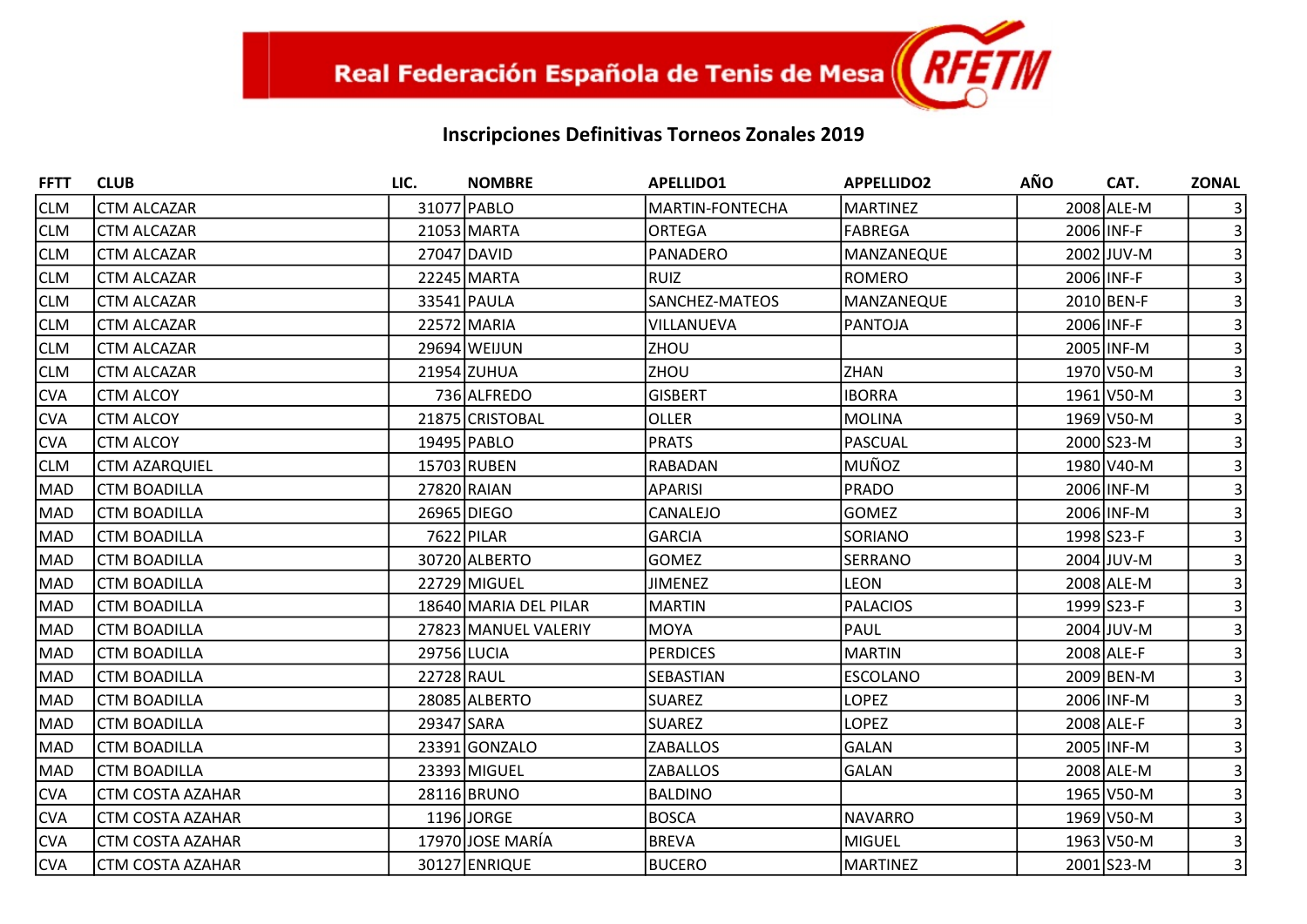| <b>FFTT</b> | <b>CLUB</b>             | LIC.        | <b>NOMBRE</b>         | <b>APELLIDO1</b> | <b>APPELLIDO2</b> | <b>AÑO</b> | CAT.       | <b>ZONAL</b>   |
|-------------|-------------------------|-------------|-----------------------|------------------|-------------------|------------|------------|----------------|
| <b>CVA</b>  | <b>CTM COSTA AZAHAR</b> |             | 30129 ALVARO          | <b>CARRILLO</b>  | <b>DOMINGUEZ</b>  |            | 2002 JUV-M |                |
| <b>CVA</b>  | <b>CTM COSTA AZAHAR</b> |             | 31144 JORGE           | <b>GARCIA</b>    | FELIPE            |            | 2007 ALE-M |                |
| <b>CVA</b>  | CTM COSTA AZAHAR        |             | 28113 PABLO           | <b>GARCIA</b>    | <b>FELIPE</b>     |            | 2003 JUV-M |                |
| <b>CVA</b>  | <b>CTM COSTA AZAHAR</b> |             | 34381 REBECA          | <b>GARCIA</b>    | MIRALLES          |            | 2007 ALE-F |                |
| <b>CVA</b>  | CTM COSTA AZAHAR        |             | 30130 MARC            | <b>GRAMATGE</b>  | <b>BENEDITO</b>   |            | 2004 JUV-M |                |
| <b>CVA</b>  | <b>CTM COSTA AZAHAR</b> |             | 28114 JOSEP ANTONI    | <b>GRAMATGE</b>  | GARCIA            |            | 1970 V50-M |                |
| <b>CVA</b>  | CTM COSTA AZAHAR        |             | 21039 JUAN IGNACIO    | <b>IRANZO</b>    | REIG              |            | 1968 V50-M |                |
| <b>CVA</b>  | <b>CTM COSTA AZAHAR</b> |             | 7031 OSCAR            | MAGDALENA        | <b>CASTILLO</b>   |            | 1974 V40-M |                |
| <b>CVA</b>  | <b>CTM COSTA AZAHAR</b> |             | 28112 JUAN FRANCISCO  | <b>MARIN</b>     | <b>TORRES</b>     |            | 2004 JUV-M |                |
| <b>CVA</b>  | CTM COSTA AZAHAR        |             | 31145 CARLOS          | MONFORT          | CANTERO           |            | 2008 ALE-M |                |
| <b>CVA</b>  | CTM COSTA AZAHAR        |             | 21045 JUAN CARLOS     | <b>OLIVER</b>    | MORENO            |            | 2002 JUV-M |                |
| <b>CVA</b>  | <b>CTM COSTA AZAHAR</b> | 29784 TONI  |                       | <b>OLIVER</b>    | MORENO            |            | 2007 ALE-M |                |
| <b>CVA</b>  | CTM COSTA AZAHAR        |             | 28117 ROBERTO ANTONIO | PIZARROSO        | <b>AZNAR</b>      |            | 1964 V50-M |                |
| <b>CVA</b>  | <b>CTM COSTA AZAHAR</b> | 28118 JAIME |                       | <b>PUIG</b>      | BALAGUER          |            | 1954 V60-M |                |
| <b>CVA</b>  | CTM COSTA AZAHAR        |             | 19105 ERNEST          | RODRIGO          | MORENO            |            | 2001 S23-M |                |
| <b>CVA</b>  | <b>CTM COSTA AZAHAR</b> |             | 8636 JOSE MANUEL      | ROMERO           | RODRIGUEZ         |            | 1968 V50-M |                |
| <b>CVA</b>  | CTM COSTA AZAHAR        |             | 29950 HECTOR          | <b>ROSICH</b>    | MAYOR             |            | 2003 JUV-M |                |
| <b>CVA</b>  | CTM COSTA AZAHAR        |             | 32514 ANDREA          | <b>SANCHEZ</b>   | <b>ALEDO</b>      |            | 2003 JUV-F |                |
| <b>CVA</b>  | CTM COSTA AZAHAR        |             | 31147 DAVID           | <b>SANCHEZ</b>   | ALEDO             |            | 2006 INF-M |                |
| <b>CVA</b>  | CTM COSTA AZAHAR        |             | 30125 MIGUEL          | <b>SANCHEZ</b>   | GARCIA            |            | 1987 SEN-M |                |
| <b>CVA</b>  | CTM COSTA AZAHAR        |             | 31146 LUCAS           | <b>TEN BOKUM</b> | LAHOZ             |            | 2007 ALE-M |                |
| <b>CVA</b>  | <b>CTM COSTA AZAHAR</b> |             | 21041 DANIEL          | <b>TIRADO</b>    | FERNANDEZ         |            | 2001 S23-M |                |
| <b>MAD</b>  | CTM EL ALAMO            |             | 22237 MARTA           | <b>LEON</b>      | <b>GONZALEZ</b>   |            | 1970 V50-F |                |
| <b>MAD</b>  | ICTM EL ALAMO           |             | 23743 CARMEN          | <b>TORRES</b>    | <b>LEON</b>       |            | 2007 ALE-F |                |
| <b>MAD</b>  | CTM EL ALAMO            |             | 22238 FERNANDO        | <b>TORRES</b>    | <b>LEON</b>       |            | 2005 INF-M |                |
| <b>CVA</b>  | <b>CTM ELDA</b>         |             | 20684 DARIO           | <b>CASCALES</b>  | CASTELLO          |            | 2006 INF-M |                |
| <b>CVA</b>  | <b>CTM ELDA</b>         |             | 33717 MARIO           | <b>CUENCA</b>    | PEINADO           |            | 2008 ALE-M |                |
| <b>CVA</b>  | <b>CTM ELDA</b>         |             | 34068 PABLO           | <b>DELTELL</b>   | GARCIA            |            | 2008 ALE-M |                |
| <b>CVA</b>  | <b>CTM ELDA</b>         |             | 34277 JAVIER          | GARCIA           | <b>BIOSCA</b>     |            | 2007 ALE-M | $\overline{3}$ |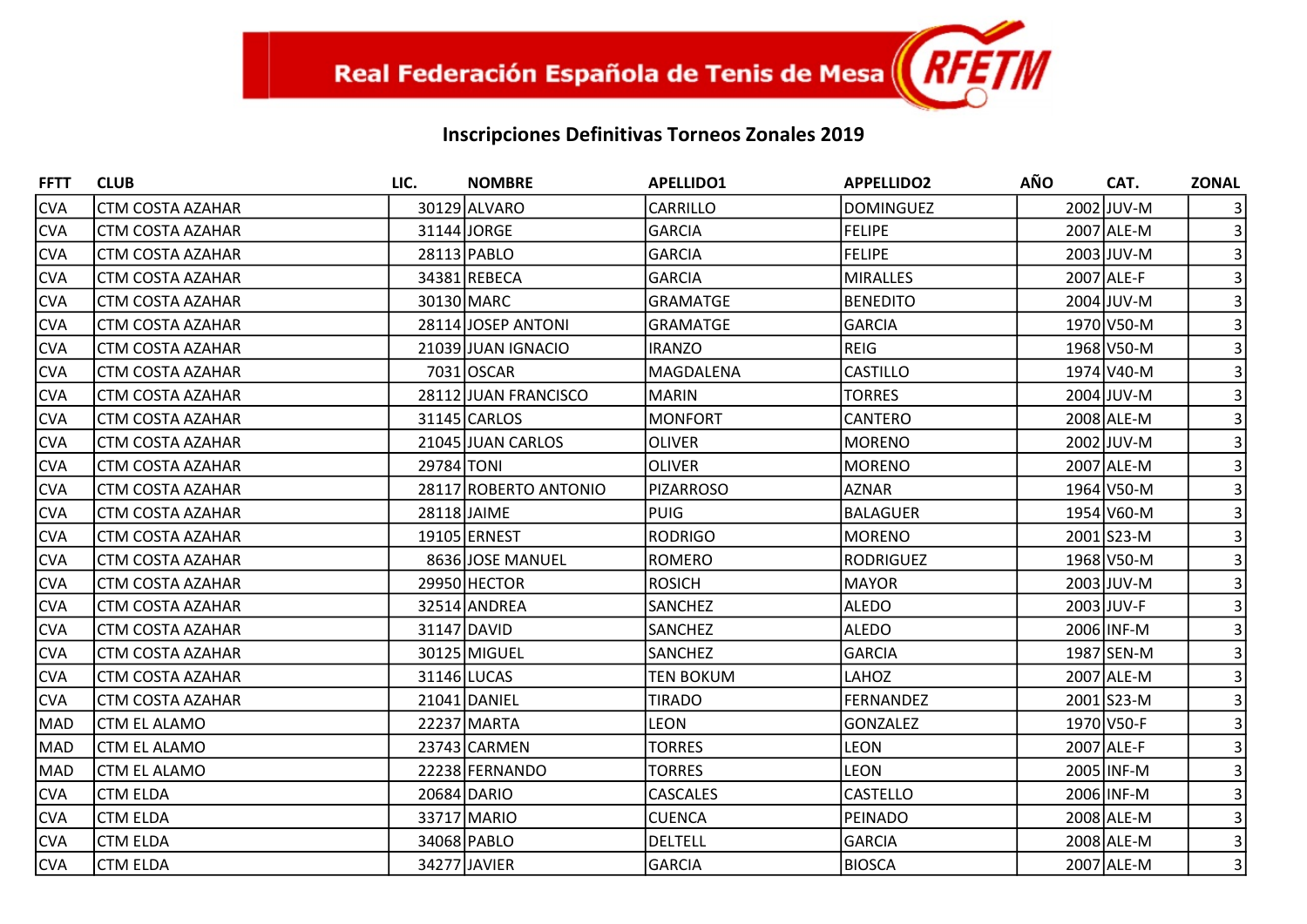| <b>FFTT</b> | <b>CLUB</b>         | LIC.       | <b>NOMBRE</b>        | <b>APELLIDO1</b> | <b>APPELLIDO2</b> | <b>AÑO</b> | CAT.       | <b>ZONAL</b>   |
|-------------|---------------------|------------|----------------------|------------------|-------------------|------------|------------|----------------|
| <b>CVA</b>  | <b>CTM ELDA</b>     | 30501 JUAN |                      | Gil              | SANSANO           |            | 2006 INF-M |                |
| MAD         | <b>CTM PROGRESO</b> |            | 10693 JOSE MANUEL    | <b>AVILA</b>     | <b>MELINS</b>     |            | 1964 V50-M |                |
| <b>MAD</b>  | <b>CTM PROGRESO</b> |            | 32486 PETRA          | CASANOVA         | <b>NAVARRO</b>    |            | 1961 V50-F |                |
| MAD         | <b>CTM PROGRESO</b> |            | 23731 MARIA JESUS    | <b>DELGADO</b>   | <b>MORALES</b>    |            | 1962 V50-F |                |
| MAD         | <b>CTM PROGRESO</b> |            | 22901 ANTONIO        | FERNANDEZ        | <b>CRUCETA</b>    |            | 2000 S23-M |                |
| MAD         | <b>CTM PROGRESO</b> |            | 24177 JORGE          | <b>FERNANDEZ</b> | <b>CRUCETA</b>    |            | 2006 INF-M |                |
| MAD         | <b>CTM PROGRESO</b> |            | 32112 MARIA VICTORIA | <b>GARCIA</b>    | <b>GARCIA</b>     |            | 1968 V50-F |                |
| MAD         | <b>CTM PROGRESO</b> |            | 32387 VICTOR         | <b>GOMEZ</b>     | <b>GARCIA</b>     |            | 2005 INF-M |                |
| <b>MAD</b>  | <b>CTM PROGRESO</b> |            | 29417 FRANCISCO      | <b>GOMEZ</b>     | <b>MARQUEZ</b>    |            | 1967 V50-M |                |
| MAD         | <b>CTM PROGRESO</b> |            | 33540 Mª ELENA       | <b>LOPEZ</b>     | <b>FERNANDEZ</b>  |            | 1971 V40-F |                |
| <b>MAD</b>  | <b>CTM PROGRESO</b> |            | 19345 CEFERINO       | MAESTU           | <b>UNTURBE</b>    |            | 1954 V60-M |                |
| <b>MAD</b>  | <b>CTM PROGRESO</b> |            | 27091 JAVIER         | MARIN            | <b>CORROCHANO</b> | 1973 PIE   |            |                |
| MAD         | <b>CTM PROGRESO</b> |            | 27091 JAVIER         | <b>MARIN</b>     | CORROCHANO        |            | 1973 V40-M |                |
| <b>MAD</b>  | <b>CTM PROGRESO</b> | 27090 LARA |                      | <b>MARIN</b>     | <b>LEAL</b>       | 2005 INF-F |            |                |
| MAD         | <b>CTM PROGRESO</b> |            | 4918 JAIME           | <b>MONCHO</b>    | RAYNAUD           |            | 1960 V60-M |                |
| MAD         | <b>CTM PROGRESO</b> |            | 14707 RAFAEL         | <b>OCAÑA</b>     | <b>IGLESIAS</b>   |            | 1963 V50-M |                |
| <b>MAD</b>  | <b>CTM PROGRESO</b> | 28986 NOA  |                      | PAYO             | <b>ROJO</b>       |            | 2008 ALE-F |                |
| MAD         | <b>CTM PROGRESO</b> |            | 27429 RAFAEL         | <b>PORTERO</b>   | <b>PEREZ</b>      |            | 2005 INF-M |                |
| <b>CLM</b>  | <b>CTM TOLEDO</b>   |            | 21035 DANIEL         | <b>CASTRO</b>    | YAGÜE             |            | 1999 S23-M |                |
| <b>CLM</b>  | <b>CTM TOLEDO</b>   |            | 1077 BRAULIO         | <b>GAYOSO</b>    | <b>GARCIA</b>     |            | 1967 V50-M |                |
| <b>CLM</b>  | <b>CTM TOLEDO</b>   |            | 11118 ALBERTO        | <b>MARTIN</b>    | <b>VENTAS</b>     |            | 1990 SEN-M |                |
| <b>CLM</b>  | <b>CTM TOLEDO</b>   |            | 15608 ALVARO         | PEREZ            | <b>HOYOS</b>      |            | 1992 SEN-M |                |
| <b>CLM</b>  | <b>CTM TOLEDO</b>   |            | 1708 JOSE ALBERTO    | <b>RESUELA</b>   | AREVALO           |            | 1977 V40-M |                |
| <b>CVA</b>  | CTM. ILICITANO      |            | 943 JOSE ANTONIO     | <b>TEJUELO</b>   | <b>GARCIA</b>     |            | 1965 V50-M |                |
| <b>CVA</b>  | <b>CTT ALGEMESI</b> |            | 22001 RAIMON         | <b>BELENGUER</b> | <b>LLOPIS</b>     |            | 1968 V50-M |                |
| <b>CVA</b>  | <b>CTT ALGEMESI</b> |            | 27428 BENJAMIN       | <b>ESTEVE</b>    | <b>MASIA</b>      |            | 1972 V40-M |                |
| <b>CVA</b>  | <b>CTT ALGEMESI</b> |            | 15628 FEDERICO JOSE  | <b>GARCIA</b>    | <b>MAGRANER</b>   |            | 1971 V40-M |                |
| <b>CVA</b>  | <b>CTT ALGEMESI</b> | 21989 IVAN |                      | MONJE            | CAMARASA          | 1993 CL.11 |            |                |
| <b>CVA</b>  | <b>CTT ALGEMESI</b> |            | 27470 MANEL          | PEREZ            | <b>ESTEVE</b>     |            | 2003 JUV-M | $\overline{3}$ |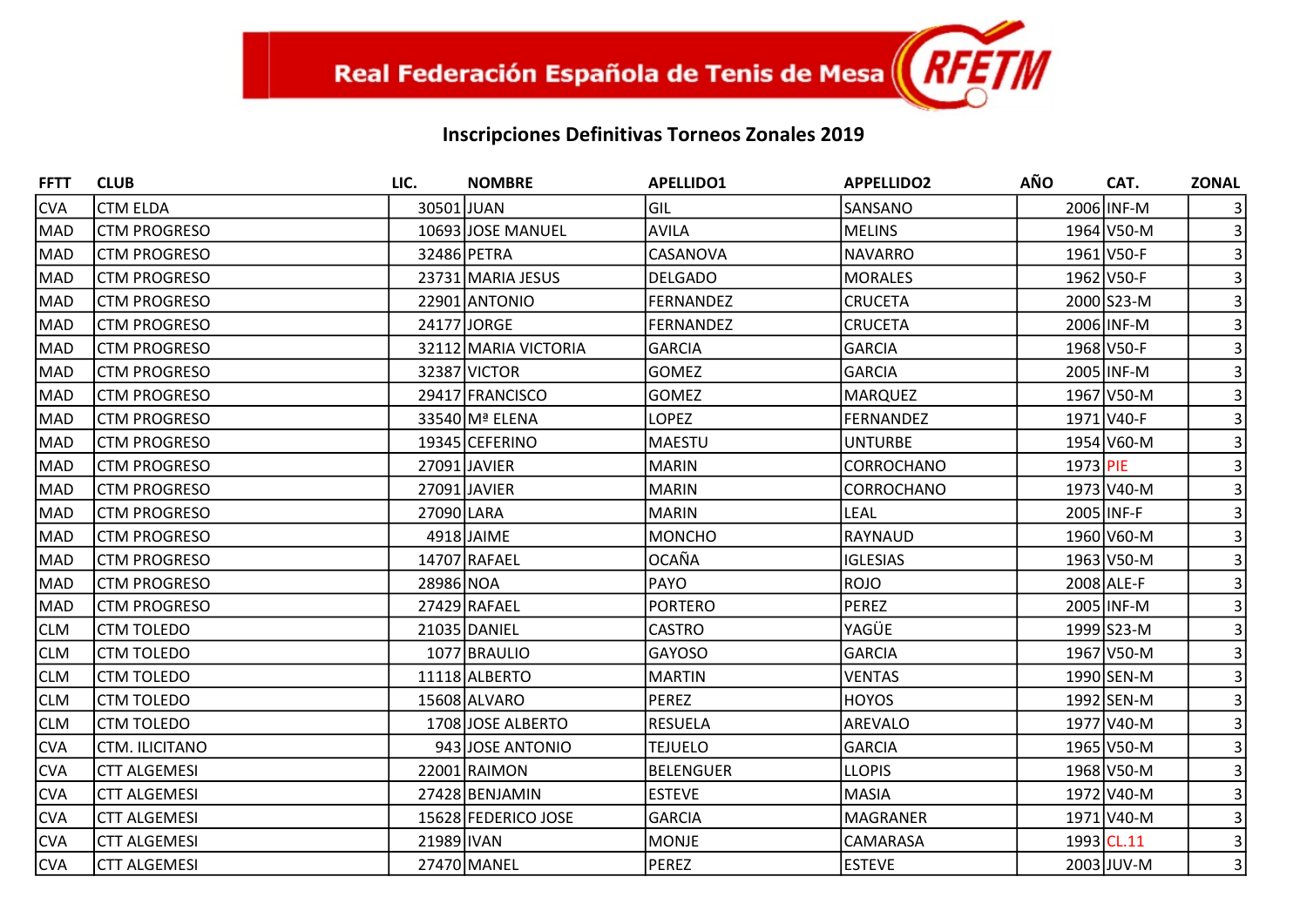| <b>FFTT</b> | <b>CLUB</b>                   | LIC.               | <b>NOMBRE</b>       | <b>APELLIDO1</b>  | <b>APPELLIDO2</b> | <b>AÑO</b> | CAT.         | <b>ZONAL</b>   |
|-------------|-------------------------------|--------------------|---------------------|-------------------|-------------------|------------|--------------|----------------|
| <b>CVA</b>  | <b>CTT ALTEA</b>              |                    | 19791 LÁNGEL        | <b>OLAYA</b>      | <b>BERNABÉU</b>   |            | 2003 JUV-M   |                |
| <b>CVA</b>  | <b>CTT ALTEA</b>              |                    | 19792 HÉCTOR        | <b>VIDAL</b>      | <b>SÁNCHEZ</b>    |            | 2003 JUV-M   |                |
| <b>CVA</b>  | <b>CTT SANTISIMO SALVADOR</b> |                    | 20147 DAVID         | <b>BARRACHINA</b> | GIL               |            | 1978 V40-M   |                |
| <b>CVA</b>  | <b>CTT SANTISIMO SALVADOR</b> |                    | 20700 JUAN ANTONIO  | <b>BARRACHINA</b> | GIL               |            | 1970 V50-M   |                |
| <b>CVA</b>  | <b>CTT SANTISIMO SALVADOR</b> | 29796 <b>IRENE</b> |                     | BLASCO            | CABRERA           |            | 2005 INF-F   |                |
| <b>CVA</b>  | <b>CTT SANTISIMO SALVADOR</b> |                    | 27741 DAVID DEAN    | <b>BUTCOVAN</b>   |                   |            | 2008 ALE-M   |                |
| <b>CVA</b>  | <b>CTT SANTISIMO SALVADOR</b> |                    | 28111 VANESSA       | <b>FERNANDEZ</b>  | <b>BELMONTE</b>   |            | 2005 INF-F   |                |
| <b>CVA</b>  | <b>CTT SANTISIMO SALVADOR</b> |                    | 29792 ADRIA         | Gil               | <b>GUIRAO</b>     |            | 2007 ALE-M   |                |
| <b>CVA</b>  | <b>CTT SANTISIMO SALVADOR</b> |                    | 20701 SALVADOR      | <b>GIMENO</b>     | <b>OLUCHA</b>     |            | 1950 V60-M   |                |
| CVA         | <b>CTT SANTISIMO SALVADOR</b> |                    | 18255 RAQUEL        | MATEU             | <b>PASTOR</b>     | 1979 PIE   |              |                |
| <b>CVA</b>  | <b>CTT SANTISIMO SALVADOR</b> |                    | 18255 RAQUEL        | <b>MATEU</b>      | <b>PASTOR</b>     |            | 1979 V40-F   |                |
| <b>CVA</b>  | <b>CTT SANTISIMO SALVADOR</b> |                    | 34412 ADRIA         | SANCHEZ           | <b>ALVARO</b>     |            | $2004$ CL.11 |                |
| <b>CVA</b>  | <b>CTT SANTISIMO SALVADOR</b> |                    | 34412 ADRIA         | <b>SANCHEZ</b>    | <b>ALVARO</b>     |            | 2004 JUV-M   |                |
| <b>CVA</b>  | <b>CTT SANTISIMO SALVADOR</b> |                    | 34413 MARC          | <b>SANCHEZ</b>    | ALVARO            |            | 2006 INF-M   |                |
| <b>CVA</b>  | CTT SANTISIMO SALVADOR        |                    | 20150 MARCO ANTONIO | <b>VIDAL</b>      | <b>GARI</b>       |            | 1958 V60-M   |                |
| <b>CVA</b>  | <b>CTT SANTISIMO SALVADOR</b> |                    | 17927 VICENTE PEDRO | <b>VIDAL</b>      | <b>GARI</b>       |            | 1964 V50-M   |                |
| <b>CVA</b>  | DAMA DE ELCHE                 |                    | 27666 OSCAR IGOR    | <b>ALONSO</b>     | <b>SOLA</b>       |            | 1975 V40-M   |                |
| CVA         | DAMA DE ELCHE                 |                    | 409 JOSE MARIA      | DE ESPAÑA         | <b>MOYA</b>       |            | 1955 V60-M   |                |
| <b>CVA</b>  | DAMA DE ELCHE                 |                    | 19780 ALBERTO       | <b>POMARES</b>    | <b>GALLARDO</b>   |            | 2004 JUV-M   |                |
| <b>CVA</b>  | DAMA DE ELCHE                 |                    | 19777 JUAN CARLOS   | <b>POMARES</b>    | <b>GALLARDO</b>   |            | 2001 S23-M   |                |
| <b>CVA</b>  | DAMA DE ELCHE                 |                    | 19188 DIEGO         | SALAZAR           | <b>DEL TORO</b>   |            | 2001 S23-M   |                |
| <b>CVA</b>  | DAMA DE ELCHE                 |                    | 19772 EDUARDO       | <b>TELLETXEA</b>  | <b>AMESTI</b>     |            | 1966 V50-M   |                |
| <b>CVA</b>  | DAMA DE ELCHE                 |                    | 30084 ROBERTO       | <b>TITOS</b>      | <b>MOYA</b>       |            | 2008 ALE-M   |                |
| <b>CNR</b>  | <b>DEFENSE</b>                |                    | 27103 JULEN         | <b>CABRERA</b>    | <b>GARCIA</b>     |            | 2005 INF-M   |                |
| <b>CNR</b>  | <b>DEFENSE</b>                |                    | 23376 JAVIER ANDRES | <b>GARCIA</b>     | <b>RODRIGUEZ</b>  |            | 2005 INF-M   |                |
| <b>CNR</b>  | <b>DEFENSE</b>                |                    | 2086 ANGEL          | <b>GARRIDO</b>    | <b>MARTIN</b>     |            | 1980 V40-M   |                |
| <b>CNR</b>  | <b>DEFENSE</b>                |                    | 2086 ANGEL          | <b>GARRIDO</b>    | <b>MARTIN</b>     | 1980 PIE   |              | 3 <sup>1</sup> |
| <b>CNR</b>  | <b>DEFENSE</b>                |                    | 20949 ELADIO MOISES | <b>GONZALEZ</b>   | <b>MACHIN</b>     |            | 1984 SEN-M   |                |
| <b>CNR</b>  | <b>DEFENSE</b>                |                    | 27102 DARIO         | <b>HERNANDEZ</b>  | <b>BATISTA</b>    |            | 2007 ALE-M   | $\overline{3}$ |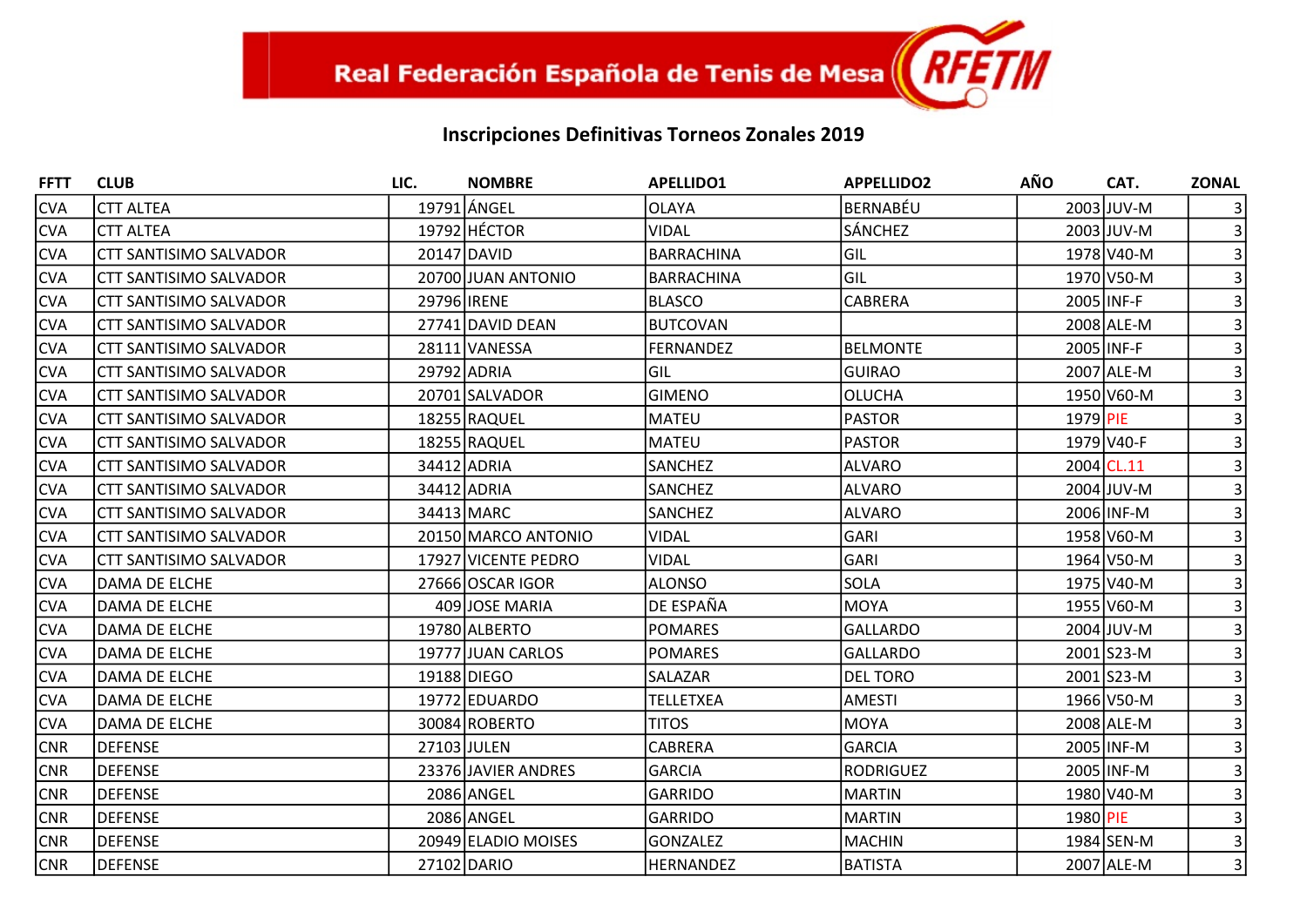| <b>FFTT</b> | <b>CLUB</b>                     | LIC.        | <b>NOMBRE</b>        | <b>APELLIDO1</b>       | <b>APPELLIDO2</b>   | <b>AÑO</b> | CAT.       | <b>ZONAL</b>   |
|-------------|---------------------------------|-------------|----------------------|------------------------|---------------------|------------|------------|----------------|
| <b>CNR</b>  | DEFENSE                         | 29253 ELIAS |                      | <b>MARTIN</b>          | <b>SANCHEZ</b>      |            | 2004 JUV-M |                |
| <b>CNR</b>  | <b>IDEFENSE</b>                 | 29257 SARA  |                      | <b>RAMOS</b>           | MARTIN              |            | 2008 ALE-F |                |
| CNR         | <b>DEFENSE</b>                  |             | 29258 AMALIA         | <b>TRIANA</b>          | <b>SANCHEZ</b>      |            | 2008 ALE-F |                |
| MAD         | FUENCARRAL - EL PARDO TM        |             | 10353 ANTONIO        | <b>BEJARANO</b>        | <b>LEON</b>         |            | 1995 SEN-M |                |
| MAD         | FUENCARRAL - EL PARDO TM        | 20093 CELIA |                      | <b>BEJARANO</b>        | LEÓN                |            | 2000 S23-F |                |
| MAD         | <b>FUENCARRAL - EL PARDO TM</b> |             | 29982 SAMUEL         | <b>BENITEZ</b>         | <b>BOTRAN</b>       |            | 2007 ALE-M |                |
| MAD         | FUENCARRAL - EL PARDO TM        |             | 14886 MARÍA          | <b>ESPEJO</b>          | GONZÁLEZ            |            | 1995 SEN-F |                |
| MAD         | FUENCARRAL - EL PARDO TM        | 32787 OLGA  |                      | SDOBNOVA               |                     |            | 1977 V40-F |                |
| MAD         | lFUENLABRADA EL TRIGAL          |             | 6190 AURELIO         | VALERO                 | VALLEJO             |            | 1978 V40-M |                |
| MAD         | FUENLABRADA TEAM                |             | 23028 FERNANDO       | CABRERA                | Icustodio           |            | 2004 JUV-M |                |
| MAD         | lFUENLABRADA TEAM               |             | 29586 NURIA          | <b>FERNANDEZ</b>       | <b>SANTOS</b>       |            | 2002 JUV-F |                |
| MAD         | lFUENLABRADA TEAM               |             | 20141 SERGIO         | <b>MEJIAS</b>          | <b>ORTEGA</b>       |            | 2000 S23-M |                |
| MAD         | FUENLABRADA TEAM                |             | 28481JORGE           | <b>RODRIGUEZ</b>       | <b>CORRALES</b>     |            | 2005 INF-M |                |
| MAD         | FUENLABRADA TEAM                |             | 34425 IGNACIO JAVIER | <b>RODRIGUEZ</b>       | ROMERO              | 1971 PIE   |            |                |
| MAD         | FUENLABRADA TEAM                |             | 4207 JAVIER          | <b>ROMAN</b>           | <b>BUITRAGO</b>     |            | 1984 SEN-M |                |
| MAD         | FUENLABRADA TEAM                | 1266 JON    |                      | URIBARRI               | <b>CRIADO</b>       |            | 1970 V50-M |                |
| MAD         | lGETAFE                         |             | 30642 RODRIGO        | <b>ALCOCER</b>         | <b>LAGUNA</b>       |            | 2007 ALE-M |                |
| MAD         | <b>SETAFE</b>                   | 30641 UNAI  |                      | <b>ORTIZ DE ZARATE</b> | RODRIGUEZ           |            | 2005 INF-M |                |
| <b>CNR</b>  | <b>GRAN CANARIA</b>             | 20624 LIUBA |                      | <b>RODRIGUEZ</b>       | <b>ROMERO</b>       |            | 2004 JUV-F |                |
| MAD         | IGUADARRAMA                     | 23637 LYDIA |                      | DE LAS HERAS           | <b>MARTIN</b>       |            | 1973 V40-F |                |
| MAD         | <b>GUADARRAMA</b>               |             | 20576 JOSE LUIS      | <b>MARTIN</b>          | RODRIGUEZ           |            | 1958 V60-M |                |
| MAD         | <b>GUADARRAMA</b>               |             | 31480 NEREA          | PEÑAS                  | IMARTIN             |            | 2006 INF-F |                |
| MAD         | <b>GUADARRAMA</b>               |             | 23218 LAURA          | <b>RODRIGUEZ</b>       | <b>DE LAS HERAS</b> |            | 2007 ALE-F |                |
| MAD         | IGUADARRAMA                     | 31154 LYDIA |                      | <b>RODRIGUEZ</b>       | <b>DE LAS HERAS</b> |            | 2002 CL.11 |                |
| MAD         | HORTALEZA TM                    |             | 19102 JUAN SANTIAGO  | <b>ABANADES</b>        | <b>BALDOMINIOS</b>  |            | 1999 S23-M |                |
| MAD         | HORTALEZA TM                    |             | 21943 ALVARO         | <b>BENITEZ</b>         | <b>DE LA FUENTE</b> |            | 2003 JUV-M |                |
| MAD         | HORTALEZA TM                    |             | 26324 ANDREA         | <b>BENITEZ</b>         | <b>DE LA FUENTE</b> |            | 2007 ALE-F |                |
| MAD         | HORTALEZA TM                    |             | 27213 VICTOR         | <b>GOMEZ</b>           | <b>SANTAMARIA</b>   |            | 2002 JUV-M |                |
| MAD         | <b>HORTALEZA TM</b>             |             | 1966 CARLOS JAVIER   | <b>GONZALEZ</b>        | MORENO              |            | 1979 V40-M | $\overline{3}$ |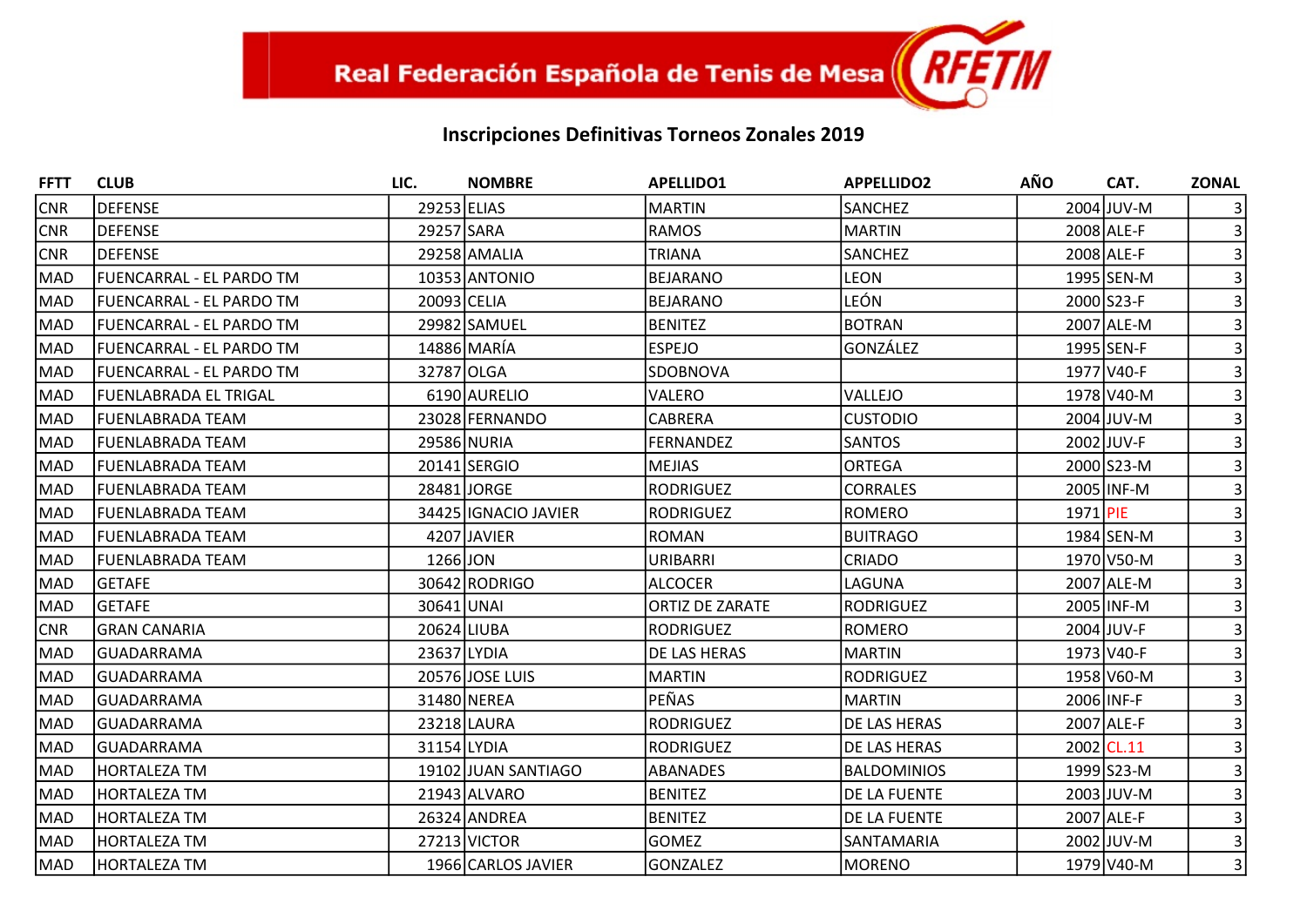| <b>FFTT</b> | <b>CLUB</b>                | LIC.               | <b>NOMBRE</b>         | <b>APELLIDO1</b>    | <b>APPELLIDO2</b> | <b>AÑO</b> | CAT.       | <b>ZONAL</b>   |
|-------------|----------------------------|--------------------|-----------------------|---------------------|-------------------|------------|------------|----------------|
| MAD         | <b>HORTALEZA TM</b>        |                    | 22922 HECTOR          | <b>GRANDA</b>       | <b>PEREZ</b>      |            | 2002 JUV-M |                |
| MAD         | <b>HORTALEZA TM</b>        |                    | 2374 ALBERTO          | <b>HERRERA</b>      | <b>MORUECO</b>    |            | 1983 SEN-M |                |
| MAD         | <b>HORTALEZA TM</b>        |                    | 34140 KARLA           | <b>PEREZ</b>        | <b>GONZALEZ</b>   |            | 2000 S23-F |                |
| MAD         | <b>HORTALEZA TM</b>        |                    | 23096 GEMA            | RELAÑO              | <b>DELGADO</b>    |            | 2002 JUV-F |                |
| MAD         | <b>HORTALEZA TM</b>        |                    | 30568 MARIA DEL PILAR | SANTAMARIA          | <b>LOPEZ</b>      |            | 1972 V40-F |                |
| MAD         | <b>HORTALEZA TM</b>        |                    | 33598 VICTOR MANUEL   | UREÑA               | <b>VARGAS</b>     |            | 1999 S23-M |                |
| <b>CVA</b>  | <b>IES LA TORRETA ELDA</b> |                    | 10383 DANIEL          | <b>BONAL</b>        | <b>LLUCH</b>      |            | 1992 SEN-M |                |
| <b>CVA</b>  | <b>IES LA TORRETA ELDA</b> |                    | 30860 JUAN MANUEL     | <b>BORDALLO</b>     | <b>AZORIN</b>     |            | 2006 INF-M |                |
| <b>CVA</b>  | <b>IES LA TORRETA ELDA</b> |                    | 5451 HIGINIO          | <b>GONZALEZ</b>     | <b>GARCIA</b>     |            | 1989 SEN-M |                |
| <b>CVA</b>  | <b>IES LA TORRETA ELDA</b> |                    | 17223 FRANCISCO       | <b>IBAÑEZ</b>       | GIL               |            | 1967 V50-M |                |
| <b>CVA</b>  | <b>IES LA TORRETA ELDA</b> |                    | 31905 OSCAR           | <b>MARCO</b>        | <b>ALBERTOS</b>   |            | 2007 ALE-M |                |
| <b>CVA</b>  | <b>IES LA TORRETA ELDA</b> |                    | 19827 AIMAR           | MARHUENDA           | <b>ASENSIO</b>    |            | 2004 JUV-M |                |
| <b>CVA</b>  | <b>IES LA TORRETA ELDA</b> |                    | 19828 CARLOS          | <b>MARTINEZ</b>     | <b>CASTILLO</b>   |            | 2001 S23-M |                |
| <b>CVA</b>  | <b>IES LA TORRETA ELDA</b> |                    | 28798 JAVIER          | <b>SANCHEZ</b>      | <b>SANCHEZ</b>    |            | 2009 BEN-M |                |
| <b>CVA</b>  | <b>IES LA TORRETA ELDA</b> | 21366 <b>IRENE</b> |                       | SÁNCHEZ             | SÁNCHEZ           |            | 2007 ALE-F |                |
| IRFETM      | INDEPENDIENTE-RFETM        | 17879 JUAN         |                       | <b>PEREZ</b>        | <b>CHICO</b>      |            | 2002 JUV-M |                |
| <b>CVA</b>  | LA VILA JOIOSA             | 21911 JOSE         |                       | <b>BOU</b>          | <b>RAMIS</b>      |            | 1967 V50-M |                |
| <b>CVA</b>  | LA VILA JOIOSA             | 14808 ADSO         |                       | CHINCHILLA          | <b>VIGUERAS</b>   |            | 1991 CL.11 |                |
| <b>CVA</b>  | LA VILA JOIOSA             |                    | 430 FRANCESC          | <b>COMPANY</b>      | <b>ZARAGOZA</b>   |            | 1956 V60-M |                |
| <b>CVA</b>  | LA VILA JOIOSA             |                    | 31149 ANGEL           | <b>FERNANDEZ</b>    | <b>GUIJARRO</b>   |            | 2005 INF-M |                |
| <b>CVA</b>  | LA VILA JOIOSA             |                    | 32404 ISMAEL          | <b>FERRANDIZ</b>    | <b>LOPEZ</b>      |            | 2007 ALE-M |                |
| <b>CVA</b>  | LA VILA JOIOSA             | 30131JOSE          |                       | GALIANA             | <b>MORENO</b>     |            | 2003 JUV-M |                |
| <b>CVA</b>  | LA VILA JOIOSA             |                    | 30132 PABLO           | <b>GALIANA</b>      | <b>MORENO</b>     |            | 2007 ALE-M |                |
| <b>CVA</b>  | LA VILA JOIOSA             |                    | 30163 YURI ALEXANDRO  | KHACHATRYAN         | <b>GRIGORYAN</b>  |            | 2007 ALE-M |                |
| <b>CVA</b>  | LA VILA JOIOSA             |                    | 30984 ADRIAN          | MUÑOZ               | DE LA FUENTE      |            | 2007 ALE-M |                |
| <b>CVA</b>  | LA VILA JOIOSA             |                    | 16912 WENCESLAO       | NARANJO             | CARRILLO          |            | 1965 V50-M |                |
| <b>CVA</b>  | LA VILA JOIOSA             |                    | 30164 PEDRO           | <b>ROCA</b>         | <b>FERNANDEZ</b>  |            | 2005 INF-M |                |
| MAD         | <b>LAS ROZAS</b>           |                    | 30510 MARTIN          | <b>ALONSO</b>       | GOMZALEZ          |            | 2006 INF-M |                |
| MAD         | <b>LAS ROZAS</b>           |                    | 21973 GUILLERMO       | <b>DE LAURENTIS</b> | <b>ZALDIVAR</b>   |            | 2007 ALE-M | $\overline{3}$ |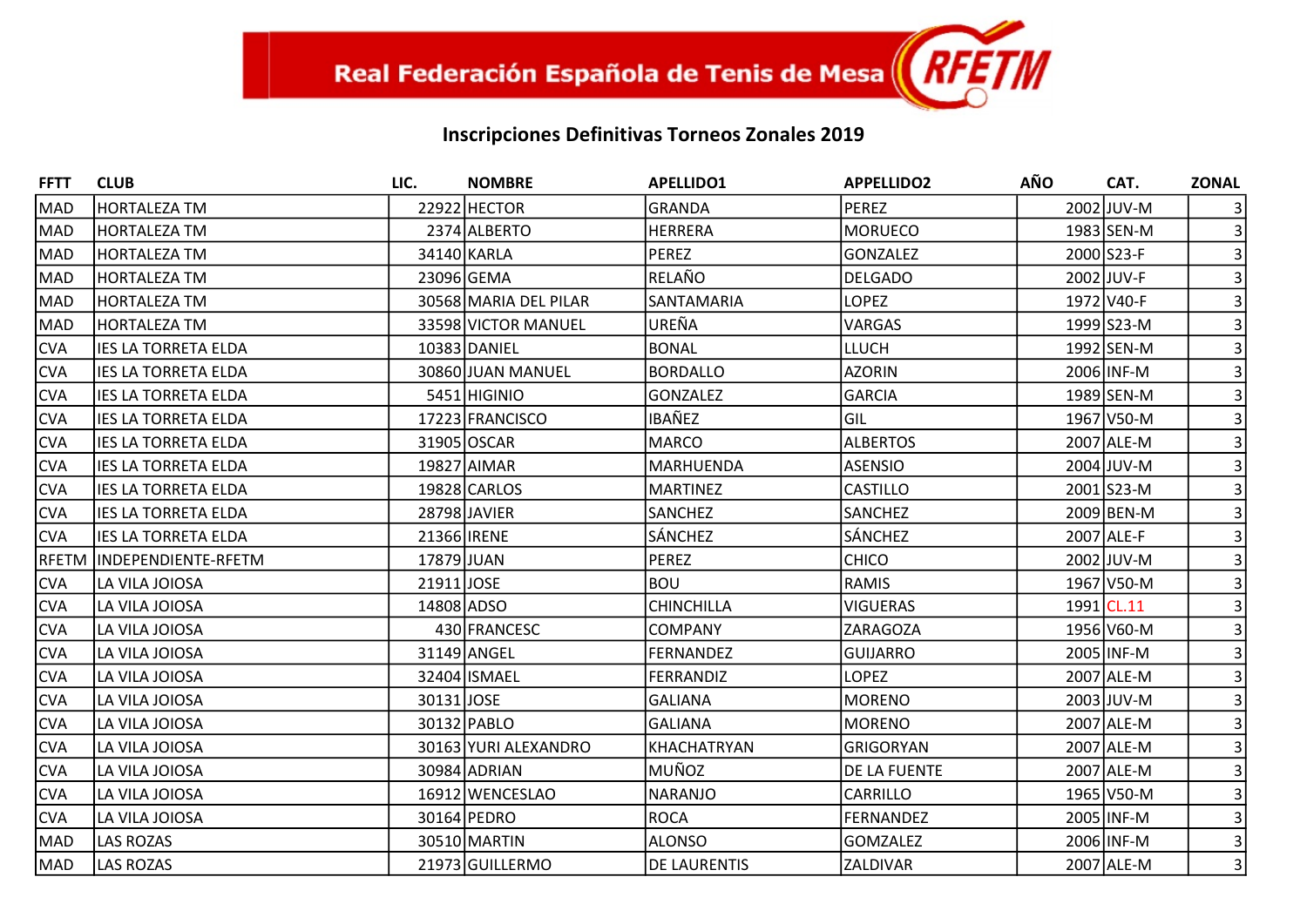| <b>FFTT</b> | <b>CLUB</b>             | LIC.        | <b>NOMBRE</b>         | <b>APELLIDO1</b>     | <b>APPELLIDO2</b> | <b>AÑO</b> | CAT.         | <b>ZONAL</b>   |
|-------------|-------------------------|-------------|-----------------------|----------------------|-------------------|------------|--------------|----------------|
| <b>MAD</b>  | <b>LAS ROZAS</b>        |             | 21972 SANCHO          | <b>DE LAURENTIS</b>  | ZALDIVAR          |            | 2005 INF-M   |                |
| <b>MAD</b>  | <b>LAS ROZAS</b>        |             | 26818 ALEJANDRO       | GARCIA               | <b>SUALDEA</b>    |            | 2005 INF-M   |                |
| MAD         | <b>LEGANES</b>          |             | 3507 SILVIA           | <b>ESCALANTE</b>     | <b>TORRES</b>     |            | 1990 SEN-F   |                |
| MAD         | <b>LEGANES</b>          |             | 10540 RAQUEL          | PEREZ                | <b>MATO</b>       |            | 1999 S23-F   |                |
| MAD         | <b>MADRID CIUDAD TM</b> |             | 27899 DIEGO           | ALMENA               | <b>NOHEDA</b>     |            | 2005 INF-M   |                |
| MAD         | MADRID CIUDAD TM        |             | 22832 ANDRES          | <b>BUITRAGO</b>      | <b>MORALES</b>    |            | 2002 JUV-M   |                |
| MAD         | <b>MADRID CIUDAD TM</b> | 31392 JESUS |                       | <b>MARTINEZ</b>      | <b>MARTIN</b>     |            | 2003 JUV-M   |                |
| <b>MAD</b>  | IMADRID CIUDAD TM       |             | 30314 MARIO           | <b>MARTINEZ</b>      | <b>MARTIN</b>     |            | $2004$ JUV-M |                |
| <b>MAD</b>  | <b>MADRID CIUDAD TM</b> |             | 7179 BORJA            | SÁNCHEZ              | LÓPEZ             |            | 1995 SEN-M   |                |
| MAD         | MADRID CIUDAD TM        |             | 28009 ROBERT DRAGOS   | <b>TOMESCU</b>       |                   |            | 2006 INF-M   |                |
| MAD         | <b>MADRID CIUDAD TM</b> |             | 30804 DAVID JERMAN    | VALENZUELA           | <b>HERNANDEZ</b>  |            | 1998 S23-M   |                |
| <b>CLM</b>  | MANZANARES              | 1335 JOSE   |                       | LOZANO               | <b>ROMERO</b>     |            | 1971 V40-M   |                |
| <b>CVA</b>  | <b>MEDITERRANEO</b>     |             | 20151 ADRIANA         | <b>BREVA</b>         | <b>ZARAGOZA</b>   |            | 2003 JUV-F   |                |
| <b>CVA</b>  | <b>MEDITERRANEO</b>     |             | 16745 MARTA           | COLOMO               | SANTONJA          |            | 2001 S23-F   |                |
| <b>CVA</b>  | <b>MEDITERRANEO</b>     |             | 32282 MIGUEL          | <b>JORDA</b>         | <b>GARCIA</b>     |            | 2005 INF-M   |                |
| <b>CVA</b>  | <b>MEDITERRANEO</b>     | 20148 SARA  |                       | MORCILLO             | CARMONA           |            | 1999 S23-F   |                |
| <b>CVA</b>  | <b>MEDITERRANEO</b>     |             | 10362 VICENT          | <b>VIDAL</b>         | <b>GARCIA</b>     |            | 1995 SEN-M   |                |
| <b>CLM</b>  | MIAMPI GUADALAJARA      |             | 34190 MARCOS          | <b>MARTIN</b>        | <b>QUIROGA</b>    |            | 2012 BEN-M   |                |
| <b>CLM</b>  | MIGUELTURRA             |             | 17362 ANGEL           | CAMBRONERO           | <b>CASTILLO</b>   |            | 1997 S23-M   |                |
| <b>CLM</b>  | MIGUELTURRA             |             | 19847 ROBERTO         | <b>FRANCES</b>       | <b>SELAS</b>      |            | 2003 JUV-M   |                |
| <b>CLM</b>  | <b>MIGUELTURRA</b>      |             | 27066 DANIEL          | MELGAR               | <b>ALDOMAR</b>    |            | 2002 JUV-M   |                |
| MAD         | <b>MOSTOLES</b>         | 21308 ANA   |                       | GONZALEZ             | <b>ANTÓN</b>      |            | 2003 JUV-F   |                |
| <b>CLM</b>  | <b>OCAÑA</b>            |             | 21050 PABLO           | <b>BOBO</b>          | PLAZA             |            | 2006 INF-M   |                |
| <b>CLM</b>  | <b>OCAÑA</b>            |             | 20824 JORGE           | <b>GARCIA-MORENO</b> | <b>CUESTA</b>     |            | 2005 INF-M   |                |
| <b>CVA</b>  | <b>PATERNA</b>          | 21237 IVAN  |                       | CABALLERO            | <b>TORRES</b>     |            | 2002 JUV-M   |                |
| <b>CVA</b>  | <b>PATERNA</b>          |             | 7627 DAVID            | <b>CHELLY</b>        |                   |            | 1971 V40-M   |                |
| <b>CVA</b>  | PATERNA                 |             | 16228 JOSE DAVID      | GADEA                | <b>BENLLOCH</b>   |            | 1961 V50-M   |                |
| <b>CVA</b>  | PATERNA                 |             | 21823 MARIO FRANCISCO | İguillem             | <b>FITO</b>       |            | 2002 JUV-M   |                |
| <b>CVA</b>  | PATERNA                 | 19915 IVAN  |                       | MARTIN               | <b>SANCHO</b>     |            | 2004 JUV-M   | $\overline{3}$ |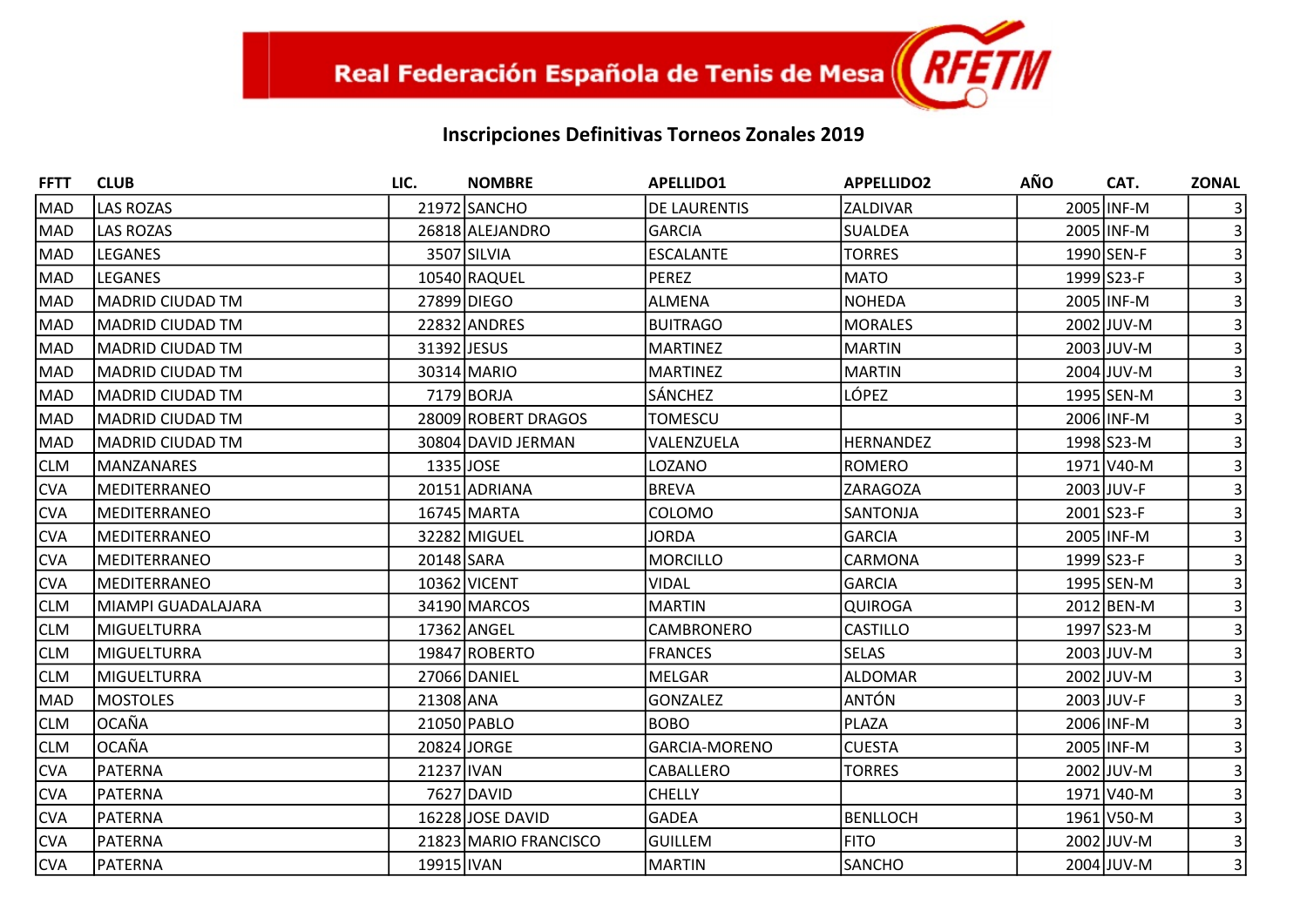| <b>FFTT</b> | <b>CLUB</b>                | LIC.       | <b>NOMBRE</b>         | <b>APELLIDO1</b> | <b>APPELLIDO2</b> | <b>AÑO</b> | CAT.       | <b>ZONAL</b>   |
|-------------|----------------------------|------------|-----------------------|------------------|-------------------|------------|------------|----------------|
| <b>CVA</b>  | <b>PATERNA</b>             |            | 20713 VICENTE         | RUIZ             | <b>GARCIA</b>     |            | 1960 V60-M |                |
| <b>CLM</b>  | IPUERTOLLANO               |            | 34076 JAVIER          | ARAGONES         | <b>VILLEGAS</b>   |            | 2008 ALE-M |                |
| <b>CLM</b>  | PUERTOLLANO                |            | 328 JOSE              | DEL CAMPO        | ZAMORA            |            | 1954 V60-M |                |
| <b>CLM</b>  | PUERTOLLANO                |            | 31567 MANUEL          | DEL CAMPO        | <b>ZAMORA</b>     |            | 1957 V60-M |                |
| <b>CLM</b>  | PUERTOLLANO                |            | 31569 ALVARO          | RUIZ             | VALENTIN          |            | 2006 INF-M |                |
| <b>CLM</b>  | PUERTOLLANO                |            | 31201 ALVARO          | <b>SERRANO</b>   | <b>HIDALGO</b>    |            | 2007 ALE-M |                |
| <b>CLM</b>  | PUERTOLLANO                | 31202 ALEX |                       | <b>TORRICO</b>   | <b>FERNANDEZ</b>  |            | 2008 ALE-M |                |
| <b>CVA</b>  | <b>REQUENA</b>             |            | 31020 MARCOS          | <b>AROCAS</b>    | <b>MASIA</b>      |            | 2006 INF-M |                |
| <b>CVA</b>  | <b>REQUENA</b>             | 34128 YAGO |                       | <b>GARCIA</b>    | <b>MARTINEZ</b>   |            | 2007 ALE-M |                |
| <b>CVA</b>  | <b>REQUENA</b>             |            | 31018 AUGUSTO         | <b>GOMEZ</b>     | <b>GOMEZ</b>      |            | 2006 INF-M |                |
| <b>CVA</b>  | REQUENA                    |            | 34127 JAIME           | <b>GOMEZ</b>     | <b>GOMEZ</b>      |            | 2007 ALE-M |                |
| <b>CVA</b>  | <b>REQUENA</b>             |            | 31016 NACHO           | LARA             | <b>HERNANDEZ</b>  |            | 2006 INF-M |                |
| <b>CVA</b>  | <b>REQUENA</b>             |            | 31019 LAURA           | <b>MARTINEZ</b>  | <b>EVANGELIO</b>  |            | 2007 ALE-F |                |
| <b>CVA</b>  | <b>REQUENA</b>             |            | 31017 ADRIAN          | PEREZ            | <b>LOPEZ</b>      |            | 2006 INF-M |                |
| MAD         | <b>RIVAS</b>               |            | 5227 JUAN             | <b>FERNANDEZ</b> | <b>MORENO</b>     |            | 1989 SEN-M |                |
| MAD         | <b>RIVAS</b>               |            | 21982 LAURA           | <b>GARCIA</b>    | <b>GARCIA</b>     |            | 2004 JUV-F |                |
| MAD         | <b>RIVAS</b>               |            | 17866 MARIA           | <b>LOPÉZ</b>     | <b>BERNAL</b>     |            | 2004 JUV-F |                |
| MAD         | <b>RIVAS</b>               |            | 31857 MARIA FERNANDA  | <b>PERDOMO</b>   | <b>RAMIREZ</b>    |            | 1995 SEN-F |                |
| MAD         | <b>RIVAS</b>               |            | 28138 DARIO           | SALCEDO          | <b>POLO</b>       |            | 2009 BEN-M |                |
| MAD         | <b>SAN SEBASTIAN REYES</b> |            | 28335 PABLO           | CANTARERO        | <b>IGLESIAS</b>   |            | 2009 BEN-M |                |
| <b>MAD</b>  | <b>SAN SEBASTIAN REYES</b> |            | 28135 MARTA           | <b>GALVEZ</b>    | <b>BURGUEÑO</b>   |            | 2007 ALE-F |                |
| MAD         | <b>SAN SEBASTIAN REYES</b> |            | 19562 RICARDO         | GARCIA           | CATALA            |            | 1957 V60-M |                |
| MAD         | <b>SAN SEBASTIAN REYES</b> |            | 7996 FRANCISCO JAVIER | <b>LOPEZ</b>     | <b>SANCHEZ</b>    |            | 1966 V50-M |                |
| <b>MAD</b>  | <b>SAN SEBASTIAN REYES</b> |            | 290 MIGUEL            | MALDONADO        | <b>VIDAL</b>      |            | 1953 V60-M |                |
| MAD         | <b>SAN SEBASTIAN REYES</b> | 8644 EVA   |                       | MATUTE           | <b>HERRERO</b>    |            | 1997 S23-F |                |
| MAD         | <b>SAN SEBASTIAN REYES</b> |            | 433 FRANCISCO JAVIER  | MENDIGUREN       | <b>GARCIA</b>     |            | 1956 V60-M |                |
| <b>MAD</b>  | <b>SAN SEBASTIAN REYES</b> |            | 21087 NOELIA          | PIN              | <b>FRANCISCO</b>  |            | 2007 ALE-F |                |
| MAD         | <b>SAN SEBASTIAN REYES</b> |            | 20909 MARCOS          | RODRÍGUEZ        | <b>ALVAREZ</b>    |            | 2004 JUV-M |                |
| MAD         | <b>SAN SEBASTIAN REYES</b> |            | 8626 ROBERTO          | <b>SANCHEZ</b>   | <b>RODRIGUEZ</b>  |            | 1999 S23-M | $\overline{3}$ |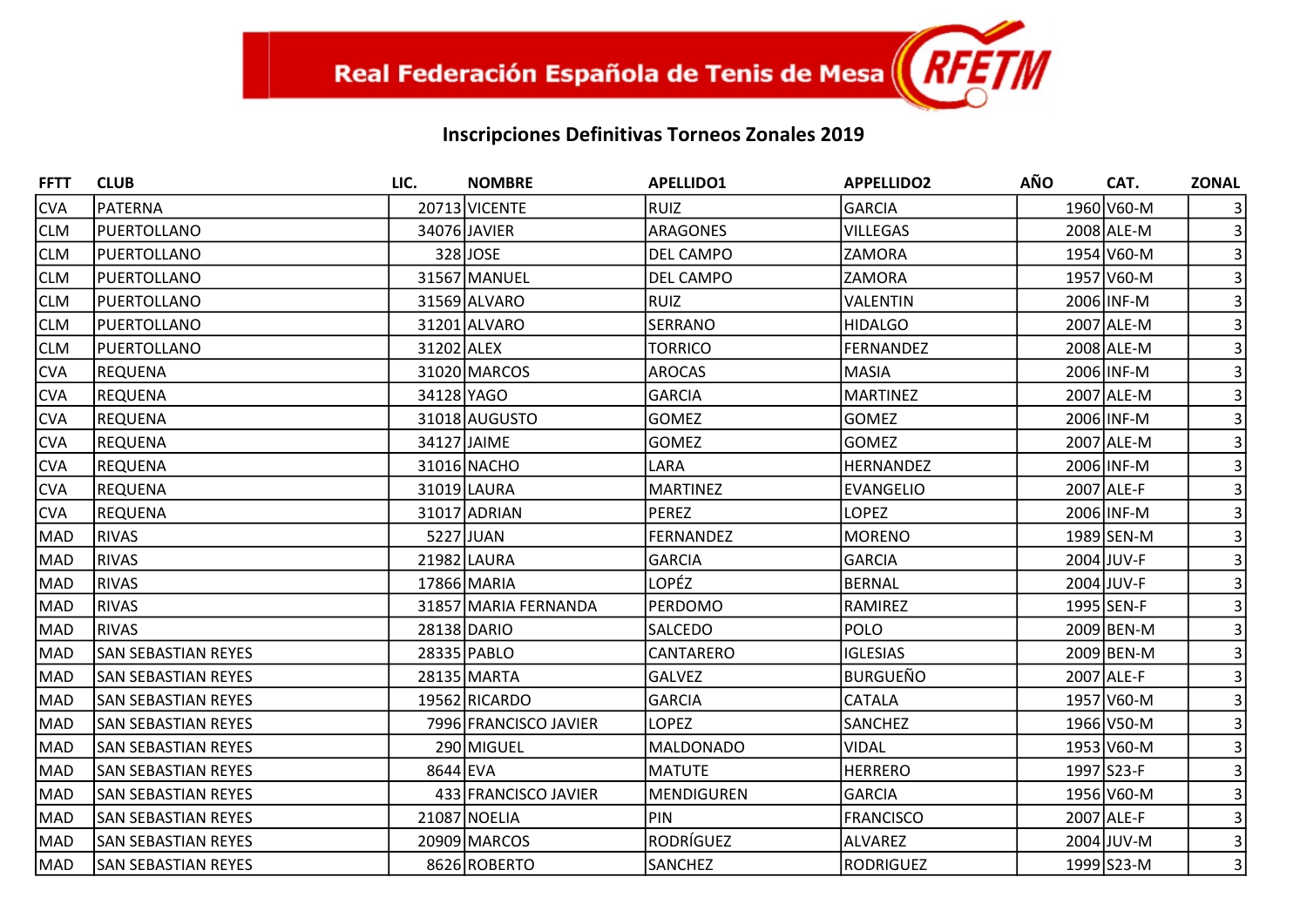| <b>FFTT</b> | <b>CLUB</b>         | LIC.               | <b>NOMBRE</b>            | <b>APELLIDO1</b> | <b>APPELLIDO2</b> | <b>AÑO</b> | CAT.       | <b>ZONAL</b>   |
|-------------|---------------------|--------------------|--------------------------|------------------|-------------------|------------|------------|----------------|
| <b>CLM</b>  | <b>SEVERO OCHOA</b> |                    | 27729 BENJAMIN           | CABALLERO        | <b>PARRA</b>      |            | 1987 SEN-M |                |
| <b>CLM</b>  | <b>SEVERO OCHOA</b> |                    | 22599 ANTONIO            | <b>CASTILLO</b>  | <b>MARTINEZ</b>   |            | 1962 V50-M |                |
| <b>CLM</b>  | ISEVERO OCHOA       | 10399 ELOY         |                          | <b>MORENO</b>    | <b>CARRETERO</b>  |            | 1982 SEN-M |                |
| <b>CLM</b>  | ISEVERO OCHOA       |                    | 411 FRANCISCO            | <b>MORENO</b>    | <b>HAMBRONA</b>   |            | 1955 V60-M |                |
| <b>CLM</b>  | <b>SEVERO OCHOA</b> |                    | 15494 FRANCISCO JAVIER   | <b>VILLAR</b>    | <b>MARTINEZ</b>   |            | 1989 SEN-M |                |
| CNR         | <b>TABOR</b>        |                    | 24203 MIGUEL             | MARTIN           | <b>BRACERO</b>    |            | 2004 JUV-M |                |
| <b>CLM</b>  | <b>TALAVERA</b>     |                    | 17881 GONZALO            | <b>HERRANZ</b>   | DE FRANCISCO      |            | 2001 S23-M |                |
| <b>CLM</b>  | <b>TALAVERA</b>     | 31462 INES         |                          | PEREZ            | <b>PACHECO</b>    |            | 2008 ALE-F |                |
| <b>CNR</b>  | <b>TEMESPIN</b>     |                    | 27096 MARIANYELA YURIKAR | BARRIGA          | <b>PEREZ</b>      |            | 2005 INF-F |                |
| <b>CNR</b>  | <b>TEMESPIN</b>     |                    | 21241 MARTA MUDAN        | <b>FERNANDEZ</b> | <b>GONZALEZ</b>   |            | 2004 JUV-F |                |
| <b>CNR</b>  | <b>TEMESPIN</b>     |                    | 28695 SHEILA             | <b>GONZALEZ</b>  | <b>VARGAS</b>     |            | 2005 INF-F |                |
| <b>CNR</b>  | <b>TEMESPIN</b>     |                    | 16505 DANIEL             | <b>LOPEZ</b>     | <b>GONZALEZ</b>   |            | 2001 S23-M |                |
| <b>CNR</b>  | <b>TEMESPIN</b>     |                    | 18389 NESTOR LUIS        | <b>PEREZ</b>     | <b>GONZALEZ</b>   |            | 1983 SEN-M |                |
| <b>CNR</b>  | <b>TEMESPIN</b>     |                    | 23659 DARIO              | ROCHA            | <b>VARGAS</b>     |            | 2001 S23-M |                |
| MAD         | VALDEMORO           |                    | 21941 SANTIAGO           | <b>HERRERO</b>   | GÓMEZ             |            | 1965 V50-M |                |
| <b>CVA</b>  | <b>VALENCIA</b>     |                    | 16225 ANTONIO            | <b>COLL</b>      | ANDUJAR           |            | 1956 V60-M |                |
| <b>CVA</b>  | <b>VALENCIA</b>     |                    | 16233 JOSE LUIS          | Gil              | POU               |            | 1951 V60-M |                |
| <b>CVA</b>  | <b>VALENCIA</b>     |                    | 16229 ENRIQUE PELAYO     | MIER             | <b>BADA</b>       |            | 1965 V50-M |                |
| MAD         | VILLALBILLA         |                    | 22800 BEATRIZ            | AREVALO          | <b>ALVES</b>      |            | 2003 JUV-F |                |
| MAD         | VILLALBILLA         |                    | 22786 ESTHER             | <b>AREVALO</b>   | <b>ALVES</b>      |            | 1998 S23-F |                |
| MAD         | VILLALBILLA         |                    | 26692 DAVID              | <b>IZQUIERDO</b> | <b>GONZALEZ</b>   |            | 2007 ALE-M |                |
| MAD         | VILLALBILLA         |                    | 19116 LETICIA            | LAGUNA           | <b>GONZALEZ</b>   |            | 2002 JUV-F |                |
| MAD         | VILLALBILLA         |                    | 20027 DANIEL             | LEYVA            | <b>GONZALEZ</b>   |            | 2000 S23-M |                |
| MAD         | VILLALBILLA         | 19085 <b>IRENE</b> |                          | <b>PALOMARES</b> | <b>CANALES</b>    |            | 2000 S23-F |                |
| MAD         | VILLALBILLA         |                    | 22635 JAVIER             | <b>QUINTANAR</b> | <b>PASCUAL</b>    |            | 1999 S23-M |                |
| MAD         | VILLALBILLA         |                    | 22629 ADRIAN             | <b>STANUS</b>    |                   |            | 1999 S23-M |                |
| <b>CVA</b>  | <b>XATIVA</b>       |                    | 34530 NICOLAS            | <b>ALONSO</b>    | <b>CHAFER</b>     |            | 2008 ALE-M |                |
| <b>CVA</b>  | <b>XATIVA</b>       |                    | 34534 FRANCISCO TEODOR   | <b>IVA</b>       | <b>ALIAGA</b>     |            | 2005 INF-M |                |
| <b>CVA</b>  | <b>XATIVA</b>       | 20933 IÑAKI        |                          | <b>JORQUES</b>   | <b>RICART</b>     | 1976 PIE   |            | $\overline{3}$ |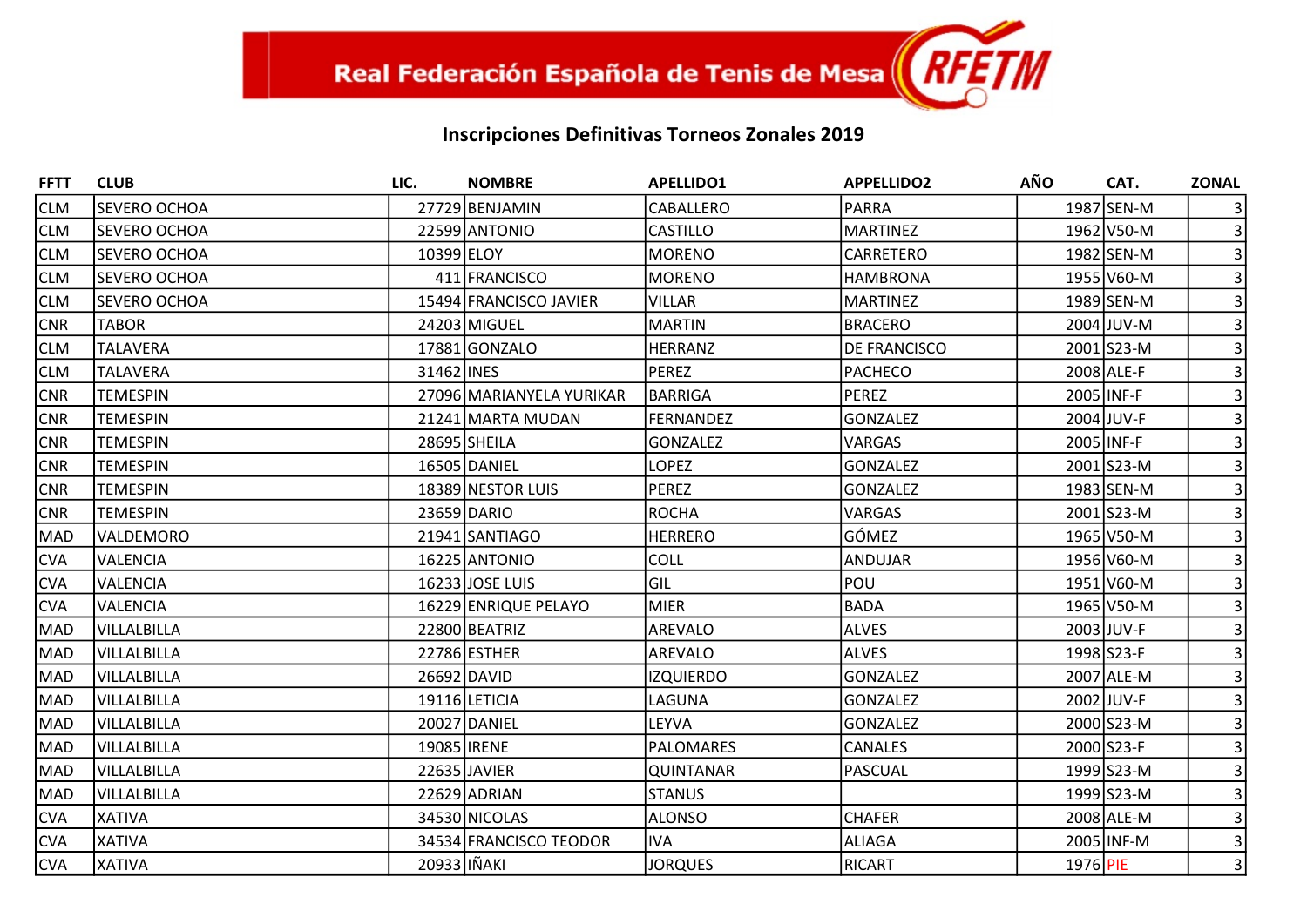| <b>FFTT</b> | <b>CLUB</b>           | LIC.        | <b>NOMBRE</b>       | <b>APELLIDO1</b> | <b>APPELLIDO2</b>    | <b>AÑO</b> | CAT.       | <b>ZONAL</b> |
|-------------|-----------------------|-------------|---------------------|------------------|----------------------|------------|------------|--------------|
| <b>CVA</b>  | <b>XATIVA</b>         | 34535 PAU   |                     | MENGUAL          | <b>PRATS</b>         |            | 2010 BEN-M |              |
| <b>EXT</b>  | 150 AÑOS - DON BENITO |             | 4577 CESAR          | ALVAREZ          | GOMEZ-VALADES        |            | 1977 V40-M |              |
| <b>EXT</b>  | 150 AÑOS - DON BENITO |             | 1986 DAVID          | ALVAREZ          | <b>GOMEZ-VALADES</b> |            | 1979 SEN-M |              |
| <b>EXT</b>  | 150 AÑOS - DON BENITO |             | 7544 JAVIER         | ALVAREZ          | GOMEZ-VALADES        |            | 1990 SEN-M |              |
| <b>EXT</b>  | 150 AÑOS - DON BENITO |             | 27659 DANIEL        | ALVAREZ          | <b>MENEA</b>         |            | 2009 BEN-M |              |
| <b>EXT</b>  | 150 AÑOS - DON BENITO |             | 635 ALFONSO         | DE LA CRUZ       | <b>RODRIGUEZ</b>     |            | 1959 V60-M |              |
| <b>EXT</b>  | 150 AÑOS - DON BENITO |             | 19883 ÁLVARO        | FERNÁNDEZ        | AGENJO               |            | 2004 JUV-M |              |
| <b>EXT</b>  | 150 AÑOS - DON BENITO |             | 6850 ANTONIO        | <b>GONZALEZ</b>  | <b>PASTOR</b>        |            | 1980 SEN-M |              |
| <b>EXT</b>  | 150 AÑOS - DON BENITO |             | 24189 ANTONIO       | <b>GONZALEZ</b>  | <b>SIERRA</b>        |            | 2009 BEN-M |              |
| <b>EXT</b>  | 150 AÑOS - DON BENITO | 22361 JESUS |                     | NUÑEZ            | MARIÑO               |            | 2003 JUV-M |              |
| <b>EXT</b>  | 150 AÑOS - DON BENITO |             | 24053 HECTOR        | SAAVEDRA         | <b>GARCIA</b>        |            | 2005 INF-M |              |
| <b>EXT</b>  | 150 AÑOS - DON BENITO |             | 21888 ANTONIO       | SANZ             | <b>FERNANDEZ</b>     |            | 2002 JUV-M |              |
| <b>EXT</b>  | <b>AD BADAJOZ TM</b>  |             | 34338 ALVARO        | <b>BATATA</b>    | <b>BORRALLO</b>      |            | 2005 INF-M |              |
| <b>EXT</b>  | <b>AD BADAJOZ TM</b>  | 34332 RAUL  |                     | CALZADO          | <b>ALZAS</b>         |            | 1978 V40-M |              |
| <b>EXT</b>  | <b>AD BADAJOZ TM</b>  |             | 31646 HECTOR        | <b>EXPOSITO</b>  | <b>MORENO</b>        |            | 2006 INF-M |              |
| <b>EXT</b>  | <b>AD BADAJOZ TM</b>  |             | 27563 ANTONIO       | <b>GARCIA</b>    | <b>GARCIA</b>        |            | 2006 INF-M |              |
| <b>EXT</b>  | <b>AD BADAJOZ TM</b>  |             | 31650 ADRIAN        | <b>GONZALEZ</b>  | VAZQUEZ              |            | 2007 ALE-M |              |
| <b>EXT</b>  | <b>AD BADAJOZ TM</b>  |             | 34334 CARLOS DANIEL | LOPEZ            | PEREIRA              |            | 2006 INF-M |              |
| <b>EXT</b>  | AD BADAJOZ TM         |             | 27565 ROCIO         | <b>LOPEZ</b>     | <b>POZO</b>          |            | 2005 INF-F |              |
| <b>EXT</b>  | AD BADAJOZ TM         |             | 19820 JOSE ALBERTO  | <b>MARTINEZ</b>  | <b>RAMOS</b>         |            | 1997 S23-M |              |
| <b>EXT</b>  | <b>AD BADAJOZ TM</b>  |             | 26709 NATALIA       | <b>PAREDES</b>   | SANCHEZ              |            | 2006 INF-F |              |
| <b>EXT</b>  | <b>AD BADAJOZ TM</b>  |             | 31645 DANIEL        | RODRIGUEZ        | <b>NEVADO</b>        |            | 2006 INF-M |              |
| <b>EXT</b>  | ALMARAZ               |             | 23888 BIANCA        | <b>FIFERE</b>    |                      |            | 2006 INF-F |              |
| <b>EXT</b>  | <b>ALMARAZ</b>        |             | 34568 DANIEL IOSIF  | <b>FIFERE</b>    |                      |            | 2009 BEN-M |              |
| <b>EXT</b>  | ALMENDRALEJO          |             | 22206 CARLOS        | ALVAREZ          | <b>GONZALEZ</b>      |            | 2005 INF-M |              |
| <b>EXT</b>  | ALMENDRALEJO          |             | 34203 PABLO         | <b>ARIAS</b>     | <b>IZQUIERDO</b>     |            | 2005 INF-M |              |
| <b>EXT</b>  | lALMENDRALEJO         |             | 27464 HECTOR        | <b>BORREGO</b>   | <b>RAMOS</b>         |            | 2007 ALE-M |              |
| <b>EXT</b>  | ALMENDRALEJO          |             | 29699 DAVID         | CONDE            | <b>SANCHEZ</b>       |            | 2010 BEN-M |              |
| <b>EXT</b>  | ALMENDRALEJO          |             | 31638 CONSTANTINO   | <b>CUEVAS</b>    | <b>ESPINO</b>        |            | 2001 S23-M | 4            |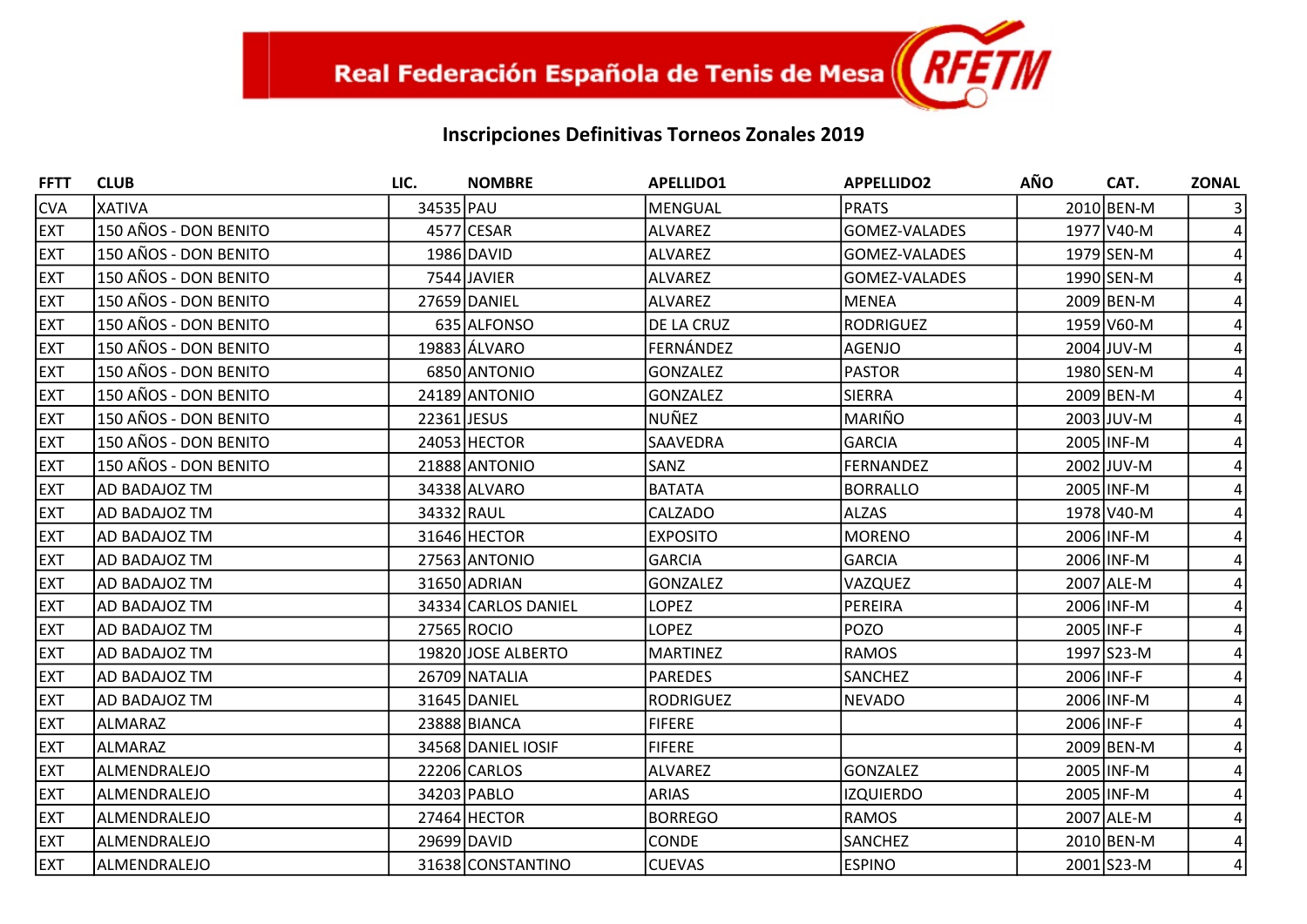| <b>FFTT</b> | <b>CLUB</b>              | LIC.        | <b>NOMBRE</b>             | <b>APELLIDO1</b> | <b>APPELLIDO2</b> | <b>AÑO</b> | CAT.       | <b>ZONAL</b> |
|-------------|--------------------------|-------------|---------------------------|------------------|-------------------|------------|------------|--------------|
| <b>EXT</b>  | ALMENDRALEJO             |             | 18562 JUAN LUIS           | <b>GERVAS</b>    | <b>DIAZ</b>       |            | 2002 JUV-M |              |
| <b>EXT</b>  | ALMENDRALEJO             |             | 22208 PEDRO               | <b>GIL</b>       | <b>SANTOS</b>     |            | 2007 ALE-M |              |
| <b>EXT</b>  | ALMENDRALEJO             |             | 14495 FERNANDO            | <b>HORRILLO</b>  | <b>CABANILLAS</b> |            | 1999 S23-M |              |
| <b>EXT</b>  | ALMENDRALEJO             |             | 20976 MIGUEL              | LANCHARRO        | <b>DELGADO</b>    |            | 2004 JUV-M |              |
| <b>EXT</b>  | ALMENDRALEJO             |             | 22255 PABLO               | MENAYO           | <b>CUELLAR</b>    |            | 2006 INF-M |              |
| <b>EXT</b>  | ALMENDRALEJO             |             | 1170 JUAN BAUTISTA        | PEREZ            | <b>GONZALEZ</b>   |            | 1969 V50-M |              |
| <b>EXT</b>  | ALMENDRALEJO             |             | 29156 JAIME               | <b>PEREZ</b>     | <b>PEREZ</b>      |            | 2010 BEN-M |              |
| <b>EXT</b>  | ALMENDRALEJO             |             | 21120 SERGIO              | <b>PEREZ</b>     | <b>PEREZ</b>      |            | 2006 INF-M |              |
| <b>EXT</b>  | ALMENDRALEJO             | 22204 RAUL  |                           | <b>REYES</b>     | CASTAÑON          |            | 2005 INF-M |              |
| <b>AND</b>  | <b>AMIGOS TM LEBRIJA</b> |             | 34391 LAURA               | <b>GOMEZ</b>     | <b>TEJERO</b>     |            | 2009 BEN-F |              |
| <b>AND</b>  | AMIGOS TM LEBRIJA        |             | 34392 SOLEDAD             | <b>GOMEZ</b>     | <b>TEJERO</b>     |            | 2011 BEN-F |              |
| <b>AND</b>  | AMIGOS TM LEBRIJA        |             | 34393 PAULA               | MUÑOZ            | <b>LOPEZ</b>      |            | 2008 ALE-F |              |
| <b>AND</b>  | <b>AMIGOS TM LEBRIJA</b> |             | 34390 BLANCA              | SANCHEZ          | <b>SANCHEZ</b>    |            | 2007 ALE-F |              |
| <b>AND</b>  | <b>BAHIA DE CADIZ</b>    |             | 20178 MIGUEL              | <b>AMBITE</b>    | <b>LOBATO</b>     |            | 2001 S23-M |              |
| <b>AND</b>  | BAHIA DE CADIZ           |             | 24078 JUAN MANUEL         | BLANCO           | <b>MARTIN</b>     |            | 2005 INF-M |              |
| <b>AND</b>  | <b>BAHIA DE CADIZ</b>    |             | 30621 MARTIN              | CANO             | <b>CRESPO</b>     |            | 2003 JUV-M |              |
| <b>AND</b>  | <b>BAHIA DE CADIZ</b>    |             | 15860 SALVADOR            | <b>CHULIAN</b>   | <b>RINCON</b>     |            | 1966 V50-M |              |
| <b>AND</b>  | BAHIA DE CADIZ           |             | 15864 FRANCISCO ALEJANDRO | <b>GROSSO</b>    | <b>MORENO</b>     |            | 1981 SEN-M |              |
| <b>AND</b>  | BAHIA DE CADIZ           | 16573 JOSE  |                           | GUZMAN           | MUÑOZ             |            | 1995 SEN-M |              |
| <b>AND</b>  | BAHIA DE CADIZ           |             | 19212 GUILLERMO           | <b>PACHECO</b>   | <b>CORTES</b>     |            | 1998 S23-M |              |
| <b>AND</b>  | <b>BAHIA DE CADIZ</b>    |             | 20179 GERMAN              | <b>PACHECO</b>   | <b>CORTÉS</b>     |            | 2004 JUV-M |              |
| <b>AND</b>  | BAHIA DE CADIZ           |             | 21326 JOSE MARIA          | PARRADO          | <b>GUTIERREZ</b>  |            | 2001 S23-M |              |
| <b>AND</b>  | <b>BAHIA DE CADIZ</b>    |             | 30635 ALVARO              | <b>ROMERO</b>    | <b>REINA</b>      |            | 2005 INF-M |              |
| <b>AND</b>  | BAHIA DE CADIZ           |             | 30075 HIGINIO             | SANCHEZ          | ORIHUELA          |            | 2002 JUV-M |              |
| <b>AND</b>  | <b>BOLA P LA ZUBIA</b>   |             | 31415 MELANIA             | <b>BENITEZ</b>   | <b>FERRER</b>     |            | 2009 BEN-F |              |
| <b>AND</b>  | <b>BOLA P LA ZUBIA</b>   |             | 26760 JUAN PEDRO          | <b>BOMATTER</b>  | <b>CASTILLO</b>   |            | 2006 INF-M |              |
| <b>AND</b>  | <b>BOLA P LA ZUBIA</b>   |             | 31125 HUGO                | <b>COBOS</b>     | QUESADA           |            | 2006 INF-M |              |
| <b>AND</b>  | <b>BOLA P LA ZUBIA</b>   | 22699 JULIO |                           | GARCIA           | <b>FERNANDEZ</b>  |            | 2002 JUV-M |              |
| AND         | <b>BOLA P LA ZUBIA</b>   |             | 27862 MARIA               | <b>GARCIA</b>    | <b>FERNANDEZ</b>  |            | 2007 ALE-F | 4            |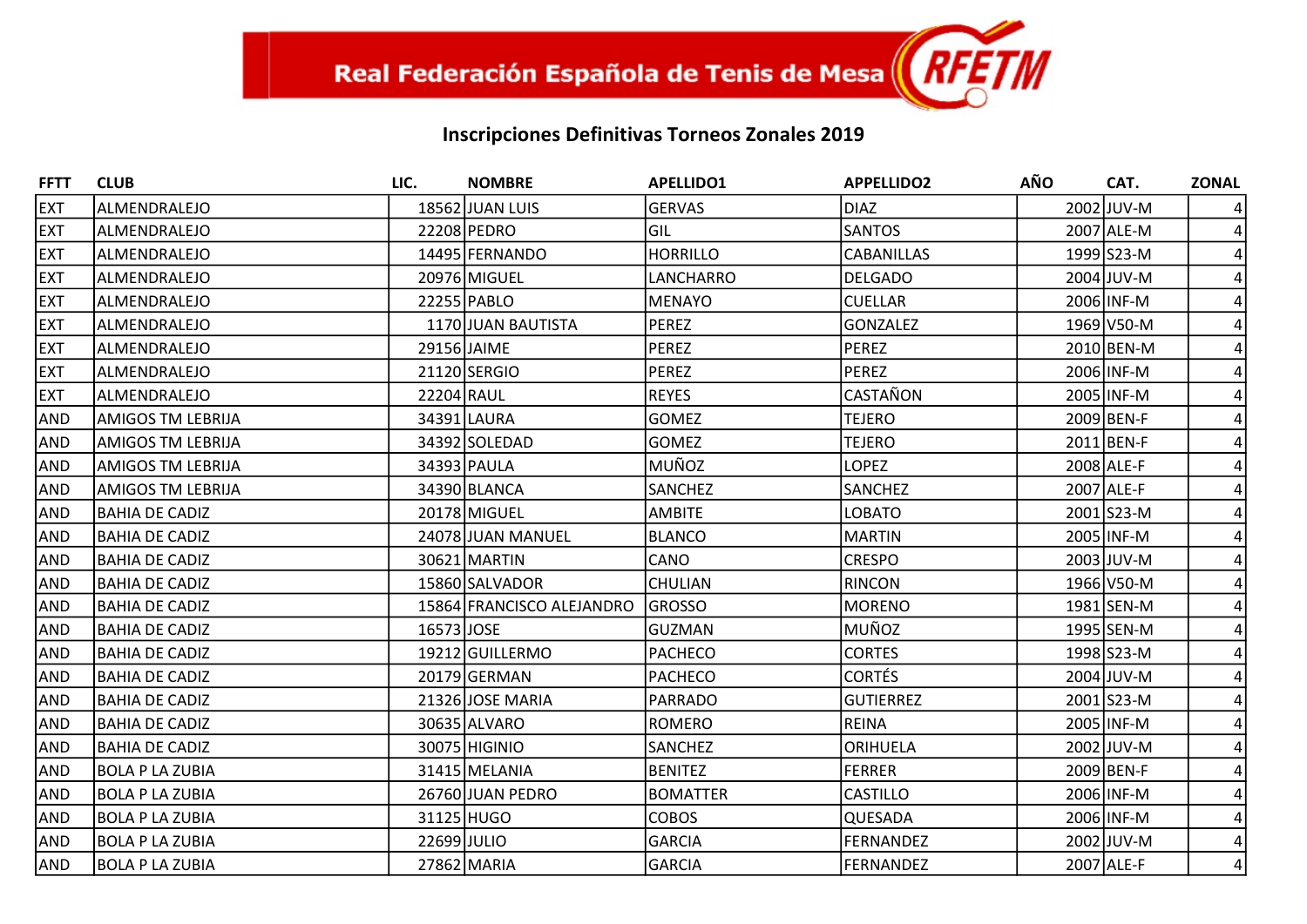| <b>FFTT</b> | <b>CLUB</b>            | LIC.        | <b>NOMBRE</b>    | <b>APELLIDO1</b> | <b>APPELLIDO2</b>        | AÑO        | CAT.       | <b>ZONAL</b> |
|-------------|------------------------|-------------|------------------|------------------|--------------------------|------------|------------|--------------|
| <b>AND</b>  | BOLA P LA ZUBIA        |             | 27952 CARLOS     | GARCIA           | <b>MALDONADO</b>         |            | 2005 INF-M |              |
| <b>AND</b>  | <b>BOLA P LA ZUBIA</b> | 30676 VALLE |                  | GARCIA           | <b>MALDONADO</b>         |            | 2010 BEN-F |              |
| <b>AND</b>  | <b>BOLA P LA ZUBIA</b> | 21949 JULIA |                  | MARTIN           | <b>LINARES</b>           |            | 2008 ALE-F |              |
| <b>AND</b>  | BOLA P LA ZUBIA        |             | 30068 MARCOS     | <b>OLIVA</b>     | <b>GARCIA</b>            |            | 2010 BEN-M |              |
| <b>AND</b>  | <b>BOLA P LA ZUBIA</b> |             | 23467 MANUEL     | PARRIZAS         |                          |            | 2005 INF-M |              |
| <b>AND</b>  | <b>BOLA P LA ZUBIA</b> |             | 22301 CRISTIAN   | <b>SANCHEZ</b>   | <b>NECHYPORENKO</b>      |            | 2009 BEN-M |              |
| <b>AND</b>  | BOLA P LA ZUBIA        |             | 20748 HUGO       | <b>URQUIZAR</b>  | <b>GUARDIA</b>           |            | 2007 ALE-M |              |
| <b>AND</b>  | <b>BOLA P LA ZUBIA</b> | 20749 IVÁN  |                  | <b>URQUIZAR</b>  | <b>GUARDIA</b>           |            | 2007 ALE-M |              |
| <b>AND</b>  | C.R. MOTRIL            |             | 21302 FRANCISCO  | <b>JIMENEZ</b>   | <b>LOPEZ</b>             |            | 2006 INF-M |              |
| <b>AND</b>  | <b>C.R. MOTRIL</b>     |             | 21298 RAFAEL     | PEDREGOSA        | <b>LADRON DE GUEVARA</b> |            | 2008 ALE-M |              |
| <b>AND</b>  | <b>C.R. MOTRIL</b>     |             | 28995 OSCAR      | ΙQΙU             |                          |            | 2004 JUV-M |              |
| <b>AND</b>  | C.R. MOTRIL            |             | 17914 ROBERT     | <b>SABADIS</b>   | <b>MARIO</b>             |            | 2002 JUV-M |              |
| <b>AND</b>  | <b>C.R. MOTRIL</b>     | 23495 JOSE  |                  | <b>VILLA</b>     | <b>JIMENEZ</b>           |            | 2006 INF-M |              |
| <b>AND</b>  | C.T.M. ALMUÑECAR       |             | 23970 ALVARO     | GAMEZ            | <b>DEL CASTILLO</b>      |            | 2007 ALE-M |              |
| <b>AND</b>  | C.T.M. ALMUÑECAR       |             | 23972 FRANCISCO  | <b>LOPEZ</b>     | <b>JERONIMO</b>          |            | 2005 INF-M |              |
| <b>AND</b>  | C.T.M. ALMUÑECAR       |             | 29088 ROCIO      | <b>LOPEZ</b>     | <b>JERONIMO</b>          |            | 2010 BEN-F |              |
| <b>EXT</b>  | C.T.M. MONTIJO         |             | 18808 JOSE MARIA | <b>CONTRERAS</b> | <b>VAZ</b>               |            | 1969 V50-M |              |
| <b>EXT</b>  | C.T.M. MONTIJO         |             | 33505 MANUEL     | <b>CORIA</b>     | <b>VENTURA</b>           |            | 2007 ALE-M |              |
| <b>EXT</b>  | C.T.M. MONTIJO         |             | 32794 PEDRO      | MUÑOZ            | <b>DIAZ</b>              |            | 2007 ALE-M |              |
| <b>EXT</b>  | C.T.M. MONTIJO         |             | 19945 FRANCIS    | NAHARRO          | <b>DOMINGUEZ</b>         |            | 1975 V40-M |              |
| <b>EXT</b>  | C.T.M. MONTIJO         |             | 8304 DOMINGO     | <b>RODRIGUEZ</b> | <b>MATE</b>              |            | 1963 V50-M |              |
| <b>EXT</b>  | <b>CACERES</b>         |             | 20963 SERGIO     | <b>BAÑOS</b>     | <b>MONTES</b>            |            | 1999 S23-M |              |
| <b>EXT</b>  | <b>CACERES</b>         |             | 16138 ANTONIO    | DIAZ             | <b>MACHUCA</b>           |            | 1996 SEN-M |              |
| <b>EXT</b>  | <b>CACERES</b>         |             | 21392 HECTOR     | GARCIA           | <b>GONZALEZ</b>          |            | 2005 INF-M |              |
| <b>EXT</b>  | <b>CACERES</b>         |             | 21907 ALBERTO    | <b>GUTIERREZ</b> | <b>ESCALONA</b>          |            | 2002 JUV-M |              |
| <b>EXT</b>  | <b>CACERES</b>         | 27675 RUTH  |                  | MACIA            | <b>FRESNEDA</b>          | 2005 INF-F |            |              |
| <b>EXT</b>  | <b>CACERES</b>         |             | 22115 MIGUEL     | MUÑOZ            | <b>BARTOLOME</b>         |            | 2005 INF-M |              |
| <b>EXT</b>  | <b>CACERES</b>         |             | 27676 YANIRA     | MUÑOZ            | SEVILLA                  |            | 2007 ALE-F |              |
| <b>EXT</b>  | <b>CACERES</b>         |             | 21908 PABLO      | <b>RAMOS</b>     | <b>CABEZON</b>           |            | 2003 JUV-M | 4            |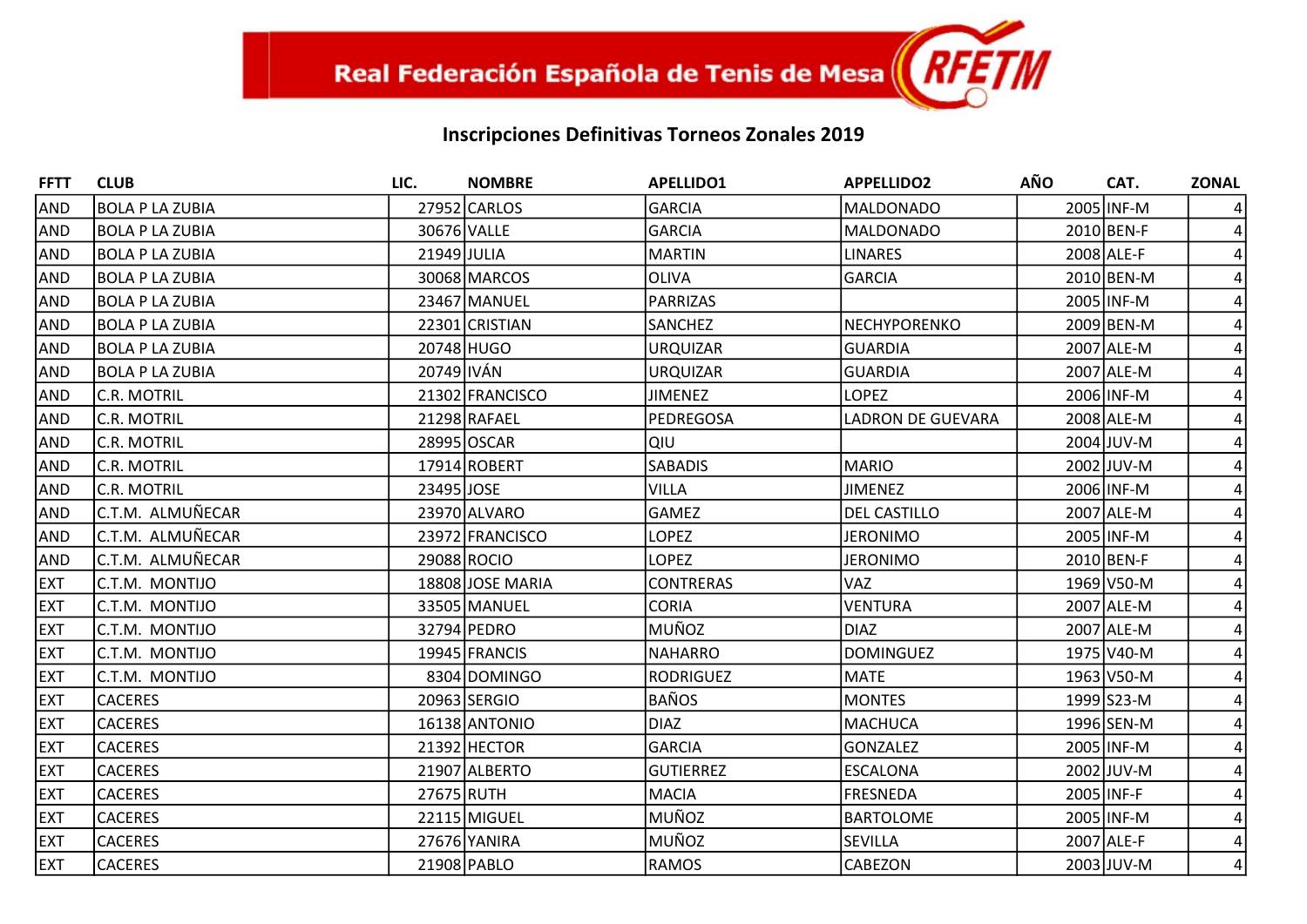| <b>FFTT</b> | <b>CLUB</b>           | LIC.       | <b>NOMBRE</b>      | <b>APELLIDO1</b> | <b>APPELLIDO2</b> | <b>AÑO</b> | CAT.       | <b>ZONAL</b>   |
|-------------|-----------------------|------------|--------------------|------------------|-------------------|------------|------------|----------------|
| <b>EXT</b>  | <b>CACERES</b>        |            | 32634 IGNACIO      | <b>VIVAS</b>     | <b>CHAMORRO</b>   |            | 2007 ALE-M |                |
| <b>AND</b>  | <b>CARMONA TM</b>     |            | 30148 MARCO        | PASTRANA         | <b>MARTINEZ</b>   |            | 2007 ALE-M |                |
| <b>AND</b>  | <b>CD CARTAMA</b>     |            | 33952 CRISTINA     | CAI              | <b>SUI</b>        |            | 2010 BEN-F |                |
| <b>AND</b>  | ICD CARTAMA           |            | 20106 CRISTIAN     | CARMONA          | <b>CANTALEJO</b>  |            | 2002 JUV-M |                |
| <b>AND</b>  | <b>CD CARTAMA</b>     |            | 20105 DANIEL       | <b>GONZALEZ</b>  | CANTALEJO         |            | 2002 JUV-M |                |
| <b>AND</b>  | <b>CD CARTAMA</b>     | 31913 ABEL |                    | <b>HEVILLA</b>   | CALDADO           |            | 2012 BEN-M |                |
| <b>AND</b>  | <b>CD CARTAMA</b>     | 20552 IVAN |                    | <b>HEVILLA</b>   | <b>CALDADO</b>    |            | 2007 ALE-M |                |
| <b>AND</b>  | <b>CD CARTAMA</b>     |            | 31115 ADRIAN       | LERMA            | <b>REPISO</b>     |            | 2009 BEN-M |                |
| <b>AND</b>  | CD CARTAMA            |            | 20862 JOSE ANTONIO | <b>LOBATO</b>    | FERNÁNDEZ         |            | 2007 ALE-M |                |
| <b>AND</b>  | <b>CD CARTAMA</b>     |            | 28532 JENSON       | <b>MORENO</b>    | <b>GARRIDO</b>    |            | 2006 INF-M |                |
| <b>AND</b>  | <b>CD CARTAMA</b>     |            | 32074 ALEJANDRO    | <b>POSTIGO</b>   | <b>CODES</b>      |            | 2007 ALE-M |                |
| <b>AND</b>  | <b>CD CARTAMA</b>     |            | 32562 PAULA        | <b>POSTIGO</b>   | <b>CODES</b>      |            | 2010 BEN-F |                |
| <b>AND</b>  | ICD TEAM WARRIORS     |            | 34329 OSCAR        | <b>GARCIA</b>    | <b>HERRERO</b>    | 1980 SILLA |            |                |
| MUR         | <b>CDTM CARTAGENA</b> |            | 19986 ENRIQUE      | ALARCÓN          | <b>GUERRERO</b>   |            | 2000 S23-M |                |
| MUR         | <b>CDTM CARTAGENA</b> |            | 29069 ALEXANDRU    | AUÑON            | SAVU              |            | 2005 INF-M |                |
| MUR         | <b>CDTM CARTAGENA</b> |            | 28563 ADRIAN       | <b>COSTA</b>     | <b>SEGURA</b>     |            | 2003 JUV-M |                |
| MUR         | CDTM CARTAGENA        |            | 28564 ISMAEL       | <b>COSTA</b>     | <b>SEGURA</b>     |            | 2004 JUV-M |                |
| MUR         | <b>CDTM CARTAGENA</b> |            | 27083 DIEGO        | <b>FELIU</b>     | <b>MOREDA</b>     |            | 2005 INF-M |                |
| <b>MUR</b>  | CDTM CARTAGENA        |            | 30180 ESTEBAN      | <b>FULLEA</b>    | PAGAN             |            | 2009 BEN-M |                |
| MUR         | <b>CDTM CARTAGENA</b> |            | 10839 DAVID        | <b>GARCIA</b>    | GARCIA            |            | 2001 S23-M |                |
| MUR         | <b>CDTM CARTAGENA</b> |            | 33512 MARIO        | <b>GARCIA</b>    | <b>TOMAS</b>      |            | 2008 ALE-M |                |
| MUR         | <b>CDTM CARTAGENA</b> |            | 8586 ADRIAN        | <b>GARRIDO</b>   | <b>DOMENECH</b>   |            | 1997 S23-M |                |
| MUR         | CDTM CARTAGENA        |            | 19671 JOSÉ ANTONIO | <b>IMEDIO</b>    | PASAMÓN           |            | 2002 JUV-M |                |
| MUR         | <b>CDTM CARTAGENA</b> |            | 27017 PABLO        | LOPEZ-CORTIJO    | <b>MARTINEZ</b>   |            | 2003 JUV-M |                |
| MUR         | CDTM CARTAGENA        |            | 33510 ALVARO       | <b>MARTINEZ</b>  | <b>MARTINEZ</b>   |            | 2005 INF-M |                |
| <b>MUR</b>  | <b>CDTM CARTAGENA</b> |            | 2833 JOSE ANTONIO  | <b>MONTALBAN</b> | <b>TORRES</b>     |            | 1986 SEN-M |                |
| MUR         | <b>CDTM CARTAGENA</b> |            | 28672 JAVIER       | MURCIA           | <b>GALVEZ</b>     |            | 2002 JUV-M |                |
| MUR         | <b>CDTM CARTAGENA</b> |            | 17801 PEDRO        | NAVARRO          | <b>SERRANO</b>    |            | 2003 JUV-M |                |
| <b>MUR</b>  | <b>CDTM CARTAGENA</b> |            | 21232 GABRIEL      | <b>SANCHEZ</b>   | <b>TERRONES</b>   |            | 2006 INF-M | $\overline{4}$ |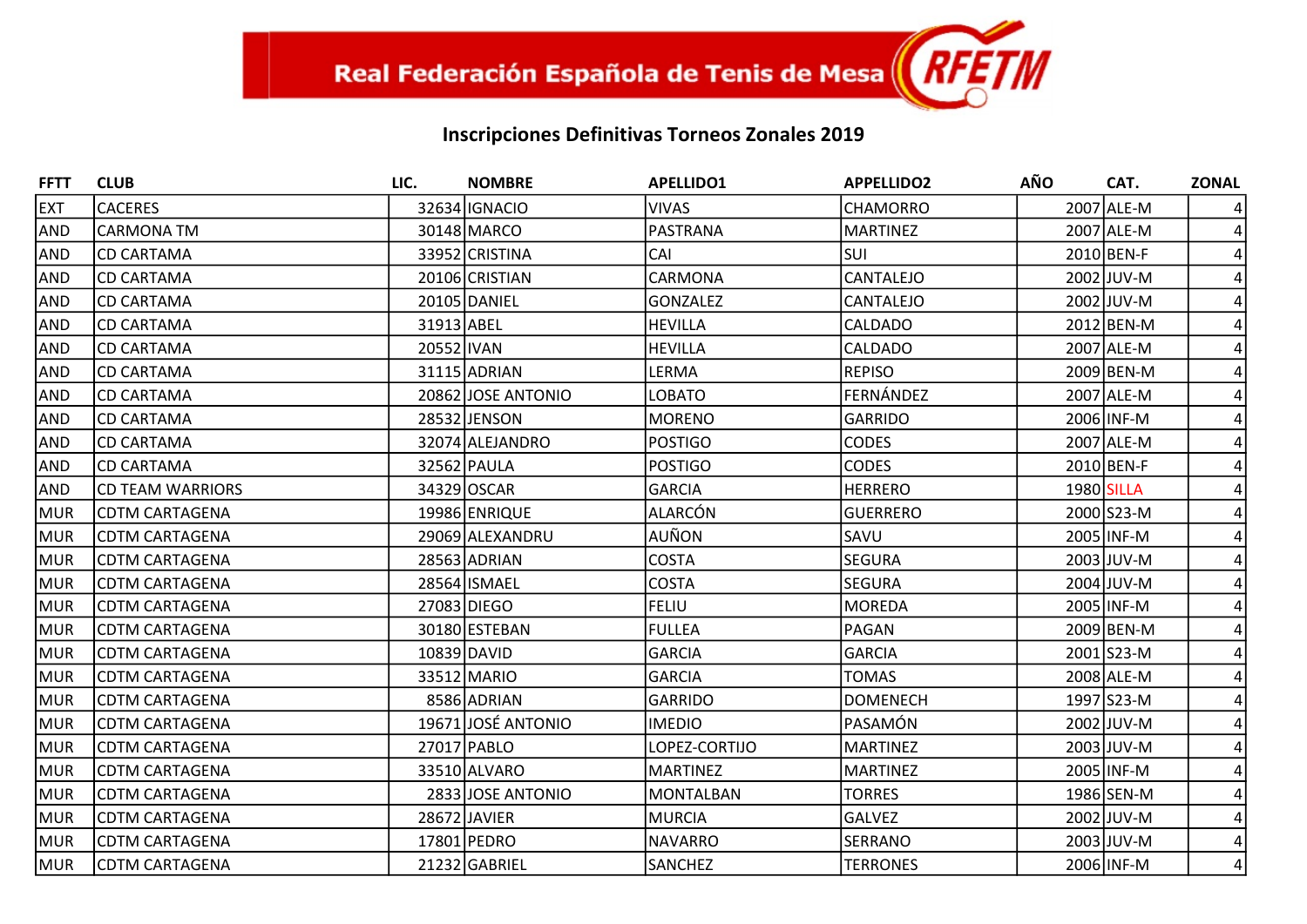| <b>FFTT</b>     | <b>CLUB</b>                   | LIC.        | <b>NOMBRE</b>        | <b>APELLIDO1</b> | <b>APPELLIDO2</b> | <b>AÑO</b> | CAT.       | <b>ZONAL</b> |
|-----------------|-------------------------------|-------------|----------------------|------------------|-------------------|------------|------------|--------------|
| MUR             | <b>CDTM CARTAGENA</b>         |             | 18622 JUAN PEDRO     | SANCHEZ          | <b>TERRONES</b>   |            | 2002 JUV-M |              |
| MUR             | <b>CDTM FEMINAS CARTAGENA</b> |             | 29164 CANDELA        | <b>ALARCON</b>   | <b>GARCIA</b>     |            | 2004 JUV-F |              |
| MUR             | CDTM FEMINAS CARTAGENA        | 30174 ELISA |                      | <b>FELIU</b>     | <b>MOREDA</b>     |            | 2008 ALE-F |              |
| <b>MUR</b>      | <b>CDTM FEMINAS CARTAGENA</b> |             | 33511 <b>IRENE</b>   | <b>GARCIA</b>    | <b>TOMAS</b>      |            | 2011 BEN-F |              |
| MUR             | CDTM FEMINAS CARTAGENA        |             | 21094 IRENE          | GOMEZ-VAZQUEZ    | <b>ALVAREZ</b>    |            | 2001 S23-F |              |
| MUR             | CDTM FEMINAS CARTAGENA        |             | 21095 LORENA         | GOMEZ-VAZQUEZ    | <b>ALVAREZ</b>    |            | 2004 JUV-F |              |
| MUR             | CDTM FEMINAS CARTAGENA        |             | 18623 PEDRO JOSE     | SANCHEZ          | <b>MATEO</b>      |            | 1975 V40-M |              |
| <b>AND</b>      | <b>CDTM HUJASE JAEN</b>       |             | 20600 ALEJANDRA      | ALEJO            | ARMIJO            |            | 2000 S23-F |              |
| <b>AND</b>      | CDTM HUJASE JAEN              |             | 33704 OISHWARYYA     | <b>DEB</b>       |                   |            | 1994 SEN-F |              |
| <b>AND</b>      | <b>CDTM HUJASE JAEN</b>       |             | 17877 NEREA          | <b>GARCIA</b>    | <b>MORENO</b>     |            | 2001 S23-F |              |
| <b>AND</b>      | CDTM HUJASE JAEN              |             | 3373 LORENA          | <b>GONZALEZ</b>  | <b>MURO</b>       |            | 1989 SEN-F |              |
| <b>AND</b>      | <b>CDTM HUJASE JAEN</b>       | 22990 JULIA |                      | <b>IZQUIERDO</b> | <b>SAEZ</b>       |            | 2005 INF-F |              |
| <b>AND</b>      | CDTM HUJASE JAEN              |             | 20689 MERCEDES       | RUBIÑO           | <b>MOTA</b>       |            | 2001 S23-F |              |
| <b>AND</b>      | <b>CHICLANA</b>               |             | 34198 SILVIO         | MAÑAS            | YRIBARREN         |            | 2008 ALE-M |              |
| <b>AND</b>      | <b>CHICLANA</b>               |             | 28057 ADRIAN         | <b>NARANJO</b>   | <b>MORENO</b>     |            | 1994 SEN-M |              |
| <b>AND</b>      | <b>CHICLANA</b>               |             | 485 JOSE LUIS        | <b>NAVARRETE</b> | <b>GUERRERO</b>   |            | 1957 V60-M |              |
| <b>AND</b>      | CLUB 81 TM                    |             | 31308 GONZALO        | MARIN            | <b>BLANCO</b>     |            | 2010 BEN-M |              |
| <b>AND</b>      | CLUB 81 TM                    |             | 27341 RAFAEL         | <b>MARIN</b>     | <b>BLANCO</b>     |            | 2006 INF-M |              |
| <b>AND</b>      | <b>CLUB 81 TM</b>             |             | 21217 DIEGO          | <b>MARÍN</b>     | <b>BLANCO</b>     |            | 2003 JUV-M |              |
| MUR             | <b>CLUB TOTANA TM</b>         |             | 11086 VICENTE        | CARREÑO          | <b>GARCÍA</b>     |            | 1976 V40-M |              |
| MUR <sup></sup> | <b>CLUB TOTANA TM</b>         | 23262 PEPE  |                      | CARREÑO          | <b>RODRIGUEZ</b>  |            | 2006 INF-M |              |
| MUR             | <b>CLUB TOTANA TM</b>         |             | 5453 JULIÁN TRINIDAD | <b>CERÓN</b>     | MÉNDEZ            |            | 1973 V40-M |              |
| MUR             | <b>CLUB TOTANA TM</b>         |             | 17430 DOMINGO        | MENDEZ           | <b>GARCIA</b>     |            | 2001 S23-M |              |
| MUR             | <b>CLUB TOTANA TM</b>         |             | 14768 JULIAN         | MENDEZ           | <b>GARCIA</b>     |            | 1995 SEN-M |              |
| MUR             | <b>CLUB TOTANA TM</b>         |             | 17431 SANTIAGO       | <b>MENDEZ</b>    | <b>GARCIA</b>     |            | 2001 S23-M |              |
| MUR             | CLUB TOTANA TM                |             | 5454 DOMINGO         | <b>MENDEZ</b>    | GARRE             |            | 1962 V50-M |              |
| <b>MUR</b>      | <b>CLUB TOTANA TM</b>         |             | 30166 CAYETANO       | <b>RODRIGUEZ</b> | SANTIAGO          |            | 2006 INF-M |              |
| AND             | CORDOBA-81                    | 32565 RAUL  |                      | APARICIO         | LAGARES           |            | 2008 ALE-M |              |
| AND             | CORDOBA-81                    | 22183 JOSE  |                      | <b>CAPARROS</b>  | <b>ZAMORA</b>     |            | 1977 V40-M | 4            |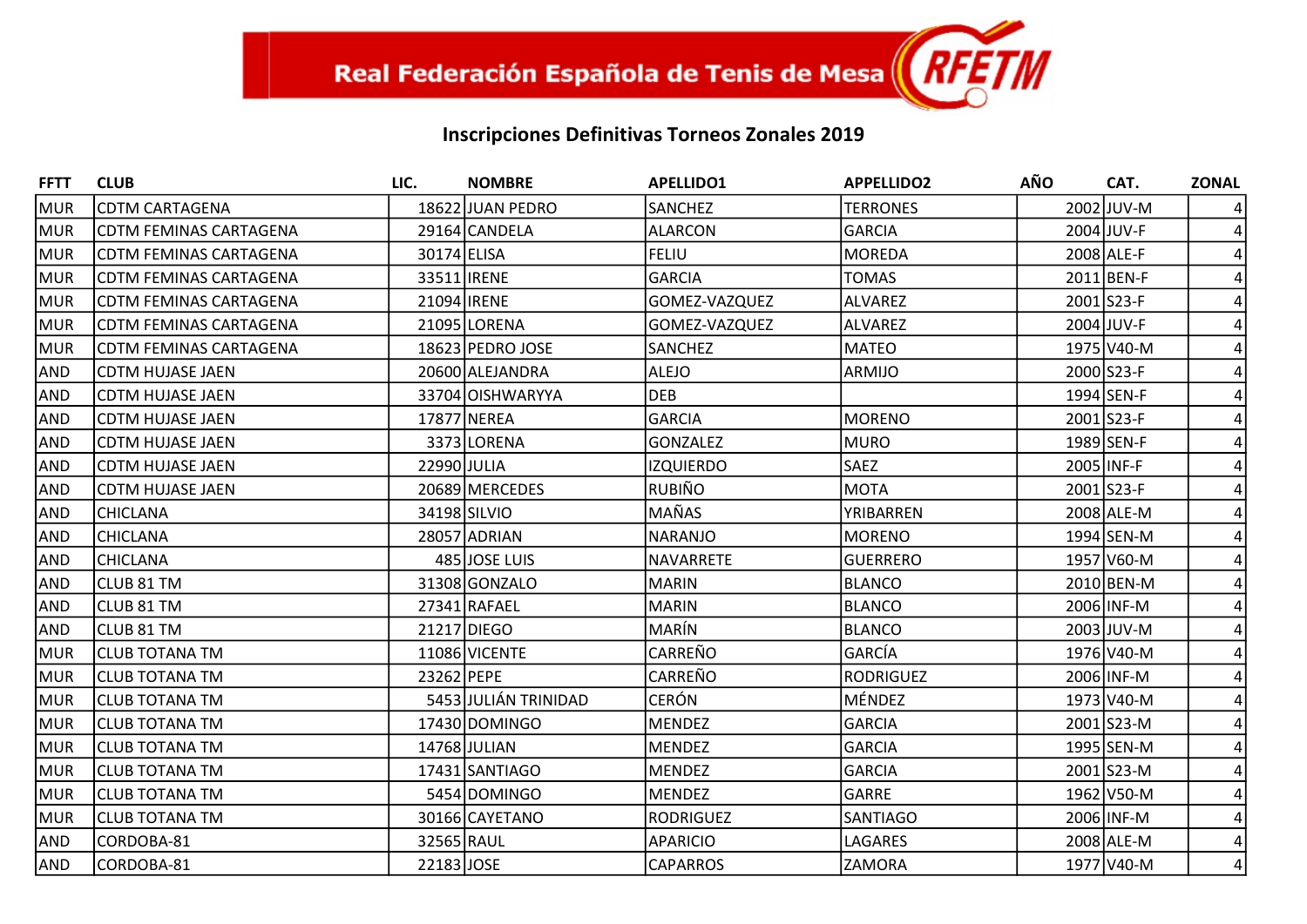| <b>FFTT</b> | <b>CLUB</b>                | LIC.        | <b>NOMBRE</b>         | <b>APELLIDO1</b>   | <b>APPELLIDO2</b> | <b>AÑO</b> | CAT.       | <b>ZONAL</b> |
|-------------|----------------------------|-------------|-----------------------|--------------------|-------------------|------------|------------|--------------|
| <b>AND</b>  | CORDOBA-81                 |             | 21253 RICARDO         | <b>EXPOSITO</b>    | <b>ARCHILLA</b>   |            | 2005 INF-M |              |
| <b>AND</b>  | CORDOBA-81                 |             | 17449 JOSÉ ALBERTO    | MARTÍNEZ           | GÓMEZ             |            | 1965 V50-M |              |
| <b>AND</b>  | <b>CORIA</b>               |             | 32538 ALEJANDRO       | GIL                | <b>TIRADO</b>     |            | 2010 BEN-M |              |
| <b>AND</b>  | <b>CORIA</b>               |             | 20117 MANUEL          | <b>ROJAS</b>       | <b>BARRAGAN</b>   |            | 2003 JUV-M |              |
| <b>AND</b>  | <b>CORIA</b>               |             | 32609 AITOR           | SANCHEZ            | <b>FRANCO</b>     |            | 2010 BEN-M |              |
| <b>AND</b>  | <b>CTM AYAMONTE</b>        |             | 22225 LUDOVICO        | <b>CRESPO</b>      | <b>LOPEZ</b>      |            | 2006 INF-M |              |
| <b>AND</b>  | <b>CTM AYAMONTE</b>        | 18367 JESUS |                       | <b>GOMEZ</b>       | <b>PEREZ</b>      |            | 2002 JUV-M |              |
| <b>AND</b>  | <b>CTM AYAMONTE</b>        |             | 424 DEMETRIO          | MARTIN             | <b>RODRIGUEZ</b>  |            | 1956 V60-M |              |
| <b>AND</b>  | <b>CTM AYAMONTE</b>        |             | 8659 DAVID            | <b>PEREZ</b>       | <b>GONZALEZ</b>   |            | 1981 SEN-M |              |
| <b>AND</b>  | <b>CTM AYAMONTE</b>        |             | 10167 RAFAEL          | PICHEL             | SANTANA           |            | 1992 SEN-M |              |
| <b>AND</b>  | <b>CTM AYAMONTE</b>        |             | 34042 CARLOS ANDRES   | <b>QUIROGA</b>     | <b>BOHORQUEZ</b>  |            | 2000 S23-M |              |
| <b>AND</b>  | <b>CTM AYAMONTE</b>        |             | 29073 MARCO FRANCISCO | RODRIGUEZ          |                   |            | 2006 INF-M |              |
| <b>AND</b>  | <b>CTM HUERCAL</b>         |             | 29134 MERCEDES        | CAYUELA            | <b>BAREA</b>      |            | 2006 INF-F |              |
| <b>AND</b>  | <b>CTM HUERCAL</b>         |             | 29136 ROBERTO         | <b>TAGLIAMONTE</b> | LARA              |            | 2007 ALE-M |              |
| <b>AND</b>  | <b>CTM HUERCAL</b>         |             | 29172 SILVERIO        | <b>TAGLIAMONTE</b> | LARA              |            | 2003 JUV-M |              |
| <b>AND</b>  | <b>CTM HUERCAL</b>         |             | 27924 LUCIA           | <b>VIDAD</b>       | <b>DIAZ</b>       |            | 2004 JUV-F |              |
| <b>AND</b>  | <b>CTM HUERCAL</b>         | 29133 JULIA |                       | <b>VIDAL</b>       | <b>DIAZ</b>       |            | 2006 INF-F |              |
| <b>EXT</b>  | <b>CTM SALUD Y DEPORTE</b> |             | 31651 JESUS           | <b>AGUADO</b>      | <b>VILA</b>       |            | 2009 BEN-M |              |
| <b>EXT</b>  | <b>CTM SALUD Y DEPORTE</b> |             | 6740 JUAN FRANCISCO   | <b>MORAN</b>       | <b>MARIN</b>      |            | 1995 SEN-M |              |
| <b>AND</b>  | CTM SEVILLA 2015           |             | 33447 DAVID           | <b>DURAN</b>       | <b>MESA</b>       |            | 1974 V40-M |              |
| <b>AND</b>  | CTM SEVILLA 2015           | 20756 ANA   |                       | <b>GAONA</b>       | LARREA            |            | 2003 JUV-F |              |
| <b>AND</b>  | CTM SEVILLA 2015           | 18133 ABRIL |                       | GONZÁLEZ           | <b>SÁNCHEZ</b>    |            | 2004 JUV-F |              |
| <b>AND</b>  | CTM SEVILLA 2015           |             | 21967 ANGELA          | PALOMO             | SANCHEZ           |            | 2002 JUV-F |              |
| <b>AND</b>  | CTM SEVILLA 2015           |             | 32541 ADRIANA         | <b>RUIZ</b>        | ROMERO            |            | 2006 INF-F |              |
| <b>AND</b>  | CTM SEVILLA 2015           |             | 34145 JAVIER JABDIEL  | <b>TORRES</b>      | <b>RIVERA</b>     |            | 2003 JUV-M |              |
| <b>AND</b>  | CTM SEVILLA 2015           |             | 34151 HIDALYNN ALEXA  | ZAPATA             | <b>MAZARIEGOS</b> |            | 2001 S23-F |              |
| <b>MUR</b>  | <b>EL PALMAR</b>           |             | 32161 HUGO            | SERRANO            | <b>RUBIO</b>      |            | 2010 BEN-M |              |
| <b>EXT</b>  | <b>FUENTE DE CANTOS</b>    |             | 27707 CRISTINA        | <b>ANTUNEZ</b>     | <b>PORRINO</b>    |            | 2002 JUV-F |              |
| <b>EXT</b>  | <b>FUENTE DE CANTOS</b>    |             | 27709 ISABEL          | <b>BARROSO</b>     | CARRASCO          |            | 2003 JUV-F | 4            |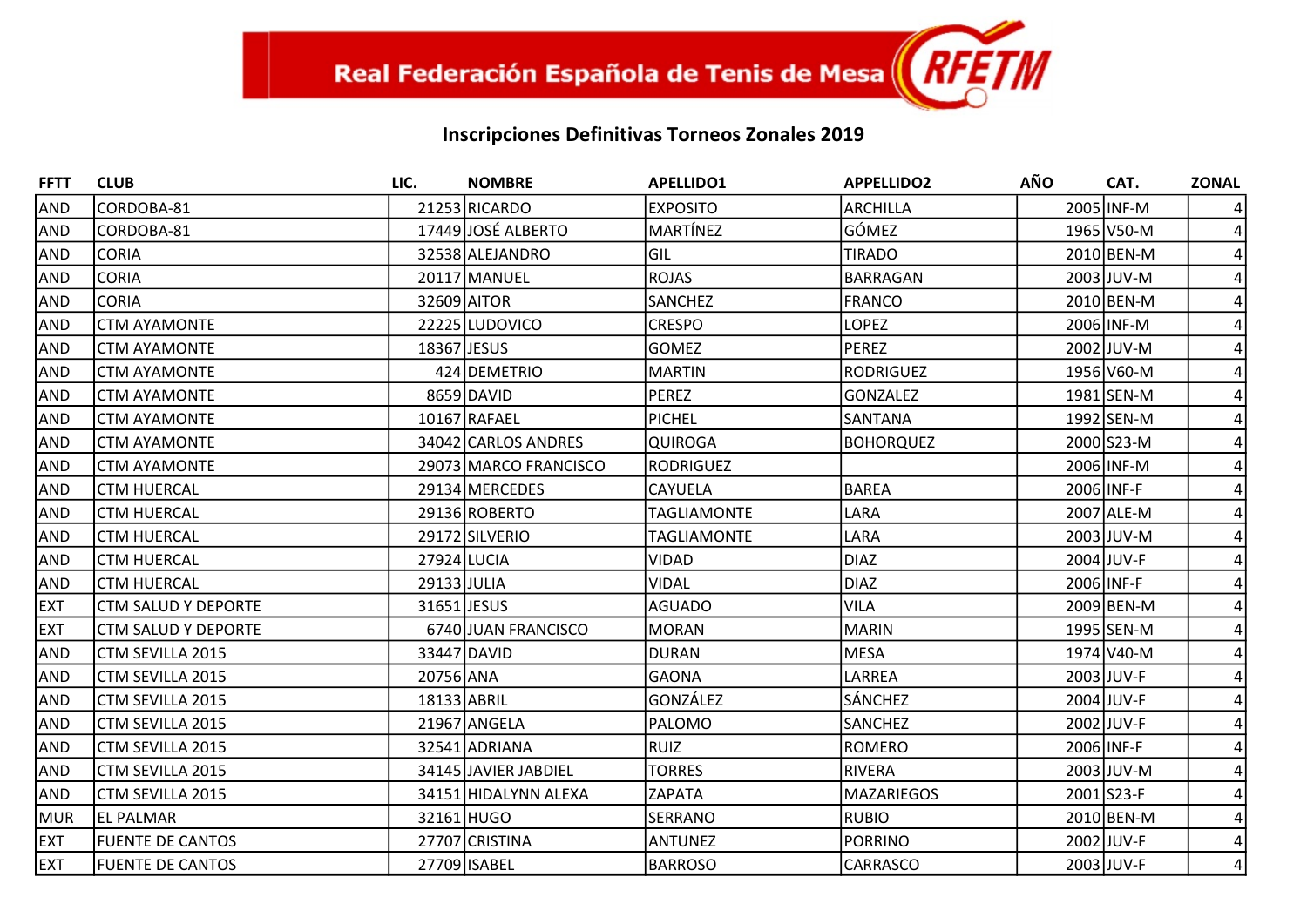| <b>FFTT</b> | <b>CLUB</b>             | LIC.        | <b>NOMBRE</b>          | <b>APELLIDO1</b>  | <b>APPELLIDO2</b> | <b>AÑO</b> | CAT.       | <b>ZONAL</b> |
|-------------|-------------------------|-------------|------------------------|-------------------|-------------------|------------|------------|--------------|
| <b>EXT</b>  | <b>FUENTE DE CANTOS</b> |             | 22158 MANUEL           | <b>GONZALEZ</b>   | <b>CARRASCO</b>   |            | 2006 INF-M |              |
| <b>EXT</b>  | <b>FUENTE DE CANTOS</b> |             | 8859 PAULA             | <b>GONZALEZ</b>   | <b>CARRASCO</b>   |            | 1998 S23-F |              |
| <b>EXT</b>  | <b>FUENTE DE CANTOS</b> |             | 27711 SILVIA           | <b>GONZALEZ</b>   | CARRASCO          |            | 2003 JUV-F |              |
| <b>EXT</b>  | <b>FUENTE DE CANTOS</b> |             | 8851 JESUS MANUEL      | <b>RODRIGUEZ</b>  | <b>BARROSO</b>    |            | 1974 V40-M |              |
| AND         | <b>HISPALIS</b>         |             | 24125 ADRIAN           | <b>BORREGUERO</b> | <b>RIVAS</b>      |            | 2007 ALE-M |              |
| <b>AND</b>  | <b>HISPALIS</b>         |             | 27717 ALEJANDRO        | <b>BUZON</b>      | <b>COLOMERA</b>   |            | 1995 SEN-M |              |
| AND         | <b>HISPALIS</b>         |             | 28198 GABRIEL          | CABEZAS           | <b>JIMENEZ</b>    |            | 2006 INF-M |              |
| <b>AND</b>  | <b>HISPALIS</b>         |             | 7057 ANTONIO           | <b>CHAVES</b>     | BENJUMEA          |            | 1996 SEN-M |              |
| AND         | <b>HISPALIS</b>         |             | 8643 MIREIA            | <b>CIFUENTES</b>  | <b>FERNANDEZ</b>  |            | 1999 S23-F |              |
| <b>AND</b>  | <b>HISPALIS</b>         | 29912 RAUL  |                        | <b>CUMBRERAS</b>  | <b>PUERTO</b>     |            | 2005 INF-M |              |
| AND         | <b>HISPALIS</b>         |             | 30677 DAVID            | <b>DURAN</b>      | <b>MINGUET</b>    |            | 2009 BEN-M |              |
| <b>AND</b>  | <b>HISPALIS</b>         |             | 28840 MARIA DEL PILAR  | <b>GATO</b>       | <b>SILIO</b>      |            | 1967 V50-F |              |
| <b>AND</b>  | <b>HISPALIS</b>         |             | 21322 MARTA            | <b>MEJIDES</b>    | <b>DAZA</b>       |            | 1996 SEN-F |              |
| <b>AND</b>  | <b>HISPALIS</b>         | 21979 LUCIA |                        | <b>PEDROSA</b>    | <b>FERNANDEZ</b>  |            | 2000 S23-F |              |
| AND         | <b>HISPALIS</b>         |             | 21965 JORGE            | <b>RAMOS</b>      | <b>RODRIGUEZ</b>  |            | 2007 ALE-M |              |
| <b>AND</b>  | <b>HISPALIS</b>         |             | 31124 VENANCIO         | <b>ROMERO</b>     | <b>GRANADOS</b>   |            | 2010 BEN-M |              |
| AND         | <b>HISPALIS</b>         |             | 10160 FRANCISCO MIGUEL | RUIZ              | <b>RODRIGUEZ</b>  |            | 2001 S23-M |              |
| AND         | <b>HISPALIS</b>         |             | 6162 MARCOS            | SANMARTIN         | <b>GARCIA</b>     |            | 1994 SEN-M |              |
| AND         | <b>HISPALIS</b>         |             | 28841 SILVIA           | SANTANA           | <b>JIMENEZ</b>    |            | 1972 V40-F |              |
| <b>AND</b>  | <b>JEREZ</b>            |             | 31069 ALFONSO          | <b>ALVAREZ</b>    | <b>PASAJE</b>     |            | 1962 SILLA |              |
| AND         | <b>JEREZ</b>            |             | 28626 FRANCISCO        | <b>BERMEJO</b>    | <b>SOLIS</b>      |            | 1958 V60-M |              |
| <b>AND</b>  | <b>JEREZ</b>            |             | 1246 LUIS MARIA        | <b>CORDERO</b>    | <b>JIMENEZ</b>    |            | 1970 V50-M |              |
| AND         | <b>JEREZ</b>            |             | 28202 MANUEL           | <b>CORO</b>       | <b>CACERES</b>    |            | 2000 S23-M |              |
| <b>AND</b>  | <b>JEREZ</b>            |             | 20836 JESÚS JULIÁN     | <b>FABRA</b>      | <b>FORJÁN</b>     |            | 2002 JUV-M |              |
| <b>AND</b>  | <b>JEREZ</b>            |             | 19151 MERCEDES         | <b>FERNANDEZ</b>  | <b>GAINZA</b>     |            | 2003 JUV-F |              |
| <b>AND</b>  | <b>JEREZ</b>            |             | 19525 PEDRO ALBERTO    | <b>FERNANDEZ</b>  | <b>PEREZ</b>      | 1981 PIE   |            |              |
| AND         | <b>JEREZ</b>            |             | 19525 PEDRO ALBERTO    | <b>FERNANDEZ</b>  | <b>PEREZ</b>      |            | 1981 SEN-M |              |
| <b>AND</b>  | <b>JEREZ</b>            |             | 28210 FRANCISCO        | <b>FLOR</b>       | <b>FERNANDEZ</b>  |            | 1965 V50-M |              |
| <b>AND</b>  | <b>JEREZ</b>            |             | 17903 FRANCISCO ODON   | <b>FLOR</b>       | <b>GALLEGO</b>    |            | 1996 SEN-M | 4            |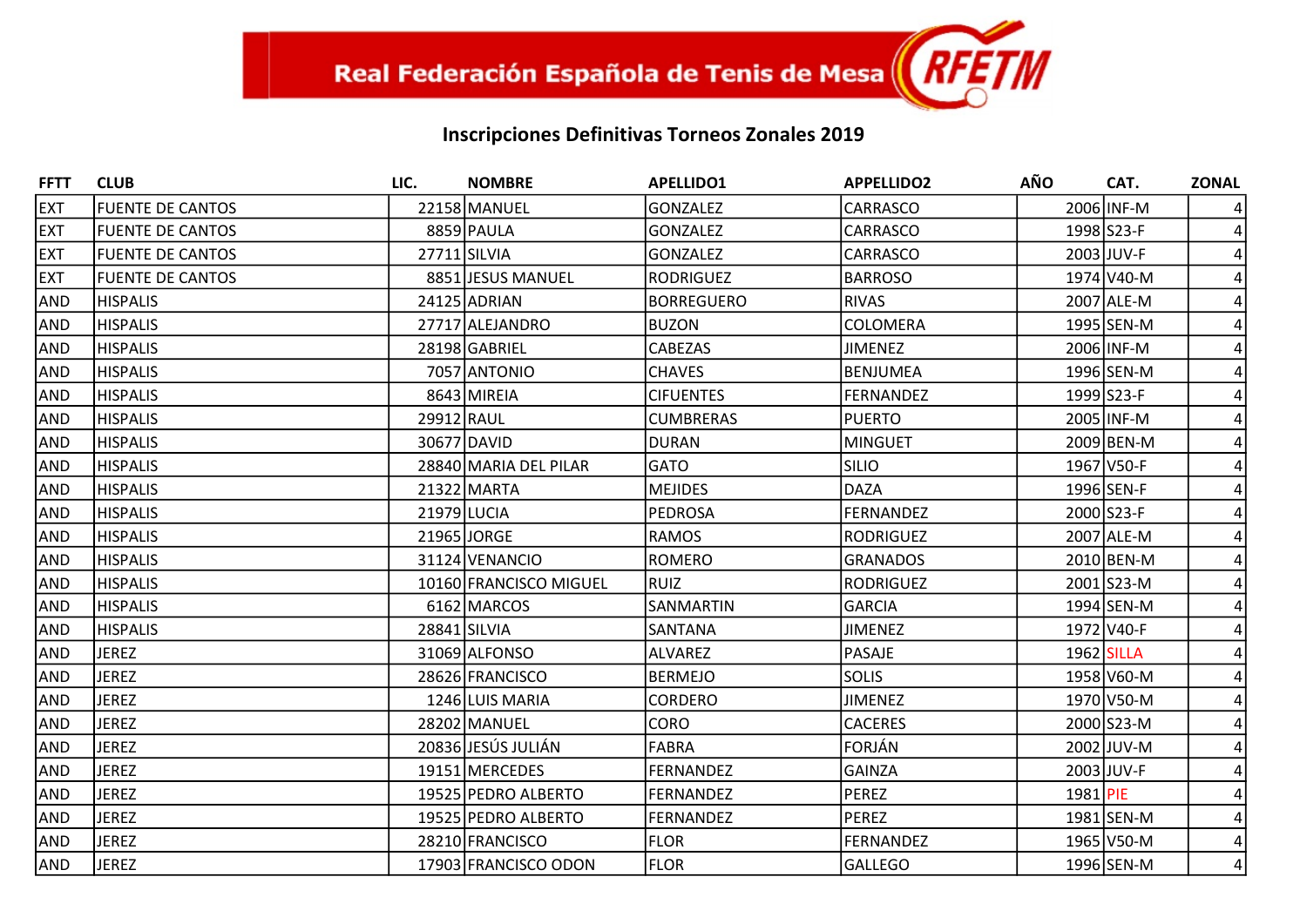| <b>FFTT</b> | <b>CLUB</b>       | LIC.        | <b>NOMBRE</b>           | <b>APELLIDO1</b> | <b>APPELLIDO2</b>   | <b>AÑO</b> | CAT.       | <b>ZONAL</b> |
|-------------|-------------------|-------------|-------------------------|------------------|---------------------|------------|------------|--------------|
| AND         | <b>JEREZ</b>      |             | 17902 ROSALIA           | <b>FLOR</b>      | <b>GALLEGO</b>      |            | 1999 S23-F |              |
| <b>AND</b>  | <b>JEREZ</b>      |             | 1898 JOSE JAVIER        | GALAN            | <b>GALLEGO</b>      |            | 1978 V40-M |              |
| <b>AND</b>  | <b>JEREZ</b>      |             | 32540 JAVIER            | <b>GALAN</b>     | <b>SANCHEZ</b>      |            | 2012 BEN-M |              |
| <b>AND</b>  | <b>JEREZ</b>      |             | 28211 JUAN C.           | <b>GONZALEZ</b>  | <b>LOPEZ</b>        |            | 1978 CL.11 |              |
| <b>AND</b>  | <b>JEREZ</b>      |             | 28211 JUAN C.           | <b>GONZALEZ</b>  | <b>LOPEZ</b>        |            | 1978 V40-M |              |
| <b>AND</b>  | <b>JEREZ</b>      |             | 14559 ANDREA            | <b>GORDO</b>     | <b>CARRASCAL</b>    |            | 2002 JUV-F |              |
| AND         | <b>JEREZ</b>      |             | 16899 SEBASTIÁN         | <b>GUERRERO</b>  | <b>PARRA</b>        |            | 1960 V60-M |              |
| <b>AND</b>  | <b>JEREZ</b>      |             | 31453 FERNANDO          | <b>IZQUIERDO</b> | PEREZ               |            | 2005 INF-M |              |
| AND         | <b>JEREZ</b>      |             | 28201 SERGIO            | <b>LOPEZ</b>     | <b>PUERTO</b>       |            | 2005 INF-M |              |
| <b>AND</b>  | <b>JEREZ</b>      |             | 32589 VIRGILIO          | <b>LORA</b>      | ORTEGA              |            | 2011 BEN-M |              |
| <b>AND</b>  | <b>JEREZ</b>      |             | 28930 DAVID             | <b>PAVIA</b>     | <b>MORENO</b>       |            | 1984 SILLA |              |
| <b>AND</b>  | <b>JEREZ</b>      |             | 32232 DANIEL            | <b>RODRIGUEZ</b> | RODRIGUEZ           |            | 1989 SILLA |              |
| AND         | <b>JEREZ</b>      |             | 28603 CRISTINA          | <b>RUBIO</b>     | <b>REDONDO</b>      |            | 1989 SILLA |              |
| <b>AND</b>  | <b>JEREZ</b>      |             | 21177 MARINA            | <b>SÁNCHEZ</b>   | <b>NECHYPORENKO</b> |            | 2003 JUV-F |              |
| <b>AND</b>  | <b>JEREZ</b>      |             | 21987 FRANCISCO JAVIER  | <b>ZUASTI</b>    | <b>GARRIDO</b>      |            | 1982 SILLA |              |
| <b>AND</b>  | LABRADORES        |             | 34005 MARIA DANIELA     | <b>ALANIS</b>    | <b>CORTES</b>       |            | 1997 S23-F |              |
| AND         | LABRADORES        |             | 34004 MAURICIO DE JESUS | <b>ANGULO</b>    | <b>OSORIO</b>       |            | 1994 SEN-M |              |
| <b>AND</b>  | <b>LABRADORES</b> |             | 27761 VICTORIANO        | CARMONA          | ARANZANA            |            | 2006 INF-M |              |
| AND         | LABRADORES        | 30529 JUAN  |                         | <b>CHACON</b>    | REVILLA             |            | 2003 JUV-M |              |
| <b>AND</b>  | LABRADORES        |             | 30532 ANTONIO           | <b>CURIEL</b>    | <b>SANZ</b>         |            | 2007 ALE-M |              |
| AND         | LABRADORES        |             | 34085 MARIA DEL CARMEN  | <b>CURIEL</b>    | SANZ                |            | 2007 ALE-F |              |
| AND         | <b>LABRADORES</b> | 32569 JULIA |                         | <b>DIAZ</b>      | <b>EXPOSITO</b>     |            | 2011 BEN-F |              |
| <b>AND</b>  | <b>LABRADORES</b> |             | 31006 MANUEL            | <b>DIAZ</b>      | MARQUEZ             |            | 1971 V40-M |              |
| <b>AND</b>  | <b>LABRADORES</b> |             | 32571 SHEILA            | <b>DIAZ</b>      | <b>POPOVICS</b>     |            | 2008 ALE-F |              |
| AND         | LABRADORES        |             | 31753 MIGUEL            | <b>ECHANOVE</b>  | ESPINAR             |            | 2009 BEN-M |              |
| <b>AND</b>  | LABRADORES        |             | 20039 ALVARO            | GIL              | <b>TIRADO</b>       |            | 1998 S23-M |              |
| <b>AND</b>  | LABRADORES        |             | 31686 RODRIGO           | LERMA            | CARBALLO            |            | 2006 INF-M |              |
| AND         | LABRADORES        |             | 24112 ALBERTO           | <b>LOPEZ</b>     | BENJUMEA            |            | 2001 S23-M |              |
| AND         | <b>LABRADORES</b> |             | 27511 JUAN MANUEL       | <b>LOPEZ</b>     | BENJUMEA            |            | 1956 V60-M | 4            |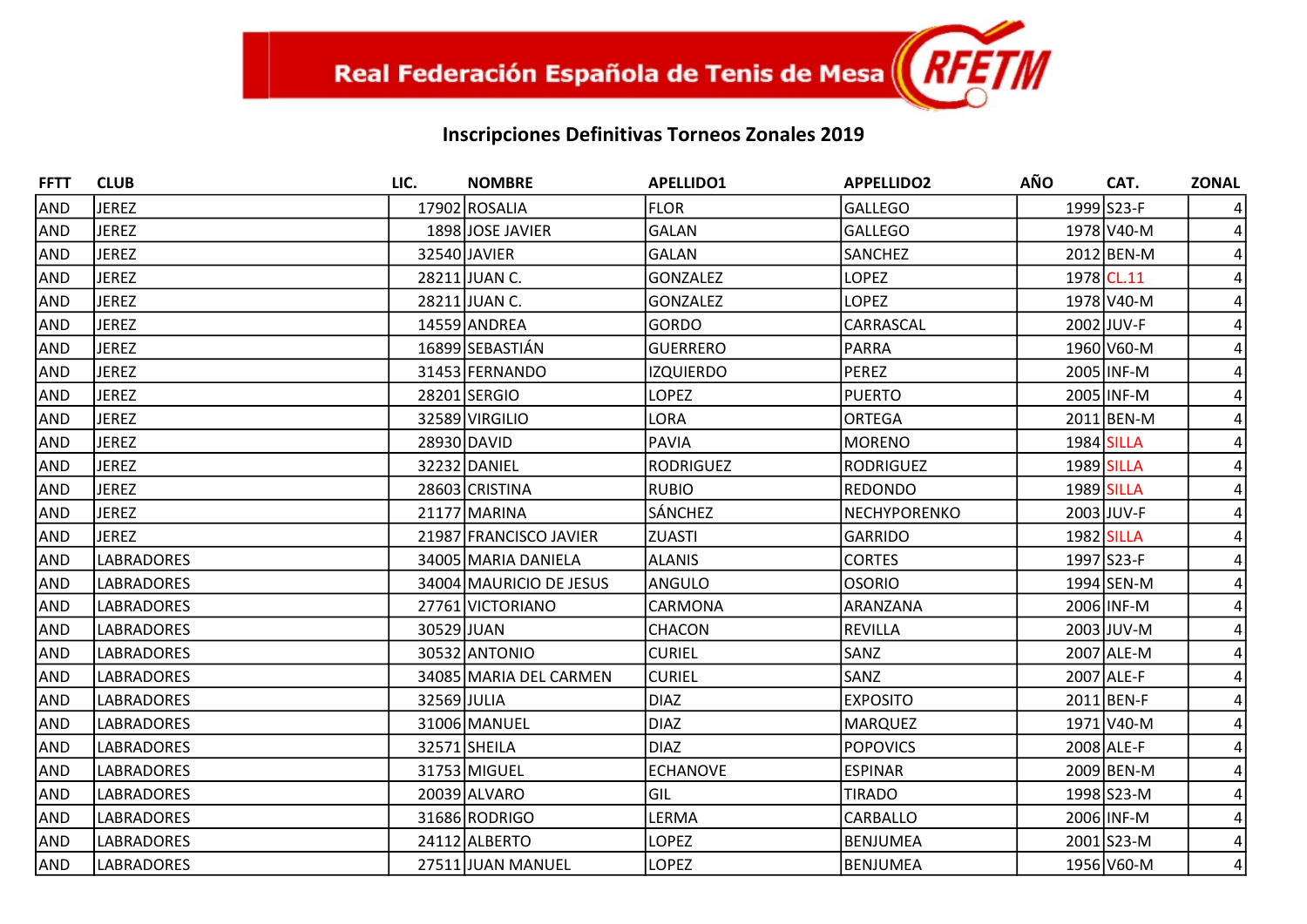| <b>FFTT</b> | <b>CLUB</b>       | LIC.        | <b>NOMBRE</b>       | <b>APELLIDO1</b> | <b>APPELLIDO2</b> | <b>AÑO</b> | CAT.              | <b>ZONAL</b> |
|-------------|-------------------|-------------|---------------------|------------------|-------------------|------------|-------------------|--------------|
| AND         | <b>LABRADORES</b> |             | 32568 REYES         | MEZQUITA         | <b>CRUZ</b>       |            | 2010 BEN-F        |              |
| <b>AND</b>  | <b>LABRADORES</b> |             | 32570 PILAR ALYONA  | <b>MURO</b>      | <b>GARGALLO</b>   |            | 2008 ALE-F        |              |
| <b>AND</b>  | <b>LABRADORES</b> | 31688 JULIO |                     | <b>RETAMERO</b>  | <b>TOSCANO</b>    |            | 2003 JUV-M        |              |
| <b>AND</b>  | <b>LABRADORES</b> |             | 19462 CARMEN        | RODRIGUEZ        | <b>BELTRAN</b>    |            | 1999 S23-F        |              |
| <b>AND</b>  | <b>LABRADORES</b> |             | 22408 JIMENA        | RUIZ             | <b>ROCA</b>       |            | 2006 INF-F        |              |
| <b>AND</b>  | <b>LABRADORES</b> | 32048 ALBA  |                     | SANCHEZ          | <b>OGALLA</b>     |            | 2011 BEN-F        |              |
| <b>AND</b>  | <b>LABRADORES</b> | 32567 JUAN  |                     | <b>SAURA</b>     | <b>MARCHAN</b>    |            | 2010 BEN-M        |              |
| <b>AND</b>  | <b>LABRADORES</b> |             | 491 GONZALO         | <b>VIGUERA</b>   | <b>CORONEL</b>    |            | 1957 V60-M        |              |
| <b>AND</b>  | <b>LINARES</b>    | 19228 LUCIA |                     | <b>AGUAYO</b>    | <b>RUIZ</b>       |            | 2004 JUV-F        |              |
| AND         | <b>LINARES</b>    |             | 34527 ADRIAN        | ALCAZAR          |                   |            | 2007 ALE-M        |              |
| <b>AND</b>  | LINARES           | 32610 SOFIA |                     | ALVAREZ          | <b>LOPEZ</b>      |            | 2008 ALE-F        |              |
| <b>AND</b>  | <b>LINARES</b>    |             | 21305 ALBERTO       | CASTELLANO       | <b>GONZALEZ</b>   |            | 2004 JUV-M        |              |
| <b>AND</b>  | <b>LINARES</b>    |             | 20610 AMANDA        | <b>CHENOLL</b>   | <b>GONZALEZ</b>   | 2004 PIE   |                   |              |
| <b>AND</b>  | <b>LINARES</b>    |             | 9186 JUDITH         | <b>COBAS</b>     | <b>PENA</b>       |            | 2000 EXENTA S23-F |              |
| <b>AND</b>  | <b>LINARES</b>    |             | 27020 ISABEL        | <b>CONCHILLO</b> | <b>MARTINEZ</b>   |            | 2008 ALE-F        |              |
| <b>AND</b>  | <b>LINARES</b>    |             | 34524 SOUFIANE      | <b>FATOUA</b>    |                   |            | 2010 BEN-M        |              |
| <b>AND</b>  | LINARES           |             | 21969 AIMAR         | <b>GONZALEZ</b>  | ARROYO            |            | 2007 ALE-M        |              |
| <b>AND</b>  | <b>LINARES</b>    |             | 34523 JOSE ANTONIO  | <b>LOPEZ</b>     | RUIZ              |            | 2010 BEN-M        |              |
| <b>AND</b>  | <b>LINARES</b>    |             | 20815 MARIA FATIMA  | <b>MARTINEZ</b>  | <b>CANCHO</b>     |            | 2005 INF-F        |              |
| <b>AND</b>  | <b>LINARES</b>    |             | 32640 ALEJANDRO     | MOLINA           | CARTAS            |            | 2008 ALE-M        |              |
| <b>AND</b>  | LINARES           |             | 34528 ANTONIO MARIA | MORENO           | <b>MARTINEZ</b>   |            | 2009 BEN-M        |              |
| <b>AND</b>  | <b>LINARES</b>    |             | 34526 MARTA         | PERALES          | <b>GONZALEZ</b>   |            | 2009 BEN-F        |              |
| <b>AND</b>  | <b>LINARES</b>    |             | 21310 CARLOS        | <b>PRIETO</b>    | <b>MORENO</b>     |            | 2002 JUV-M        |              |
| <b>AND</b>  | <b>LINARES</b>    |             | 19227 CRISTINA      | <b>PRIETO</b>    | <b>MORENO</b>     |            | 2005 INF-F        |              |
| <b>AND</b>  | <b>LINARES</b>    |             | 34525 RUBEN         | <b>QUILEZ</b>    | <b>MARTINEZ</b>   |            | 2011 BEN-M        |              |
| <b>AND</b>  | <b>LINARES</b>    |             | 27021 ESTEBAN       | <b>RODRIGUEZ</b> | <b>BELTRAN</b>    |            | 2008 ALE-M        |              |
| <b>AND</b>  | LINARES           |             | 9875 ISABEL         | RODRIGUEZ        | <b>BELTRAN</b>    |            | 2002 EXENTA JUV-F |              |
| <b>AND</b>  | <b>LINARES</b>    | 28624 ALBA  |                     | SANCHEZ          | ARBOLEDAS         |            | 2007 ALE-F        |              |
| AND         | <b>LINARES</b>    |             | 34522 ANTONIO       | VALENZUELA       | <b>VARGAS</b>     |            | 2010 BEN-M        | 4            |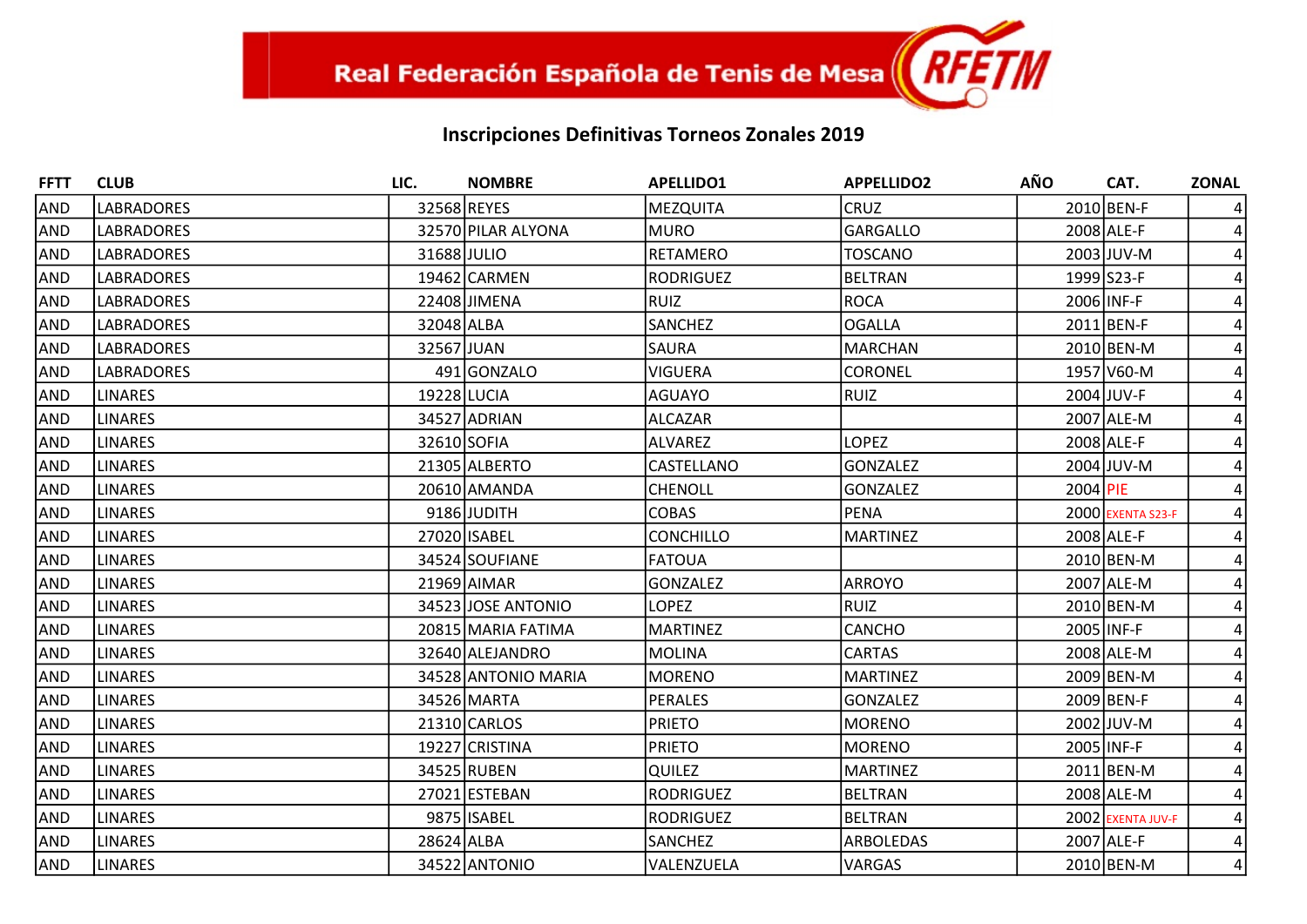| <b>FFTT</b> | <b>CLUB</b>              | LIC.        | <b>NOMBRE</b>      | <b>APELLIDO1</b>      | <b>APPELLIDO2</b>  | <b>AÑO</b> | CAT.       | <b>ZONAL</b> |
|-------------|--------------------------|-------------|--------------------|-----------------------|--------------------|------------|------------|--------------|
| <b>AND</b>  | <b>LINARES</b>           | 20757 EVA   |                    | <b>VEGA</b>           | <b>CAÑETE</b>      |            | 2006 INF-F |              |
| <b>EXT</b>  | <b>LOS TRES BALCONES</b> | 31710 JAIME |                    | <b>BOYERO</b>         | <b>PAVON</b>       |            | 2010 BEN-M |              |
| <b>EXT</b>  | <b>LOS TRES BALCONES</b> | 27208 LARA  |                    | <b>DURAN</b>          | <b>GUERRA</b>      |            | 2005 INF-F |              |
| <b>EXT</b>  | <b>LOS TRES BALCONES</b> | 22045 LUCIA |                    | <b>EXPOSITO</b>       | HOLGADO            |            | 2004 JUV-F |              |
| <b>EXT</b>  | <b>LOS TRES BALCONES</b> |             | 29519 ADRIAN       | FERNANDEZ             | <b>JIMENEZ</b>     |            | 1982 SEN-M |              |
| <b>EXT</b>  | <b>LOS TRES BALCONES</b> |             | 30248 CANDELA      | <b>GALLEGO</b>        | NEVADO             |            | 2009 BEN-F |              |
| <b>EXT</b>  | <b>LOS TRES BALCONES</b> |             | 30243 JAVIER       | <b>GIRALDO</b>        | CARRASCO           |            | 2009 BEN-M |              |
| <b>EXT</b>  | <b>LOS TRES BALCONES</b> |             | 30242 GABRIELA     | <b>IGLESIAS</b>       | ROMAN              |            | 2009 BEN-F |              |
| <b>EXT</b>  | <b>LOS TRES BALCONES</b> |             | 21109 ENRIQUE      | <b>LARGO</b>          | ROMAN              |            | 2002 JUV-M |              |
| <b>EXT</b>  | <b>LOS TRES BALCONES</b> |             | 21178 NURIA        | <b>LARGO</b>          | ROMAN              |            | 2004 JUV-F |              |
| <b>EXT</b>  | LOS TRES BALCONES        |             | 23889 MARLON       | LOPEZ                 | PEREZ              | 2007 PIE   |            |              |
| <b>EXT</b>  | <b>LOS TRES BALCONES</b> |             | 23889 MARLON       | <b>LOPEZ</b>          | PEREZ              |            | 2007 ALE-M |              |
| <b>EXT</b>  | <b>LOS TRES BALCONES</b> |             | 1593 VICENTA       | <b>MATEOS</b>         | BLAZQUEZ           |            | 1975 V40-F |              |
| <b>EXT</b>  | <b>LOS TRES BALCONES</b> |             | 30233 EMMA         | <b>MERIDEÑO</b>       | <b>MATEOS</b>      |            | 2010 BEN-F |              |
| <b>EXT</b>  | <b>LOS TRES BALCONES</b> |             | 4760 JUAN FLORES   | <b>NEVADO</b>         | DURAN              |            | 1983 SEN-M |              |
| <b>EXT</b>  | <b>LOS TRES BALCONES</b> |             | 34224 SELMA        | <b>NEVADO</b>         | <b>EL GHAZIOUI</b> |            | 2009 BEN-F |              |
| <b>EXT</b>  | <b>LOS TRES BALCONES</b> |             | 7536 FAUSTINO      | <b>NEVADO</b>         | <b>GOMEZ</b>       |            | 1997 S23-M |              |
| <b>EXT</b>  | <b>LOS TRES BALCONES</b> |             | 30241 VICTOR       | PEREZ                 | NEVADO             |            | 2009 BEN-M |              |
| <b>EXT</b>  | LOS TRES BALCONES        | 30250 LIDIA |                    | <b>ROMAN</b>          | <b>JIMENEZ</b>     |            | 2009 BEN-F |              |
| <b>EXT</b>  | <b>LOS TRES BALCONES</b> |             | 33967 MARCOS       | ROMAN                 | <b>QUINTANILLA</b> |            | 2011 BEN-M |              |
| <b>EXT</b>  | <b>LOS TRES BALCONES</b> |             | 27207 SONIA        | <b>ROMAN</b>          | QUINTANILLA        |            | 2004 JUV-F |              |
| <b>EXT</b>  | <b>LOS TRES BALCONES</b> |             | 33929 LETICIA      | ROMAN                 | <b>ROSA</b>        |            | 2009 BEN-F |              |
| <b>EXT</b>  | <b>LOS TRES BALCONES</b> |             | 21110 JAVIER       | ROMAN                 | <b>JIMENEZ</b>     |            | 2003 JUV-M |              |
| <b>EXT</b>  | <b>LOS TRES BALCONES</b> |             | 30247 PAULA        | <b>ROSA</b>           | <b>HOLGUIN</b>     |            | 2009 BEN-F |              |
| <b>EXT</b>  | <b>LOS TRES BALCONES</b> |             | 15760 ANA ISABEL   | <b>RUIZ DE EGUINO</b> | <b>ABADIA</b>      |            | 1970 V50-F |              |
| <b>AND</b>  | <b>MALAGA</b>            |             | 87JUAN             | ARJONA                | LÓPEZ              |            | 1944 V60-M |              |
| <b>AND</b>  | <b>MALAGA</b>            |             | 22849 JOSE ANTONIO | <b>HEREDIA</b>        | FERNANDEZ          |            | 1955 V60-M |              |
| <b>AND</b>  | <b>MALAGA</b>            |             | 21359 EDUARDO      | <b>PEREZ</b>          | MOYA               |            | 1963 V50-M |              |
| AND         | MALAGA                   |             | 20142 MIGUEL       | RODRIGUEZ             | MORENO             |            | 1956 V60-M | 4            |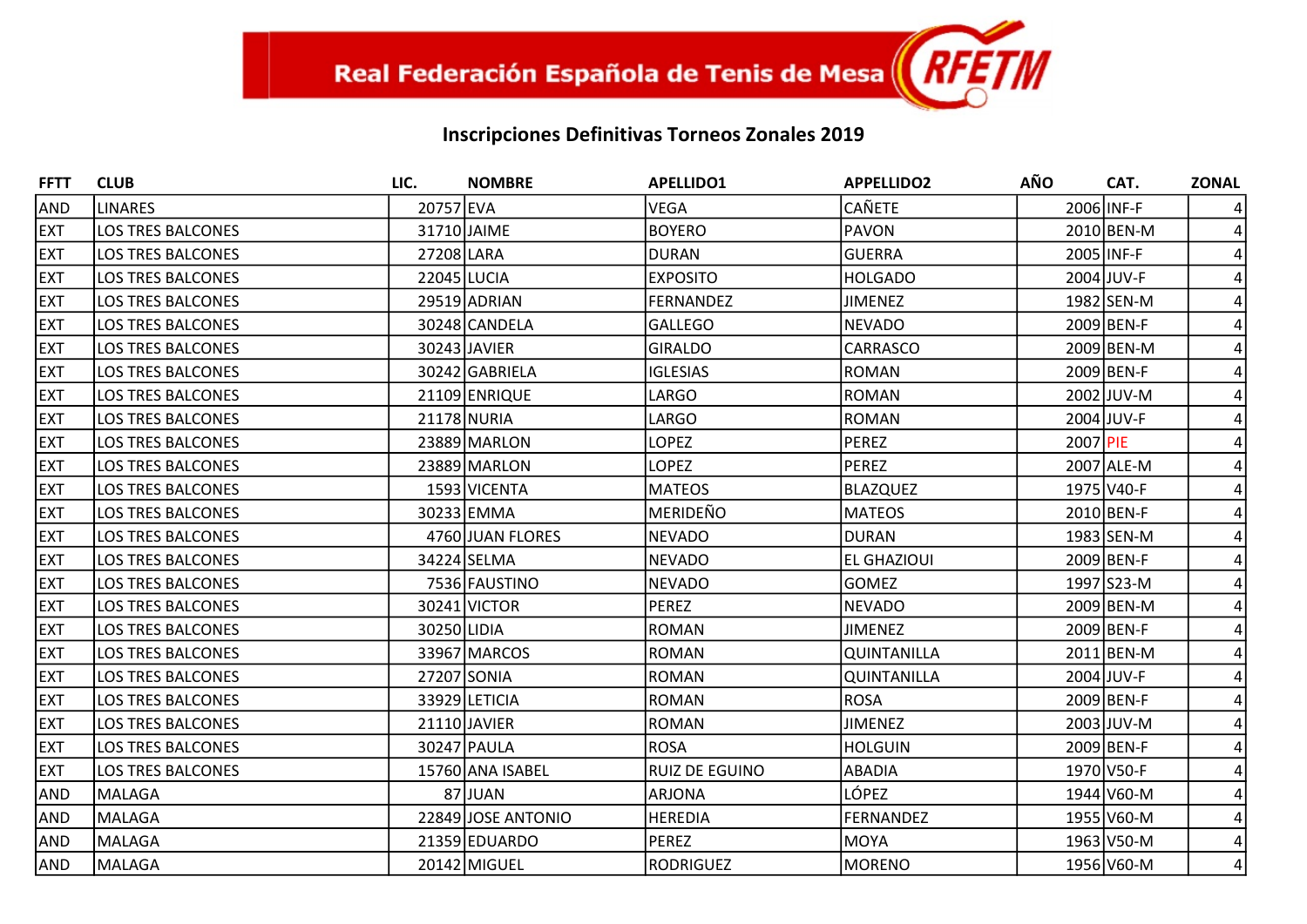| <b>FFTT</b> | <b>CLUB</b>              | LIC.       | <b>NOMBRE</b>       | <b>APELLIDO1</b>   | <b>APPELLIDO2</b> | <b>AÑO</b> | CAT.       | <b>ZONAL</b>   |
|-------------|--------------------------|------------|---------------------|--------------------|-------------------|------------|------------|----------------|
| <b>AND</b>  | <b>MALAGA</b>            |            | 22778 RAMON         | RUIZ               | <b>RUIZ</b>       |            | 1976 V40-M |                |
| <b>AND</b>  | <b>MALAGA</b>            | 29977JJOSE |                     | <b>TORRES</b>      | <b>ESCOLANO</b>   |            | 1974 V40-M |                |
| <b>AND</b>  | MERCANTIL SEVILLA        |            | 20115 MANUEL        | <b>ATAIDE</b>      | <b>RAMOS</b>      |            | 2001 S23-M |                |
| <b>AND</b>  | <b>MERCANTIL SEVILLA</b> |            | 24123 MARIA         | <b>BENITEZ</b>     | <b>GONZALEZ</b>   |            | 2003 JUV-F |                |
| <b>AND</b>  | <b>MERCANTIL SEVILLA</b> |            | 15518 MARIA EUGENIA | <b>BLINOV</b>      | <b>VALDES</b>     |            | 1999 S23-F |                |
| <b>AND</b>  | <b>MERCANTIL SEVILLA</b> |            | 28048 JOSE MANUEL   | CABEZAS            | <b>FLORES</b>     |            | 2004 JUV-M |                |
| <b>AND</b>  | <b>MERCANTIL SEVILLA</b> |            | 28047 MIGUEL ANGEL  | CABEZAS            | <b>FLORES</b>     |            | 2007 ALE-M |                |
| <b>AND</b>  | <b>MERCANTIL SEVILLA</b> |            | 10064 CARLOS MANUEL | GARCIA             | <b>ABAD</b>       |            | 1995 SEN-M |                |
| <b>AND</b>  | <b>MERCANTIL SEVILLA</b> |            | 21812 ALEJANDRO     | MEDIANO            | <b>DORADO</b>     |            | 2002 JUV-M |                |
| <b>AND</b>  | <b>MERCANTIL SEVILLA</b> |            | 6779 JOSE LUIS      | lOÑA               | <b>MURILLO</b>    |            | 1994 SEN-M |                |
| <b>AND</b>  | <b>MERCANTIL SEVILLA</b> |            | 17934 CARLOS        | <b>ROMAN</b>       | <b>POZO</b>       |            | 1995 SEN-M |                |
| <b>AND</b>  | <b>MERCANTIL SEVILLA</b> |            | 24124 PAULA         | <b>RUIZ</b>        | <b>ROMERO</b>     |            | 2004 JUV-F |                |
| <b>AND</b>  | MERCANTIL SEVILLA        |            | 26875 NICOLAS       | SABUGAL            | <b>MORGADO</b>    |            | 2006 INF-M |                |
| <b>AND</b>  | <b>MERCANTIL SEVILLA</b> |            | 34179 JAIME ALBERTO | VALENCIANO         | <b>PEREZ</b>      |            | 1989 SEN-M |                |
| <b>AND</b>  | <b>MIJAS</b>             |            | 19150 ALVARO        | <b>GAINZA</b>      | <b>RODRIGUEZ</b>  |            | 2002 JUV-M |                |
| MUR         | <b>MURCIA</b>            |            | 27971 SILVIA        | <b>BALLESTEROS</b> | <b>SAURA</b>      |            | 2006 INF-F |                |
| MUR         | <b>MURCIA</b>            |            | 28083 DAVID         | <b>BELMONTE</b>    | <b>SANCHEZ</b>    |            | 2003 JUV-M |                |
| MUR         | MURCIA                   |            | 26398 HECTOR        | CARRILLO           | <b>ORTEGA</b>     |            | 2006 INF-M |                |
| MUR         | <b>MURCIA</b>            |            | 19987 ANTONIO       | <b>DÍAZ</b>        | <b>MENCHÓN</b>    |            | 2001 S23-M |                |
| MUR         | <b>MURCIA</b>            |            | 16181 MARC          | lgutiérrez         | MAZÓN             |            | 2002 JUV-M |                |
| MUR         | MURCIA                   |            | 20683 ALBERTO JESUS | <b>IBARRA</b>      | PARRA             |            | 2004 JUV-M |                |
| MUR         | <b>MURCIA</b>            |            | 23553 ENRIQUE       | <b>LIMONTA</b>     | <b>SAEZ</b>       |            | 2003 JUV-M |                |
| MUR         | MURCIA                   |            | 32162 MARIO         | <b>MATAS</b>       | <b>SANCHEZ</b>    |            | 2008 ALE-M |                |
| MUR         | <b>MURCIA</b>            |            | 16161 MIGUEL        | <b>MOLINA</b>      | <b>SOTO</b>       |            | 1999 S23-M |                |
| MUR         | <b>MURCIA</b>            |            | 14596 ALBERTO       | <b>OLMEDO</b>      | <b>OLMEDO</b>     |            | 1999 S23-M |                |
| MUR         | <b>MURCIA</b>            |            | 20433 JOSE LUIS     | <b>REVERTE</b>     | <b>VIDAL</b>      |            | 2001 S23-M |                |
| MUR         | MURCIA                   |            | 22687 VICTOR        | SANCHEZ            | LIZARAN           |            | 2002 JUV-M |                |
| <b>MUR</b>  | <b>MURCIA</b>            |            | 20737 ADRIÁN        | SERRANO            | <b>RUBIO</b>      |            | 2001 S23-M |                |
| MUR         | MURCIA                   |            | 10444 JAVIER        | <b>SORIA</b>       | <b>MARTINEZ</b>   |            | 2000 S23-M | $\overline{4}$ |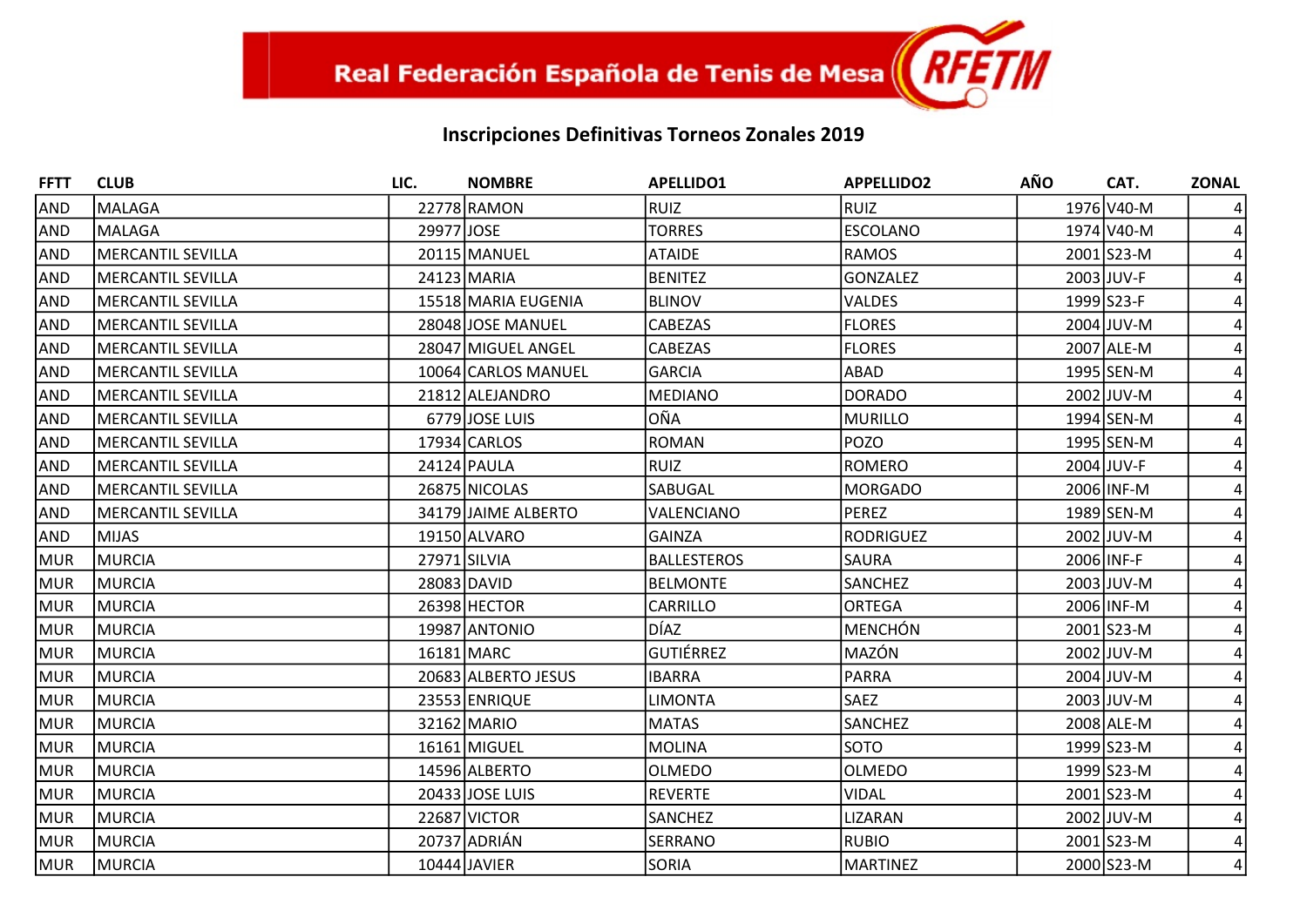| <b>FFTT</b> | <b>CLUB</b>                | LIC.        | <b>NOMBRE</b>        | <b>APELLIDO1</b> | <b>APPELLIDO2</b> | <b>AÑO</b> | CAT.       | <b>ZONAL</b> |
|-------------|----------------------------|-------------|----------------------|------------------|-------------------|------------|------------|--------------|
| <b>MUR</b>  | PLAYAS DE MAZARRON         |             | 31534 ALVARO         | <b>LOPEZ</b>     | <b>BALLESTA</b>   |            | 2010 BEN-M |              |
| MUR         | <b>PLAYAS DE MAZARRON</b>  |             | 17110 JUAN FRANCISCO | <b>LOPEZ</b>     | <b>BALLESTA</b>   |            | 2004 JUV-M |              |
| AND         | <b>PMD DE GIBRALEON</b>    |             | 27339 ALEJANDRA      | <b>GARCIA</b>    | DE VAYAS          |            | 2006 INF-F |              |
| <b>AND</b>  | PMD DE GIBRALEON           | 31306 JULIO |                      | <b>GOMEZ</b>     | <b>JEREZ</b>      |            | 2007 ALE-M |              |
| <b>AND</b>  | <b>PMD DE GIBRALEON</b>    |             | 30036 JAVIER         | <b>GOMEZ</b>     | <b>MENDEZ</b>     |            | 2006 INF-M |              |
| <b>AND</b>  | <b>PMD DE GIBRALEON</b>    |             | 30523 OSCAR RAMON    | MELNYK           | <b>GARCIA</b>     |            | 2008 ALE-M |              |
| <b>AND</b>  | PORTUENSE                  |             | 30261 FRANCISCO JOSE | <b>CASTILLO</b>  | <b>MULERO</b>     |            | 2005 INF-M |              |
| <b>AND</b>  | <b>PORTUENSE</b>           |             | 30254 PABLO          | <b>CASTILLO</b>  | <b>MULERO</b>     |            | 2008 ALE-M |              |
| <b>AND</b>  | <b>PORTUENSE</b>           |             | 1480 FRANCISCO JOSE  | <b>CASTILLO</b>  | MUÑOZ             |            | 1974 V40-M |              |
| <b>AND</b>  | <b>PORTUENSE</b>           |             | 22385 MOISES         | <b>GALLARDO</b>  | <b>MARTIN</b>     |            | 2001 S23-M |              |
| <b>AND</b>  | <b>PORTUENSE</b>           |             | 28250 DARIO          | <b>HIDALGO</b>   | <b>GARCIA</b>     |            | 2010 BEN-M |              |
| <b>AND</b>  | <b>PORTUENSE</b>           |             | 34032 DANIEL FELIPE  | IBAÑEZ           | <b>HERRERA</b>    |            | 1998 S23-M |              |
| <b>AND</b>  | <b>PORTUENSE</b>           |             | 28244 ALEJANDRO      | <b>LOPEZ</b>     | <b>DONA</b>       |            | 2002 JUV-M |              |
| <b>AND</b>  | <b>PORTUENSE</b>           | 28242 JUAN  |                      | <b>MERELLO</b>   | <b>LOPEZ</b>      |            | 2006 INF-M |              |
| <b>AND</b>  | <b>PORTUENSE</b>           |             | 2341 MOISES          | MULERO           | <b>GOMEZ</b>      |            | 1982 SEN-M |              |
| <b>AND</b>  | PRIEGO MUJER Y PROGRESO TM |             | 21080 CARLA          | BALLESTA         | <b>LINARES</b>    |            | 2004 JUV-F |              |
| <b>AND</b>  | PRIEGO MUJER Y PROGRESO TM |             | 9165 YOLANDA         | <b>ENRIQUEZ</b>  | <b>RIVERA</b>     |            | 1999 S23-F |              |
| <b>AND</b>  | PRIEGO MUJER Y PROGRESO TM |             | 16148 LORENA         | <b>GIL</b>       | <b>GOMEZ</b>      |            | 2004 JUV-F |              |
| <b>AND</b>  | PRIEGO MUJER Y PROGRESO TM |             | 14797 CARMEN         | HENARES          | SÁNCHEZ           |            | 2001 S23-F |              |
| <b>AND</b>  | PRIEGO MUJER Y PROGRESO TM | 19107 LUCIA |                      | <b>LOPEZ</b>     | <b>CUENCA</b>     |            | 2004 JUV-F |              |
| <b>EXT</b>  | S.M.D. CALAMONTE           |             | 5826 NATALIO         | <b>FERNANDEZ</b> | <b>GALAN</b>      |            | 1974 V40-M |              |
| <b>EXT</b>  | S.M.D. CALAMONTE           |             | 18000 JUAN CARLOS    | <b>GARRIDO</b>   | <b>RODRIGUEZ</b>  |            | 1964 V50-M |              |
| <b>EXT</b>  | S.M.D. CALAMONTE           |             | 27526 JUAN LUIS      | PRIDA            | COLLADO           |            | 1961 V50-M |              |
| <b>EXT</b>  | TIERRA DE BARROS TM        |             | 20977 CRISTINA       | LANCHARRO        | <b>DELGADO</b>    |            | 2001 S23-F |              |
| <b>EXT</b>  | TIERRA DE BARROS TM        |             | 29665 CRISTINA       | <b>RASTROLLO</b> | <b>ALVAREZ</b>    |            | 2007 ALE-F |              |
| <b>EXT</b>  | TIERRA DE BARROS TM        |             | 22202 NATALIA        | <b>SANCHEZ</b>   | <b>DIAZ</b>       |            | 2001 PIE   |              |
| <b>EXT</b>  | TIERRA DE BARROS TM        |             | 22202 NATALIA        | SANCHEZ          | <b>DIAZ</b>       |            | 2001 S23-F |              |
| <b>AND</b>  | <b>TM ROQUETAS</b>         |             | 34191 ENRIQUE JOSE   | <b>CARDOZO</b>   | <b>RODRIGUEZ</b>  |            | 1979 V40-M |              |
| <b>AND</b>  | <b>TM ROQUETAS</b>         | 22976 JAIRO |                      | <b>JIMENEZ</b>   | <b>BENITEZ</b>    |            | 2005 INF-M | 4            |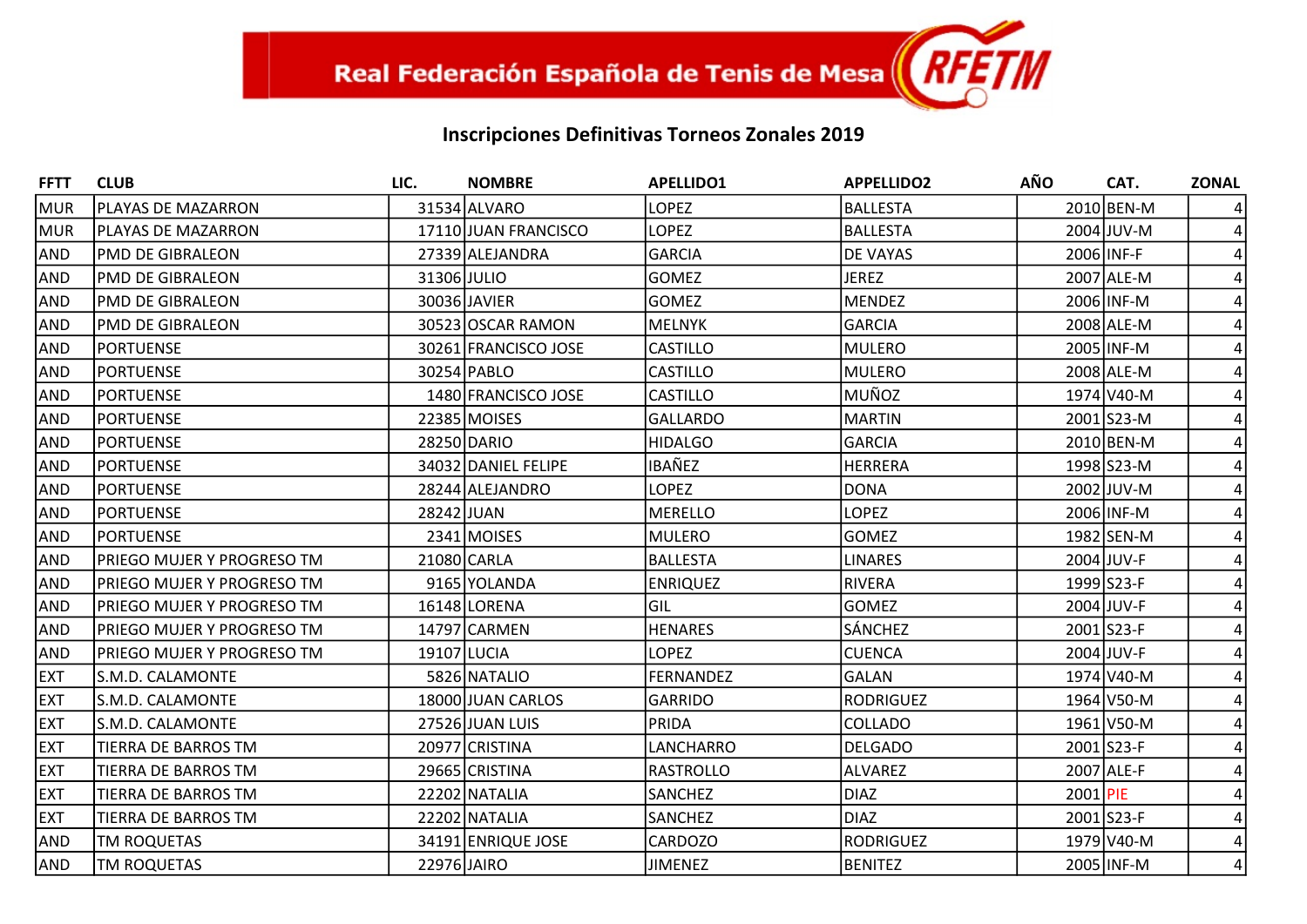| <b>FFTT</b> | <b>CLUB</b>              | LIC.        | <b>NOMBRE</b>    | <b>APELLIDO1</b> | <b>APPELLIDO2</b> | <b>AÑO</b> | CAT.       | <b>ZONAL</b>   |
|-------------|--------------------------|-------------|------------------|------------------|-------------------|------------|------------|----------------|
| AND         | <b>TM ROQUETAS</b>       | 31119JJUAN  |                  | <b>OLIVA</b>     | <b>GARCIA</b>     |            | 2004 JUV-M |                |
| <b>AND</b>  | <b>TM ROQUETAS</b>       |             | $21344$ MARTIN   | <b>RECHE</b>     | VAZQUEZ           |            | 2007 ALE-M |                |
| <b>AND</b>  | <b>TM ROQUETAS</b>       |             | 20061 SALVADOR   | <b>RECHE</b>     | VAZQUEZ           |            | 2004 JUV-M |                |
| <b>AND</b>  | TM ROQUETAS              |             | 20063 VICTOR     | <b>REQUENA</b>   | <b>VALDIVIESO</b> |            | 2004 JUV-M |                |
| <b>AND</b>  | <b>TM ROQUETAS</b>       |             | 19973 ALONSO     | <b>RINCON</b>    | <b>RODRIGUEZ</b>  |            | 2006 INF-M |                |
| MUR         | <b>UCAM TM CARTAGENA</b> |             | 22125 AINARA     | <b>GARCIA</b>    | <b>PEREZ</b>      | 2005 INF-F |            |                |
| MUR         | <b>UCAM TM CARTAGENA</b> |             | 19183 CARMEN     | LOZANO           | <b>MIRÓN</b>      |            | 2001 S23-F |                |
| MUR         | <b>UCAM TM CARTAGENA</b> |             | 21927 ANDREA     | MARIN            | <b>BUIGUES</b>    |            | 2003 JUV-F |                |
| MUR         | <b>UCAM TM CARTAGENA</b> |             | 21928 CARLA      | <b>PAREDES</b>   | <b>BUIGUES</b>    |            | 2005 INF-F |                |
| MUR         | <b>UCAM TM CARTAGENA</b> |             | 31666 MARIA      | <b>RUIZ</b>      | <b>VERA</b>       |            | 2003 JUV-F |                |
| MUR         | <b>UCAM TM CARTAGENA</b> |             | 21176 YANIRA     | <b>SÁNCHEZ</b>   | <b>ALBA</b>       |            | 2005 INF-F |                |
| MUR         | <b>UCAM TM CARTAGENA</b> |             | 29161 MIRIAN     | <b>SEGURA</b>    | <b>FERNANDEZ</b>  |            | 2008 ALE-F |                |
| MUR         | <b>UCAM TM CARTAGENA</b> | 27016 ANA   |                  | <b>TORRES</b>    | <b>MORENO</b>     |            | 2006 INF-F |                |
| <b>AND</b>  | <b>VEGAS DEL GENIL</b>   |             | 14895 ADRIAN     | ANTEQUERA        | <b>PALACIOS</b>   |            | 2001 S23-M |                |
| <b>AND</b>  | <b>VEGAS DEL GENIL</b>   |             | 29178 ADRIAN     | <b>ARROYO</b>    | SALAZAR           |            | 2009 BEN-M |                |
| <b>AND</b>  | <b>VEGAS DEL GENIL</b>   |             | 22057 DAVID      | BARRENO          | <b>GARCIA</b>     |            | 1990 SEN-M |                |
| <b>AND</b>  | <b>VEGAS DEL GENIL</b>   |             | 27513 ALBERTO    | <b>DELGADO</b>   | <b>GUTIERREZ</b>  |            | 2004 JUV-M |                |
| <b>AND</b>  | <b>VEGAS DEL GENIL</b>   | 34382 JESUS |                  | <b>DELGADO</b>   | <b>GUTIERREZ</b>  |            | 2011 BEN-M |                |
| <b>AND</b>  | <b>VEGAS DEL GENIL</b>   |             | 23581 ALBERTO    | <b>DELGADO</b>   | <b>RODRIGUEZ</b>  |            | 1969 V50-M |                |
| <b>AND</b>  | <b>VEGAS DEL GENIL</b>   | 20769 RAUL  |                  | <b>FLORES</b>    | <b>MARTINEZ</b>   |            | 2003 JUV-M |                |
| <b>AND</b>  | <b>VEGAS DEL GENIL</b>   |             | 23399 DAVID      | PUERTAS          | <b>MARTINEZ</b>   |            | 2004 JUV-M |                |
| <b>AND</b>  | <b>VEGAS DEL GENIL</b>   | 23400 IVAN  |                  | <b>PUERTAS</b>   | <b>MARTINEZ</b>   |            | 2007 ALE-M |                |
| <b>AND</b>  | <b>VEGAS DEL GENIL</b>   |             | 27534 JOAQUIN    | <b>RIVAS</b>     | <b>MARTIN</b>     |            | 1971 V40-M |                |
| <b>AND</b>  | <b>VEGAS DEL GENIL</b>   |             | 20768 JOAQUIN    | <b>RIVAS</b>     | RUIZ              |            | 2003 JUV-M |                |
| <b>AND</b>  | <b>VEGAS DEL GENIL</b>   |             | 22575 ENRIQUE    | RODRIGUEZ        | <b>SALAS</b>      |            | 2004 JUV-M |                |
| <b>AND</b>  | <b>VEGAS DEL GENIL</b>   |             | 10787 ALBERTO    | RODRÍGUEZ        | <b>HENARES</b>    |            | 2001 S23-M |                |
| <b>EXT</b>  | <b>VILLAFRANCA</b>       |             | 31852 MIGUEL     | <b>BLANCA</b>    | <b>SUAREZ</b>     |            | 2004 JUV-M |                |
| <b>EXT</b>  | <b>VILLAFRANCA</b>       | 16136 SAUL  |                  | <b>CASTRO</b>    | <b>RODRIGUEZ</b>  |            | 2002 JUV-M |                |
| <b>EXT</b>  | <b>VILLAFRANCA</b>       |             | 8649 JUAN CARLOS | <b>DIEZ</b>      | <b>APOLO</b>      |            | 1999 S23-M | $\overline{4}$ |